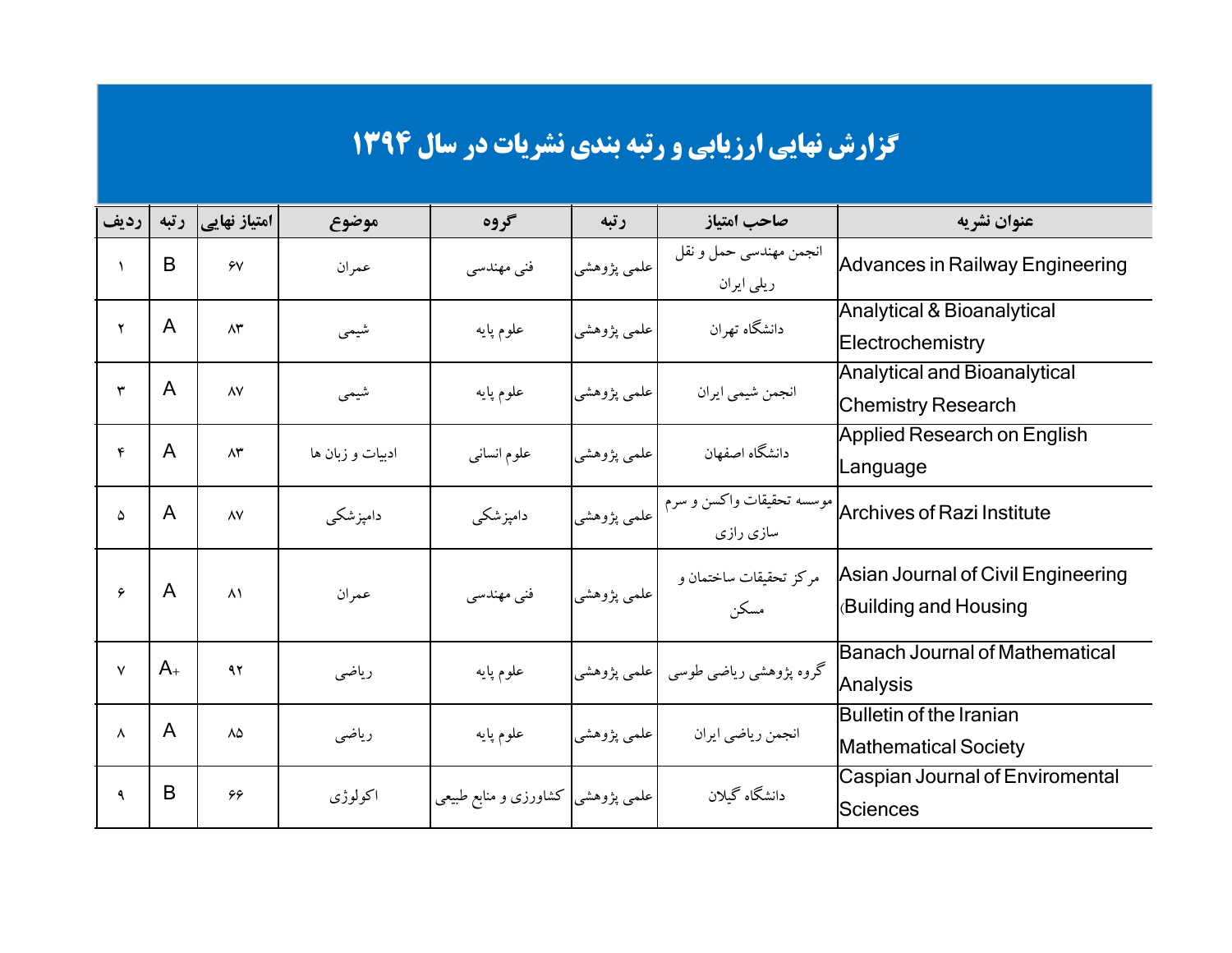| $\lambda$      | A            | ٩.                     | عمران                                 | فنی مهندسی                         | علمي پژوهشي | دانشگاه تهران                           | <b>Civil Engineering Infrastructures</b><br>Journal                                  |
|----------------|--------------|------------------------|---------------------------------------|------------------------------------|-------------|-----------------------------------------|--------------------------------------------------------------------------------------|
| $\mathcal{N}$  | $\mathsf{C}$ | $\gamma$               | زراعت                                 | علمی پژوهشی کشاورزی و منابع طبیعی  |             | موسسه تحقيقات اصلاح نهال و<br>بذر       | Crop Breeding Journal                                                                |
| $\gamma$       | B            | $\mathsf{V}\mathsf{V}$ | آبخیزداری، بیابان، محیط<br>زیست، مرتع | علمی پژوهشی کشاورزی و منابع طبیعی  |             | دانشگاه تهران                           | <b>Desert</b>                                                                        |
| $\mathcal{N}$  | A            | $\Lambda$              | اكولوژي                               | علمی پژوهشی کشاورزی و منابع طبیعی  |             | دانشگاه تربیت مدرس                      | Ecopersia                                                                            |
| $\gamma$ ۴     | $\mathsf{C}$ | $\gamma$               | مكانيك                                | فنی مهندسی                         | علمي پژوهشي | دانشگاه تهران                           | <b>Energy Equipment and Systems</b>                                                  |
| $\Delta$       | $\mathsf{C}$ | 51                     | مهندسي شيمي، نفت، پليمر               | فنی مهندسی                         | علمي پژوهشي | دانشگاه اصفهان                          | <b>Gas Processing</b>                                                                |
| ۱۶             | A            | $\lambda$ ۶            | زمین شناسی                            | علوم پايه                          | علمي پژوهشي | دانشگاه تهران                           | Geopersia                                                                            |
| $\mathcal{N}$  | $\mathsf{C}$ | $\hat{\mathbf{y}}$     | مديريت                                | علوم انسانى                        | علمي پژوهشي | دانشگاه سیستان و بلوچستان               | International Journal of Business<br>and Development Studies                         |
| ۱۸             | $\mathsf C$  | ۵۸                     | اقتصاد                                | علوم انسانى                        | علمي پژوهشي | دانشگاه اصفهان                          | International Economics Studies                                                      |
| $\mathcal{A}$  | B            | YY                     | مكانيك                                | فنی مهندسی                         | علمی پژوهشی | دانشگاه آزاد اسلامی                     | International Journal of Advanced<br>Design & Manufacturing Technology               |
| $\mathbf{y}$   | $\mathsf{A}$ | $\Lambda$              | عمران                                 | فنی مهندسی                         | علمي پژوهشي | دانشگاه آزاد اسلامی                     | International Journal of Advanced<br><b>Structural Engineering</b>                   |
| $\gamma$       | B            | Y <sub>1</sub>         | علوم ترويج                            | علمی پژوهشی  کشاورزی و منابع طبیعی |             | دانشگاه آزاد اسلامی                     | International Journal of<br>Agricultural Management and<br>Development               |
| $\gamma\gamma$ | $\mathsf{C}$ | $\mathcal{F}\setminus$ | معماري                                | هنر و معماری                       |             | دانشگاه علم و صنعت ایران هم علمی پژوهشی | International Journal of<br><b>Architectural Engineering &amp; Urban</b><br>Planning |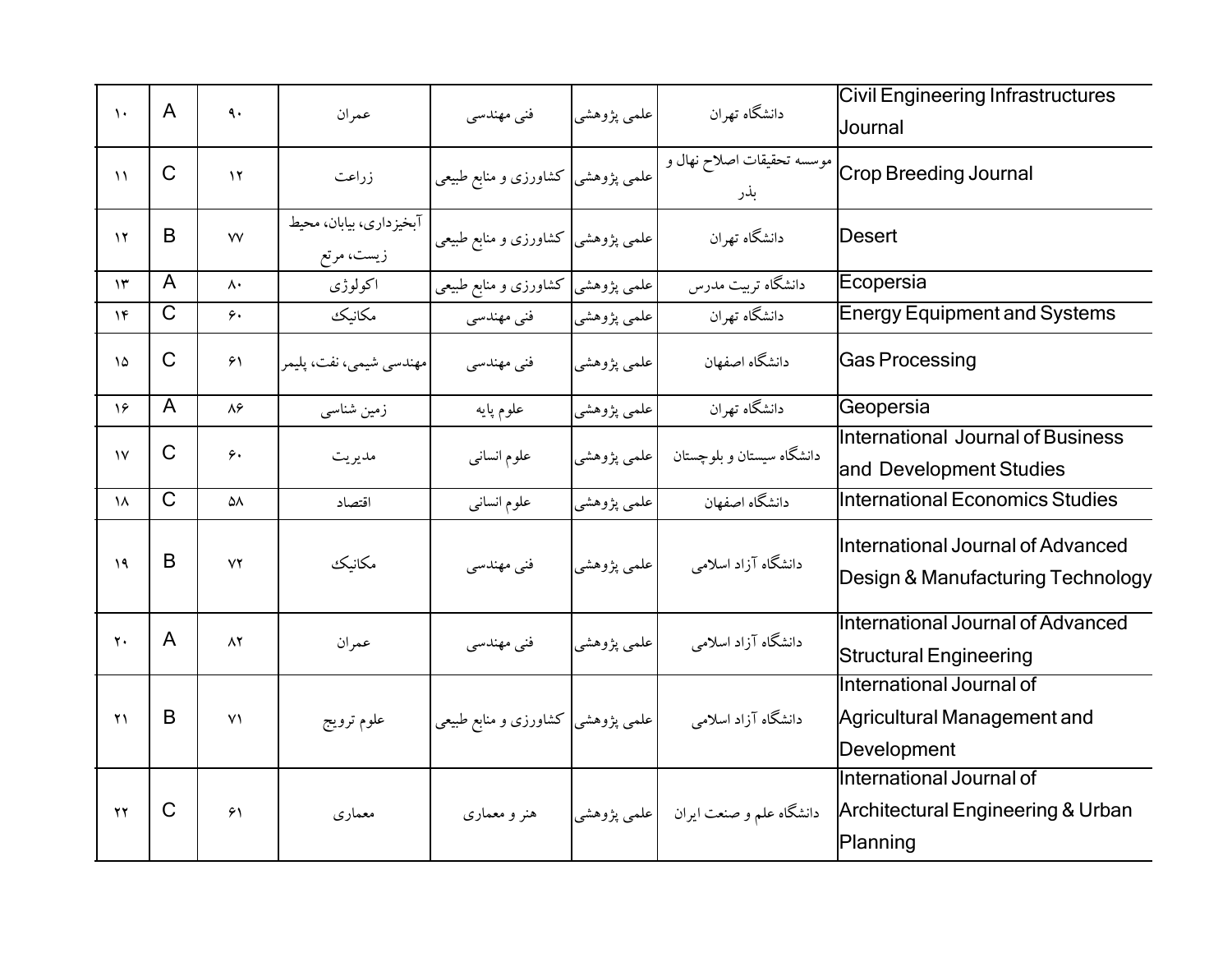| $\mathsf{Y}\mathsf{Y}$ | $\mathsf{A}$   |               |                |             |             |                                           | International Journal of            |
|------------------------|----------------|---------------|----------------|-------------|-------------|-------------------------------------------|-------------------------------------|
|                        |                | ٨۵            | روانشناسبي     | علوم انسانى |             | دانشگاه علوم پزشکی بقیه الله  علمی پژوهشی | Behavioral Science                  |
| $\mathbf{Y}\mathbf{F}$ | $\mathsf{A}$   | ٩.            |                |             |             |                                           | International Journal of Civil      |
|                        |                |               | عمران          | فنی مهندسی  |             | دانشگاه علم و صنعت ایران په اعلمي پژوهشي  | Engineering                         |
|                        |                |               |                |             |             |                                           | International Journal of            |
| $\mathsf{Y}\Delta$     | B              | $V^*$         | برق و کامپیوتر | فنی مهندسی  |             | دانشگاه صنعتی امیر کبیر مسلملمی پژوهشی    | <b>Electrical and Electronics</b>   |
|                        |                |               |                |             |             |                                           | Engineering                         |
| $Y\mathcal{L}$         | B              | ٧۵            |                |             |             | دانشگاه آزاد اسلامی                       | International Journal of Energy and |
|                        |                |               | عمران          | فنی مهندسی  | علمي پژوهشي |                                           | <b>Environmental Engineering</b>    |
| $\mathsf{Y}\mathsf{V}$ | $\mathsf{A}$   |               |                |             |             |                                           | International Journal of            |
|                        |                | $\wedge\cdot$ | مواد و متالوژی | فنی مهندسی  | علمي پژوهشي | یژوهشگاه مواد و انرژی                     | Engineering                         |
| ۲Λ                     | $\mathsf{A}$   | $\Lambda$     |                |             |             | دانشگاه تهران                             | International Journal of            |
|                        |                |               | محيط زيست      | علوم پايه   | علمي پژوهشي |                                           | Environmental Research              |
|                        |                |               |                |             |             |                                           | International Journal of            |
| $\mathbf{Y}$           | $A_{+}$        | 95            | محيط زيست      | علوم پايه   | علمی پژوهشی | انجمن محيط زيست ايران                     | <b>Environmental Sciences and</b>   |
|                        |                |               |                |             |             |                                           | Technology                          |
| $\mathbf{r}$ .         | $A_{+}$        | 95            |                |             |             |                                           | International Journal of Group      |
|                        |                |               | رياضي          | علوم پايه   | علمي پژوهشي | دانشگاه اصفهان                            | Theory                              |
| $\mathsf{r}'$          | B              | $V^*$         |                |             |             |                                           | International Journal of            |
|                        |                |               | صنايع          | فنی مهندسی  | علمي پژوهشي | دانشگاه آزاد اسلامی                       | Industrial Engineering              |
|                        |                |               |                |             |             |                                           | International Journal of            |
| $\tau\tau$             | $\overline{A}$ | $\Lambda f$   | صنايع          | فنی مهندسی  |             | دانشگاه علم و صنعت ایران  علمی پژوهشی     | Industrial Engineering and          |
|                        |                |               |                |             |             |                                           | Productional Research-              |
| ٣٣                     | A              | $\mathsf{A}$  |                |             |             | دانشگاه آزاد اسلامی                       | International Journal of            |
|                        |                |               | رياضى          | علوم پايه   | علمي پژوهشي |                                           | Industrial Mathematics              |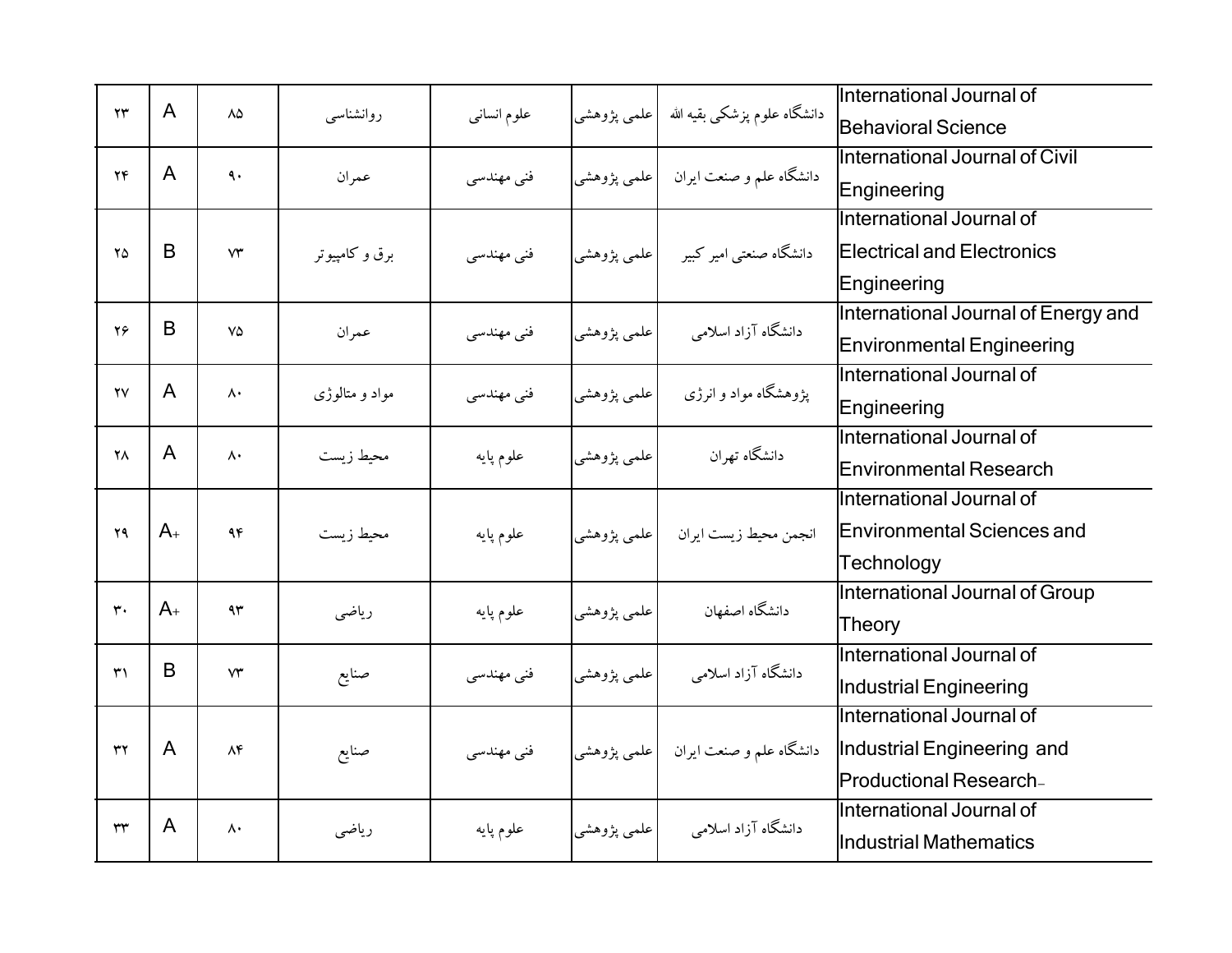|                        |               |                        |                        |                                   |                            | یژوهشگاه فناوری ارتباطات و               | International Journal of                                    |
|------------------------|---------------|------------------------|------------------------|-----------------------------------|----------------------------|------------------------------------------|-------------------------------------------------------------|
| $\tau$                 | B             | $V \in$                | برق و کامپیوتر         | فنی مهندسی                        | علمي پژوهشي                | اطلاعات(مركز تحقيقات                     | Information and Communication<br>Technology Research (IJICT |
|                        |               |                        |                        |                                   |                            | مخابرات ایران)                           |                                                             |
| $r\circ$               | A             | $\ddot{\mathbf{a}}$ .  | کتابداری، آرشیو و نسخه | علوم انسانبي                      | علمی پژوهشی <mark> </mark> | مرکز منطقه ای اطلاع رسانی                | International Journal of                                    |
|                        |               |                        | پژوهي                  |                                   |                            | علوم و فناوري                            | Information Science and Manageme                            |
|                        | B             |                        |                        |                                   |                            |                                          | International Journal of Iron &                             |
| $\mathbf{r}$           |               | $\mathsf{Y}\mathsf{Y}$ | مواد و متالوژی         | فنی مهندسی                        | علمی پژوهشی                | انجمن آهن و فولاد ايران                  | <b>Steel Society of Iran</b>                                |
| $\mathsf{r}\mathsf{v}$ | B             | ٧۶                     | مهندسي دريا            | فنی مهندسی                        | علمی پژوهشی                | انجمن مهندسي دريايي ايران                | International Journal of Maritime                           |
|                        |               |                        |                        |                                   |                            |                                          | Technology                                                  |
| $\mathsf{r}_\Lambda$   | A             | $\Lambda^{\star}$      | مهندسي معدن            | فنی مهندسی                        | علمي پژوهشي                | دانشگاه تهران                            | International Journal of Mining and                         |
|                        |               |                        |                        |                                   |                            |                                          | Geo-Engineering                                             |
|                        |               |                        |                        |                                   |                            |                                          | International Journal of                                    |
| r <sub>q</sub>         | B             | ٧٢                     | شيمى                   | علوم پايه                         | علمي پژوهشي                | انجمن نانو فناوري ايران                  | Nanoscience and Nanotechnology (I.                          |
|                        |               |                        |                        |                                   |                            |                                          | International Journal of Nonlinear                          |
| $\mathfrak{r}$ .       | $\mathcal{C}$ | ۶۲                     | رياضي                  | علوم پايه                         | علمي پژوهشي                | دانشگاه سمنان                            | <b>Analysis and Applications</b>                            |
|                        |               |                        |                        |                                   |                            |                                          | International Journal of Optics and                         |
| $f \cap$               | A             | $\lambda$ ۶            | فيزيك                  | علوم پايه                         |                            | انجمن اپتیک و فوتونیک ایران  علمی پژوهشی | Photonics                                                   |
|                        |               |                        |                        |                                   |                            |                                          |                                                             |
| $\mathbf{r}$           | $\mathsf{A}$  | ۸۶                     | عمران                  | فنی مهندسی                        |                            | دانشگاه علم و صنعت ایران مع اعلمی پژوهشی | International Journal of                                    |
|                        |               |                        |                        |                                   |                            |                                          | <b>Optimaization in Civil Engineering</b>                   |
| ۴۳                     | A             | $\Lambda$ \            |                        |                                   |                            |                                          | International Journal of Plant دانشگاه علوم کشاورزی و منابع |
|                        |               |                        | زراعت                  | علمی پژوهشی کشاورزی و منابع طبیعی |                            | طبیعی گرگان                              | Production                                                  |
|                        |               |                        |                        |                                   |                            |                                          |                                                             |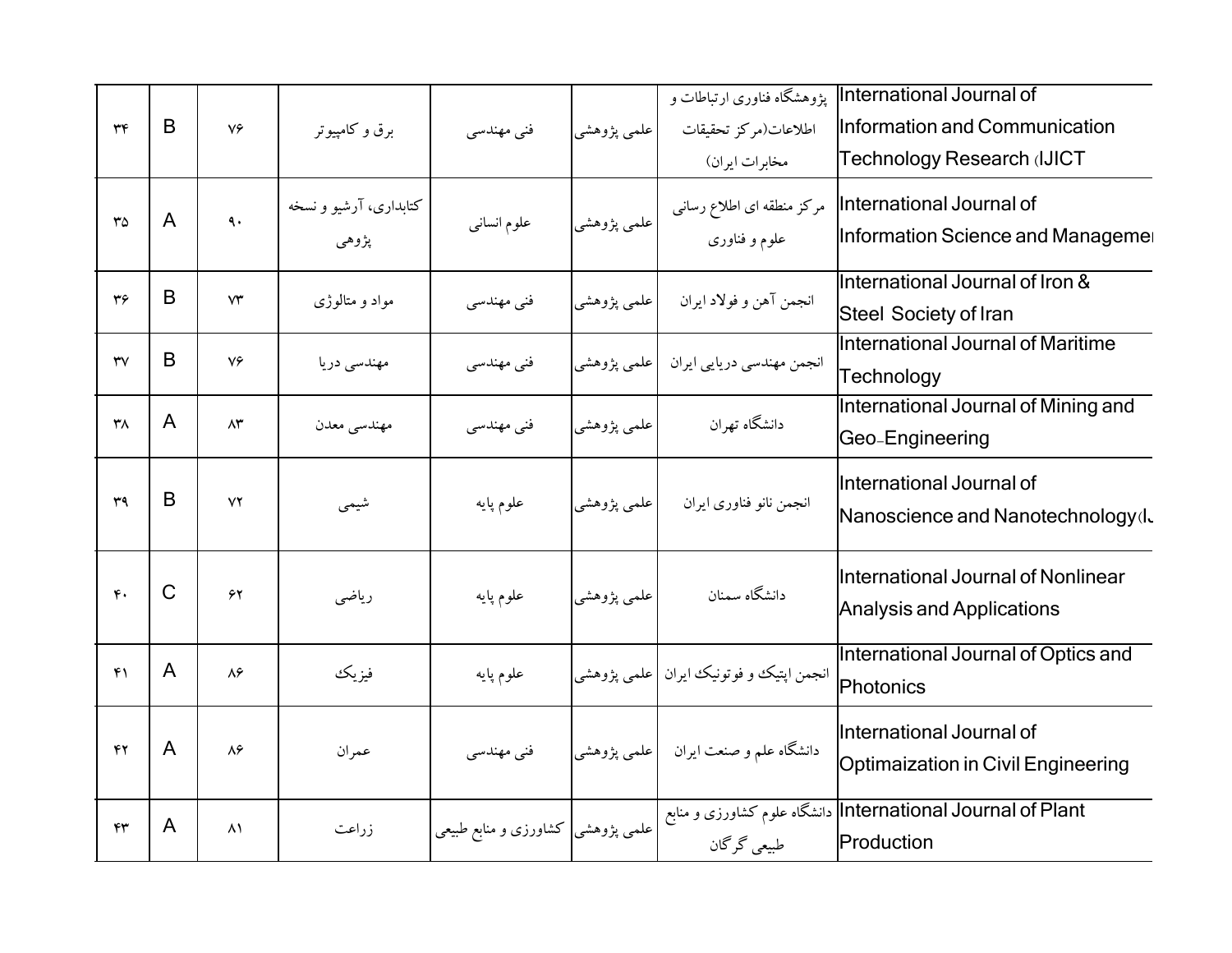| $\mathfrak{r}\mathfrak{r}$ | $\mathsf{C}$ | ۵۹                     | روانشناسبي              | علوم انسانبي                       | علمي پژوهشي | انحمن روانشناسی ایران                     | International Journal of Psychology                                                     |
|----------------------------|--------------|------------------------|-------------------------|------------------------------------|-------------|-------------------------------------------|-----------------------------------------------------------------------------------------|
| ۴۵                         | $\mathsf{A}$ | $\Lambda$ ٩            | اكولوژى                 | علمی پژوهشی  کشاورزی و منابع طبیعی |             | دانشگاه آزاد اسلامی                       | International Journal of Recycling<br>of Organic Waste in Agriculture                   |
| ۴۶                         | B            | $\mathsf{v}\cdot$      | اقتصاد                  | علوم انسانبي                       | علمي پژوهشي | دانشگاه تهران                             | llranian Economic Review                                                                |
| YV                         | B            | $\forall \tau$         | زیست شناسی              | علوم پايه                          | علمي پژوهشي | دانشگاه فردوسی مشهد                       | Ilranian Journal of Animal<br>Biosystematics                                            |
| ۴۸                         | B            | 66                     | علوم دامى               | علمی پژوهشی  کشاورزی و منابع طبیعی |             | دانشگاه آزاد اسلامی                       | <b>Iranian Journal of Applied Animal</b><br>Science                                     |
| ۴٩                         | B            | ٧٩                     | ادبیات و زبان ها        | علوم انسانبي                       |             | دانشگاه سیستان و بلوچستان  علمی پژوهشی    | Iranian Journal of Applied Language<br><b>Studies</b>                                   |
| ۵۰                         | $\mathsf{A}$ | $\lambda\lambda$       | ادبیات و زبان ها        | علوم انسانى                        | علمي پژوهشي | دانشگاه خوارزمي                           | <b>Iranian Journal of Applied</b><br>Linguistics                                        |
| ۵۱                         | B            | ۶۸                     | دامیزشکی                | دامپزشکی                           | علمي پژوهشي | دانشگاه تهران                             | Iranian Journal of Aquatic Animal<br><b>Health</b>                                      |
| ۵۲                         | $\mathsf{C}$ | ۱۹                     | تاريخ                   | علوم انسانى                        |             | دانشگاه سیستان و بلوچستان     علمی پژوهشی | Iranian Journal of Archaeological<br><b>Studies</b>                                     |
| $\Delta \mathsf{r}$        | $\mathsf{A}$ | $\lambda$              | فيزيك                   | علوم پايه                          | علمي پژوهشي | انجمن نجوم ايران                          | Iranian Journal of Astronomy and<br>Astrophysic                                         |
| $\Delta \mathfrak{F}$      | $A_{+}$      | ۹۲                     | زیست شناسی              | علوم پايه                          | علمي پژوهشي | و زیست فناوری                             | بژوهشگاه ملی مهندسی ژنتیک<br>Iranian Journal of Biotechnology بژوهشگاه ملی مهندسی ژنتیک |
| ۵۵                         | $\mathsf{C}$ | $\mathcal{F}\setminus$ | شيمى                    | علوم پايه                          | علمي پژوهشي | دانشگاه آزاد اسلامی                       | Iranian Journal of Catalysis                                                            |
| ۵۶                         | A            | $\Lambda \mathsf{r}$   | مهندسي شيمي، نفت، پليمر | فنی مهندسی                         |             | انجمن مهندسي شيمي ايران لمعلمي پژوهشي     | Iranian Journal of Chemical<br>Engineering                                              |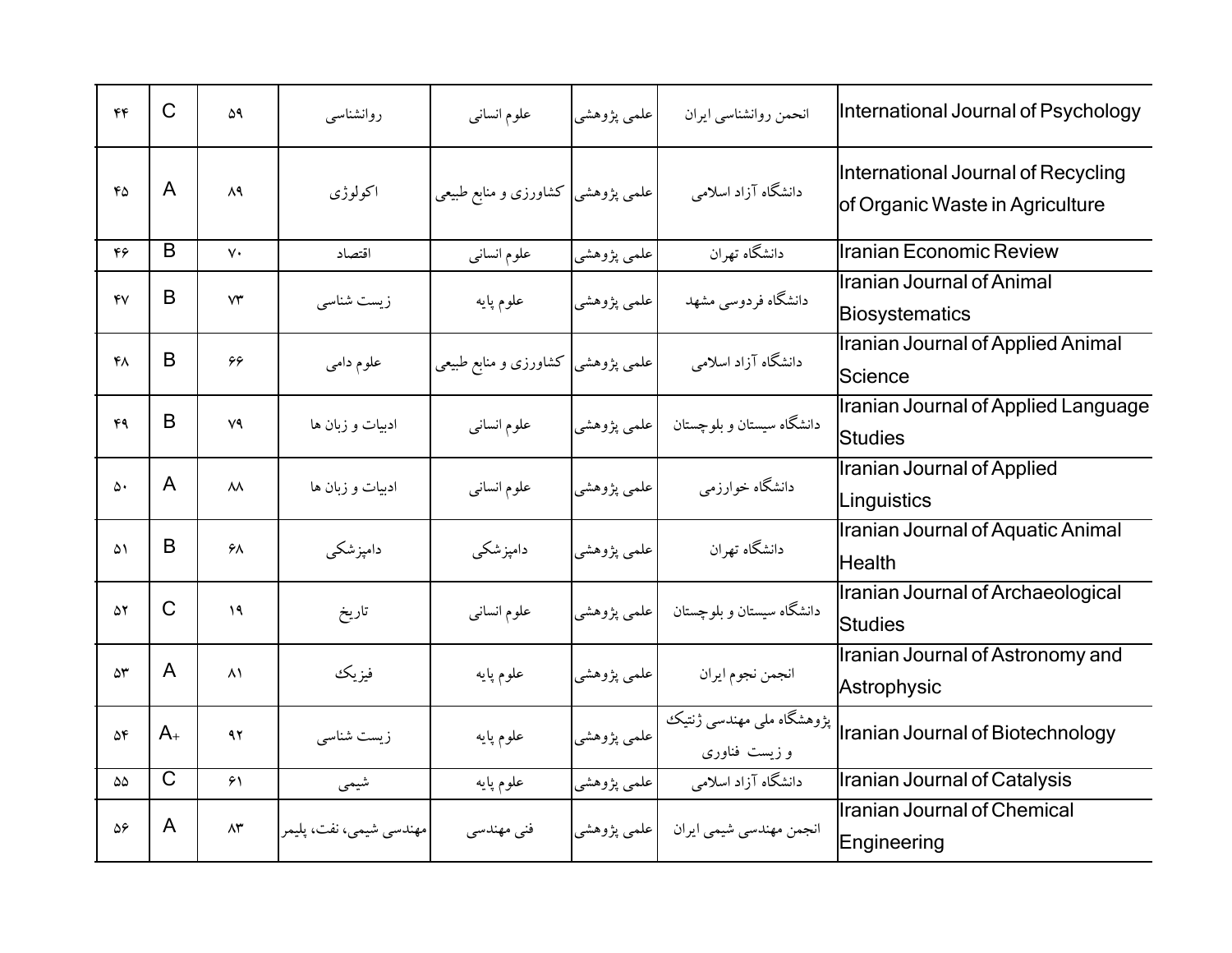|                        | A            |                                         |                                |                                    |             |                                                               | Iranian Journal of Chemistry &                                     |
|------------------------|--------------|-----------------------------------------|--------------------------------|------------------------------------|-------------|---------------------------------------------------------------|--------------------------------------------------------------------|
| $\Delta \rm{V}$        |              | ٩.                                      | شيمى                           | علوم پايه                          | علمي پژوهشي | جهاد دانشگاهی                                                 | <b>Chemical Engineering</b>                                        |
| ۵٨                     | A            | ۸۳                                      | اقتصاد                         | علوم انسانبي                       | علمي پژوهشي | دانشگاه شیراز                                                 | Iranian Journal of Economic Studies                                |
| ۵۹                     | A            | $\Lambda \mathfrak{r}$                  | برق و کامپیوتر                 | فنی مهندسی                         | علمي پژوهشي | دانشگاه علم و صنعت ایران                                      | Iranian Journal of Electrical and<br><b>Electronic Engineering</b> |
| ۶.                     | A            | $\Lambda$ ٢                             | شيلات                          |                                    |             | موسسه تحقیقات شیلات ایران  علمی پژوهشی  کشاورزی و منابع طبیعی | Iranian Journal of Fisheries<br>Science                            |
| $\mathcal{F}\setminus$ | $A_{+}$      | 47                                      | رياضى                          | علوم پايه                          | علمي پژوهشي | دانشگاه سیستان و بلوچستان                                     | Iranian Journal of Fuzzy Systems                                   |
| 55                     | $\mathsf{C}$ | ۵۷                                      | بيوتكنولو‍ ژي و<br>ژنتیک گیاهی | علمی پژوهشی  کشاورزی و منابع طبیعی |             | دانشگاه بین المللی امام<br>خمینی(ره)                          | Iranian Journal of Genetics and<br><b>Plant Breeding</b>           |
| $\gamma$               | B            | Y <sub>1</sub>                          | مهندسي شيمي، نفت، پليمر        | فنی مهندسی                         | علمي پژوهشي | سازمان پژوهش های علمی و<br>صنعتي ايران                        | Iranian Journal of Hydrogen & Fuel<br>Cell                         |
| ۶۴                     | A            | $\boldsymbol{\wedge}\boldsymbol{\cdot}$ | زیست شناسی                     | علوم پايه                          | علمي پژوهشي | انجمن ماهي شناسي ايران                                        | Iranian Journal of Ichthyology                                     |
| 50                     | $\mathsf{A}$ | $\mathsf{A}$                            | مديريت                         | علوم انسانى                        | علمي پژوهشي | دانشگاه تهران                                                 | <b>Iranian Journal of Management</b><br>Studies                    |
| ۶۶                     | A            | $\mathsf{A}$                            | مواد و متالوژی                 | فنی مهندسی                         | علمي پژوهشي | دانشگاه شیراز                                                 | <b>Iranian Journal of Materials</b><br>Forming                     |
| $\gamma$               | A            | $\Lambda\mathrm{V}$                     | مواد و متالوژی                 | فنی مهندسی                         | علمي پژوهشي | دانشگاه علم و صنعت ایران                                      | <b>Ilranian Journal of Materials</b><br>Science and Engineering    |
| $5\lambda$             | $A_{+}$      | ۹۳                                      | شيمى                           | علوم پايه                          | علمي پژوهشي | دانشگاه کاشان                                                 | Iranian Journal of Mathematical<br>Chemistry                       |
| ۶۹                     | $A_{+}$      | ۹۳                                      | رياضى                          | علوم پايه                          | علمي پژوهشي | جهاد دانشگاهی                                                 | Iranian Journal of Mathematical<br><b>Sciences and Informatics</b> |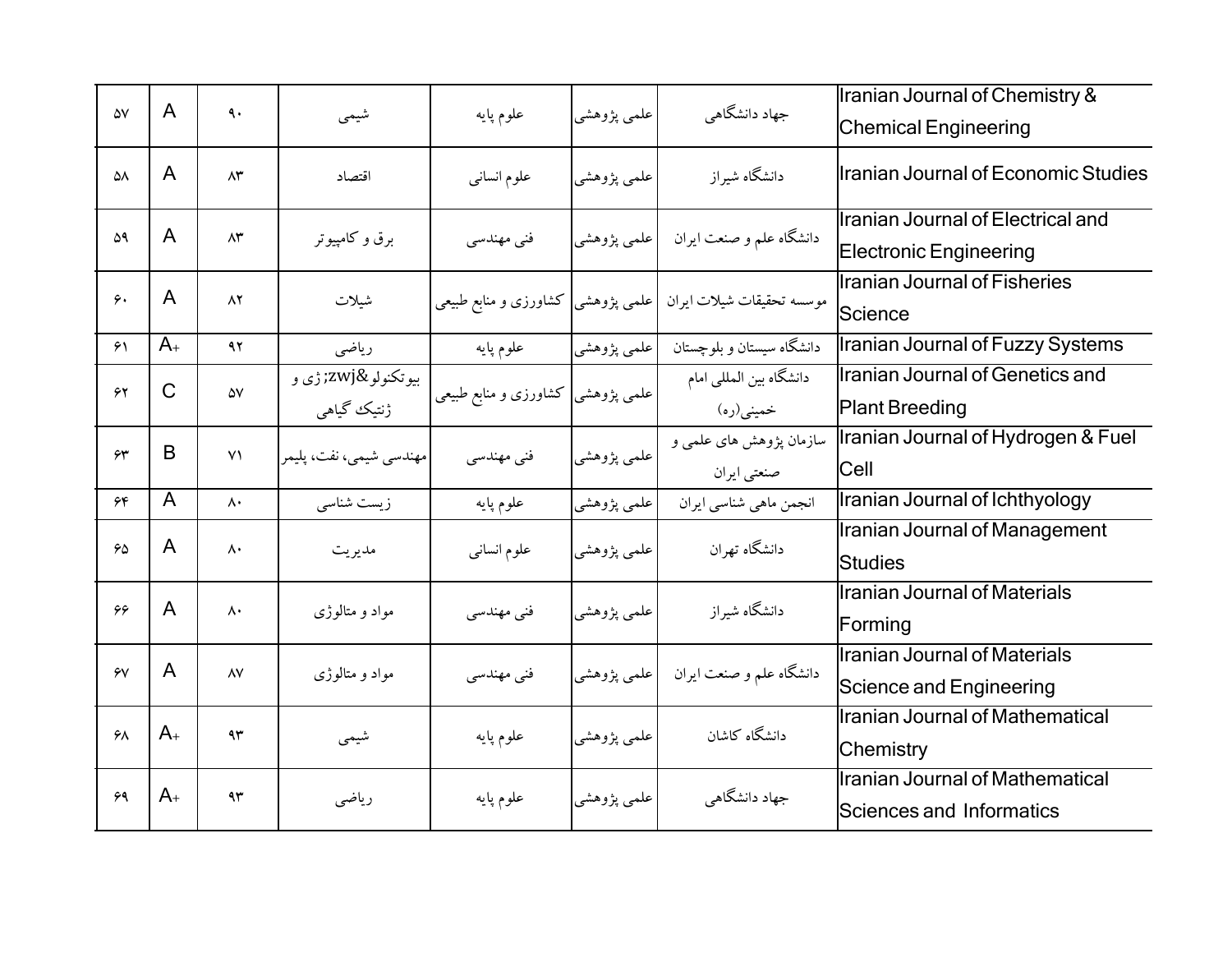| $V \cdot$              | B            | ۶λ                | مكانيك                  | فنی مهندسی |             | انجمن مهندسي مكانيك ايران  علمي پژوهشي     | <b>Iranian Journal of Mechanical</b><br>Engineering                                             |
|------------------------|--------------|-------------------|-------------------------|------------|-------------|--------------------------------------------|-------------------------------------------------------------------------------------------------|
| Y <sub>1</sub>         | B            | $V \mathfrak{F}$  | رياضى                   | علوم پايه  | علمي پژوهشي | دانشگاه فردوسی مشهد                        | Ilranian Journal of Numerical<br>Analysis and Optimization                                      |
| YY                     | $\mathsf{C}$ | $\bm{\hat{\tau}}$ | مهندسی شیمی، نفت، پلیمر | فنی مهندسی | علمي پژوهشي | دانشگاه صنعت نفت                           | Iranian Journal of Oil & Gas Science<br>and Technology                                          |
| $\mathsf{Y}\mathsf{Y}$ | B            | $\mathsf{v}\cdot$ | فناوري اطلاعات          | فنی مهندسی |             | انجمن ايراني تحقيق در عمليات   علمي پژوهشي | Iranian Journal of Operations<br>Research                                                       |
| $V \mathfrak{F}$       | $\mathsf{C}$ | ۵٨                | زیست شناسی              | علوم پايه  | علمي پژوهشي | دانشگاه آزاد اسلامی                        | Iranian Journal of Plant Physiology                                                             |
| $V\Delta$              | $\mathsf{A}$ | $\lambda V$       | علوم                    | علوم پايه  | علمي پژوهشي | دانشگاه شیراز                              | Iranian Journal of Science and<br><b>Technology A:Science</b>                                   |
| $V \hat{z}$            | $A_{+}$      | $\lambda$         | عمران                   | فنی مهندسی | علمي پژوهشي | دانشگاه شیراز                              | Iranian Journal of Science and<br>Technology - Transaction of Civil<br>Engineering              |
| VV                     | A            | $\wedge \vee$     | برق و کامپیوتر          | فنی مهندسی | علمي پژوهشي | دانشگاه شیراز                              | Ilranian Journal of Science and<br>Technology - Transaction of<br><b>Electrical Engineering</b> |
| <b>YA</b>              | $\mathsf{A}$ | $\Lambda$         | مكانيك                  | فنی مهندسی | علمي پژوهشي | دانشگاه شیراز                              | Iranian Journal of Science and<br>Technology - Transaction of<br><b>Mechanical Engineering</b>  |
| ٧٩                     | A            | $\Lambda$ ٢       | دامپزشکی                | دامیزشکی   | علمي پژوهشي | دانشگاه تهران                              | <b>Iranian Journal of Veterinary</b><br>Medicine                                                |
| $\mathsf{A}$           | $A_{+}$      | 97                | دامپزشکی                | دامپزشکی   | علمي پژوهشي | دانشگاه شیراز                              | <b>Iranian Journal of Veterinary</b><br>Research                                                |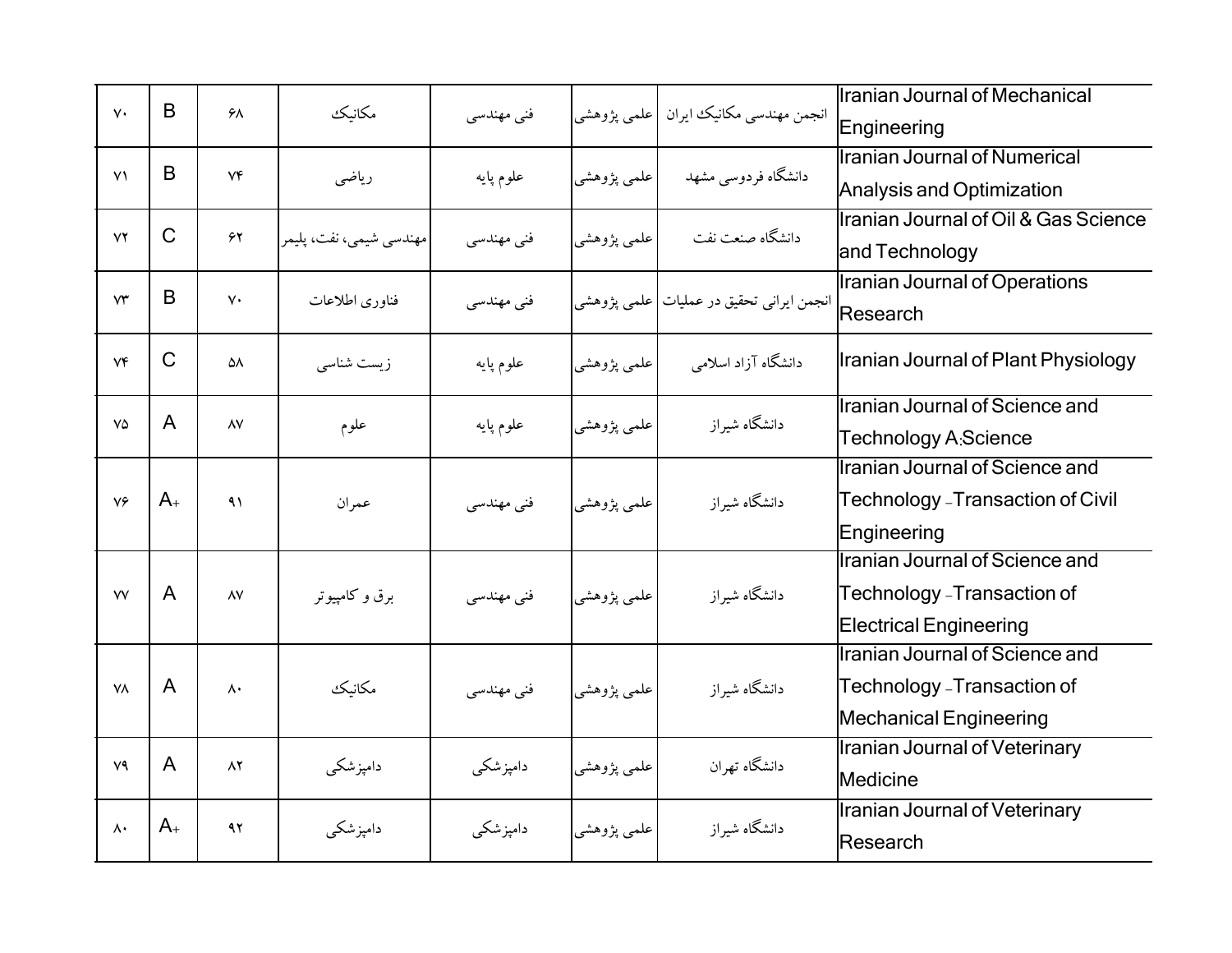| $\lambda$              | $\mathsf{A}$ | $\Lambda \mathfrak{F}$ |                         |                                    |             |                                          | Iranian Journal of Veterinary                                            |
|------------------------|--------------|------------------------|-------------------------|------------------------------------|-------------|------------------------------------------|--------------------------------------------------------------------------|
|                        |              |                        | دامپزشکی                | دامپزشکی                           |             | انجمن جراحي دامپزشكي ايران   علمي پژوهشي | Surgery                                                                  |
| $\lambda$ ٢            | $A_{+}$      | 4V                     | مهندسي شيمي، نفت، پليمر | فنی مهندسی                         | علمي پژوهشي | پژوهشگاه پلیمر و پتروشیمی<br>ایر ان      | Iranian Polymer Journal                                                  |
| $\wedge\!\tau$         | B            | $V\Delta$              | علوم سياسى              | علوم انسانى                        | علمی پژوهشی | مجمع تشخيص مصلحت نظام                    | Iranian Review Of Foreign Affairs                                        |
| $\Lambda \mathfrak{F}$ | $\mathsf{A}$ | ۸۹                     | برق و کامپیوتر          | فنی مهندسی                         | علمي پژوهشي | انجمن رمز ايران                          | <b>ISeCure, The ISC International</b><br>Journal of Information Security |
| ٨۵                     | B            | YY                     | ادبیات و زبان ها        | علوم انسانبي                       | علمي پژوهشي | دانشگاه علامه طباطبائي                   | <b>Issues in Language Teaching</b>                                       |
| $\lambda$ ۶            | $\mathsf{C}$ | ٣                      | مكانيك                  | فنی مهندسی                         | علمي پژوهشي | انجمن هوا فضاى ايران                     | Journal of Aerospace Science and<br>Technology                           |
| $\lambda\mathrm{V}$    | $\mathsf{A}$ | $\ddot{\mathbf{a}}$ .  | زراعت                   | علمی پژوهشی  کشاورزی و منابع طبیعی |             | دانشگاه تربیت مدرس                       | Journal of Agricultural Science and<br>Technology                        |
| $\lambda\lambda$       | B            | ٧۶                     | رياضي                   | علوم پايه                          | علمي پژوهشي | دانشگاه صنعتبی شاهرود                    | Journal of Algebraic System                                              |
| ۸۹                     | B            | $V\mathfrak{F}$        | شيمي                    | علوم پايه                          | علمي پژوهشي | دانشگاه آزاد اسلامی                      | Journal of Applied Chemical<br>Research                                  |
| ٩.                     | $\mathsf{A}$ | $\lambda\lambda$       | مكانيك                  | فنی مهندسی                         | علمي پژوهشي | انجمن فيزيك ايران                        | Journal of Applied Fluid Mechanics                                       |
| $\lambda$              | B            | ٧٨                     | زیست شناسی              | علوم پايه                          | علمي پژوهشي | دانشگاه فردوسی مشهد                      | Journal of Cell and Molecular<br>Research                                |
| 47                     | $\mathsf{A}$ | $\Lambda \mathfrak{F}$ | مهندسي شيمي، نفت، پليمر | فنی مهندسی                         | علمي پژوهشي | دانشگاه تهران                            | Journal of Chemical and Petroleum<br>Engineering                         |
| 4r                     | B            | $Y\setminus$           | برق و کامپیوتر          | فنی مهندسی                         | علمي پژوهشي | دانشگاه شاهد                             | Journal of Communication<br>Engineering                                  |
|                        |              |                        |                         |                                    |             |                                          |                                                                          |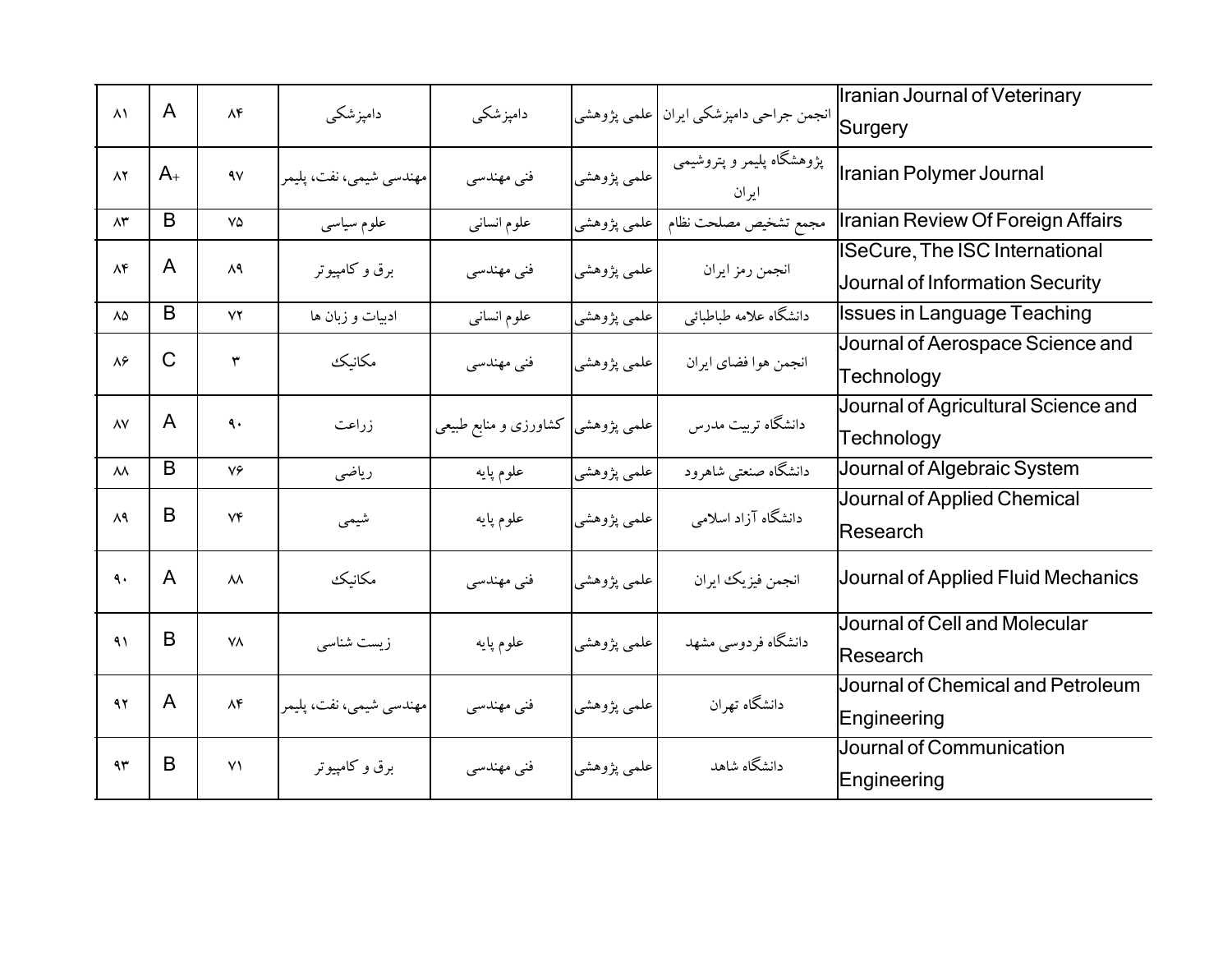| 96                              | B              | $V \infty$             | مكانيك                  | فنی مهندسی                         |             |                                                             | Journal of Computational and<br>Applied Research in Mechanial دانشگاه تربیت دبیر شهید رجایی علمی پژوهشی<br>Engineering - JCARME |
|---------------------------------|----------------|------------------------|-------------------------|------------------------------------|-------------|-------------------------------------------------------------|---------------------------------------------------------------------------------------------------------------------------------|
| ۹۵                              | B              | $V\mathfrak{F}$        | برق و کامپیوتر          | فنی مهندسی                         | علمي پژوهشي | دانشگاه اصفهان                                              | Journal of Computing and Security                                                                                               |
| 95                              | $\mathsf{A}$   | $\lambda \hat{r}$      | گیاهپزشکی               | علمی پژوهشی کشاورزی و منابع طبیعی  |             | دانشگاه تربیت مدرس                                          | Journal of Crop Protection                                                                                                      |
| ۹٧                              | $\mathsf{A}$   | $\mathsf{A}\cdot$      | ادبیات و زبان ها        | علوم انساني                        | علمي پژوهشي | دانشگاه تبریز                                               | Journal of English Language<br><b>Teaching and Learning</b>                                                                     |
| $4\lambda$                      | $\mathsf{C}$   | $\pmb{\upgamma}$       | مهندسی شیمی، نفت، پلیمر | فنی مهندسی                         | علمي پژوهشي | انجمن مهندسی گاز ایران                                      | Journal of gas Technology                                                                                                       |
| ۹۹                              | $\mathsf{C}$   | ۵۷                     | مواد و متالوژی          | فنی مهندسی                         | علمي پژوهشي | دانشگاه سمنان                                               | Journal of Heat and Mass Transfer<br><b>Research</b>                                                                            |
| $\lambda$                       | B              | $\mathsf{Y}\mathsf{Y}$ | صنايع                   | فنی مهندسی                         |             | انجمن مهندسی صنایع ایران  علمی پژوهشی                       | Journal of Industrial and Systems<br>Engineering                                                                                |
| $\mathcal{N}$                   | B              | $\gamma$               | صنايع                   | فنی مهندسی                         |             | مرکز مطالعات مدیریت ایران  علمی پژوهشی                      | Journal of Industrial Engineering<br>and Management Studies                                                                     |
| $\mathcal{N}$                   | $\mathsf{C}$   | $\hat{\tau}$           | برق و کامپیوتر          | فنی مهندسی                         | علمي پژوهشي | جهاد دانشگاهی                                               | Journal of Information Systems and<br>Telecommunication                                                                         |
| $\mathcal{N}$                   | B              | 65                     | علوم دامي               |                                    |             | دانشگاه شهید باهنر کرمان معلمی پژوهشی کشاورزی و منابع طبیعی | Journal of Livestock Science and<br>Technology                                                                                  |
| $\mathcal{N}$                   | B              | $\mathsf{Y}\mathsf{Y}$ | زیست شناسی              | علوم پايه                          | علمی پژوهشی | انجمن گیاهان دارویی ایران                                   | Journal of Medicinal Plants & By-<br>products                                                                                   |
| $\mathcal{N} \cdot \mathcal{O}$ | $\overline{C}$ | $\Delta \Upsilon$      | مهندسي معدن             | فنی مهندسی                         | علمي پژوهشي | دانشگاه صنعتبي شاهرود                                       | Journal of Mining and Environment                                                                                               |
| $\mathcal{N} \cdot \mathcal{F}$ | B              | ۶۸                     | شیمی                    | علوم پايه                          | علمی پژوهشی | دانشگاه کاشان                                               | Journal of Nanostructures                                                                                                       |
| $\mathcal{N}$                   | $\mathsf{A}$   | $\Lambda$ ٢            | باغباني                 | علمی پژوهشی  کشاورزی و منابع طبیعی |             | دانشگاه آزاد اسلامی                                         | Journal of Nuts                                                                                                                 |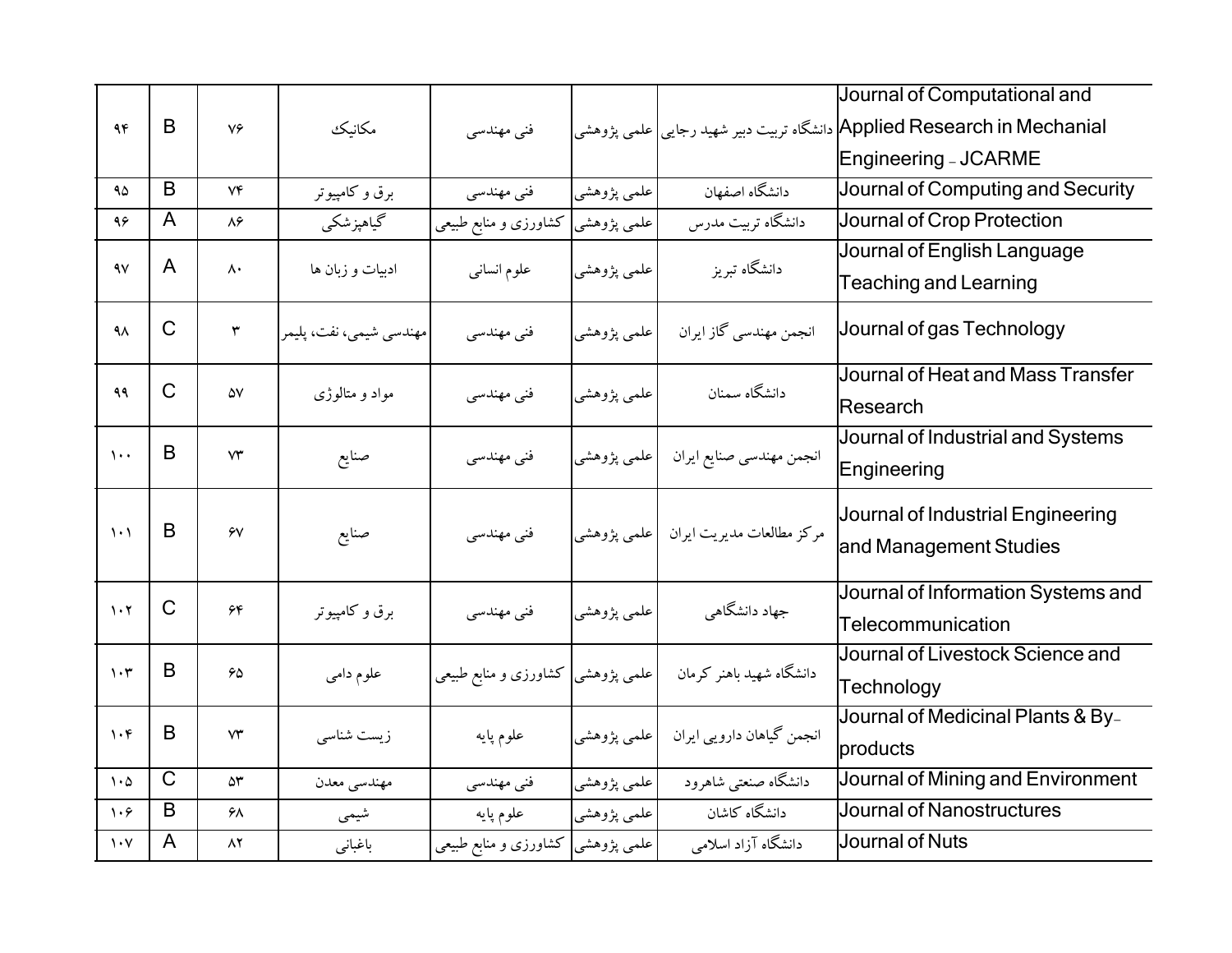| $\mathcal{N}$                   | $\mathsf{C}$ | $\gamma$ ۳              | برق و کامپیوتر          | فنی مهندسی                        | علمي پژوهشي | دانشگاه محقق اردبیلی     | Journal of Operation and Automation |
|---------------------------------|--------------|-------------------------|-------------------------|-----------------------------------|-------------|--------------------------|-------------------------------------|
|                                 |              |                         |                         |                                   |             |                          | in Power Engineering                |
| $\mathcal{N} \cdot \mathcal{A}$ | B            | ۶۶                      | صنايع                   | فنی مهندسی                        | علمي پژوهشي | دانشگاه آزاد اسلامی      | Journal of Optimization in          |
|                                 |              |                         |                         |                                   |             |                          | Industrial Engineering              |
| $\mathcal{N}$                   | B            | 59                      | باغباني                 | علمی پژوهشی کشاورزی و منابع طبیعی |             | دانشگاه آزاد اسلامی      | Journal of Ornamental Plants        |
| $\frac{1}{2}$                   | A            | $\mathsf{\Lambda}\cdot$ |                         |                                   |             | يژوهشگاه صنعت نفت        | Journal of Petroleum Science and    |
|                                 |              |                         | مهندسي شيمي، نفت، پليمر | فنی مهندسی                        | علمي پژوهشي |                          | Technology                          |
|                                 |              |                         | بيوتكنولو‍ ژې و         |                                   |             | یژوهشکده ژنتیک و زیست    |                                     |
| 117                             | B            | Y <sub>1</sub>          |                         | علمی پژوهشی کشاورزی و منابع طبیعی |             | فناورى كشاورزى           | Journal of Plant Molecular Breeding |
|                                 |              |                         | ژنتیک گیاهی             |                                   |             | طبر ستان(دانشگاه ساری)   |                                     |
|                                 | $\mathsf{A}$ |                         |                         |                                   |             |                          | Journal of Plant Physiology and     |
| 115                             |              | $\ddot{\mathsf{a}}$ .   | زراعت                   | علمی پژوهشی کشاورزی و منابع طبیعی |             | دانشگاه تبریز            | <b>Breeding</b>                     |
|                                 | $\mathsf{A}$ | $\wedge\!\tau$          | آبخیزداری، بیابان، محیط |                                   |             |                          | Journal of Rangeland Science        |
| 11F                             |              |                         | زیست، مرتع              | علمی پژوهشی کشاورزی و منابع طبیعی |             | دانشگاه آزاد اسلامی      |                                     |
|                                 | B            |                         |                         |                                   |             |                          | Journal of Rehabilitation in Civil  |
| 110                             |              | 50                      | عمران                   | فنی مهندسی                        | علمي پژوهشي | دانشگاه سمنان            | Engineerin                          |
|                                 |              |                         |                         |                                   |             |                          | Journal of Renewable Energy and     |
| 119                             | B            | ۶۸                      | مواد و متالوژی          | فنی مهندسی                        | علمي پژوهشي | یژوهشگاه مواد و انرژی    | Environment                         |
|                                 |              |                         |                         |                                   |             |                          | Journal Of Research in Applied      |
| $\sqrt{V}$                      | $\mathsf{A}$ | $\lambda\lambda$        | ادبیات و زبان ها        | علوم انساني                       | علمي پژوهشي | دانشگاه شهيد چمران اهواز | Linguistics                         |
|                                 |              |                         |                         |                                   |             |                          | <b>Journal of Ruminants Health</b>  |
| $\lambda$                       | $\mathsf{C}$ | $\bullet$               | دامپزشکی                | دامپزشکی                          | علمي پژوهشي | دانشگاه شهيد چمران اهواز | Research                            |
|                                 |              |                         |                         |                                   |             |                          | Journal of Sciences Islamic         |
| 119                             | B            | 66                      | علوم                    | علوم پايه                         | علمی پژوهشی | دانشگاه تهران            | Republic of Iran                    |
| 11.                             | $\mathsf{A}$ | $\Lambda f$             | مكانيك                  | فنی مهندسی                        | علمی پژوهشی | دانشگاه آزاد اسلامی      | <b>Journal of Solid Mechanics</b>   |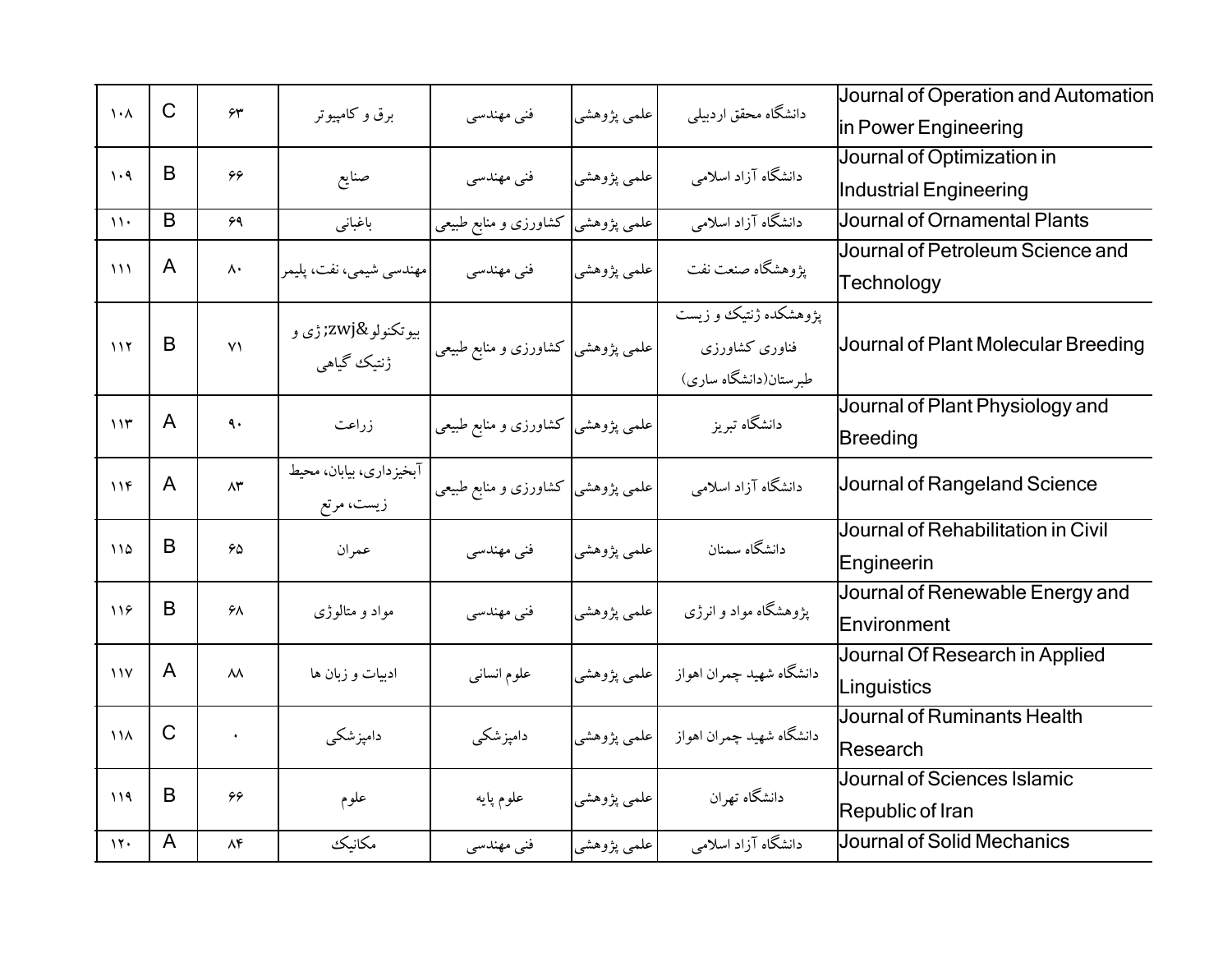| 151           | B            | ٧۶                     | آمار             | علوم پايه                          | علمي پژوهشي | مركز آمار ايران                                           | Journal of Statistical Research of<br>llran                  |
|---------------|--------------|------------------------|------------------|------------------------------------|-------------|-----------------------------------------------------------|--------------------------------------------------------------|
| 177           | $\mathsf{A}$ | $\lambda$ ۶            | ادبیات و زبان ها | علوم انسانى                        | علمی پژوهشی | دانشگاه شیراز                                             | Journal Of Teaching Language Skills                          |
| 157           | $\mathsf{C}$ |                        | صنايع            | فنی مهندسی                         | علمي پژوهشي | انجمن علوم و فناوری مهندسی<br>نساجي ايران                 | Journal of Textiles and Polymers                             |
| 156           | $A_{+}$      | 95                     | شيمي             | علوم پايه                          | علمي پژوهشي | انجمن شيمي ايران                                          | Journal of the Iranian Chemical<br>Society JICS              |
| 170           | $\mathsf{A}$ | $\lambda$ ۶            | آمار             | علوم پايه                          | علمی پژوهشی | انجمن آمار ايران                                          | Journal of the Iranian Statistical<br>Society                |
| 128           | B            | $\mathsf{v}\cdot$      | زیست شناسی       | علوم پايه                          |             | انجمن علوم و فنون دریایی ایران <mark> </mark> علمی پژوهشی | Journal of the Persian Gulf Marine<br><b>Sciences</b>        |
| 17V           | $\mathsf{A}$ | $\Lambda\Delta$        | فيزيك            | علوم پايه                          | علمی پژوهشی | دانشگاه آزاد اسلامی                                       | Journal of Theoretical and Applied<br>Physics                |
| <b>174</b>    | $\mathsf{A}$ | $\lambda$              | مواد و متالوژی   | فنی مهندسی                         | علمي پژوهشي | دانشگاه تهران                                             | Journal of Ultrafine Grained and<br>Nanostructured Materials |
| 119           | B            | Vf                     | مكانيك           | فنی مهندسی                         | علمي پژوهشي | دانشگاه سمنان                                             | <b>Mechanics of Advanced Composite</b><br><b>Structures</b>  |
| $\mathcal{W}$ | B            | ٧٨                     | زیست شناسی       | علوم پايه                          | علمي پژوهشي | دانشگاه شیراز                                             | Molecular Biology Research<br>Communications                 |
| $\mathcal{W}$ | $\mathsf{C}$ | $\lambda$              | اقتصاد           | علوم انسانى                        | علمي پژوهشي | بانک مرکزی جمهوری اسلامی<br>ايران                         | Money and Economy                                            |
| 117           | B            | $\mathsf{VV}$          | گیاهپزشکی        | علمی پژوهشی  کشاورزی و منابع طبیعی |             | انجمن كنه شناسي ايران                                     | Persian Journal of Acarology                                 |
| ۱۳۳           | B            | ۶۵                     | شیمی             | علوم پايه                          | علمي پژوهشي | انجمن شيمي ايران                                          | <b>Physical Chemistry Research</b>                           |
| 146           | B            | $\mathsf{V}\mathsf{V}$ | ادبیات و زبان ها | علوم انساني                        | علمی پژوهشی | انجمن زبان و ادبیات فرانسه                                | Plume                                                        |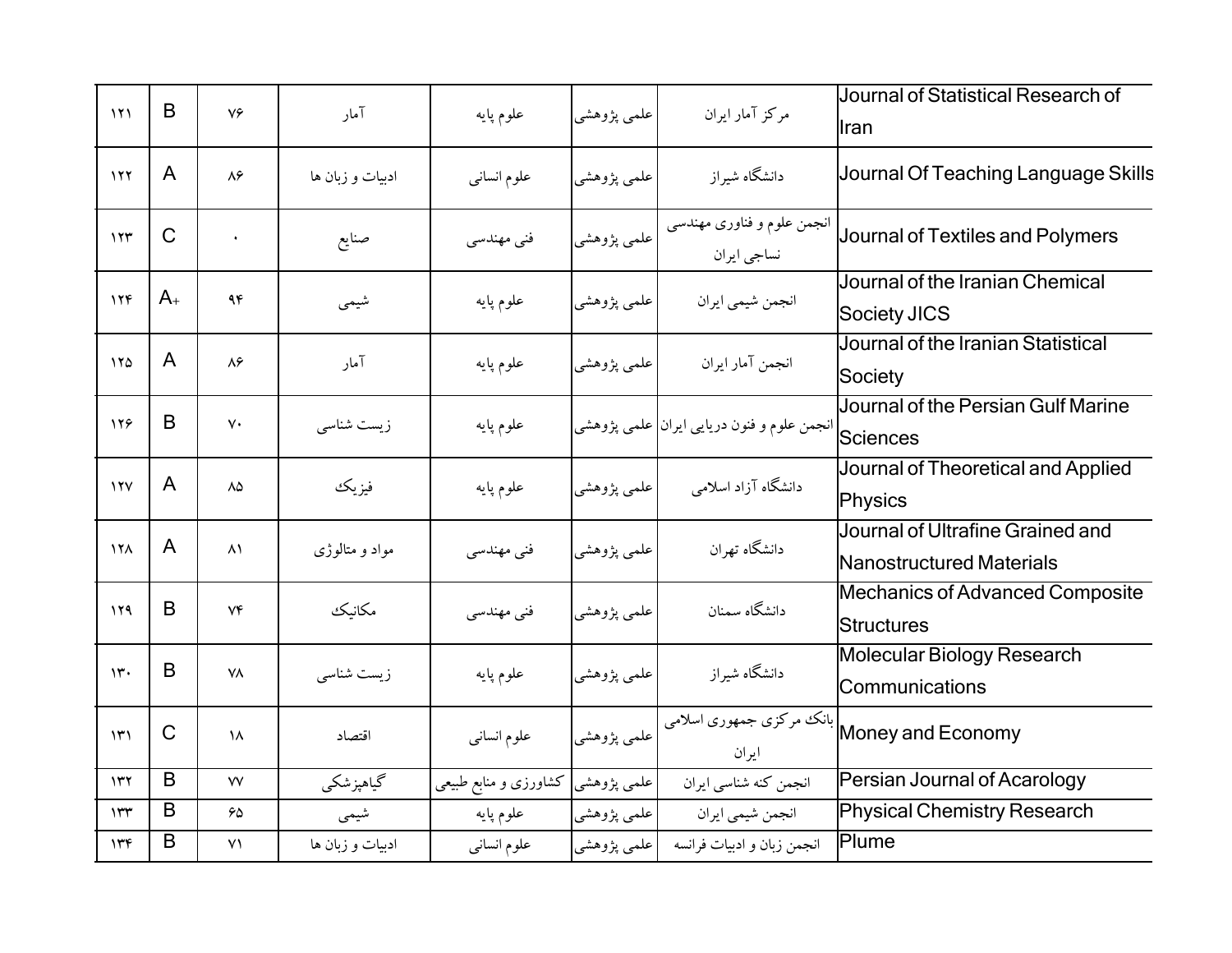| 150                                 | A              | $\lambda\lambda$ | مهندسی شیمی، نفت، پلیمر | فنی مهندسی                        | علمي پژوهشي  | پژوهشگاه پلیمر و پتروشیمی<br>ايران          | Polyolefins Journal                                                                       |
|-------------------------------------|----------------|------------------|-------------------------|-----------------------------------|--------------|---------------------------------------------|-------------------------------------------------------------------------------------------|
| ۱۳۶                                 | B              | ۶۸               | علوم دامي               | علمی پژوهشی کشاورزی و منابع طبیعی |              | دانشگاه علوم کشاورزی و منابع<br>طبیعی گرگان | Poultry Science Journal                                                                   |
| $\mathsf{Y}^{\mathsf{r}}\mathsf{V}$ | A              | $\lambda\lambda$ | زیست شناسی              | علوم پايه                         | علمی پژوهشی' | دانشگاه تهران                               | <b>Progress in Biological Sciences</b>                                                    |
| $\lambda$                           | A              | $\Lambda f$      | مواد و متالوژی          | فنی مهندسی                        | علمی پژوهشی  | دانشگاه آزاد اسلامی                         | Progress in Biomaterials                                                                  |
| 149                                 | B              | ٧٨               | مهندسي شيمي، نفت، پليمر | فنی مهندسی                        | علمي پژوهشي  | رنگ و پوشش                                  | Progress in Color, Colorants and موسسه پژوهشی علوم و فناوری<br>Coatings                   |
| $1 -$                               | B              | ٧٨               | اديان، مذاهب و عرفان    | علوم انسانى                       | علمی پژوهشی  | دانشگاه ادیان و مذاهب                       | Religious Inquiries                                                                       |
| 141                                 | $\mathsf{C}$   | $Y\mathfrak{F}$  | ادبیات و زبان ها        | علوم انسانى                       | علمي پژوهشي  | انجمن آموزش زبان و ادبیات<br>انگلیسی ایران  | <b>Teaching English Language</b>                                                          |
| 147                                 | B              | ٧۵               | زیست شناسی              | علوم پايه                         | علمي پژوهشي  | موسسه تحقيقات جنگلها و<br>مراتع كشور        | The Iranian Journal of Botany                                                             |
| 157                                 | B              | Y <sub>1</sub>   | علوم اجتماعي            | علوم انسانى                       | علمي پژوهشي  | دانشگاه تربیت مدرس                          | The Journal of Humanities                                                                 |
| 144                                 | $A_{+}$        | 41               | رياضى                   | علوم پايه                         | علمی پژوهشی  | دانشگاه اصفهان                              | <b>Transactions on Combinatorics</b>                                                      |
| ١۴۵                                 | B              | ٧٢               | مكانيك                  | فنی مهندسی                        | علمی پژوهشی  | دانشگاه سیستان و بلوچستان                   | Transport Phenomena in Nano and<br><b>Micro Scales</b>                                    |
| 148                                 | $\overline{A}$ | $\wedge \vee$    | دامپزشکی                | دامپزشکی                          | علمی پژوهشی  | دانشگاه ارومیه                              | <b>Veterinary Research Forum</b>                                                          |
| 14V                                 | B              | ۶۸               | رياضي                   | علوم پايه                         | علمي پژوهشي  | دانشگاه وليعصر رفسنجان                      | <b>Wavelets and Linear Algebra</b>                                                        |
| ۱۴۸                                 | $A_{+}$        | 47               | ادبیات و زبان ها        | علوم انسانى                       | علمي پژوهشي  | انجمن ايراني زبان و ادبيات<br>روسی          | Исследовательский Журнал<br>Русского Языка и Литературы -<br>پژوهشنامه زبان و ادبیات روسی |
| 149                                 | $\mathsf{C}$   | ۵۹               | علوم تربيتي             | علوم انسانبي                      | علمی پژوهشی  | دانشگاه آزاد اسلامی                         | ابتکار و خلاقیت در علوم انسانی                                                            |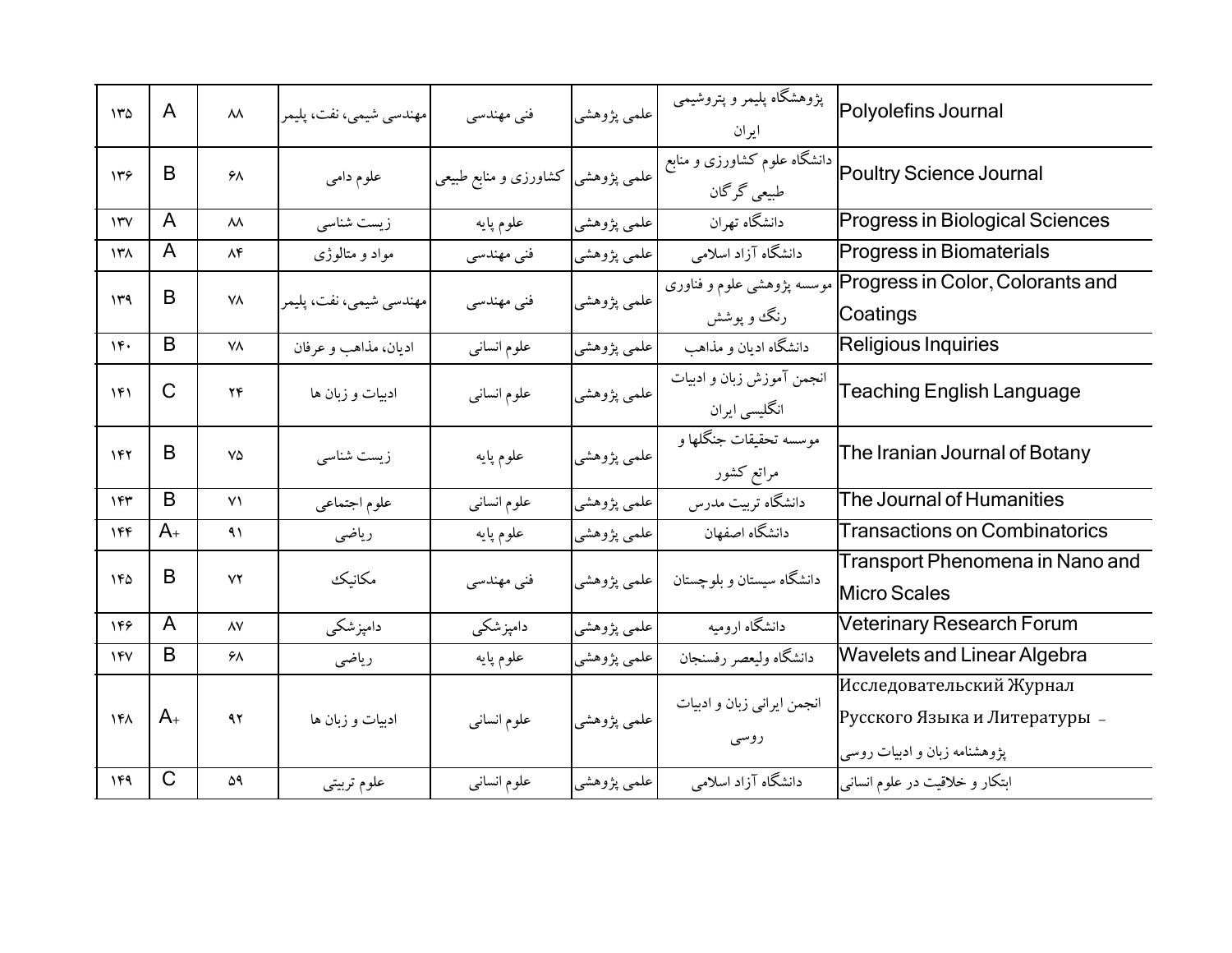| 10.               | $\mathsf{C}$          | $\lambda$              | هنر                  | هنر و معماری | علمي ترويجي | سازمان ميراث فرهنگي،صنايع<br>دستی و گردشگری               | اثر                           |
|-------------------|-----------------------|------------------------|----------------------|--------------|-------------|-----------------------------------------------------------|-------------------------------|
| ۱۵۱               | B                     | ٧V                     | فلسفه وكلام          | علوم انسانى  | علمي پژوهشي | انجمن ايراني اخلاق در علوم و<br>فناورى                    | اخلاق در علوم و فناوری        |
| ۱۵۲               | $\mathsf C$           | ۶۳                     | اخلاق                | علوم انسانى  |             | اخلاق وحیانی  موسسه فرهنگی تحقیقاتی إسراء علمی پژوهشی     |                               |
| 10 <sup>4</sup>   | B                     | ٧۵                     | ادبیات و زبان ها     | علوم انسانى  | علمي پژوهشي | دانشگاه گبلان                                             | ادب پژوهي                     |
| 104               | $\overline{\text{C}}$ | ۵۲                     | ادبیات و زبان ها     | علوم انسانى  | علمي پژوهشي | دانشگاه تهران                                             | ادب عربي                      |
| 100               | B                     | ٧۵                     | ادبیات و زبان ها     | علوم انسانى  | علمي پژوهشي | دانشگاه تهران                                             | ادب فارسى                     |
| 158               | B                     | ۷۴                     | ادبیات و زبان ها     | علوم انسانى  | علمي پژوهشي | ۔<br>پژوهشگاه علوم انسان <sub>ی</sub> و<br>مطالعات فرهنگي | ادبیات پارسی معاصر            |
| $\sqrt{\Delta V}$ | B                     | ٧٠                     | ادبیات و زبان ها     | علوم انسانى  | علمي پژوهشي | دانشگاه شهید باهنر کرمان                                  | ادبيات پايداري                |
| ۱۵۸               | B                     | ٧۵                     | ادبیات و زبان ها     | علوم انساني  | علمي پژوهشي | دانشگاه شهید باهنر کرمان                                  | ادبيات تطبيقي                 |
| ۱۵۹               | B                     | ۷۹                     | ادبیات و زبان ها     | علوم انسانى  | علمي پژوهشي | دانشگاه الزهرا (س)                                        | ادبيات عرفاني                 |
| 16.               | B                     | ٧۵                     | ادبیات و زبان ها     | علوم انساني  | علمي پژوهشي | دانشگاه آزاد اسلامی                                       | ادبیات عرفانی و اسطوره شناختی |
| 161               | A                     | ۸۵                     | اديان، مذاهب و عرفان | علوم انسانى  | علمي پژوهشي | دانشگاه تهران                                             | اديان و عرفان                 |
| 167               | $\overline{\text{C}}$ | ٣                      | عمران                | فنی مهندسی   | علمي پژوهشي | انجمن مهندسين عمران ايران                                 | اساس                          |
| 184               | C                     | ۲۱                     | تاريخ                | علوم انسانى  | علمي ترويجي | کتابخانه موزه و مرکز اسناد<br>مجلس شورای اسلامی           | اسناد بهارستان                |
| ۱۶۴               | B                     | ٧۶                     | جغرافيا              | علوم انساني  | علمي پژوهشي | سازمان جغرافيايي                                          | اطلاعات جغرافيايي (سپهر)      |
| 160               | B                     | 65                     | علوم اجتماعي         | علوم انسانى  | علمي پژوهشي | رياست جمهوري                                              | اعتياد پژوهي                  |
| 166               | B                     | ۷٨                     | اقتصاد               | علوم انسانى  | علمي پژوهشي | پژوهشگاه فرهنگ و اندیشه<br>اسلامى                         | اقتصاد اسلامی                 |
| 15V               | B                     | $\mathsf{Y}\mathsf{Y}$ | اقتصاد               | علوم انساني  | علمي پژوهشي | دانشگاه علامه طباطبائي                                    | اقتصاد انرژى ايران            |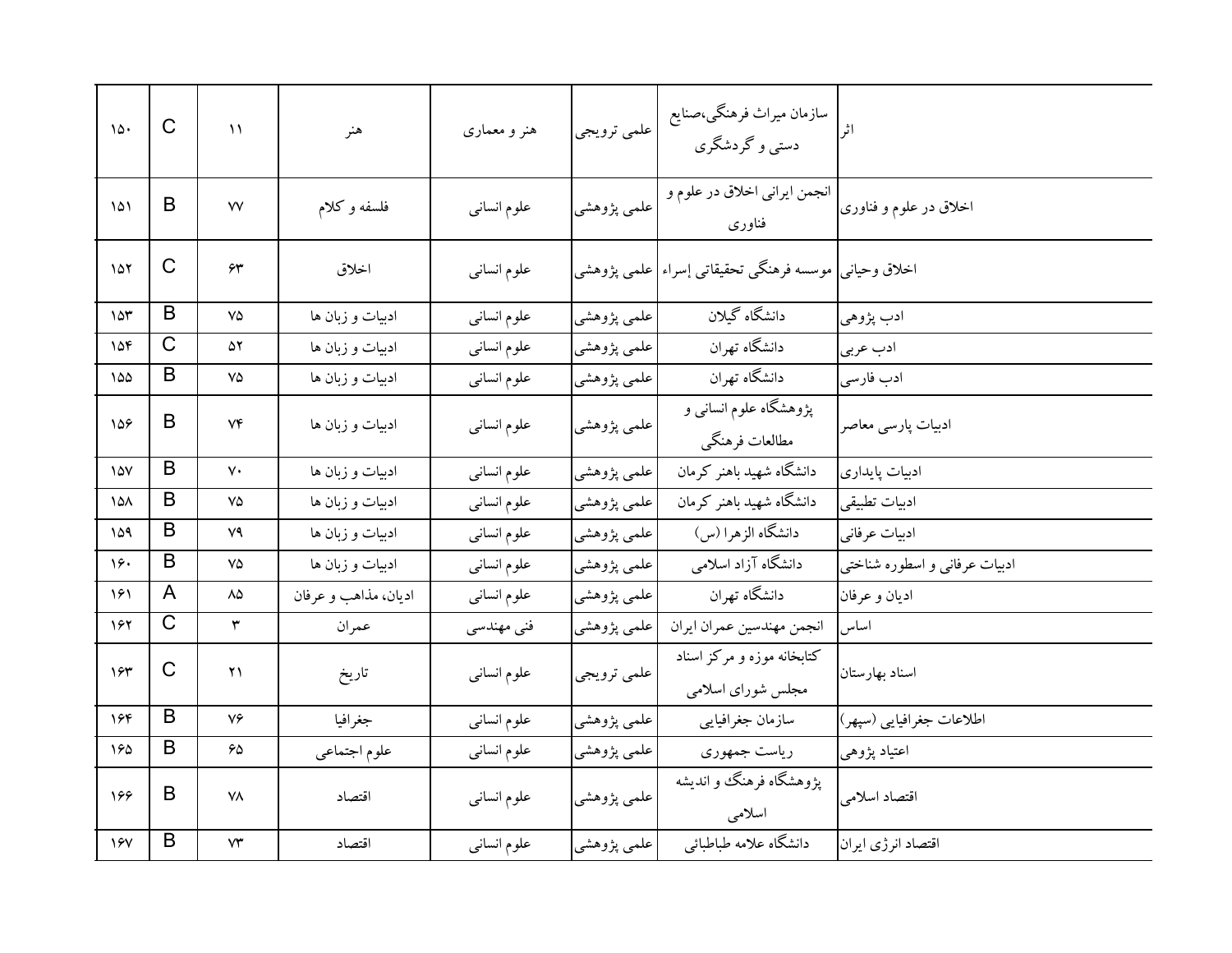| ۱۶۸                    | $\mathsf C$           | ۶۲                     | اقتصاد         | علوم انسانى                        | علمي پژوهشي | دانشگاه فردوسی مشهد                                           | اقتصاد پولی مالی            |
|------------------------|-----------------------|------------------------|----------------|------------------------------------|-------------|---------------------------------------------------------------|-----------------------------|
| 189                    | C                     | ۶۴                     | اقتصاد         | علوم انسانى                        | علمي ترويجي | پژوهشگاه علوم انسانی و<br>مطالعات فرهنگي                      | اقتصاد تطبيقي               |
| $\mathsf{v}$           | B                     | ۶۸                     | جغرافيا        | علوم انسانى                        | علمي پژوهشي | دانشگاه خوارزمي                                               | اقتصاد فضا و توسعه روستايي  |
| $\mathsf{IV}$          | $A_{+}$               | ۹۱                     | اقتصاد كشاورزى | علمی پژوهشی کشاورزی و منابع طبیعی  |             | انجمن اقتصاد كشاورزى ايران                                    | اقتصاد كشاورزى              |
| 157                    | $\mathsf C$           | ۶۰                     | اقتصاد كشاورزى | علمی پژوهشی کشاورزی و منابع طبیعی  |             | وزارت جهاد كشاورزى                                            | اقتصاد كشاورزى وتوسعه       |
| $\mathsf{v}\mathsf{r}$ | $\mathsf C$           | ۵۵                     | اقتصاد         | علوم انسانى                        | علمي پژوهشي | دانشگاه شهيد چمران اهواز                                      | اقتصاد مقدارى               |
| V                      | $\mathsf{C}$          | ۵۴                     | اقتصاد         | علوم انسانى                        | علمي ترويجي | انجمن علمي اقتصاد اسلامي<br>ايران                             | اقتصاد و بانکداری اسلامی    |
| 1 <sub>V</sub>         | C                     | ٠                      | اقتصاد         | علوم انسانى                        |             | اقتصاد و تجارت نوین  وزارت صنعت، معدن و تجارت علمی پژوهشی     |                             |
| 179                    | B                     | ۶۹                     | اقتصاد كشاورزى | علمی پژوهشی کشاورزی و منابع طبیعی  |             | دانشگاه فردوسی مشهد                                           | اقتصاد و توسعه کشاورزی      |
| ١V٧                    | $\overline{\text{C}}$ | ۶۴                     | اقتصاد         | علوم انسانى                        | علمي پژوهشي | دانشگاه فردوسی مشهد                                           | اقتصاد و توسعه منطقه ای     |
| <b>IVA</b>             | B                     | $\mathsf{V}\mathsf{V}$ | اقتصاد         | علوم انسانى                        |             | اقتصاد و مدیریت شهری انجمن علمی اقتصاد شهری ایران علمی پژوهشی |                             |
| 1 <sup>y</sup>         | B                     | ۶۸                     | زیست شناسی     | علوم پايه                          | علمی پژوهشی | پژوهشگاه ملی اقیانوس شناسی<br>و علوم جوی                      | اقيانوس شناسى               |
| ۱۸۰                    | $\overline{\text{C}}$ | $\Delta \varphi$       | زیست شناسی     | علوم پايه                          | علمي پژوهشي | دانشگاه آزاد اسلامی                                           | اکو فیتو شیمی گیاهان دارویی |
| ۱۸۱                    | $\overline{\text{C}}$ | ۴٧                     | زراعت          | علمی پژوهشی کشاورزی و منابع طبیعی  |             | دانشگاه آزاد اسلامی                                           | اکو فیزیولوژی گیاهان زراعی  |
| ۱۸۲                    | C                     | ۶۴                     | زراعت          | علمی پژوهشی  کشاورزی و منابع طبیعی |             | دانشگاه آزاد اسلامی                                           | اکو فیزیولوژی گیاهی         |
| $\lambda x$            | C                     | ۵۴                     | اكولوژى        | علمی پژوهشی کشاورزی و منابع طبیعی  |             | دانشگاه تهران                                                 | اکو هیدرولوژی               |
| $\mathcal{M}$          | $\mathsf{C}$          | $\mathcal{F}\setminus$ | اكولوژى        | علمی پژوهشی کشاورزی و منابع طبیعی  |             | دانشگاه آزاد اسلامی                                           | اكوبيولوژي تالاب            |
| $\lambda\Delta$        | C                     | $\mathcal{N}$          | دامپزشکی       | دامپزشکی                           |             | التيام  انجمن جراحي دامپزشكي ايران علمي ترويجي                |                             |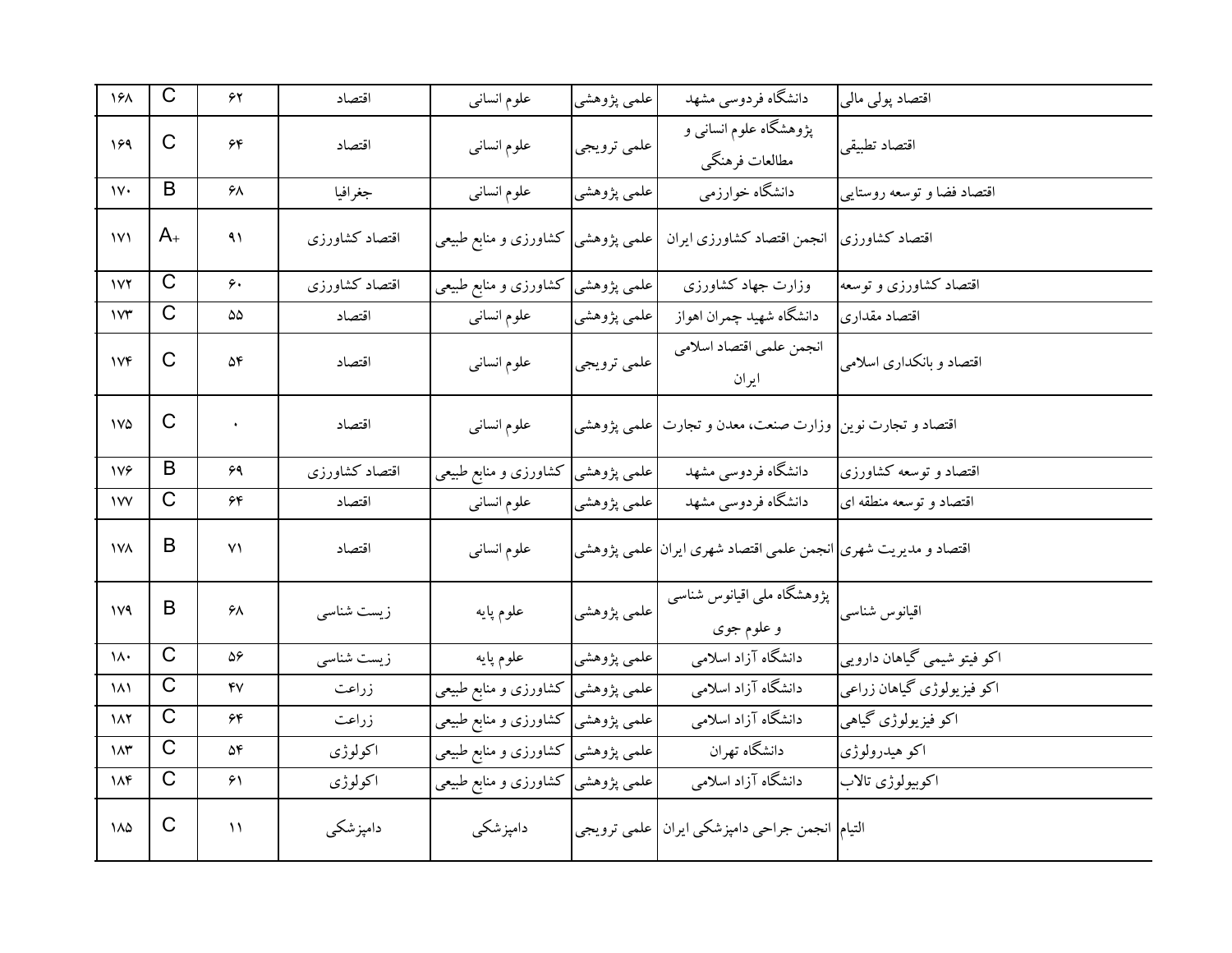| 188                           | A            | ۸۰                | ادبیات و زبان ها | علوم انسانى | علمي پژوهشي | انجمن ايراني زبان و ادبيات<br>عربى             | الجمعيه الايرانيه للغه العربيه و آدابها فصليه محكمه |
|-------------------------------|--------------|-------------------|------------------|-------------|-------------|------------------------------------------------|-----------------------------------------------------|
| $\lambda$                     | C            | ۵٣                | برق و کامپیوتر   | فنی مهندسی  | علمي پژوهشي | دانشگاه جامع امام حسین                         | الكترو مغناطيس كاربردي                              |
| $\mathcal{M}$                 | C            | ۵۶                | ادبیات و زبان ها | علوم انسانى | علمي پژوهشي | دانشگاه تهران                                  | اللغه العربيه و آدابها                              |
| ۱۸۹                           | B            | ٧۴                | فلسفه وكلام      | علوم انسانى | علمي پژوهشي | دانشگاه اصفهان                                 | الهيات تطبيقي                                       |
| ۱۹۰                           | B            | ٧٣                | علوم اجتماعي     | علوم انسانى | علمي پژوهشي | دانشکده علوم و فنون فارابی                     | امنیت پژوهی                                         |
| 191                           | B            | ٧٩                | فناورى اطلاعات   | فنی مهندسی  | علمي ترويجي | انجمن رمز ايران                                | امنیت فضای تولید و تبادل اطلاعات (منادی)            |
| ۱۹۲                           | A            | ۸۲                | علوم سياسى       | علوم انسانى | علمي پژوهشي | دانشگاه عالی دفاع ملی                          | امنیت ملی                                           |
| 195                           | A            | ۸۱                | علوم اجتماعي     | علوم انسانى | علمي پژوهشي | دانشگاه علوم انتظامی                           | انتظام اجتماعي                                      |
| 19F                           | B            | ٧٣                | فيزيك            | علوم پايه   | علمي پژوهشي | انجمن مهندسي صوتيات ايران                      | انجمن مهندسي صوتيات ايران                           |
| ۱۹۵                           | B            | ۶۵                | علوم تربيتي      | علوم انسانى | علمي پژوهشي | دانشگاه علامه طباطبائبي                        | اندازه گیری تربیتی                                  |
| 198                           | $\mathsf C$  | ۴۸                | مديريت           | علوم انسانى | علمي ترويجي | ناجا                                           | انديشه آماد                                         |
| ۱۹۷                           | B            | $\mathsf{v}\cdot$ | آمار             | علوم پايه   | علمي ترويجي | انجمن آمار ايران                               | انديشه آمارى                                        |
| ۱۹۸                           | A            | ۸۰                | فلسفه وكلام      | علوم انسانى | علمي پژوهشي | دانشگاه شیراز                                  | انديشه ديني                                         |
| 199                           | B            | ٧۶                | مديريت           | علوم انسانى | علمي پژوهشي | دانشگاه امام صادق (ع)                          | انديشه مديريت راهبردي                               |
| $y \cdot \cdot$               | B            | 65                | فلسفه وكلام      | علوم انسانى | علمي پژوهشي | نهاد نمایندگی مقام معظم<br>رهبری در دانشگاه ها | انديشه نوين ديني                                    |
| ۲۰۱                           | A            | ۸۰                | علوم تربيتي      | علوم انسانى | علمي پژوهشي | دانشگاه الزهرا (س)                             | اندیشه های نوین تربیتی                              |
| $Y \cdot Y$                   | B            | $\mathsf{v}\cdot$ | برق و کامپیوتر   | فنی مهندسی  | علمي ترويجي | کمیته ملی انرژی                                | انرژی ایران                                         |
| $\mathbf{y} \cdot \mathbf{y}$ | B            | ٧۵                | فلسفه وكلام      | علوم انسانى | علمي پژوهشي | مجتمع آموزش عالىي شهيد<br>محلاتي               | انسان پژوهی دینی                                    |
| $Y \cdot Y$                   | $\mathsf{C}$ | $\bm{\hat{\tau}}$ | علوم اجتماعي     | علوم انسانى | علمي پژوهشي | انجمن انسان شناسي ايران                        | انسان شناسي                                         |
| $Y \cdot \Delta$              | C            | ۶۱                | محيط زيست        | علوم پايه   | علمي ترويجي | انجمن متخصصان محيط زيست<br>ايران               | انسان و محیط زیست                                   |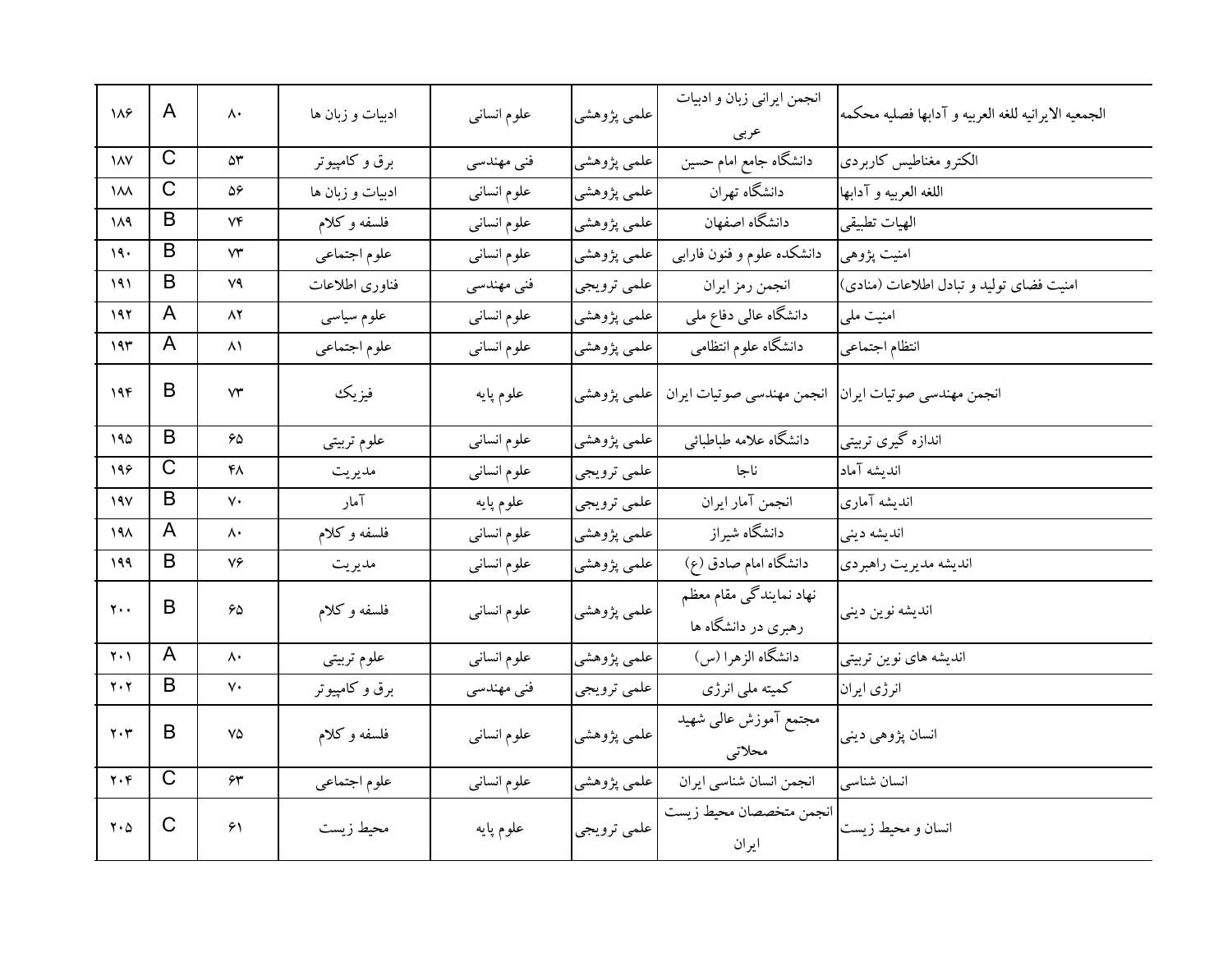| $\mathbf{y} \cdot \mathbf{y}$            | $\mathsf C$  | $\mathcal{N}$       | زیست شناسی                            | علوم پايه                          | علمي ترويجي | انجمن علمي ايمني زيستي                     | ایمنی زیستی                             |
|------------------------------------------|--------------|---------------------|---------------------------------------|------------------------------------|-------------|--------------------------------------------|-----------------------------------------|
| $\mathbf{y} \cdot \mathbf{y}$            | B            | Vf                  | ادبیات و زبان ها                      | علوم انسانى                        | علمي پژوهشي | دانشگاه آزاد اسلامی                        | إضاءت نقديه في الأدبين العربي و الفارسي |
| $\mathbf{Y}\boldsymbol{\cdot}\mathbf{A}$ | C            | ٣٩                  | آب و خاک                              | علمی ترویجی  کشاورزی و منابع طبیعی |             | دانشگاه فردوسی مشهد                        | آب و توسعه پایدار                       |
| $\mathbf{y} \cdot \mathbf{q}$            | C            | ۶۳                  | آب و خاک                              | علمی پژوهشی  کشاورزی و منابع طبیعی |             | دانشگاه فردوسی مشهد                        | آب و خاك                                |
| $\gamma \wedge$                          | B            | ۷۲                  | مهندسی آب                             | فنی مهندسی                         | علمي پژوهشي | مهندسین مشاور طرح و<br>تحقيقات آب و فاضلاب | آب و فاضلاب                             |
| ۲۱۱                                      | $\mathsf{C}$ | $\tau\tau$          | آبخیزداری، بیابان، محیط<br>زيست، مرتع | علمی پژوهشی کشاورزی و منابع طبیعی  |             | انجمن آبخيزداري ايران                      | آبخيزداري ايران                         |
| $Y \setminus Y$                          | $\mathsf C$  | ۴۸                  | شيلات                                 | علمی ترویجی کشاورزی و منابع طبیعی  |             | انجمن ماهيان زينتي ايران                   | آبزيان زينتي                            |
| ۲۱۳                                      | C            | ۵۷                  | آب و خاک                              | علمی پژوهشی  کشاورزی و منابع طبیعی |             | آبیاری و زهکشی  انجمن آبیاری و زهکشی ایران |                                         |
| YY                                       | B            | ٧٨                  | دامپزشکی                              | دامیز شکمی                         | علمي پژوهشي | دانشگاه آزاد اسلامی                        | آسیب شناسی درمانگاهی دامپزشکی           |
| $Y \setminus \Delta$                     | A            | $\wedge\cdot$       | گياهپزشكي                             | علمی پژوهشی کشاورزی و منابع طبیعی  |             | موسسه تحقیقات گیاه پزشکی<br>كشور           | آفات و بیماریهای گیاهی                  |
| ۲۱۶                                      | B            | ۶۸                  | ادبیات و زبان ها                      | علوم انسانى                        | علمي پژوهشي | پژوهشگاه علوم انسانی و<br>مطالعات فرهنگي   | آفاق الحضاره الاسلاميه                  |
| Y <sub>1</sub> Y                         | B            | ۷۸                  | علوم سياسى                            | علوم انسانى                        | علمي پژوهشي | دانشگاه جامع امام حسین                     | آفاق امنيت                              |
| <b>Y14</b>                               | B            | ۷۴                  | جغرافيا                               | علوم انسانى                        | علمي پژوهشي | دانشگاه گلستان                             | آمايش جغرافيايي فضا                     |
| ۲۱۹                                      | B            | ۶۹                  | جغرافيا                               | علوم انسانى                        | علمي پژوهشي | دانشگاه تهران                              | آمايش سرزمين                            |
| ۲۲.                                      | $\mathsf{C}$ | ۶۱                  | جغرافيا                               | علوم انسانى                        | علمي پژوهشي | دانشگاه آزاد اسلامی                        | آمايش محيط                              |
| 221                                      | B            | ۶۶                  | علوم تربيتي                           | علوم انسانى                        | علمي پژوهشي | ناجا                                       | آموزش در علوم انتظامى                   |
| <b>YYY</b>                               | $\mathsf{C}$ | ۵۱                  | علوم تربيتي                           | علوم انسانى                        | علمي پژوهشي | انجمن آموزش عالبي ايران                    | آموزش عالی ایران                        |
| ۲۲۳                                      | $\mathsf C$  | ۵۱                  | علوم تربيتي                           | علوم انسانى                        | علمي پژوهشي | دانشگاه آزاد اسلامی                        | آموزش و ارزشیابی                        |
| 224                                      | A            | ۸۱                  | فقه و حقوق                            | علوم انسانى                        | علمي پژوهشي | دانشگاه علوم اسلامی رضوی                   | آموزه های حقوق کیفری                    |
| $YY\Delta$                               | A            | $\Lambda\mathrm{V}$ | فقه و حقوق                            | علوم انسانبي                       | علمي پژوهشي | دانشگاه علوم اسلامی رضوی                   | آموزه های فقه مدنبی                     |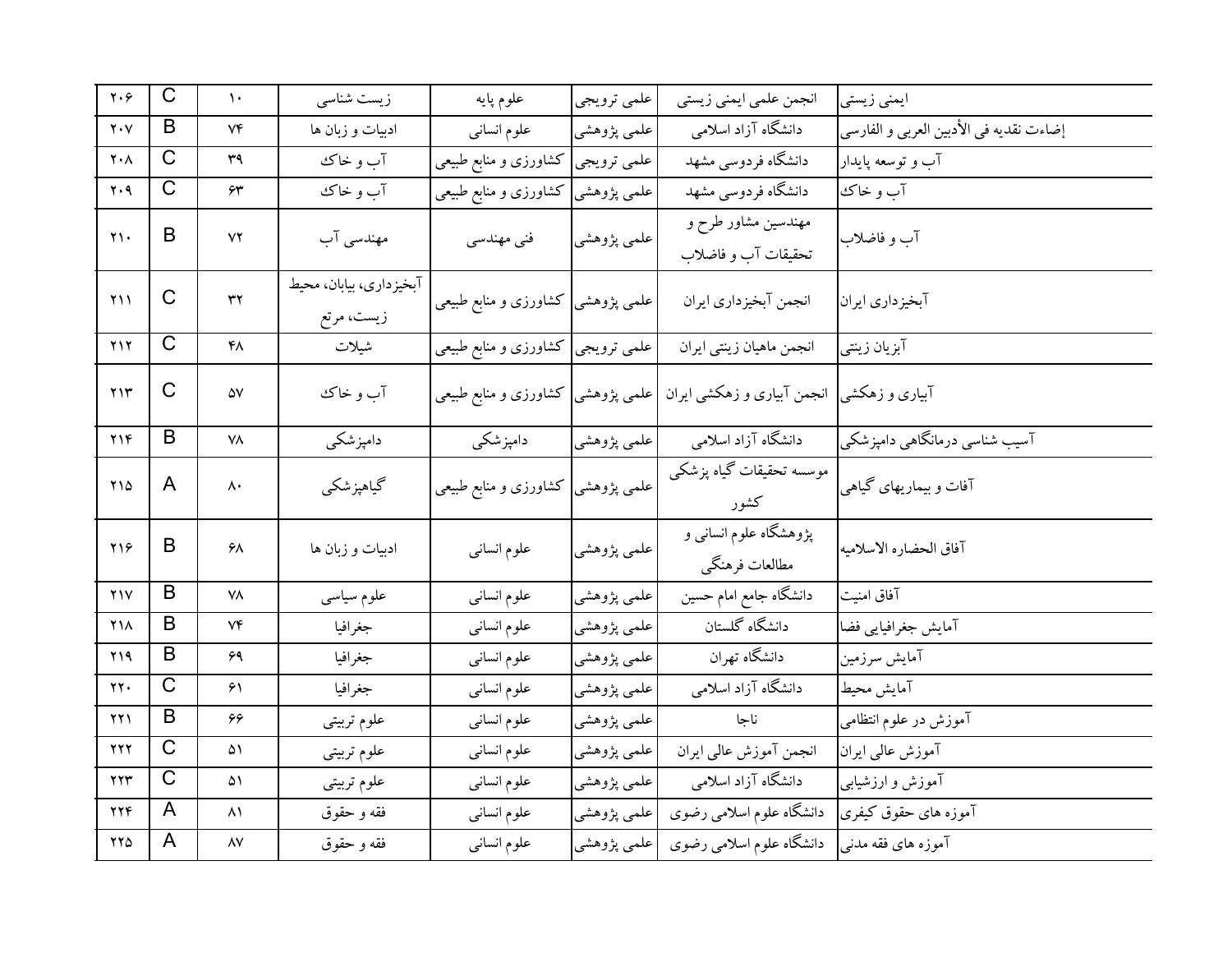| ۲۲۶                    | B            | ۶۹              | فلسفه وكلام             | علوم انسانى                        | علمي پژوهشي | دانشگاه علوم اسلامی رضوی                                 | آموزه های فلسفه اسلامی           |
|------------------------|--------------|-----------------|-------------------------|------------------------------------|-------------|----------------------------------------------------------|----------------------------------|
| <b>YYV</b>             | B            | ۶۵              | علوم قرآن وحديث         | علوم انسانى                        | علمي پژوهشي | دانشگاه علوم اسلامی رضوی                                 | آموزه های قرآنبی                 |
| <b>771</b>             | B            | ۷۴              | فلسفه وكلام             | علوم انسانى                        | علمي پژوهشي | دانشگاه شهید بهشتی                                       | آينه معرفت                       |
| ۲۲۹                    | B            | ۶V              | معماري                  |                                    | علمي پژوهشي | مرکز پژوهشی هنر، معماری و                                |                                  |
|                        |              |                 |                         | هنر و معماری                       |             | شهرسازي نظر                                              | باغ نظر                          |
| ٢٣٠                    | A            | $\lambda$ ٢     | ادبیات و زبان ها        | علوم انسانى                        | علمي پژوهشي | دانشگاه اصفهان                                           | بحوث في اللغه العربيه            |
| $\Upsilon$             | A            | $\mathsf{A}$    | علوم اجتماعي            | علوم انسانى                        | علمي پژوهشي | دانشگاه تهران                                            | بررسي مسايل اجتماعي ايران        |
| $\gamma \gamma \gamma$ | B            | ۶۸              | آمار                    | علوم پايه                          | علمي ترويجي | مرکز آمار ایران                                          | بررسی های آمار رسمی ایران        |
| $\tau\tau\tau$         | $\mathsf{C}$ |                 | مديريت                  | علوم انسانى                        |             | بررسی های بازرگانی  وزارت صنعت، معدن و تجارت علمی ترویجی |                                  |
|                        |              |                 |                         |                                    |             |                                                          |                                  |
| $\gamma \gamma \gamma$ | A            | ۸۰              | حسابداري                | علوم انسانى                        | علمي پژوهشي | دانشگاه تهران                                            | بررسی های حسابداری و حسابرسی     |
| ۲۳۵                    | B            | ٧٠              | علوم تربيتي             | علوم انسانى                        | علمي پژوهشي | دانشگاه خوارزمي                                          | برنامه ریزی درسی نظریه و عمل     |
| ۲۳۶                    | B            | 65              | علوم اجتماعي            | علوم انسانى                        | علمي پژوهشي | دانشگاه علامه طباطبائي                                   | برنامه ریزی رفاه و توسعه اجتماعی |
| YYV                    | B            | ۷۸              | جغرافيا                 | علوم انسانى                        | علمي پژوهشي | دانشگاه اصفهان                                           | برنامه ريزي فضايي(جغرافيا)       |
| ۲۳۸                    | B            | ٧۵              | جغرافيا                 | علوم انسانى                        | علمي پژوهشي | دانشگاه آزاد اسلامی                                      | برنامه ریزی منطقه ای             |
| ۲۳۹                    | B            | ۷۲              | جغرافيا                 | علوم انسانى                        | علمي پژوهشي | دانشگاه تربیت مدرس                                       | برنامه ریزی و آمایش فضا          |
| ٢۴٠                    | $\mathsf{C}$ | ۶۳              | اقتصاد                  | علوم انسانى                        | علمي پژوهشي | رياست جمهوري                                             | برنامه ریزی و بودجه              |
| ۲۴۱                    | B            | ۷۱              | جغرافيا                 | علوم انسانى                        | علمي پژوهشي | دانشگاه مازندران                                         | برنامه ریزی و توسعه گردشگری      |
| 247                    | A            | $\Lambda\Delta$ | مهندسي شيمي، نفت، پليمر | فنی مهندسی                         | علمي ترويجي | پژوهشگاه پلیمر و پتروشیمی                                | بسپارش                           |
|                        |              |                 |                         |                                    |             | ايران                                                    |                                  |
| ٢۴٣                    | B            | $V \cdot$       | علوم تربيتي             | علوم انسانى                        | علمي ترويجي | ناجا                                                     | بصیرت و تربیت اسلامی             |
| <b>٢۴۴</b>             | B            | ٧۶              | زمین شناسی              | علوم پايه                          | علمي پژوهشي | انجمن بلورشناسی و کانبی                                  | بلورشناسی و کانی شناسی ایران     |
|                        |              |                 |                         |                                    |             | شناسی ایران                                              |                                  |
| ٢۴٥                    | B            | ۶٧              | زراعت                   | علمی پژوهشی  کشاورزی و منابع طبیعی |             | دانشگاه تهران                                            | به زراعی کشاورزی                 |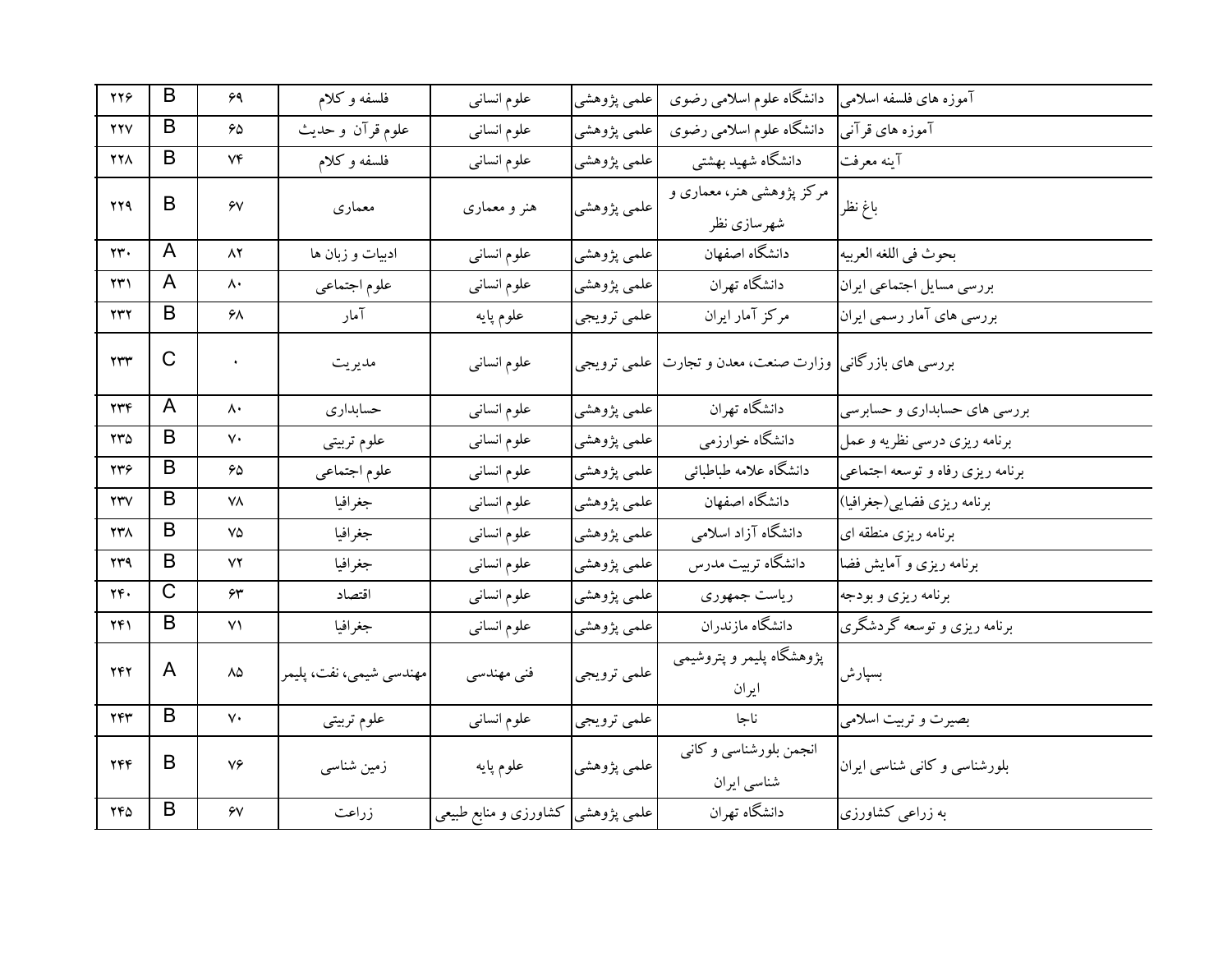| 749                     | B | $\mathsf{v}\mathsf{v}$ | زراعت                          | علمی پژوهشی  کشاورزی و منابع طبیعی |             | موسسه تحقيقات اصلاح نهال و<br>بذر              | به زراعی نهال و بذر                    |
|-------------------------|---|------------------------|--------------------------------|------------------------------------|-------------|------------------------------------------------|----------------------------------------|
| <b>TFV</b>              | B | ۷۳                     | زراعت                          | علمی پژوهشی  کشاورزی و منابع طبیعی |             | موسسه تحقيقات اصلاح نهال و<br>بذر              | به نژادی نهال و بذر                    |
| <b>741</b>              | B | ۶۵                     | مديريت                         | علوم انسانى                        | علمي پژوهشي | موسسه آموزشي و تحقیقاتی<br>صنايع دفاعي         | بهبود مديريت                           |
| 249                     | B | ۶۸                     | دامیزشکی                       | دامپزشکی                           | علمي پژوهشي | دانشگاه آزاد اسلامی                            | بهداشت مواد غذايبي                     |
| $\mathsf{Y}\Delta\cdot$ | C | ۵۳                     | شيلات                          | كشاورزى و منابع طبيعي              | علمي ترويجي | دانشگاه علوم کشاورزی و منابع<br>طبیعی گرگان    | بهره برداری و پرورش آبزیان             |
| ۲۵۱                     | B | $60^{\circ}$           | مالى                           | علوم انسانى                        | علمي پژوهشي | سازمان بورس و اوراق بهادار                     | بورس اوراق بهادار                      |
| $Y\Delta Y$             | B | $\mathcal{S}\Delta$    | زیست شناسی                     | علوم پايه                          | علمي پژوهشي | دانشگاه هرمزگان                                | بوم شناسی آبزیان                       |
| ۲۵۳                     | A | ۸۰                     | اكولوژى                        | علمی پژوهشی کشاورزی و منابع طبیعی  |             | دانشگاه صنعتي اصفهان                           | بوم شناسی کاربردی                      |
| ۲۵۴                     | B | $V \infty$             | اكولوژى                        | علمی پژوهشی کشاورزی و منابع طبیعی  |             | دانشگاه فردوسی مشهد                            | بوم شناسی کشاورزی                      |
| ۲۵۵                     | B | ۶۸                     | گیاهپزشکی                      | علمی پژوهشی کشاورزی و منابع طبیعی  |             | انجمن بیماری شناسی گیاهی<br>ايران              | بیماریهای گیاهی                        |
| ۲۵۶                     | B | YY                     | صنايع                          | فنی مهندسی                         | علمي پژوهشي | دانشگاه علم و صنعت ایران                       | بین المللی مهندسی صنایع و مدیریت تولید |
| $Y\Delta V$             | A | $\mathsf{A} \cdot$     | بيوتكنولو‍ ژې و<br>ژنتیک گیاهی | کشاورزی و منابع طبیعی              | علمی پژوهشی | دانشگاه شهید باهنر کرمان                       | بيوتكنولوژي كشاورزي                    |
| 751                     | B | ۷۲                     | دامپزشکی                       | دامپزشکی                           | علمی پژوهشی | دانشگاه آزاد اسلامی                            | پاتوبیولوژی مقایسه ای                  |
| ۲۵۹                     | B | $\mathsf{v}\cdot$      | علوم اجتماعي                   | علوم انسانى                        | علمي پژوهشي | دانشگاه افسری و تربیت<br>پاسداری امام حسین (ع) | پاسداري فرهنگي انقلاب اسلامي           |
| ۲۶.                     | B | $\mathsf{Y}\mathsf{Y}$ | زمین شناسی                     | علوم پايه                          | علمي پژوهشي | دانشگاه اصفهان                                 | پترولوژي                               |
| ۲۶۱                     | B | ۷۳                     | پدافند غير عامل                | فنی مهندسی                         | علمي پژوهشي | دانشگاه جامع امام حسین                         | پدافند الكترونيكي و سايبري             |
| ۲۶۲                     | C | ۶۳                     | پدافند غير عامل                | فنی مهندسی                         | علمي ترويجي | دانشگاه جامع امام حسین                         | پدافند غير عامل                        |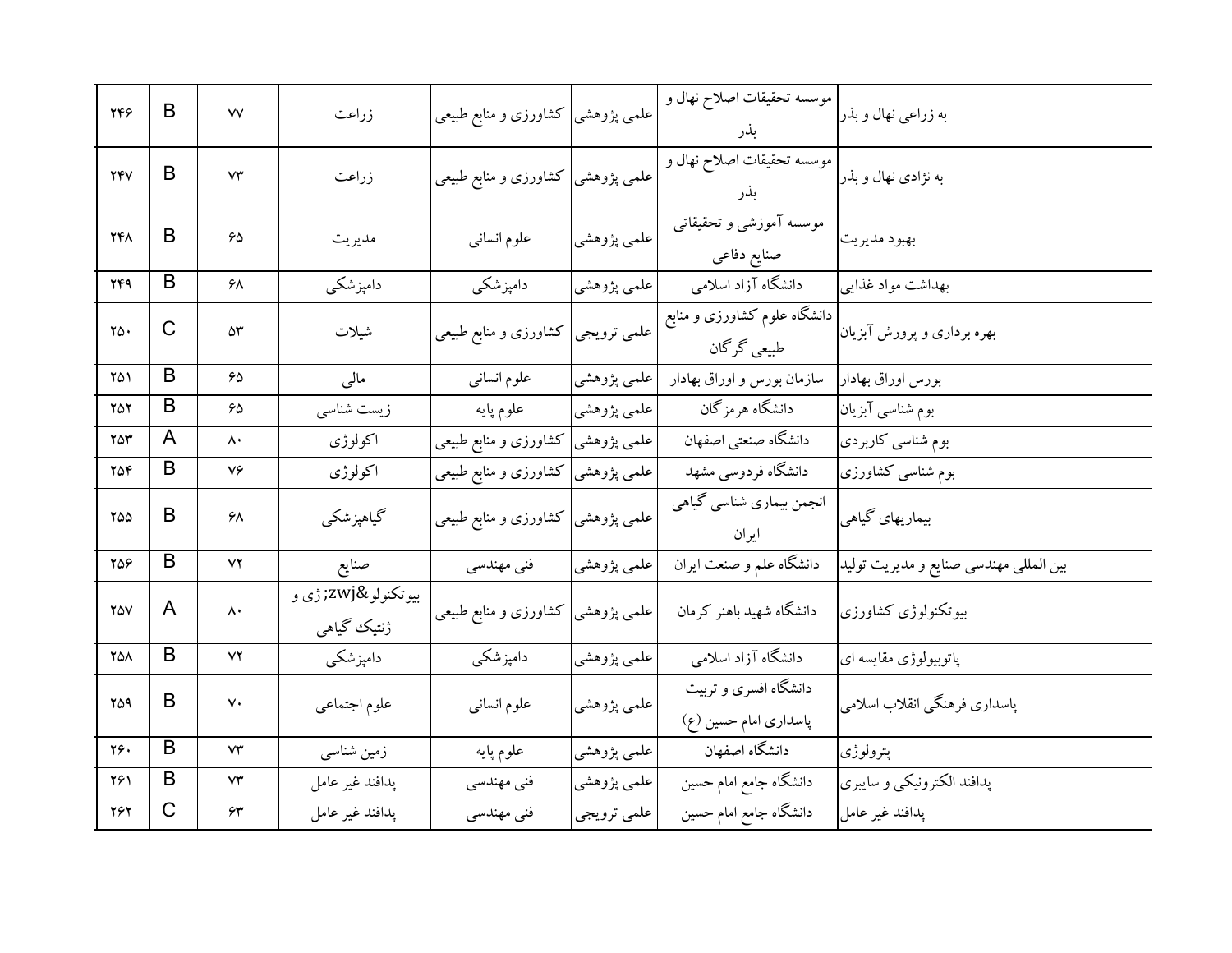| ٢۶٣                  | B                     | ٧٩        | برق و کامپیوتر   | فنی مهندسی                           | علمي پژوهشي | پژوهشگاه توسعه فناوری های<br>پيشرفته خواجه نصير الدين<br>طوسى | پردازش علائم و داده ها                      |
|----------------------|-----------------------|-----------|------------------|--------------------------------------|-------------|---------------------------------------------------------------|---------------------------------------------|
| ۲۶۴                  | B                     | ٧۵        | ادبیات و زبان ها | علوم انسانى                          | علمي پژوهشي | دانشگاه تهران                                                 | پژوهش ادبیات معاصر جهان                     |
| ۲۶۵                  | B                     | ۷۹        | آب و خاک         | علمی پژوهشی کشاورزی و منابع طبیعی    |             | دانشگاه شهر کر د                                              | پژوهش آب ایران                              |
| 288                  | C                     | ۶۴        | آب و خاک         | علمی پژوهشی کشاورزی و منابع طبیعی    |             | موسسه تحقیقات خاک و آب                                        | پژوهش آب در کشاورزی                         |
| <b>79V</b>           | B                     | ۷۱        | فقه و حقوق       | علوم انسانى                          | علمي پژوهشي | دانشگاه علامه طباطبائي                                        | پژوهش حقوق خصوصي                            |
| 268                  | B                     | ۷۳        | فقه و حقوق       | علوم انسانى                          | علمي پژوهشي | دانشگاه علامه طباطبائي                                        | پژوهش حقوق عمومي                            |
| 269                  | B                     | ۶۸        | فقه و حقوق       | علوم انسانى                          | علمي پژوهشي | دانشگاه علامه طباطبائي                                        | پژوهش حقوق کیفری                            |
| ۲۷۰                  | B                     | ۷۲        | علوم تربيتي      | علوم انسانى                          | علمي پژوهشي | دانشگاه آزاد اسلامی                                           | پژوهش در برنامه ریزی درسی                   |
| ۲۷۱                  | B                     | ۷۳        | تربيت بدنى       | علوم انسانى                          | علمي پژوهشي | دانشگاه بوعلی سینا                                            | پژوهش در توانبخشی ورزشی                     |
| <b>YVY</b>           | $\mathsf C$           | ۵۴        | روانشناسبي       | علوم انسانى                          | علمي پژوهشي | دانشگاه خوارزمي                                               | پژوهش در سلامت روانشناختی                   |
| <b>YVY</b>           | C                     | ۱۵        | تربيت بدنى       | علوم انسانى                          | علمي پژوهشي | دانشگاه خوارزمی                                               | پژوهش در طب ورزشی و فناوری                  |
| <b>TVF</b>           | B                     | ۶٧        | تربيت بدنى       | علوم انسانى                          | علمي پژوهشي | دانشگاه خوارزمي                                               | پژوهش در مدیریت ورزشی و رفتار حرکتی         |
| <b>YV4</b>           | $\overline{\text{C}}$ | $\bullet$ | علوم تربيتي      | علوم انسانى                          | علمي پژوهشي | انجمن تعليم و تربيت                                           | پژوهش در مسائل تعلیم و تربیت <mark>.</mark> |
| <b>TVG</b>           | $\overline{C}$        | ۳۸        | علوم تربيتي      | علوم انسانى                          | علمي پژوهشي | دانشگاه جامع امام حسین                                        | پژوهش در مسائل تعلیم و تربیت اسلامی         |
| $\gamma\gamma\gamma$ | B                     | ۶V        | علوم دامي        | علمی پژوهشی  کشاورزی و منابع طبیعی ا |             | دانشگاه علوم کشاورزی و منابع<br>طبیعی گرگان                   | پژوهش در نشخوارکنندگان                      |
| <b>YVA</b>           | $\mathsf{C}$          | $\bullet$ | علوم تربيتي      | علوم انسانى                          | علمي پژوهشي | انجمن پژوهش های آموزشی<br>ايران                               | پژوهش در نظام های آموزشی                    |
| <b>TV9</b>           | B                     | ٧٩        | تربيت بدني       | علوم انسانى                          | علمي پژوهشي | پژوهشگاه تربیت بدنبی و علوم<br>ورزشى                          | پژوهش در ورزش تربیتی                        |
| ۲۸۰                  | $\mathsf{C}$          | ۵۸        | علوم تربيتي      | علوم انسانى                          | علمي پژوهشي | دانشگاه پیام نور                                              | پژوهش در یادگیری آموزشگاهی و مجازی          |
| ۲۸۱                  | C                     | ۵۵        | علوم قرآن و حديث | علوم انسانى                          | علمي پژوهشي | انجمن علوم قرآن و حديث<br>ايران                               | پژوهش ديني                                  |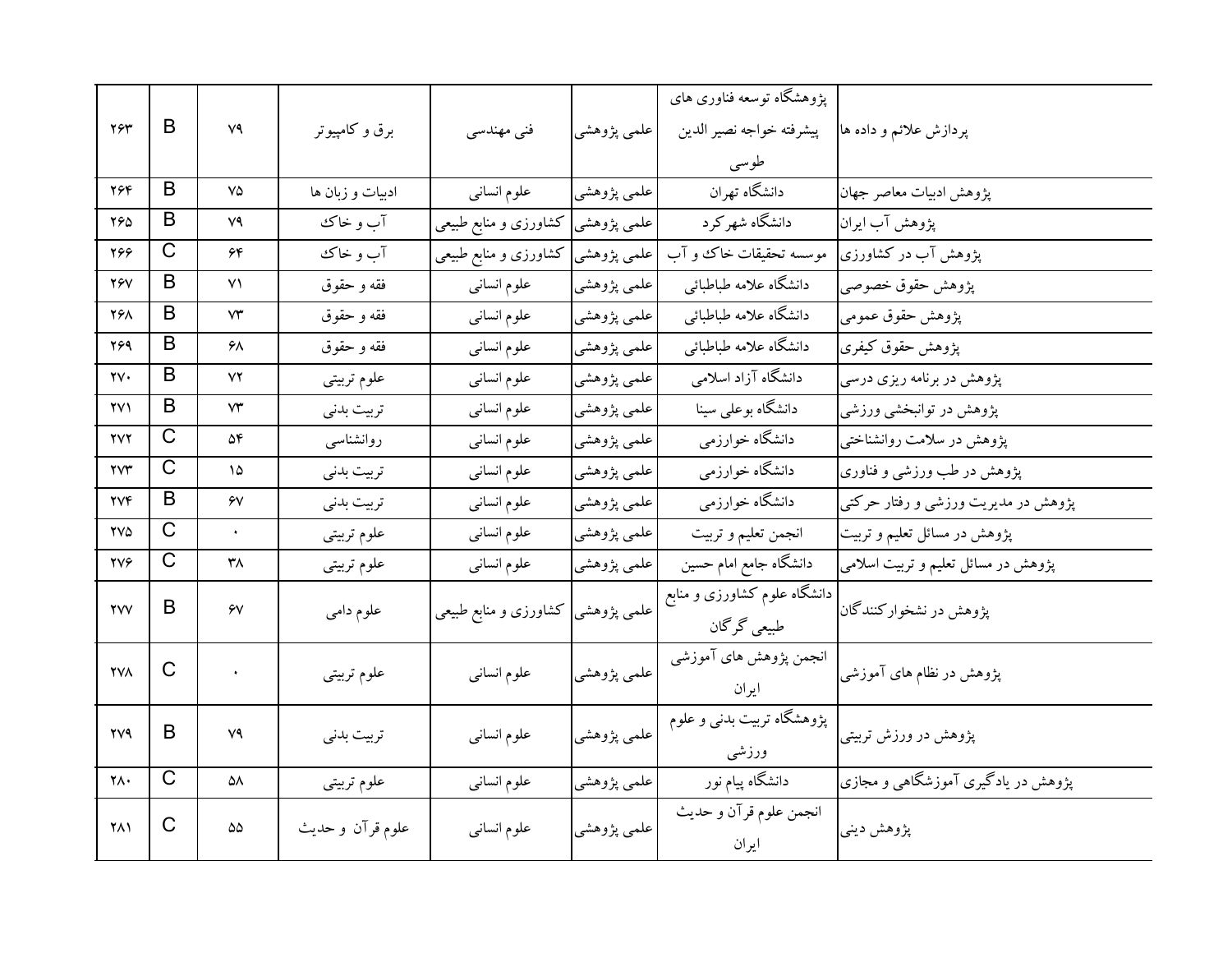| $Y\wedge Y$                   | $\mathsf C$           | ۵۸                                      | ادبیات و زبان ها        | علوم انساني                       | علمي پژوهشي | جهاد دانشگاهی                                  | پژوهش زبان و ادبیات فارسی                                 |
|-------------------------------|-----------------------|-----------------------------------------|-------------------------|-----------------------------------|-------------|------------------------------------------------|-----------------------------------------------------------|
| ۲۸۳                           | A                     | $\Lambda\mathrm{V}$                     | ادبیات و زبان ها        | علوم انسانى                       | علمي پژوهشي | دانشگاه تبریز                                  | پژوهش زبان و ادبیات فرانسه                                |
| ۲۸۴                           | $\mathsf C$           | ۶۱                                      | علوم سياسى              | علوم انسانى                       | علمي پژوهشي | جهاد دانشگاهی                                  | پژوهش سیاست نظری                                          |
| ٢٨٥                           | B                     | 65                                      | فيزيك                   | علوم پايه                         | علمي پژوهشي | دانشگاه شهيد چمران اهواز                       | پژوهش سیستم های بس ذره ای                                 |
| ۲۸۶                           | $\overline{\text{C}}$ | ۲۲                                      | زراعت                   | کشاورزی و منابع طبیعی             | علمي پژوهشي | دانشگاه آزاد اسلامی                            | پژوهش علف های هرز                                         |
| <b>YAV</b>                    | $A_{+}$               | ۹۳                                      | فيزيك                   | علوم پايه                         | علمي پژوهشي | انجمن فيزيك ايران                              | پژوهش فيزيك ايران                                         |
| $Y\wedge\wedge$               | C                     | ۵۶                                      | علوم ترويج              | علمی پژوهشی کشاورزی و منابع طبیعی |             | موسسه آموزش عالىي علمى<br>کاربردی جهاد کشاورزی | پژوهش مدیریت آموزش کشاورزی                                |
| ۲۸۹                           | A                     | $\wedge \mathfrak{r}$                   | مهندسي شيمي، نفت، پليمر | فنی مهندسی                        | علمي پژوهشي | پژوهشگاه صنعت نفت                              | پژوهش نفت                                                 |
| 79.                           | B                     | ۷۱                                      | اقتصاد                  | علوم انسانبي                      | علمي ترويجي |                                                | پژوهش ها و سیاست های اقتصادی  وزارت امور اقتصادی و دارایی |
| 291                           | C                     | ۵۴                                      | فلسفه و کلام            | علوم انسانى                       | علمي پژوهشي | انجمن معارف اسلامي                             | پژوهش های اخلاقی                                          |
| ۲۹۲                           | C                     | ۶۰                                      | ادبیات و زبان ها        | علوم انسانى                       | علمی پژوهشی | انجمن ترويج زبان و ادب<br>فارسي ايران          | پژوهش های ادب عرفانی                                      |
| ۲۹۳                           | $\mathsf{C}$          | ۱۵                                      | ادبیات و زبان ها        | علوم انسانى                       | علمي پژوهشي | انجمن زبان و ادبیات فارسی                      | پژوهش های ادبی                                            |
| ۲۹۴                           | B                     | ۶٧                                      | علوم قرآن وحديث         | علوم انسانى                       | علمي پژوهشي | دانشگاه اراك                                   | پژوهش های ادبی - قرآنی                                    |
| ۲۹۵                           | A                     | ۸۴                                      | ادبیات و زبان ها        | علوم انسانى                       | علمي پژوهشي | دانشگاه تربیت مدرس                             | پژوهش های ادبیات تطبیقی                                   |
| ۲۹۶                           | C                     | ۵۸                                      | علوم اجتماعي            | علوم انسانى                       | علمي پژوهشي | سازمان صدا و سیما                              | پژوهش های ارتباطی                                         |
| 29V                           | B                     | ۷۳                                      | علوم اجتماعي            | علوم انسانى                       | علمي پژوهشي | دانشگاه علوم انتظامی                           | پژوهش های اطلاعاتی و جنایی                                |
| <b>898</b>                    | $\mathsf C$           | ۶                                       | فلسفه وكلام             | علوم انسانى                       | علمي پژوهشي | دانشگاه آزاد اسلامی                            | پژوهش های اعتقادی کلامی                                   |
| 299                           | A                     | ۸۴                                      | اقتصاد                  | علوم انسانى                       | علمي پژوهشي | دانشگاه علامه طباطبائي                         | پژوهش های اقتصادی ایران                                   |
| $\mathbf{r}$ .                | $\overline{C}$        | ۵۶                                      | جغرافيا                 | علوم انسانى                       | علمي پژوهشي | سازمان هواشناسی کشور                           | پژوهش های اقلیم شناسی                                     |
| $\mathbf{r} \cdot \mathbf{v}$ | $\overline{C}$        | ۵۹                                      | علوم تربيتي             | علوم انسانى                       | علمي پژوهشي | دانشگاه علوم انتظامی                           | پژوهش های انتظامی –اجتماعی زنان و خانواده                 |
| $\mathbf{r}\cdot\mathbf{r}$   | A                     | $\boldsymbol{\wedge}\boldsymbol{\cdot}$ | علوم اجتماعي            | علوم انسانى                       | علمي پژوهشي | دانشگاه تهران                                  | پژوهش های انسان شناسی ایران                               |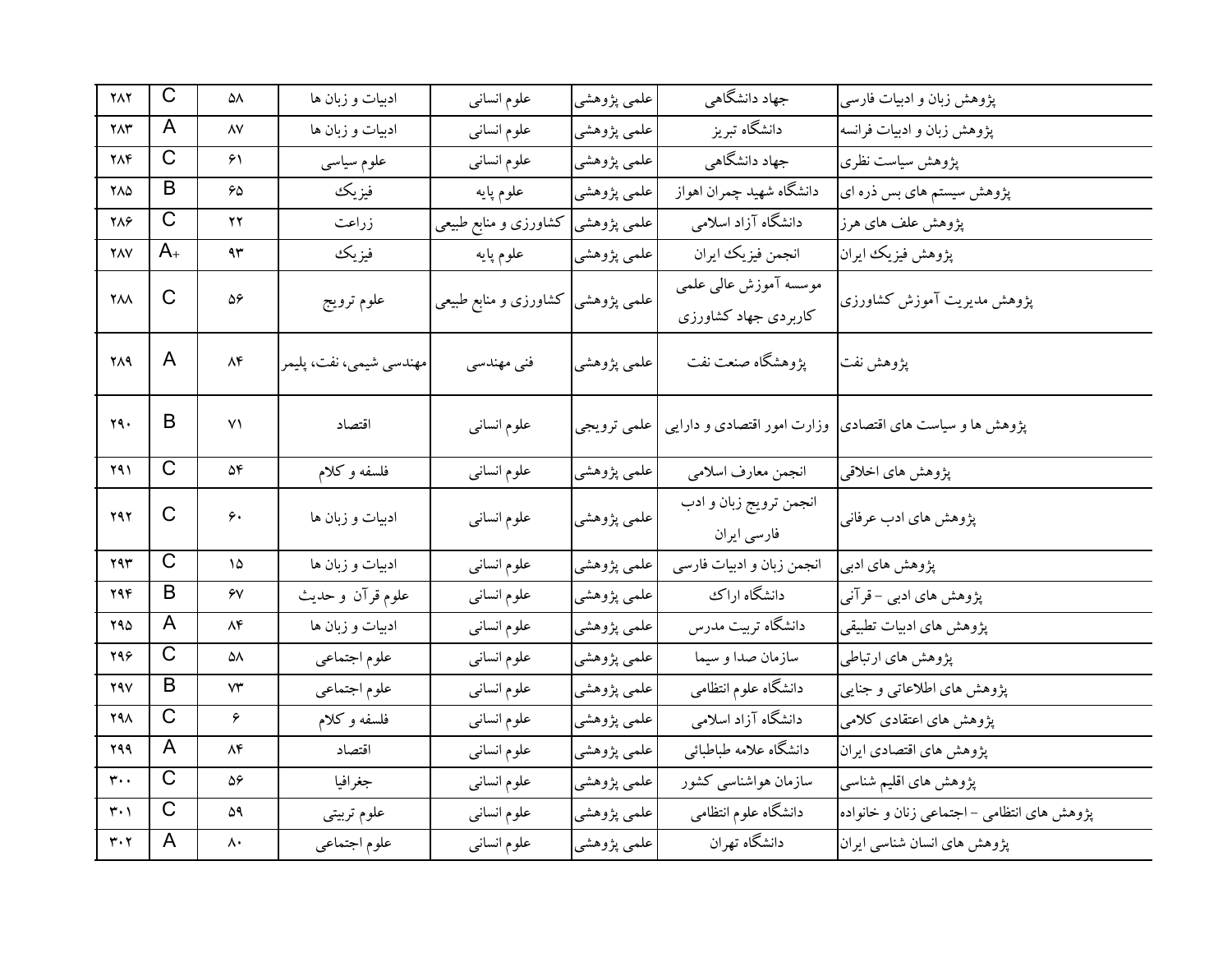| $\mathbf{r}\cdot\mathbf{r}$      | $\mathsf{C}$ | ۵۰           | علوم سياسى                            | علوم انسانى                        | علمي پژوهشي | انجمن علمي انقلاب اسلامي                    | پژوهش های انقلاب اسلامی               |
|----------------------------------|--------------|--------------|---------------------------------------|------------------------------------|-------------|---------------------------------------------|---------------------------------------|
| $\mathbf{r} \cdot \mathbf{r}$    | A            | ۸۰           | علوم اجتماعي                          | علوم انسانى                        | علمي پژوهشي | دانشگاه تهران                               | پژوهش های ایران شناسی                 |
| $\mathbf{r} \cdot \mathbf{r}$    | $\mathsf{C}$ | $\mathsf{v}$ | آبخیزداری، بیابان، محیط<br>زيست، مرتع | كشاورزى و منابع طبيعي              | علمي پژوهشي | وزارت جهاد كشاورزى                          | پژوهش های آبخیزداری                   |
| $\mathbf{r} \cdot \mathbf{r}$    | B            | ۷۱           | علوم تربيتي                           | علوم انسانى                        | علمي پژوهشي | دانشگاه شاهد                                | پژوهش های آموزش و یادگیری             |
| $\mathbf{r}\cdot\mathbf{v}$      | A            | ۸۲           | تاريخ                                 | علوم انسانى                        | علمي پژوهشي | دانشگاه بوعلی سینا                          | پژوهش های باستان شناسی                |
| $\mathbf{r} \cdot \mathbf{v}$    | B            | ٧۶           | اقتصاد                                | علوم انسانى                        | علمي پژوهشي | بانک مرکزی جمهوری اسلامی<br>ايران           | پژوهش های پولی و بانکی                |
| $\mathbf{r} \cdot \mathbf{q}$    | $\mathsf{C}$ | ۵۷           | تاريخ                                 | علوم انسانى                        | علمي پژوهشي | دانشگاه اصفهان                              | پژوهش های تاریخی                      |
| $\mathsf{r}\cdot$                | B            | ۶٧           | تاريخ                                 | علوم انسانى                        | علمي پژوهشي | دانشگاه سیستان و بلوچستان                   | پژوهش های تاریخی اسلام و ایران        |
| ۳۱۱                              | B            | 65           | حسابداري                              | علوم انسانى                        | علمي پژوهشي | دانشگاه الزهرا (س)                          | پژوهش های تجربی حسابداری              |
| ٣١٢                              | $\mathsf{C}$ | ۱۲           | علوم تربيتي                           | علوم انسانى                        | علمي ترويجي | دانشگاه خوارزمي                             | پژوهش های تربیتی                      |
| ٣١٣                              | B            | ٧٦           | ادبیات و زبان ها                      | علوم انسانى                        | علمي پژوهشي | دانشگاه علامه طباطبائي                      | پژوهش های ترجمه در زبان و ادبیات عربی |
| $\mathbf{r}$                     | $\mathsf{C}$ | ۳۱           | علوم ترويج                            | علمی پژوهشی کشاورزی و منابع طبیعی  |             | دانشگاه آزاد اسلامی                         | پژوهش های ترویج و آموزش کشاورزی       |
| $r\wedge\Delta$                  | $\mathsf{C}$ | ۶۳           | زراعت                                 | علمی پژوهشی کشاورزی و منابع طبیعی  |             | دانشگاه علوم کشاورزی و منابع<br>طبیعی گرگان | پژوهش های تولید گیاهی                 |
| ٣١۶                              | B            | ٧۵           | علوم دامي                             | علمی پژوهشی  کشاورزی و منابع طبیعی |             | دانشگاه علوم کشاورزی و منابع<br>طبیعی ساری  | پژوهش های تولیدات دامی                |
| $\mathbf{r}$                     | $\mathsf{C}$ | ۵۷           | علوم اجتماعي                          | علوم انسانى                        | علمي پژوهشي | دانشگاه بوعلی سینا                          | پژوهش های جامعه شناسبی معاصر          |
| $\mathsf{r}\wedge$               | B            | ٧٠           | زیست شناسی                            | علوم پايه                          | علمي پژوهشي | انجمن زيست شناسي ايران                      | پژوهش های جانوری                      |
| ۳۱۹                              | B            | ٧۶           | جغرافيا                               | علوم انسانى                        | علمي پژوهشي | دانشگاه تهران                               | پژوهش های جغرافیای انسانی             |
| rr.                              | A            | ۸۰           | جغرافيا                               | علوم انسانى                        | علمي پژوهشي | دانشگاه تهران                               | پژوهش های جغرافیای طبیعی              |
| ۳۲۱                              | A            | ۸۴           | زمین شناسی                            | علوم پايه                          | علمي پژوهشي | دانشگاه اصفهان                              | پژوهش های چینه نگاری و رسوب شناسی     |
| rr7                              | B            | ٧۵           | زراعت                                 | علمی پژوهشی کشاورزی و منابع طبیعی  |             | دانشگاه فردوسی مشهد                         | پژوهش های حبوبات ایران                |
| $\mathsf{r}\mathsf{r}\mathsf{r}$ | A            | ۸۱           | حسابداري                              | علوم انسانى                        | علمي پژوهشي | دانشگاه اصفهان                              | پژوهش های حسابداری مالی               |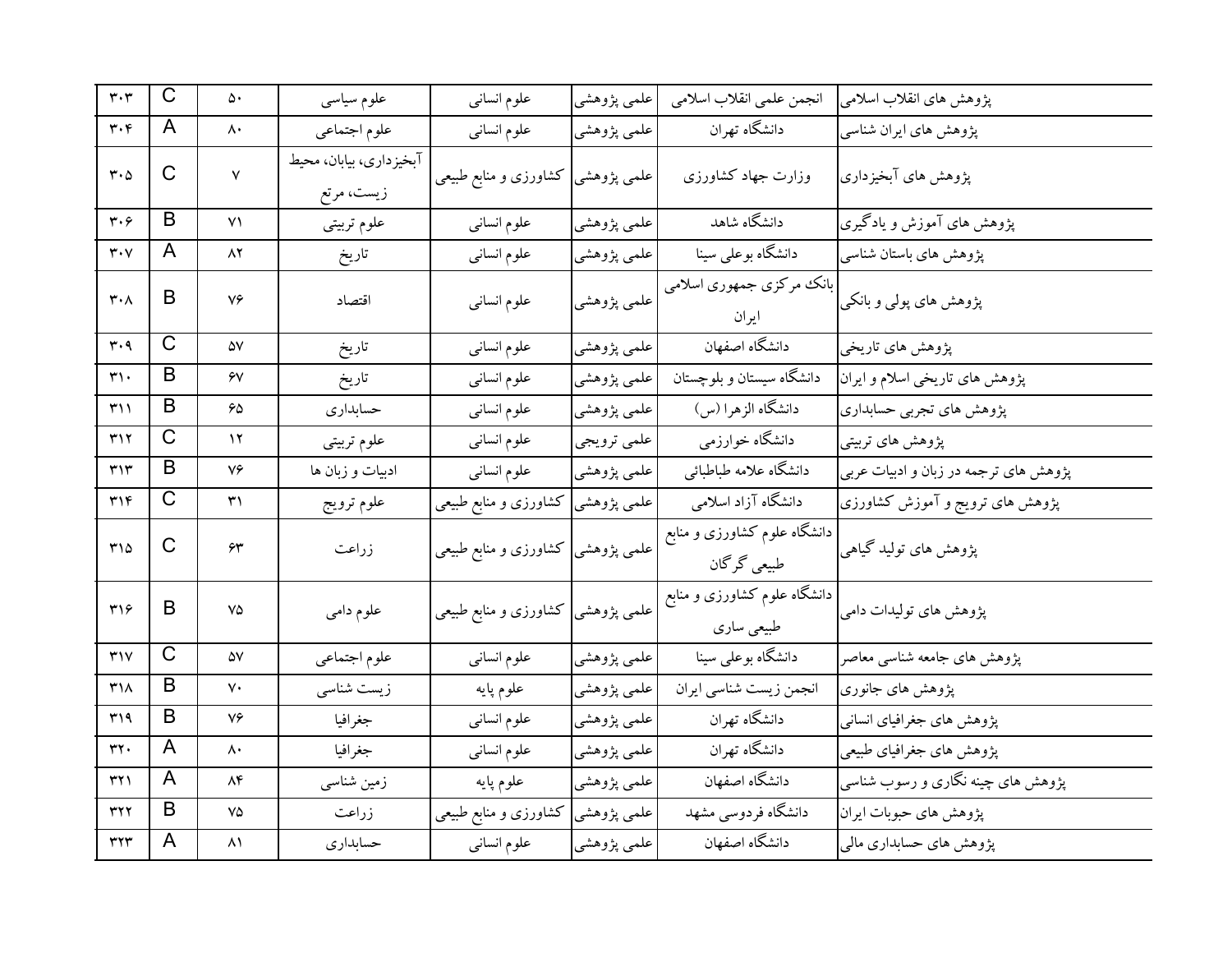| ٣٢۴                              | B           | Vf            | حسابداري         | علوم انسانى                        | علمي پژوهشي | دانشگاه آزاد اسلامی                         | پژوهش های حسابداری مالی و حسابرسی     |
|----------------------------------|-------------|---------------|------------------|------------------------------------|-------------|---------------------------------------------|---------------------------------------|
| ٣٢٥                              | C           | ۵۴            | آب و خاک         | علمی پژوهشی  کشاورزی و منابع طبیعی |             | دانشگاه علوم کشاورزی و منابع<br>طبیعی گرگان | پژوهش های حفاظت آب و خاک              |
| ٣٢۶                              | B           | ٧۶            | علوم سياسى       | علوم انسانى                        | علمي پژوهشي | دانشگاه جامع امام حسین                      | پژوهش های حفاظتی–امنیتی               |
| ۳۲۷                              | B           | ۷۴            | فقه و حقوق       | علوم انسانبي                       | علمي پژوهشي | دانشگاه تربیت مدرس                          | پژوهش های حقوق تطبیقی                 |
| <b>٣٢٨</b>                       | C           | ۱۲            | فقه و حقوق       | علوم انسانى                        | علمي ترويجي | موسسه مطالعات و پژوهشهای<br>حقوقي شهردانش   | پژوهش های حقوقی                       |
| ۳۲۹                              | C           | ۵۸            | آب و خاک         | کشاورزی و منابع طبیعی              | علمي پژوهشي | موسسه تحقیقات خاک و آب                      | پژوهش های خاک                         |
| ۳۳۰                              | B           | 66            | زمین شناسی       | علوم پايه                          | علمي پژوهشي | دانشگاه شهید بهشتی                          | پژوهش های دانش زمین                   |
| ۳۳۱                              | B           | ٧۵            | علوم اجتماعي     | علوم انسانى                        | علمي پژوهشي | دانشگاه اصفهان                              | پژوهش های راهبردی امنیت و نظم اجتماعی |
| ٣٣٢                              | B           | ٧٣            | علوم سياسى       | علوم انسانى                        | علمي پژوهشي | دانشگاه علامه طباطبائي                      | پژوهش های راهبردی سیاست               |
| ٣٣٣                              | A           | ᄊ             | اقتصاد           | علوم انسانى                        | علمي پژوهشي | دانشگاه پیام نور                            | پژوهش های رشد و توسعه اقتصادی         |
| ٣٣٤                              | A           | ۸۵            | اقتصاد           | علوم انسانى                        | علمي پژوهشي | دانشگاه تربیت مدرس                          | پژوهش های رشد و توسعه پایدار          |
| ۳۳۵                              | B           | ٧٠            | علوم سياسى       | علوم انسانى                        | علمي پژوهشي | انجمن علمي روابط بين الملل                  | پژوهش های روابط بین الملل             |
| ٣٣۶                              | C           | $\bullet$     | روانشناسى        | علوم انسانى                        | علمي پژوهشي | خصوصي                                       | پژوهش های روانشناختبی                 |
| $\mathsf{r}\mathsf{r}\mathsf{v}$ | C           | ۴۲            | روانشناسبي       | علوم انسانى                        | علمي پژوهشي | انجمن روانشناسي اجتماعي<br>ايران            | پژوهش های روانشناسی اجتماعی           |
| ۳۳۸                              | $\mathsf C$ | ۴۶            | روانشناسبي       | علوم انسانى                        | علمي پژوهشي | دانشگاه فردوسی مشهد                         | پژوهش های روانشناسی بالینی و مشاوره   |
| ۳۳۹                              | B           | ٧٠            | جغرافيا          | علوم انسانى                        | علمي پژوهشي | دانشگاه تهران                               | پژوهش های روستایی                     |
| ٣۴٠                              | B           | ٧۶            | ادبیات و زبان ها | علوم انسانى                        | علمي پژوهشي | دانشگاه اصفهان                              | پژوهش های زبان شناسی                  |
| ۳۴۱                              | A           | ۸۶            | ادبیات و زبان ها | علوم انسانى                        | علمي پژوهشي | دانشگاه بوعلی سینا                          | پژوهش های زبان شناسی تطبیقی           |
| ٣٤٢                              | C           | ۵             | ادبیات و زبان ها | علوم انسانى                        | علمي پژوهشي | دانشگاه تهران                               | پژوهش های زبانشناختی در زبانهای خارجی |
| ٣٤٣                              | B           | ٧٠            | علوم قرآن وحديث  | علوم انسانى                        | علمي پژوهشي | دانشگاه اصفهان                              | پژوهش های زبانشناختی قرآن             |
| ٣۴۴                              | B           | ٧٠            | علوم قرآن و حديث | علوم انسانى                        | علمي پژوهشي | دانشگاه اصفهان                              | پژوهش های زبانشناختی قرآن             |
| $rr\rho$                         | A           | $\wedge\cdot$ | ادبیات و زبان ها | علوم انسانى                        | علمي پژوهشي | دانشگاه تهران                               | پژوهش های زبانی                       |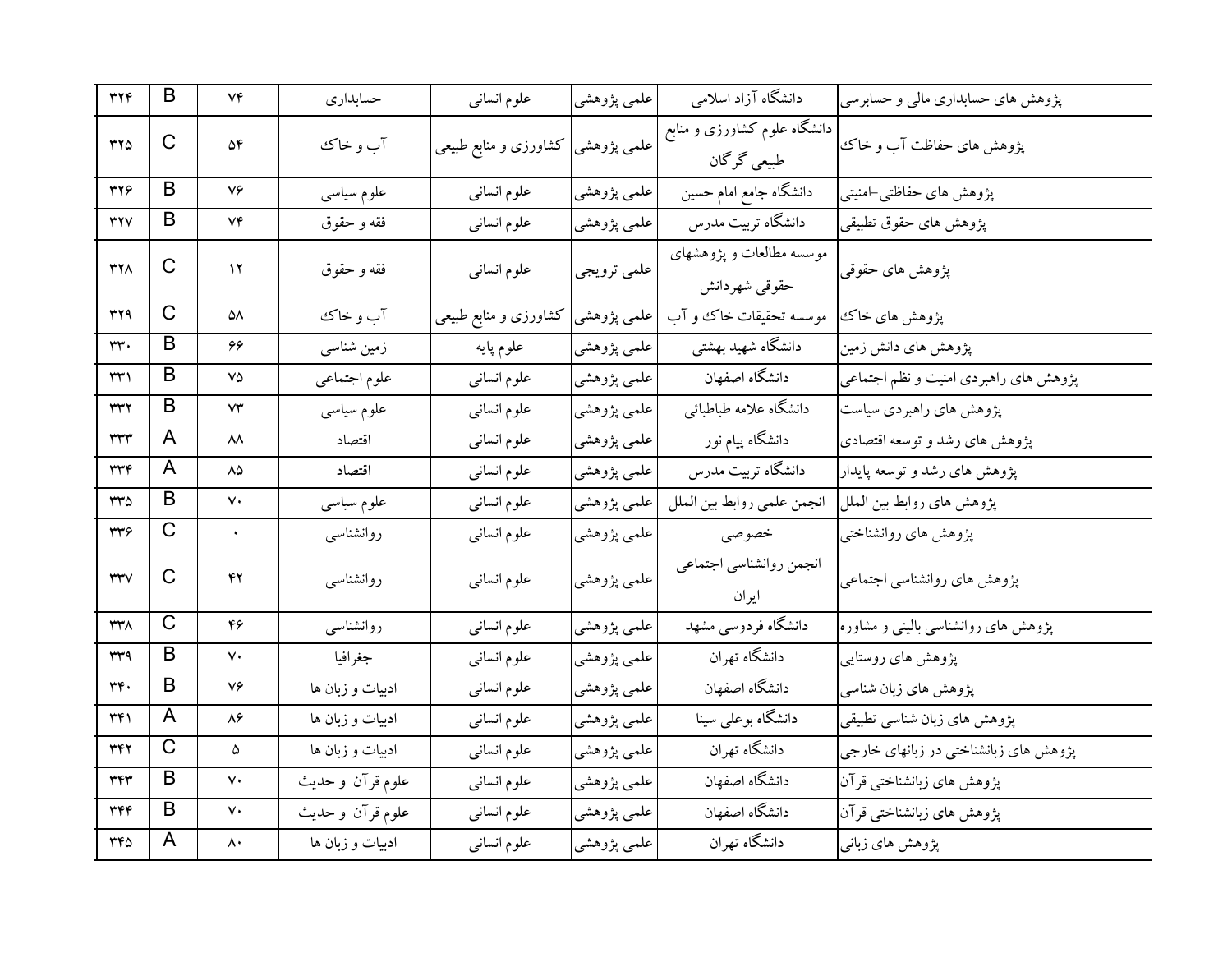| 374        | A            | $\mathsf{\Lambda}\cdot$ | زراعت            | كشاورزى و منابع طبيعى             | علمي پژوهشي | دانشگاه فردوسی مشهد                         | پژوهش های زراعی ایران                |
|------------|--------------|-------------------------|------------------|-----------------------------------|-------------|---------------------------------------------|--------------------------------------|
| <b>٣۴٧</b> | C            | ۵۷                      | زراعت            | کشاورزی و منابع طبیعی             | علمي پژوهشي | دانشگاه بیرجند                              | پژوهش های زعفران                     |
| ٣۴٨        | B            | 66                      | جغرافيا          | علوم انسانى                       | علمي پژوهشي | انجمن ژئومورفولوژي                          | پژوهش های ژئومورفولوژی کمی           |
| 444        | B            | ۷۲                      | زیست شناسی       | علوم پايه                         | علمي پژوهشي | انجمن زيست شناسي ايران                      | پژوهش های سلولی و ملکولی             |
| $r_0$ .    | $\mathsf{C}$ | ۵۷                      | علوم سياسى       | علوم انسانى                       | علمي پژوهشي | پژوهشگاه علوم اسلامی امام<br>صادق (ع)       | پژوهش های سیاست اسلامی               |
| ۳۵۱        | B            | $\gamma$                | علوم سیاسی       | علوم انسانى                       | علمي پژوهشي | انجمن علمي مطالعات جهان<br>اسلام            | پژوهش های سیاسی جهان اسلام           |
| ۳۵۲        | B            | $\hat{\mathbf{z}}$      | صنايع غذايبي     | کشاورزی و منابع طبیعی             | علمي پژوهشي | دانشگاه تبریز                               | پژوهش های صنایع غذایبی               |
| ۳۵۳        | B            | ۷۸                      | فلسفه وكلام      | علوم انسانى                       | علمي پژوهشي | پژوهشگاه علوم انسانی و<br>مطالعات فرهنگي    | پژوهش های علم و دین                  |
| ٣۵۴        | B            | $V \mathfrak{F}$        | تاريخ            | علوم انسانى                       | علمی پژوهشی | دانشگاه تهران                               | پژوهش های علوم تاریخی                |
| ۳۵۵        | B            | 65                      | علوم دامي        | کشاورزی و منابع طبیعی             | علمي پژوهشي | دانشگاه تبریز                               | پژوهش های علوم دامی                  |
| ۳۵۶        | C            | 56                      | علوم دامي        | کشاورزی و منابع طبیعی             | علمي پژوهشي | دانشگاه فردوسی مشهد                         | پژوهش های علوم دامی ایران            |
| ٣۵٧        | B            | 66                      | علوم تربيتي      | علوم انسانبي                      | علمي پژوهشي | دانشگاه اصفهان                              | پژوهش های علوم شناختی و رفتاری       |
| ۳۵۸        | B            | ۷۲                      | صنايع غذايبي     | علمی پژوهشی کشاورزی و منابع طبیعی |             | دانشگاه فردوسی مشهد                         | پژوهش های علوم و صنایع غذایی ایران   |
| 309        | C            | ۵۱                      | جنگلداري         | علمی پژوهشی کشاورزی و منابع طبیعی |             | دانشگاه علوم کشاورزی و منابع<br>طبیعی گرگان | پژوهش های علوم و فناوری چوب و جنگل   |
| ۳۶۰        | $\mathsf C$  | ۶۱                      | جغرافيا          | علوم انسانى                       | علمي پژوهشي | دانشگاه هرمزگان                             | پژوهش هاي فرسايش محيطي               |
| ۳۶۱        | B            | 69                      | فقه و حقوق       | علوم انسانى                       | علمي پژوهشي | دانشگاه آزاد اسلامی                         | پژوهش های فقه و حقوق اسلامی          |
| 362        | B            | ٧٠                      | فقه و حقوق       | علوم انسانى                       | علمي پژوهشي | دانشگاه تهران                               | پژوهش های فقهی                       |
| ٣۶٣        | B            | ٧٩                      | فلسفه وكلام      | علوم انسانى                       | علمي پژوهشي | دانشگاه تبریز                               | پژوهش های فلسفی                      |
| 344        | A            | ۸۰                      | فلسفه وكلام      | علوم انسانى                       | علمي پژوهشي | دانشگاه قم                                  | پژوهش های فلسفی –کلامی               |
| ۳۶۵        | B            | ۶۹                      | تربيت بدنى       | علوم انسانى                       | علمي پژوهشي | جهاد دانشگاهی                               | پژوهش های فیزیولوژی و مدیریت در ورزش |
| ٣٦٦        | B            | ٧۴                      | علوم قرآن و حديث | علوم انسانى                       | علمي پژوهشي | دانشگاه تهران                               | پژوهش های قرآن و حدیث                |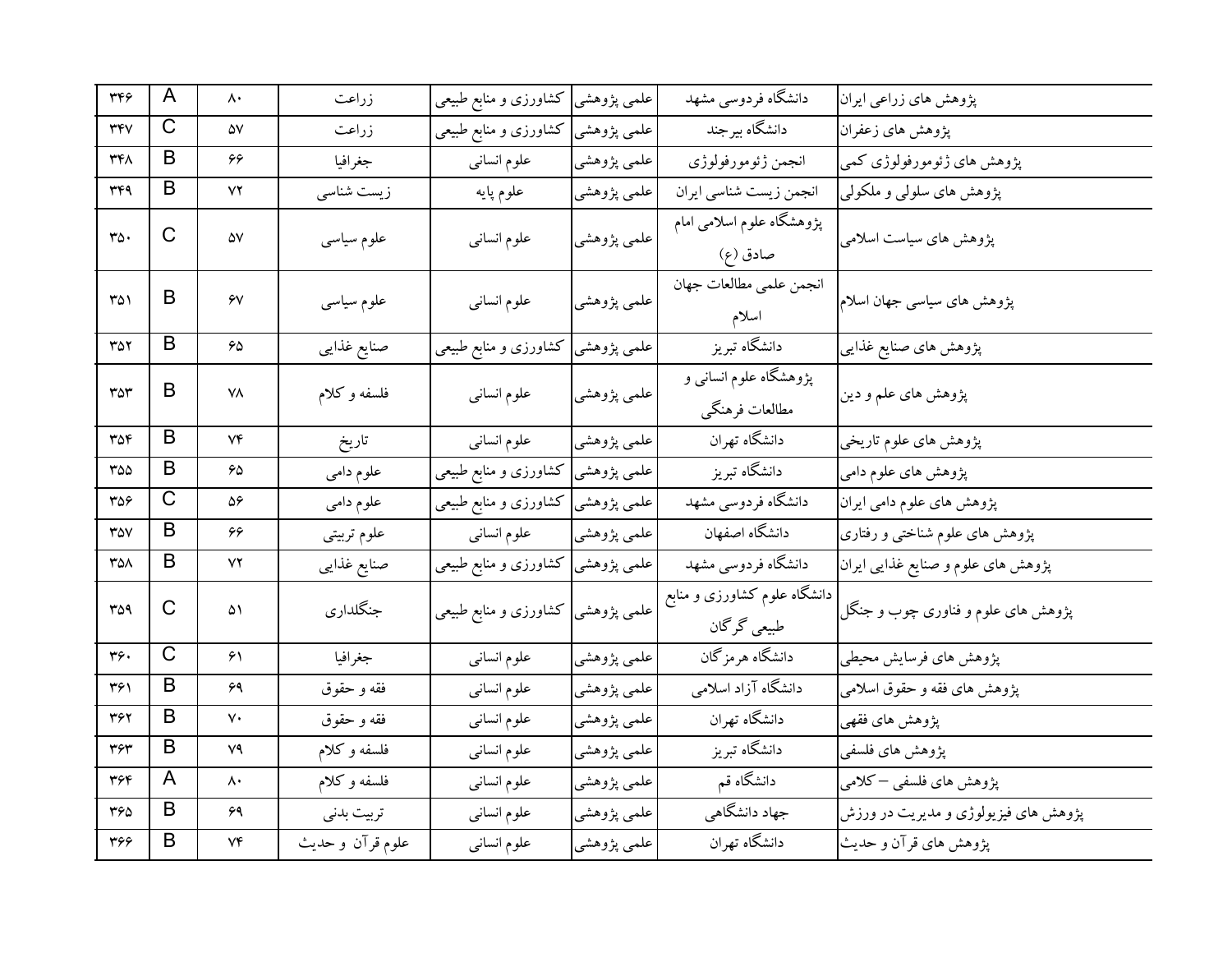| <b>٣۶٧</b>                     | C            | $\Delta \hat{z}$  | شيمى             | علوم پايه             | علمي پژوهشي | دانشگاه آزاد اسلامی                                             | پژوهش های کاربردی در شیمی                 |
|--------------------------------|--------------|-------------------|------------------|-----------------------|-------------|-----------------------------------------------------------------|-------------------------------------------|
| 368                            | B            | 66                | گیاهپزشکی        | کشاورزی و منابع طبیعی | علمي پژوهشي | دانشگاه تبریز                                                   | پژوهش های کاربردی در گیاه پزشکی           |
| ٣۶٩                            | B            | ۶۹                | تربيت بدنى       | علوم انسانى           | علمي پژوهشي | دانشگاه پیام نور                                                | پژوهش های کاربردی در مدیریت ورزشی         |
| rv.                            | B            | ٧٠                | روانشناسبي       | علوم انسانى           | علمي پژوهشي | دانشگاه تهران                                                   | پژوهش های کاربردی روانشناختی              |
| ۳۷۱                            | A            | ۸۰                | زیست شناسی       | علوم پايه             | علمي پژوهشي | انجمن زيست شناسي ايران                                          | پژوهش های گیاهی                           |
| ۳۷۲                            | C            | ۵۸                | شيلات            | کشاورزی و منابع طبیعی | علمی پژوهشی | دانشگاه گنبد کاووس                                              | پژوهش های ماهی شناسی کاربردی              |
| rvr                            | C            | ۴۲                | محيط زيست        | علوم پايه             | علمي پژوهشي | انجمن ارزيابي محيط زيست<br>ايران                                | پژوهش های محیط زیست                       |
| <b>TVF</b>                     | $\mathsf{C}$ | ۶۰                | مديريت           | علوم انسانى           | علمي پژوهشي | دانشگاه تربیت مدرس                                              | پژوهش های مدیریت در ایران                 |
| <b>TVA</b>                     | C            | ۵۱                | مديريت           | علوم انسانى           | علمي پژوهشي | دانشگاه آزاد اسلامی                                             | پژوهش های مدیریت راهبردی                  |
| 374                            | C            | ۶۴                | مديريت           | علوم انسانى           | علمي پژوهشي | دانشگاه سیستان و بلوچستان                                       | پژوهش هاي مديريت عمومي                    |
| rwv                            | $\mathsf C$  | ۵٣                | مديريت           | علوم انسانى           | علمي پژوهشي | دانشگاه جامع امام حسین                                          | پژوهش های مدیریت منابع انسانی             |
| <b>TVA</b>                     | B            | 65                | مديريت           | علوم انسانى           | علمي پژوهشي | دانشگاه تربیت مدرس                                              | پژوهش های مدیریت منابع سازمانی            |
| <b>TV9</b>                     | $\mathsf C$  | ۵۴                | روانشناسبي       | علوم انسانى           | علمي پژوهشي | انجمن مشاوره ايران                                              | پژوهش های مشاوره                          |
| ۳۸۰                            | B            | ۷۲                | تربيت بدني       | علوم انسانى           | علمي پژوهشي | دانشگاه بوعلی سینا                                              | پژوهش های معاصر در مدیریت ورزشی           |
| ۳۸۱                            | B            | ٧٠                | معمارى           | هنر و معماری          | علمي پژوهشي | دانشگاه علم و صنعت ایران                                        | پژوهش های معماری اسلامی                   |
| ۳۸۲                            | C            | ۵۳                | صنايع            | فنی مهندسی            | علمي پژوهشي | دانشگاه بوعلی سینا                                              | پژوهش های مهندسی صنایع در سیستم های تولید |
| ٣٨٣                            | $\mathsf C$  | ۱۴                | علوم قرآن و حديث | علوم انسانى           | علمي پژوهشي | بنياد نهج البلاغه                                               | پژوهش های نهج البلاغه                     |
| ۳۸۴                            | B            | ۷۹                | روانشناسبي       | علوم انسانى           | علمي پژوهشي | دانشگاه تبریز                                                   | پژوهش های نوین روانشناختی                 |
| $Y\wedge\Delta$                | B            | ٧۶                | فلسفه وكلام      | علوم انسانى           |             | پژوهش های هستی شناختی دانشگاه تربیت دبیر شهید رجایی علمی پژوهشی |                                           |
| ٣٨۶                            | C            | $\bm{\hat{\tau}}$ | هنر              | هنر و معماری          | علمي ترويجي | دانشگاه هنر اصفهان                                              | پژوهش هنر                                 |
| $\mathsf{r}_{\mathsf{AV}}$     | B            | ۷۱                | علوم تربيتي      | علوم انسانى           | علمي پژوهشي | موسسه پژوهش و برنامه ریزی<br>آموزش عالمی                        | پژوهش و برنامه ریزی در آموزش عالمی        |
| $\mathsf{r} \wedge \mathsf{r}$ | B            | ٧٧                | جغرافيا          | علوم انسانى           | علمي پژوهشي | دانشگاه فردوسی مشهد                                             | پژوهش و برنامه ریزی روستایی               |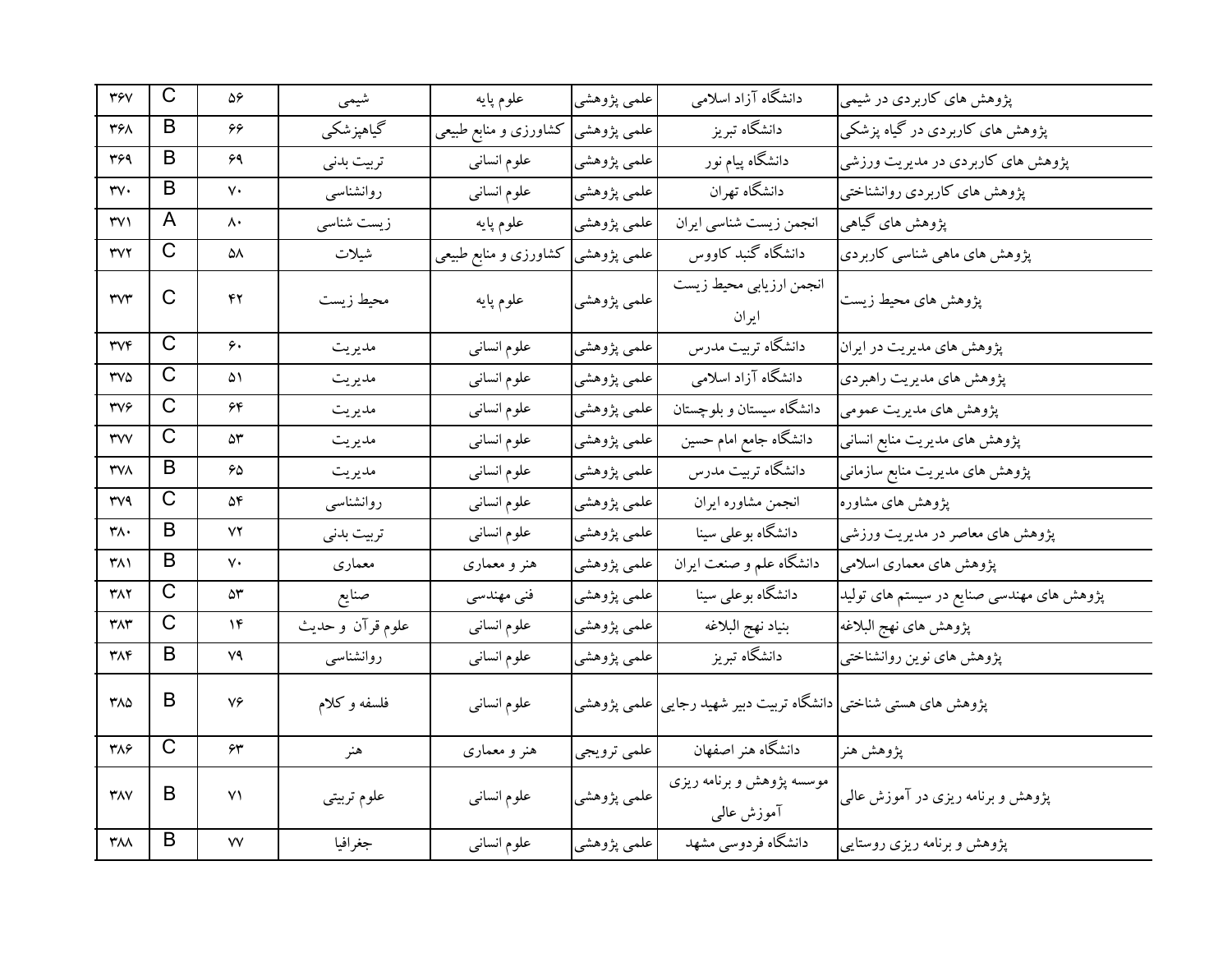| ۳۸۹                                                   | $\mathsf{C}$          | ۴۲                     | جغرافيا              | علوم انسانى           | علمي پژوهشي | دانشگاه آزاد اسلامی                                      | پژوهش و برنامه ریزی شهری                                         |
|-------------------------------------------------------|-----------------------|------------------------|----------------------|-----------------------|-------------|----------------------------------------------------------|------------------------------------------------------------------|
| ۳۹.                                                   | C                     | ۶۲                     | علوم تربيتي          | علوم انسانى           | علمي پژوهشي | مرکز تحقیق و توسعه علوم<br>انسانی سازمان سمت             | پژوهش و نگارش کتب دانشگاهی                                       |
| 491                                                   | $\mathsf C$           | ۵۸                     | صنايع غذايبي         | کشاورزی و منابع طبیعی | علمي پژوهشي |                                                          | پژوهش و نوآوری در علوم و صنایع غذایی پژوهشکده علوم و صنایع غذایی |
| ٣٩٢                                                   | B                     | ۷۹                     | فلسفه وكلام          | علوم انسانى           | علمي پژوهشي | دانشگاه امام صادق (ع)                                    | پژوهشنامه فلسفه دین                                              |
| 444                                                   | C                     | ٩                      | فلسفه و کلام         | علوم انسانى           | علمي پژوهشي | نهاد نمایندگی مقام معظم<br>رهبری در دانشگاه ها           | پژوهشنامه اخلاق                                                  |
| ۳۹۴                                                   | B                     | ٧۶                     | ادبیات و زبان ها     | علوم انسانى           | علمي پژوهشي | دانشگاه آزاد اسلامی                                      | پژوهشنامه ادب حماسي                                              |
| 40                                                    | $\mathsf C$           | $\bm{\hat{\tau}}$      | ادبیات و زبان ها     | علوم انسانى           | علمي پژوهشي | دانشگاه سیستان و بلوچستان                                | پژوهشنامه ادب غنایی                                              |
| ٣٩۶                                                   | $\overline{\text{C}}$ | ۵۱                     | ادبیات و زبان ها     | علوم انسانى           | علمي پژوهشي | دانشگاه آزاد اسلامی                                      | پژوهشنامه ادبیات تعلیمی                                          |
| $\mathsf{r}\mathsf{a}\mathsf{v}$                      | С                     | ۵۸                     | اديان، مذاهب و عرفان | علوم انسانى           | علمي پژوهشي | دانشگاه آزاد اسلامی                                      | پژوهشنامه اديان                                                  |
| $M^4$                                                 | B                     | ۷۱                     | زراعت                | کشاورزی و منابع طبیعی | علمي پژوهشي | دانشگاه علوم کشاورزی و منابع<br>طبیعی ساری               | پژوهشنامه اصلاح گیاهان زراعی                                     |
| 499                                                   | $\overline{\text{C}}$ | ۶۰                     | اقتصاد               | علوم انسانى           | علمي پژوهشي | دانشگاه علامه طباطبائي                                   | پژوهشنامه اقتصادى                                                |
| $\mathfrak{r}\cdot\cdot$                              | A                     | ٩.                     | علوم اجتماعي         | علوم انسانى           | علمي پژوهشي | پژوهشگاه علوم انسانی و<br>مطالعات فرهنگي                 | پژوهشنامه انتقادی متون و برنامه های علوم انسانی                  |
| $f \cdot \gamma$                                      | $\mathsf B$           | ۶۵                     | علوم سياسي           | علوم انسانى           | علمي پژوهشي | دانشگاه بوعلی سینا                                       | پژوهشنامه انقلاب اسلامی                                          |
| $\mathfrak{r}\mathbin{\raisebox{1pt}{.}}\mathfrak{r}$ | A                     | $\Lambda \mathfrak{F}$ | علوم سياسى           | علوم انسانى           | علمي پژوهشي | دانشگاه فردوسی مشهد                                      | پژوهشنامه ایرانی سیاست بین الملل                                 |
| $F \cdot r$                                           | A                     | ۸۲                     | ادبیات و زبان ها     | علوم انسانى           | علمي پژوهشي | دانشگاه بین المللی امام<br>خميني(ره)                     | پژوهشنامه آموزش زبان فارسی به غیر فارسی زبانان                   |
| F.                                                    | B                     | ٧۶                     | مديريت               | علوم انسانى           |             | پژوهشنامه بازرگانی  وزارت صنعت، معدن و تجارت علمی پژوهشی |                                                                  |
| $\mathfrak{r}\cdot \mathfrak{0}$                      | B                     | ۶۶                     | مديريت               | علوم انسانى           | علمي پژوهشي | پژوهشکده بیمه                                            | پژوهشنامه بیمه                                                   |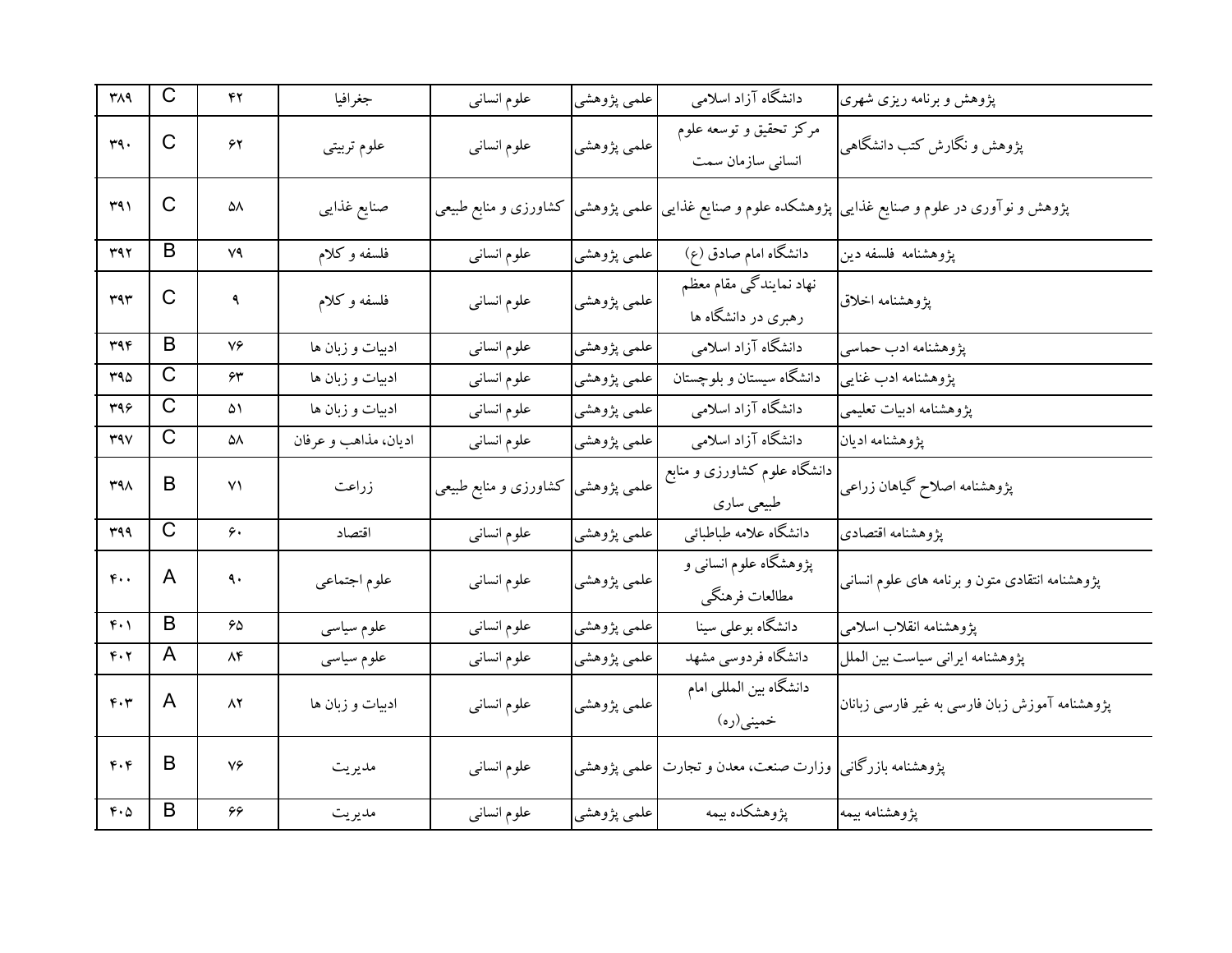| F.9                        | B                     | $V\mathfrak{F}$        | کتابداری، آرشیو و نسخه<br>پژوهي | علوم انسانى | علمي پژوهشي | پژوهشگاه علوم و فناوری<br>اطلاعات ايران                             | پژوهشنامه پردازش و مدیریت اطلاعات    |
|----------------------------|-----------------------|------------------------|---------------------------------|-------------|-------------|---------------------------------------------------------------------|--------------------------------------|
| $f\cdot V$                 | C                     | ۵۹                     | تاريخ                           | علوم انسانى | علمي ترويجي | پژوهشگاه علوم انسانی و<br>مطالعات فرهنگي                            | پژوهشنامه تاریخ اجتماعی و اقتصادی    |
| $\mathfrak{r}\cdot\Lambda$ | C                     | ۱۹                     | تاريخ                           | علوم انسانى | علمي پژوهشي | انجمن ايراني تاريخ اسلام                                            | پژوهشنامه تاریخ اسلام                |
| ۴۰۹                        | $\overline{\text{C}}$ | ٣                      | تاريخ                           | علوم انسانى | علمي پژوهشي | دانشگاه تهران                                                       | پژوهشنامه تاریخ تمدن اسلامی          |
| $f \cap$                   | B                     | ۷۱                     | تاريخ                           | علوم انسانى | علمي پژوهشي | دانشگاه پیام نور                                                    | پژوهشنامه تاریخ های محلی ایران       |
| ۴۱۱                        | B                     | ۷۴                     | علوم قرآن و حديث                | علوم انسانى | علمي پژوهشي | دانشگاه پیام نور                                                    | پژوهشنامه تفسیر و زبان قرآن          |
| ۴۱۲                        | C                     | ٣٣                     | جغرافيا                         | علوم انسانى | علمي پژوهشي | ناجا                                                                | پژوهشنامه جغرافیای انتظامی           |
| ۴۱۳                        | B                     | ٧۶                     | فقه و حقوق                      | علوم انسانى | علمي پژوهشي | دانشگاه امام صادق (ع)                                               | پژوهشنامه حقوق اسلامی                |
| ۴۱۴                        | B                     | ۶۹                     | فقه و حقوق                      | علوم انسانى | علمي پژوهشي | دانشگاه گیلان                                                       | پژوهشنامه حقوق کیفری                 |
| $f\Omega$                  | C                     | ۱۴                     | عمران                           | فنی مهندسی  | علمي پژوهشي | مرکز تحقیقات راه, مسکن و<br>شهرسازى                                 | پژوهشنامه حمل و نقل                  |
| ۴۱۶                        | C                     | ۵۴                     | علوم اجتماعي                    | علوم انسانى |             | پژوهشنامه خراسان بزرگ   دانشگاه بین المللی امام رضا (ع) علمی پژوهشی |                                      |
| YY                         | C                     | ٣                      | مهندسى زلزله                    | فنی مهندسی  | علمي ترويجي | پژوهشگاه بین المللی زلزله<br>شناسی و مهندسی زلزله                   | پژوهشنامه زلزله شناسی و مهندسی زلزله |
| $f\Lambda$                 | C                     | ۶.                     | علوم اجتماعي                    | علوم انسانى | علمي پژوهشي | پژوهشگاه علوم انسانی و<br>مطالعات فرهنگي                            | پژوهشنامه زنان                       |
| ۴۱۹                        | B                     | ٧٢                     | اديان، مذاهب و عرفان            | علوم انسانى | علمي پژوهشي | انجمن علمي عرفان اسلامي<br>ايران                                    | پژوهشنامه عرفان                      |
| rr.                        | $\mathsf{C}$          | ۴۲                     | علوم سیاسی                      | علوم انسانى | علمي پژوهشي | انجمن علوم سياسي                                                    | پژوهشنامه علوم سیاسی                 |
| 421                        | B                     | $\mathsf{Y}\mathsf{Y}$ | علوم قرآن و حديث                | علوم انسانى | علمي پژوهشي | پژوهشگاه علوم انسانی و<br>مطالعات فرهنگي                            | پژوهشنامه علوی                       |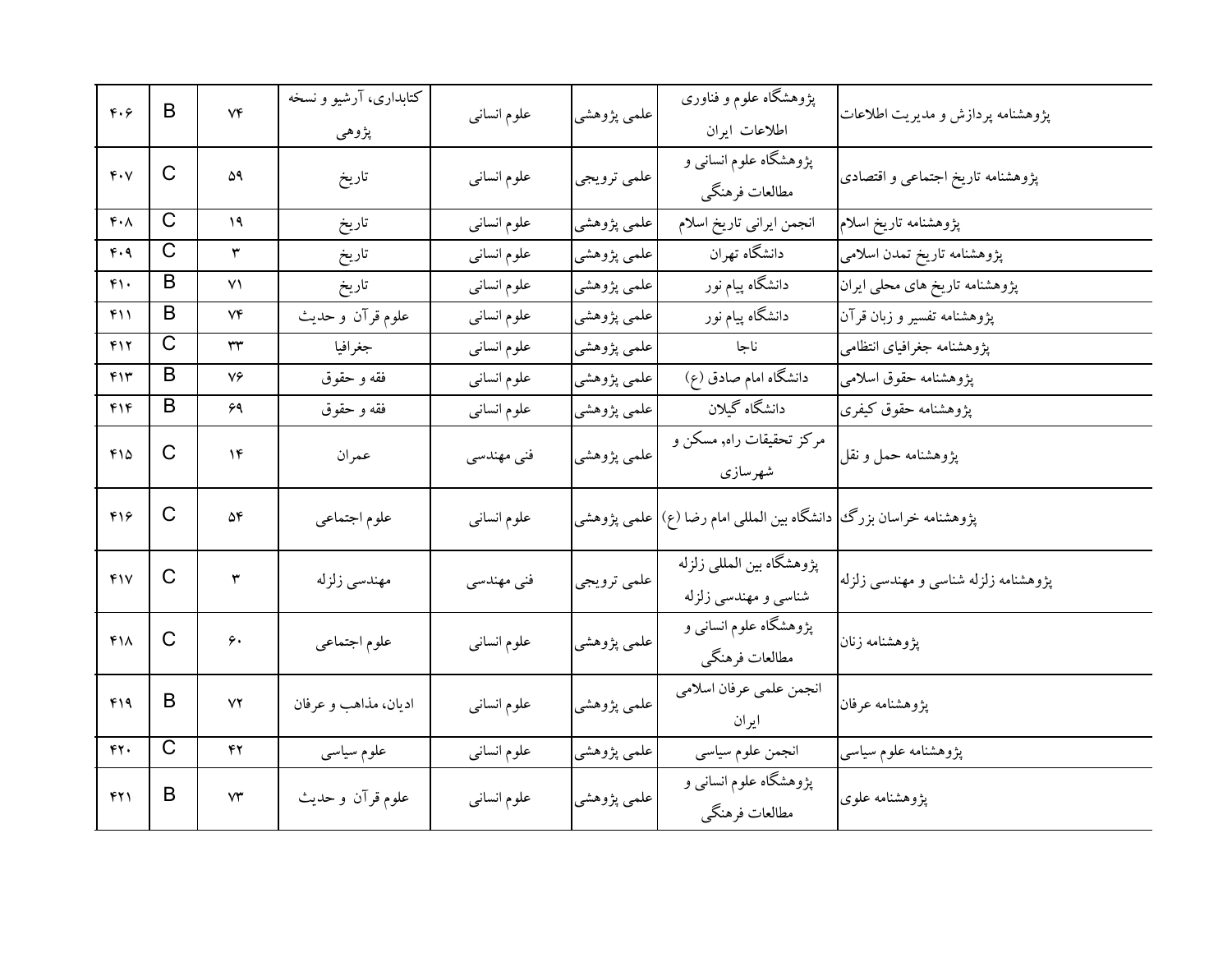| 422                              | C                     | ۴۶                             | علوم اجتماعي                          | علوم انسانى                        | علمي ترويجي |                                                 | پژوهشنامه فرهنگی استان هرمزگان <mark>)</mark> وزارت فرهنگ و ارشاد اسلامی |
|----------------------------------|-----------------------|--------------------------------|---------------------------------------|------------------------------------|-------------|-------------------------------------------------|--------------------------------------------------------------------------|
| 444                              | C                     | ۵۳                             | تربيت بدنى                            | علوم انسانى                        | علمي پژوهشي | دانشگاه مازندران                                | پژوهشنامه فیزیولوژی ورزشی کاربردی                                        |
| ۴۲۴                              | B                     | ۶V                             | علوم قرآن و حديث                      | علوم انسانى                        | علمي پژوهشي | انجمن علوم قرآن و حديث<br>ايران                 | پژوهشنامه قرآن و حدیث                                                    |
| ۴۲۵                              | B                     | ۷۸                             | کتابداری، آرشیو و نسخه<br>پژوهي       | علوم انسانى                        | علمي پژوهشي | دانشگاه فردوسی مشهد                             | پژوهشنامه کتابداری و اطلاع رسانبی                                        |
| ۴۲۶                              | B                     | ٧۵                             | اقتصاد                                | علوم انسانى                        | علمي پژوهشي | سازمان امور مالیاتی کشور                        | يژوهشنامه ماليات                                                         |
| 427                              | C                     | ۴٧                             | علوم تربيتي                           | علوم انسانى                        | علمي پژوهشي | دانشگاه فردوسی مشهد                             | پژوهشنامه مبانی تعلیم و تربیت                                            |
| 428                              | B                     | ٧V                             | مديريت                                | علوم انسانى                        | علمي پژوهشي | دانشگاه مازندران                                | پژوهشنامه مديريت اجرايي                                                  |
| 429                              | C                     | ۶۰                             | مديريت                                | علوم انسانى                        | علمي پژوهشي | دانشگاه فردوسی مشهد                             | پژوهشنامه مدیریت تحول                                                    |
| rr.                              | B                     | $V \cdot$                      | آبخیزداری، بیابان، محیط<br>زيست، مرتع | علمی پژوهشی  کشاورزی و منابع طبیعی |             | ۔<br>دانشگاه علوم کشاورزی و منابع<br>طبیعی ساری | پژوهشنامه مدیریت حوزه آبخیز                                              |
| ۴۳۱                              | B                     | ۶V                             | تربيت بدنى                            | علوم انسانى                        | علمي پژوهشي | دانشگاه مازندران                                | پژوهشنامه مدیریت ورزشی و رفتار حرکتی                                     |
| ۴۳۲                              | C                     | ۵۵                             | علوم اجتماعي                          | علوم انسانى                        | علمي پژوهشي | ناجا                                            | یژوهشنامه مطالعات مرزی                                                   |
| ۴۳۳                              | B                     | ۶٧                             | علوم قرآن و حديث                      | علوم انسانى                        | علمي ترويجي | دانشگاه علامه طباطبائي                          | يژوهشنامه معارف قرآنبي                                                   |
| ۴۳۴                              | C                     | ۵۵                             | مديريت                                | علوم انسانى                        | علمي پژوهشي | ناجا                                            | پژوهشنامه نظم و امنیت انتظامی                                            |
| ۴۳۵                              | B                     | ٧۵                             | ادبیات و زبان ها                      | علوم انسانى                        | علمي پژوهشي | دانشگاه شهید بهشتی                              | پژوهشنامه نقد ادب عربي                                                   |
| ۴۳۶                              | B                     | ۷۷                             | ادبیات و زبان ها                      | علوم انسانى                        | علمي پژوهشي | دانشگاه تهران                                   | پژوهشنامه نقد ادبی و بلاغت                                               |
| $\mathsf{r}\mathsf{r}\mathsf{v}$ | B                     | ٧V                             | علوم قرآن و حديث                      | علوم انسانى                        | علمي پژوهشي | دانشگاه بوعلی سینا                              | پژوهشنامه نهج البلاغه                                                    |
| ۴۳۸                              | B                     | ٧۶                             | علوم اجتماعي                          | علوم انسانى                        | علمي ترويجي | دانشگاه علوم انتظامی                            | پلیس زن                                                                  |
| ۴۳۹                              | A                     | ۸۳                             | حسابداري                              | علوم انسانى                        | علمي پژوهشي | دانشگاه شیراز                                   | پیشرفت های حسابداری                                                      |
| ۴۴.                              | $\mathsf{C}$          | ۵۴                             | ادبیات و زبان ها                      | علوم انسانى                        | علمي پژوهشي | دانشگاه شهید بهشتی                              | تاريخ ادبيات                                                             |
| ۴۴۱                              | $\overline{\text{C}}$ | ۵۹                             | تاريخ                                 | علوم انسانى                        | علمي پژوهشي | دانشگاه الزهرا (س)                              | تاريخ اسلام و ايران                                                      |
| ۴۴۲                              | B                     | $\mathsf{v}\mathsf{\setminus}$ | تاريخ                                 | علوم انسانى                        | علمي پژوهشي | دانشگاه شهید بهشتی                              | تاريخ ايران                                                              |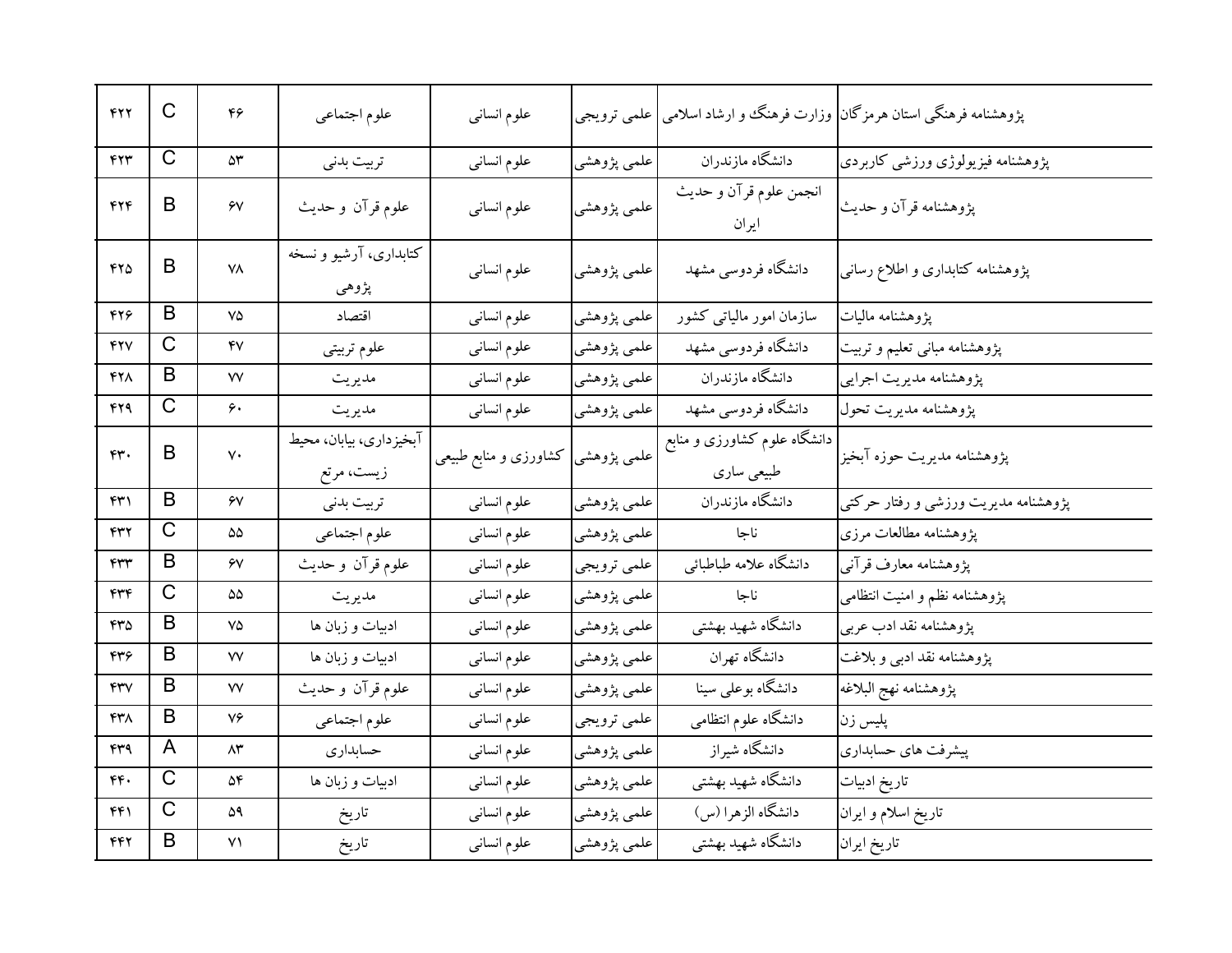| ۴۴٣ | $\mathsf C$           | $\ddot{\phantom{0}}$   | تاريخ                           | علوم انسانى                        | علمي ترويجي | وزارت امور خارجه                                    | تاريخ روابط خارجي                                                               |
|-----|-----------------------|------------------------|---------------------------------|------------------------------------|-------------|-----------------------------------------------------|---------------------------------------------------------------------------------|
| ۴۴۴ | $\mathsf C$           | $\ddot{\phantom{0}}$   | تاريخ                           | علوم انسانى                        | علمي پژوهشي | دانشگاه تهران                                       | تاريخ علم                                                                       |
| ۴۴۵ | $A_{+}$               | ۹۱                     | تاريخ                           | علوم انسانى                        | علمي پژوهشي | ۔<br>نهاد نمایندگی مقام معظم<br>رهبری در دانشگاه ها | تاریخ فرهنگ و تمدن اسلامی                                                       |
| ۴۴۶ | $\mathsf C$           | ۴۷                     | فلسفه وكلام                     | علوم انسانى                        | علمي پژوهشي | انجمن علمي تاريخ فلسفه                              | تاريخ فلسفه                                                                     |
| 447 | B                     | ۶۵                     | تاريخ                           | علوم انسانى                        | علمي پژوهشي | دانشگاه تبریز                                       | تاريخ نامه ايران بعد از اسلام                                                   |
| ۴۴۸ | A                     | ۸۳                     | تاريخ                           | علوم انسانى                        | علمي پژوهشي | دانشگاه آزاد اسلامی                                 | تاريخ و تمدن اسلامي                                                             |
| ۴۴۹ | $\overline{\text{C}}$ | ۶۰                     | تاريخ                           | علوم انسانى                        | علمي پژوهشي | دانشگاه فردوسی مشهد                                 | تاريخ و فرهنگ                                                                   |
| ۴۵۰ | $\mathsf C$           |                        | روانشناسبي                      | علوم انسانبي                       | علمي پژوهشي | موسسه مطالعات علوم شناختبي                          | تازه های علوم شناختی                                                            |
| ۴۵۱ | B                     | ٧۵                     | زیست شناسی                      | علوم پايه                          | علمي پژوهشي | دانشگاه اصفهان                                      | تاكسونومي وبيوسيستماتيك                                                         |
| 452 | B                     | ٧٠                     | فلسفه وكلام                     | علوم انسانى                        | علمي پژوهشي | دانشگاه زنجان                                       | تأملات فلسفى                                                                    |
| ۴۵۳ | $\mathsf C$           | ۶۳                     | رياضي                           | علوم پايه                          | علمي پژوهشي | دانشگاه آزاد اسلامی                                 | تحقیق در عملیات در کاربردهای آن                                                 |
| ۴۵۴ | B                     | ٧٠                     | مواد و متالوژی                  | فنی مهندسی                         | علمي ترويجي | انجمن علمي مواد پرانرژي                             | تحقیق و توسعه مواد پرانرژی                                                      |
| ۴۵۵ | B                     | $\mathsf{Y}\mathsf{Y}$ | کتابداری، آرشیو و نسخه<br>پژوهي | علوم انسانى                        |             |                                                     | تحقیقات اطلاع رسانی کتابخانه های عمومی نهاد کتابخانه های عمومی کشور علمی پژوهشی |
| 689 | $\overline{\text{C}}$ | ۶۲                     | اقتصاد كشاورزى                  | علمی پژوهشی  کشاورزی و منابع طبیعی |             | دانشگاه آزاد اسلامی                                 | تحقيقات اقتصاد كشاورزى                                                          |
| 407 | $\overline{\text{C}}$ | ۶۰                     | اقتصاد كشاورزي                  | علمی پژوهشی  کشاورزی و منابع طبیعی |             | دانشگاه تهران                                       | تحقیقات اقتصاد و توسعه کشاورزی ایران                                            |
| 458 | A                     | ۸۷                     | اقتصاد                          | علوم انسانى                        | علمي پژوهشي | دانشگاه تهران                                       | تحقيقات اقتصادى                                                                 |
| ۴۵۹ | B                     | ۷١                     | آب و خاک                        | علمی پژوهشی کشاورزی و منابع طبیعی  |             | دانشگاه تهران                                       | تحقيقات آب وخاك ايران                                                           |
| ۴۶۰ | B                     | ۷۳                     | گیاهپزشکی                       | علمی پژوهشی کشاورزی و منابع طبیعی  |             | دانشگاه گیلان                                       | تحقيقات آفات گياهي                                                              |
| ۴۶۱ | B                     | ۶۵                     | مديريت                          | علوم انسانى                        | علمي پژوهشي | _<br>دانشگاه اصفهان                                 | تحقیقات بازاریابی نوین                                                          |
| ۴۶۲ | B                     | ۷۴                     | عمران                           | فنی مهندسی                         | علمي پژوهشي | دانشگاه گیلان                                       | تحقيقات بتن                                                                     |
| ۴۶۳ | B                     | ٧۶                     | تاريخ                           | علوم انسانى                        | علمي پژوهشي | پژوهشگاه علوم انسانی و<br>مطالعات فرهنگي            | تحقيقات تاريخ اجتماعي                                                           |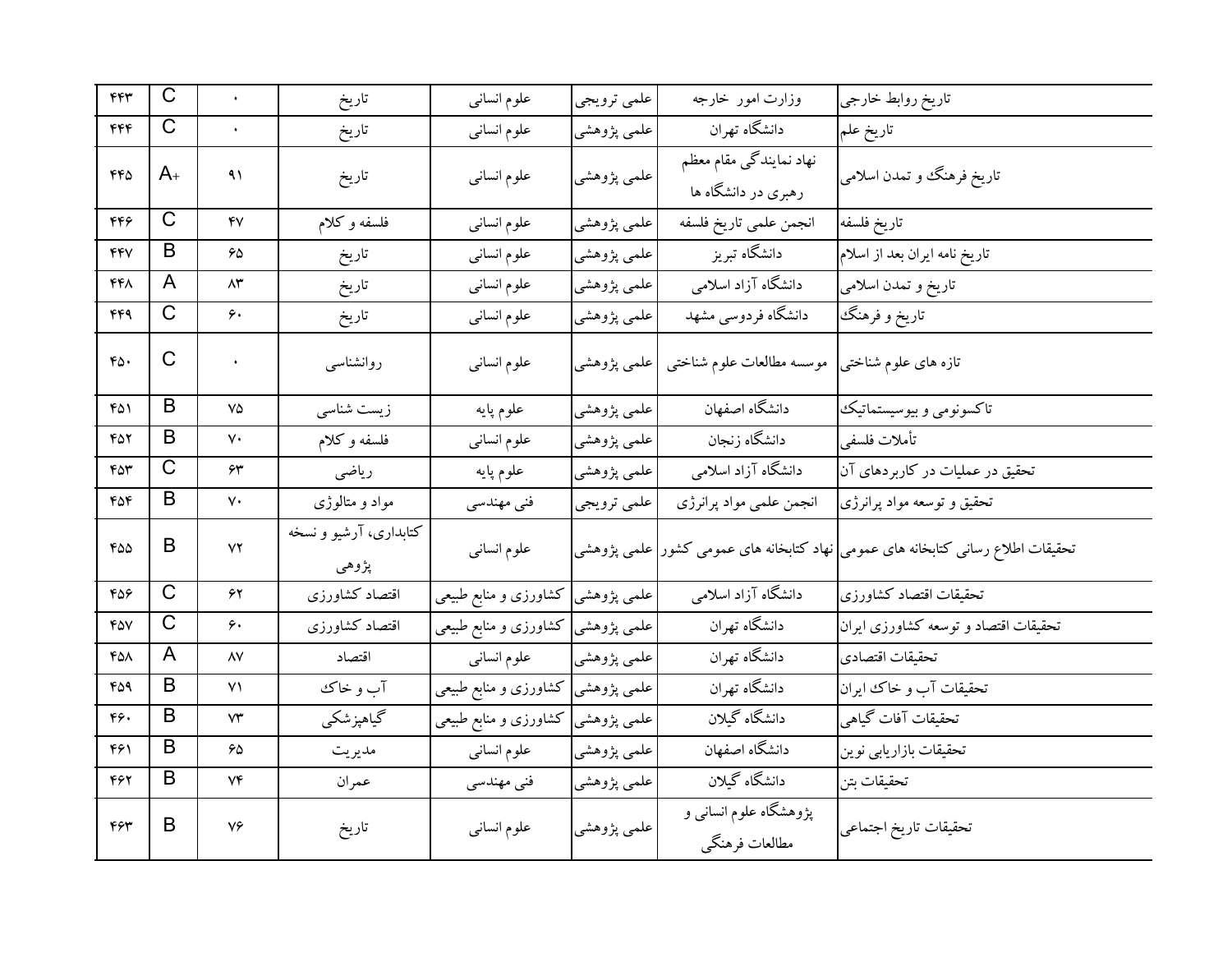| ۴۶۴                              | $\overline{\text{C}}$ | ۴٩                     | علوم دامي                       | كشاورزى و منابع طبيعي | علمي پژوهشي <mark></mark> | دانشگاه گیلان                        | تحقیقات تولیدات دامی                             |
|----------------------------------|-----------------------|------------------------|---------------------------------|-----------------------|---------------------------|--------------------------------------|--------------------------------------------------|
| ۴۶۵                              | C                     | ٣                      | جغرافيا                         | علوم انسانى           | علمي پژوهشي               | خصوصى                                | تحقيقات جغرافيايي                                |
| 466                              | C                     | ۶۱                     | جنگلداري                        | كشاورزى و منابع طبيعى | علمی پژوهشی               | موسسه تحقيقات جنگلها و<br>مراتع كشور | تحقيقات جنگل و صنوبر ايران                       |
| 467                              | $\overline{\text{C}}$ | $\mathsf{V}$           | حسابداري                        | علوم انسانى           | علمي پژوهشي               | انجمن حسابداري ايران                 | تحقیقات حسابداری و حسابرسی                       |
| 468                              | B                     | ۶۸                     | فقه و حقوق                      | علوم انسانى           | علمي پژوهشي               | دانشگاه شهید بهشتی                   | تحقيقات حقوقي                                    |
| 464                              | B                     | ۷۸                     | جنگلداري                        | كشاورزى و منابع طبيعى | علمي پژوهشي               | موسسه تحقيقات جنگلها و<br>مراتع كشور | تحقیقات حمایت و حفاظت جنگلها و مراتع ایران       |
| ۴۷۰                              | A                     | $\Lambda\mathrm{V}$    | دامپزشکی                        | دامپزشکی              | علمي پژوهشي               | دانشگاه تهران                        | تحقيقات دامپزشكي                                 |
| ۴۷۱                              | A                     | $\Lambda\Delta$        | بيوتكنولو‍ ژې و<br>ژنتیک گیاهی  | کشاورزی و منابع طبیعی | علمي پژوهشي               | موسسه تحقيقات جنگلها و<br>مراتع كشور | تحقیقات ژنتیک و اصلاح گیاهان مرتعی و جنگلی ایران |
| 47                               | B                     | 69                     | علوم سياسى                      | علوم انسانى           | علمی پژوهشی               | دانشگاه آزاد اسلامی                  | تحقيقات سياسي بين المللي                         |
| <b>FVT</b>                       | B                     | 69                     | صنایع چوب و کاغذ                | کشاورزی و منابع طبیعی | علمي پژوهشي               | موسسه تحقيقات جنگلها و<br>مراتع كشور | تحقیقات علوم چوب و کاغذ ایران                    |
| $\mathsf{f}\mathsf{V}\mathsf{f}$ | B                     | 69                     | علوم قرآن و حديث                | علوم انسانى           | علمي پژوهشي               | دانشگاه الزهرا (س)                   | تحقيقات علوم قرآن و حديث                         |
| 475                              | $\mathsf C$           | ۵۶                     | زراعت                           | کشاورزی و منابع طبیعی | علمي پژوهشي               | دانشگاه گیلان                        | تحقيقات غلات                                     |
| $\mathsf{f}\mathsf{v}\mathsf{f}$ | B                     | ٧V                     | علوم اجتماعي                    | علوم انسانى           | علمي پژوهشي               | پژوهشکده مطالعات فرهنگی و<br>اجتماعي | تحقيقات فرهنگي ايران                             |
| <b>FVV</b>                       | $\overline{C}$        | ۵۶                     | جغرافيا                         | علوم انسانى           | علمي پژوهشي               | دانشگاه خوارزمي                      | تحقيقات كاربردى علوم جغرافيايي                   |
| <b>FVA</b>                       | B                     | ۶۸                     | کتابداری، آرشیو و نسخه<br>پژوهي | علوم انسانى           | علمي پژوهشي               | دانشگاه تهران                        | تحقیقات کتابداری و اطلاع رسانی دانشگاهی          |
| 479                              | A                     | ۸۰                     | باغباني                         | کشاورزی و منابع طبیعی | علمی پژوهشی ا             | موسسه تحقيقات جنگلها و<br>مراتع كشور | تحقیقات گیاهان دارویی و معطر ایران               |
| ۴۸۰                              | B                     | $\mathsf{Y}\mathsf{Y}$ | مالى                            | علوم انسانى           | علمي پژوهشي               | دانشگاه تهران                        | تحقيقات مالي                                     |
| ۴۸۱                              | B                     | ٧۶                     | مالى                            | علوم انسانى           | علمي پژوهشي               | دانشگاه امام صادق (ع)                | تحقیقات مالی اسلامی                              |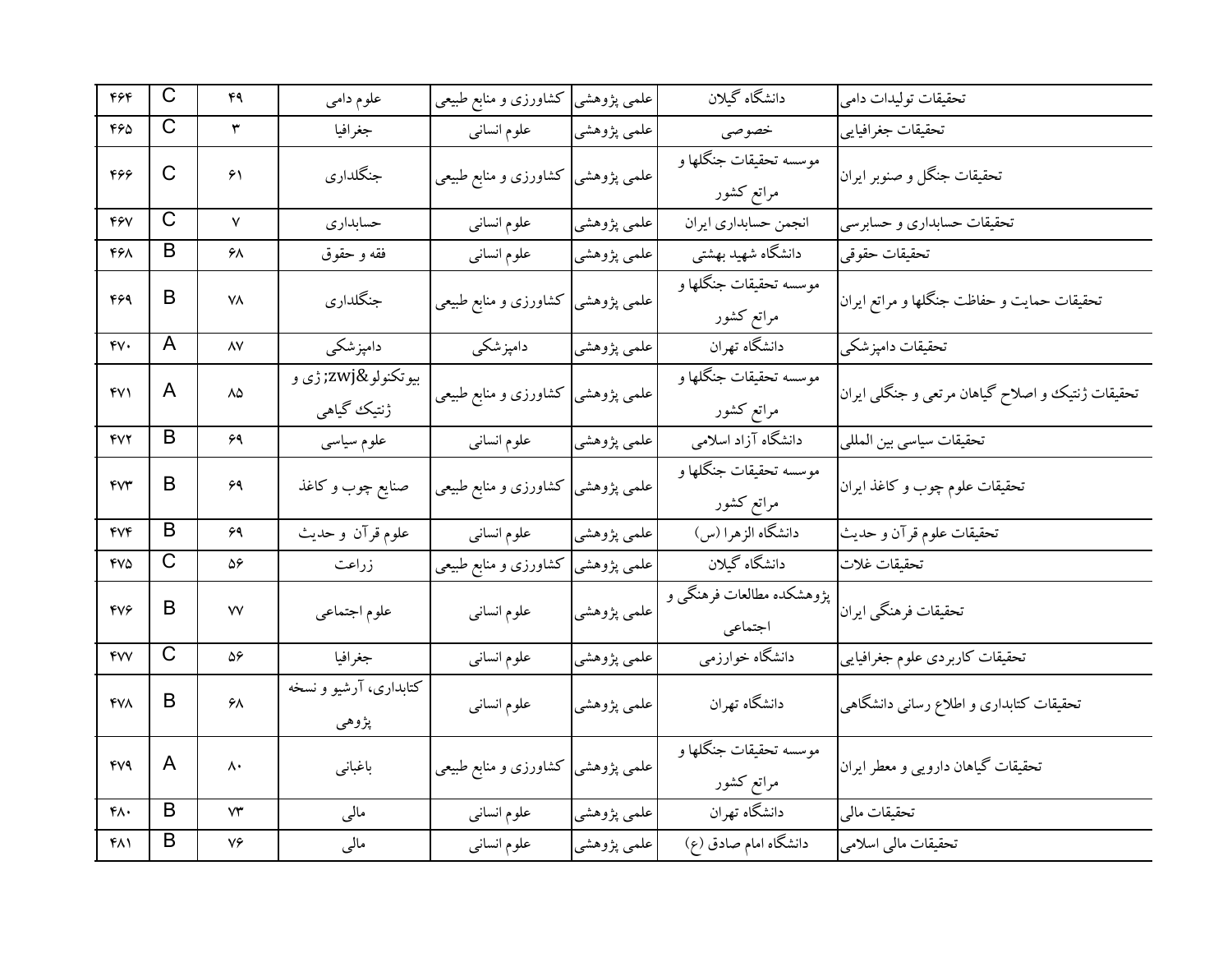| $Y\wedge Y$ | B            | $\mathsf{v}\cdot$      | اقتصاد                                | علوم انسانى                        | علمي پژوهشي | دانشگاه خوارزمي                                                                | تحقيقات مدلسازي اقتصادي      |
|-------------|--------------|------------------------|---------------------------------------|------------------------------------|-------------|--------------------------------------------------------------------------------|------------------------------|
| $FA$ ۳      | B            | ۷٨                     | آبخيزداري، بيابان، محيط<br>زیست، مرتع | علمی پژوهشی  کشاورزی و منابع طبیعی |             | موسسه تحقيقات جنگلها و<br>مراتع كشور                                           | تحقیقات مرتع و بیابان ایران  |
| ۴۸۴         | B            | $\mathsf{Y}\mathsf{Y}$ | مهندسی آب                             | فنی مهندسی                         |             | تحقیقات منابع آب ایران <mark> انجمن علوم و مهندسی منابع آب</mark>  علمی پژوهشی |                              |
| ۴۸۵         | B            | $\mathsf{v}\mathsf{v}$ | مكانيزاسيون كشاورزى                   | کشاورزی و منابع طبیعی              | علمي پژوهشي | موسسه تحقیقات فنی و مهندسی<br>كشاورزى                                          | تحقیقات مهندسی کشاورزی       |
| ۴۸۶         | A            | $\mathsf{A}$           | مكانيك                                | فنی مهندسی                         | علمي پژوهشي | انجمن علمي موتور ايران                                                         | تحقيقات موتور                |
| ۴۸۷         | $\mathsf C$  | ٣                      | علوم اجتماعي                          | علوم انسانى                        | علمي پژوهشي | دانشگاه شهید بهشتی                                                             | تحلیل اجتماعی نظم و نابرابری |
| ۴۸۸         | C            | ۶۰                     | جغرافيا                               | علوم انسانى                        | علمي پژوهشي | دانشگاه خوارزمي                                                                | تحليل فضايي مخاطرات محيطي    |
| 484         | $\mathsf C$  | ۶۳                     | علوم تربيتي                           | علوم انسانى                        | علمي پژوهشي | پژوهشگاه حوزه و دانشگاه                                                        | تربیت اسلامی                 |
| 49.         | $\mathsf{C}$ | $\mathsf{V}$           | کتابداری، آرشیو و نسخه<br>پژوهي       | علوم انسانى                        | علمي ترويجي | انجمن ترويج علم                                                                | ترويج علم                    |
| 491         | B            | $\mathsf{Y}\mathsf{Y}$ | آبخیزداری، بیابان، محیط<br>زیست، مرتع | علمی ترویجی کشاورزی و منابع طبیعی  |             | انجمن آبخيزداري ايران                                                          | ترويج و توسعه آبخيزدارى      |
| 492         | C            | ۱۴                     | فقه و حقوق                            | علوم انسانى                        |             | تعالی حقوق دادسرای عمومی و انقلاب تهران علمی ترویجی                            |                              |
| 44          | C            | ۶۰                     | علوم ترويج                            | كشاورزى و منابع طبيعي              | علمي پژوهشي | وزارت تعاون، کار و رفاه<br>اجتماعي                                             | تعاون و کشاورزی              |
| ۴۹۴         | C            | $\mathsf{V}$           | علوم تربيتي                           | علوم انسانى                        | علمي پژوهشي | وزارت آموزش و پرورش                                                            | تعليم و تربيت                |
| 490         | B            | 65                     | علوم تربيتي                           | علوم انسانى                        | علمي ترويجي | سازمان آموزش و پرورش<br>استثنايي                                               | تعلیم و تربیت استثنائی       |
| ۴۹۶         | $\mathsf{C}$ | ۶۰                     | علوم تربيتى                           | علوم انسانى                        | علمي پژوهشي | پژوهشگاه علوم انسانی و<br>مطالعات فرهنگي                                       | تفكر وكودك                   |
| 497         | B            | ۶۹                     | زراعت                                 | علمی پژوهشی  کشاورزی و منابع طبیعی |             | دانشگاه بیرجند                                                                 | تنش های محیطی در علوم زراعی  |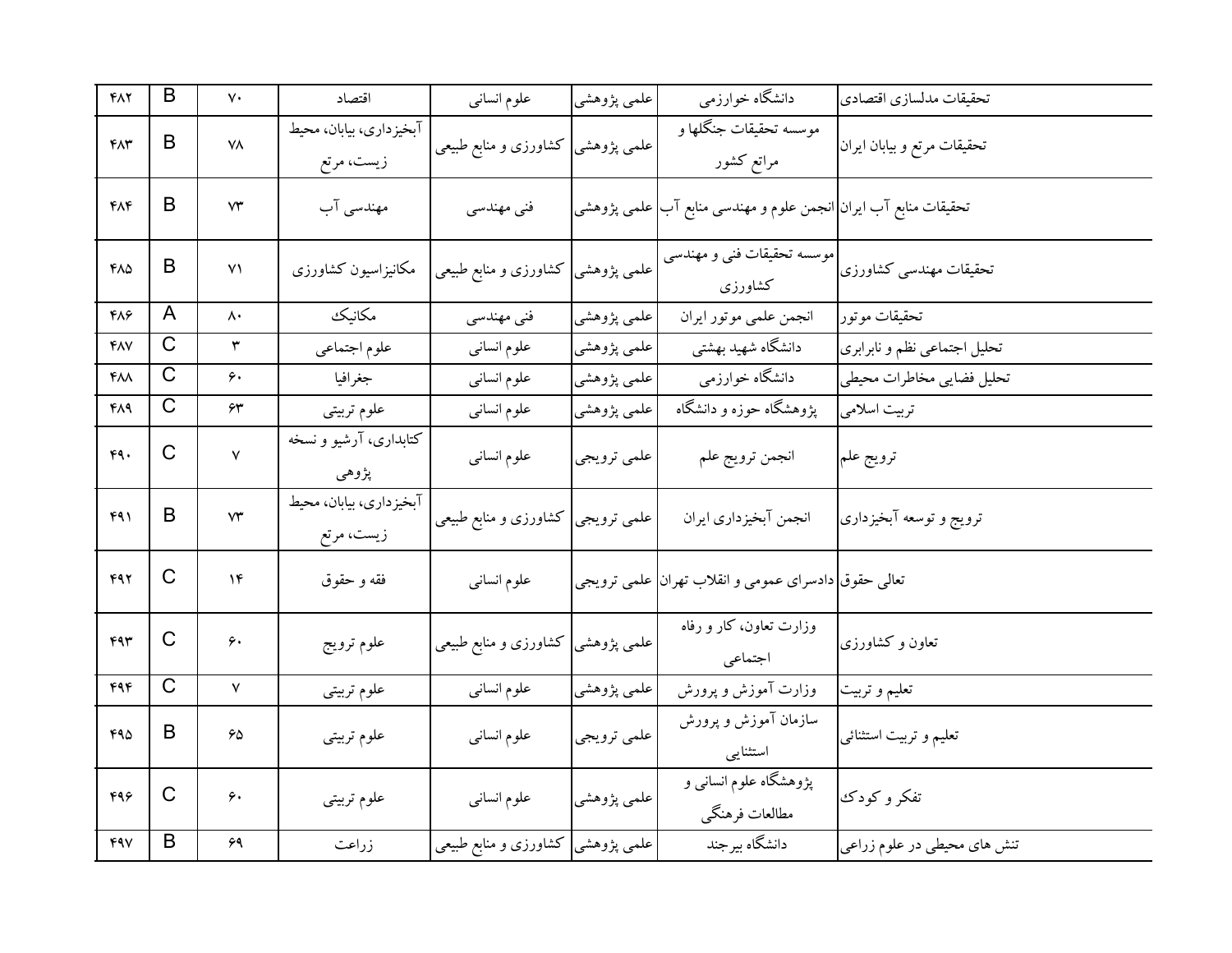| $FA\Lambda$                 | B              | $\mathsf{v}\cdot$ | علوم اجتماعي | علوم انسانبي                       | علمي پژوهشي | دانشگاه شهيد چمران اهواز                    | توسعه اجتماعي                        |
|-----------------------------|----------------|-------------------|--------------|------------------------------------|-------------|---------------------------------------------|--------------------------------------|
| 499                         | $\mathsf{C}$   | $\mathfrak{r}$    | شيلات        | علمی پژوهشی کشاورزی و منابع طبیعی  |             | دانشگاه آزاد اسلامی                         | توسعه آبزي پروري                     |
| $\Delta \cdot \cdot$        | C              | ۶۲                | صنايع        | فنی مهندسی                         | علمي ترويجي | جهاد دانشگاهی                               | توسعه تكنولوژي صنعتبي                |
| $\Delta \cdot \Delta$       | C              | ۵۰                | مديريت       | علوم انسانى                        | علمي ترويجي | ناجا                                        | توسعه سازمانى پليس                   |
| $\Delta \cdot 7$            | B              | ٧۵                | مديريت       | علوم انسانى                        | علمي پژوهشي | ۔<br>دانشگاه تهران                          | توسعه كارآفرينبي                     |
| $\Delta \cdot \tau$         | B              | ۷۸                | علوم اجتماعي | علوم انسانى                        | علمي پژوهشي | دانشگاه تهران                               | توسعه محلبي (روستايي – شهري)         |
| $\Delta \cdot \mathfrak{f}$ | C              | ۵۹                | مديريت       | علوم انسانى                        | علمي ترويجي | دانشگاه علوم انتظامی                        | توسعه مدیریت منابع انسانی و پشتیبانی |
| $\Delta \cdot \Delta$       | $\mathsf{C}$   | ¥.                | زراعت        | علمی پژوهشی کشاورزی و منابع طبیعی  |             | دانشگاه علوم کشاورزی و منابع<br>طبیعی گرگان | تولید گیاهان زراعی                   |
| $\Delta \cdot \varphi$      | $\mathsf{C}$   | ۶۲                | زراعت        | علمی پژوهشی کشاورزی و منابع طبیعی  |             | دانشگاه صنعتبي اصفهان                       | توليد محصولات زراعي و باغي           |
| $\Delta \cdot \mathrm{V}$   | B              | ٧٠                | علوم دامي    | علمی پژوهشی  کشاورزی و منابع طبیعی |             | دانشگاه تهران                               | توليدات دامى                         |
| $\Delta \cdot \Lambda$      | B              | ۷۴                | زراعت        | علمی پژوهشی  کشاورزی و منابع طبیعی |             | دانشگاه شهيد چمران اهواز                    | توليدات گياهي                        |
| $\Delta \cdot 9$            | C              | ۶                 | عمران        | فنی مهندسی                         | علمي ترويجي | مرکز تحقیقات راه, مسکن و<br>شهرسازي         | جاده                                 |
| ۵۱۰                         | B              | ۷۳                | علوم اجتماعي | علوم انسانى                        | علمي پژوهشي | پژوهشگاه علوم انسانبی و<br>مطالعات فرهنگي   | جامعه پژوهیی فرهنگی                  |
| ۵۱۱                         | B              | ٧۶                | علوم اجتماعي | علوم انسانى                        | علمي پژوهشي | انجمن جامعهشناسي ايران                      | جامعه شناسي ايران                    |
| ۵۱۲                         | $\mathsf{C}$   | ¥.                | علوم اجتماعي | علوم انسانى                        | علمي ترويجي | انجمن جامعهشناسي ايران                      | جامعه شناسی آموزش و پرورش            |
| ۵۱۳                         | A              | ۸۶                | علوم اجتماعي | علوم انسانى                        | علمي پژوهشي | دانشگاه تربیت مدرس                          | جامعه شناسي تاريخي                   |
| ۵۱۴                         | A              | ۸۷                | علوم سياسى   | علوم انسانى                        | علمي پژوهشي | دانشگاه شاهد                                | جامعه شناسي سياسي جهان اسلام         |
| ۵۱۵                         | A              | ۸۷                | علوم اجتماعي | علوم انسانى                        | علمي پژوهشي | دانشگاه اصفهان                              | جامعه شناسي كاربردي                  |
| $\Delta \lambda$            | B              | ٧٠                | علوم اجتماعي | علوم انسانى                        | علمي پژوهشي | دانشگاه تهران                               | جامعه شناسی هنر و ادبیات             |
| $\Delta$ \ V                | C              | $\Upsilon$        | علوم اجتماعي | علوم انسانى                        | علمي ترويجي | انجمن ايراني مطالعات فرهنگي<br>و ارتباطات   | جامعه، فرهنگ، رسانه                  |
| ۵۱۸                         | $\overline{C}$ | ۶                 | فلسفه وكلام  | علوم انسانى                        | علمی پژوهشی | انجمن حكمت و فلسفه ايران                    | جاويدان خرد                          |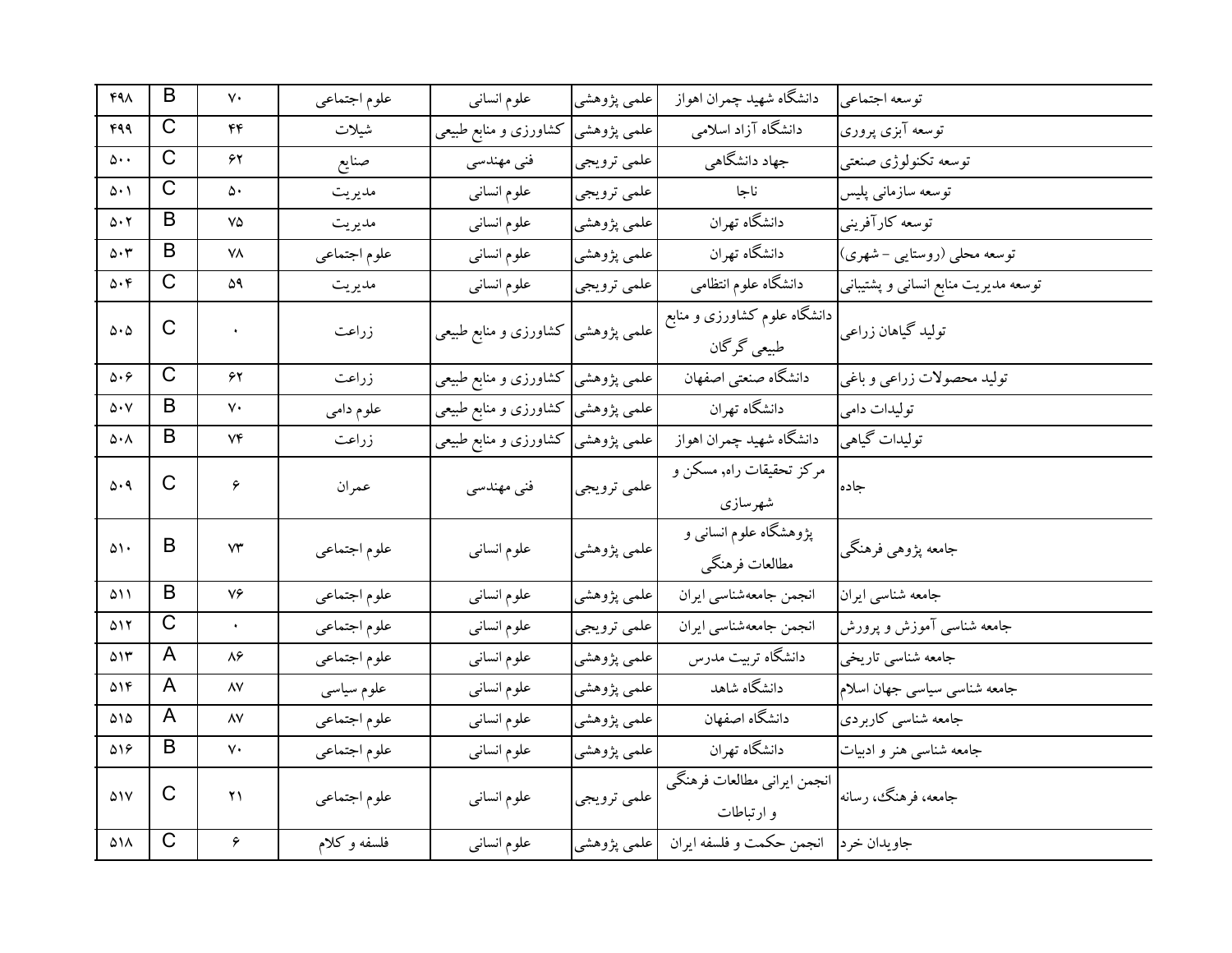| ۵۱۹                            | $\mathsf C$  | ۵٧                  | ادبیات و زبان ها | علوم انساني                       | علمي پژوهشي | دانشگاه فردوسی مشهد                      | جستارهای ادبی                  |
|--------------------------------|--------------|---------------------|------------------|-----------------------------------|-------------|------------------------------------------|--------------------------------|
| $\Delta Y \cdot$               | B            | ۶۹                  | اقتصاد           | علوم انسانى                       | علمي پژوهشي | پژوهشگاه حوزه و دانشگاه                  | جستارهاي اقتصادي               |
| ۵۲۱                            | B            | ٧٩                  | تاريخ            | علوم انسانى                       | علمي پژوهشي | پژوهشگاه علوم انسانی و<br>مطالعات فرهنگي | جستارهاي تاريخي                |
| 522                            | $A_{+}$      | ۹۴                  | ادبیات و زبان ها | علوم انسانى                       | علمي پژوهشي | دانشگاه تربیت مدرس                       | جستارهای زبانی                 |
| ۵۲۳                            | B            | Vf                  | علوم سياسى       | علوم انسانى                       | علمي پژوهشي | پژوهشگاه علوم انسانی و<br>مطالعات فرهنگي | جستارهای سیاسی معاصر           |
| ۵۲۴                            | A            | $\lambda\mathrm{V}$ | فلسفه وكلام      | علوم انسانى                       | علمي پژوهشي | انجمن فلسفه دين ايران                    | جستارهای فلسفه دین             |
| 585                            | C            | $\mathsf{v}$        | جغرافيا          | علوم انسانى                       | علمي پژوهشي | انجمن جغرافيايي ايران                    | جغرافيا                        |
| 576                            | $\mathsf{C}$ | $\bullet$           | جغرافيا          | علوم انسانى                       | علمي پژوهشي | موسسه آموزش عالىي بين المللبي<br>قشم     | جغرافیا (برنامه ریزی منطقه ای) |
| <b>ATV</b>                     | B            | ۶۶                  | جغرافيا          | علوم انساني                       | علمي پژوهشي | ۔<br>دانشگاه سیستان و بلوچستان           | جغرافیا و آمایش شهری منطقه ای  |
| 528                            | B            | ۷۲                  | جغرافيا          | علوم انسانى                       | علمي پژوهشي | دانشگاه تبریز                            | جغرافيا وبرنامه ريزى           |
| 529                            | B            | ۷۲                  | جغرافيا          | علوم انسانى                       | علمي پژوهشي | دانشگاه اصفهان                           | جغرافيا و برنامه ريزي محيطي    |
| ۵۳.                            | A            | ۸۱                  | جغرافيا          | علوم انسانى                       | علمي پژوهشي | دانشگاه سیستان و بلوچستان                | جغرافيا و توسعه                |
| ۵۳۱                            | B            | 66                  | جغرافيا          | علوم انسانى                       | علمي پژوهشي | دانشگاه فردوسی مشهد                      | جغرافیا و توسعه فضای شهری      |
| 532                            | B            | ۶۸                  | جغرافيا          | علوم انسانى                       | علمي پژوهشي | دانشگاه فردوسی مشهد                      | جغرافيا و توسعه ناحيه اي       |
| $\Delta \mathbf{r} \mathbf{r}$ | B            | Vf                  | جغرافيا          | علوم انسانى                       | علمي پژوهشي | دانشگاه فردوسی مشهد                      | جغرافيا و مخاطرات محيطي        |
| $\Delta \mathbf{r} \mathbf{r}$ | $\mathsf C$  | ۵۹                  | جغرافيا          | علوم انسانى                       | علمي پژوهشي | دانشگاه آزاد اسلامی                      | جغرافياي طبيعي                 |
| $\Delta r \Delta$              | C            | ۶۴                  | هنر              | هنر و معماری                      | علمي ترويجي | دانشگاه الزهرا (س)                       | جلوه هنر                       |
| $\Delta r$ ۶                   | C            | ٣                   | علوم اجتماعي     | علوم انسانى                       | علمي ترويجي | سازمان ثبت احوال كشور                    | جمعيت                          |
| $\Delta \mathbf{r} \mathbf{v}$ | B            | ٧V                  | جنگلداري         | کشاورزی و منابع طبیعی             | علمی پژوهشی | انجمن جنگلبانی ایران                     | جنگل ايران                     |
| ۵۳۸                            | B            | ٧٢                  | جنگلداري         | علمی پژوهشی کشاورزی و منابع طبیعی |             | دانشگاه تهران                            | جنگل و فرآورده های چوب         |
| $\Delta r$ ۹                   | B            | ۶۵                  | علوم اجتماعي     | علوم انسانى                       | علمي پژوهشي | دانشگاه تهران                            | جهاني رسانه                    |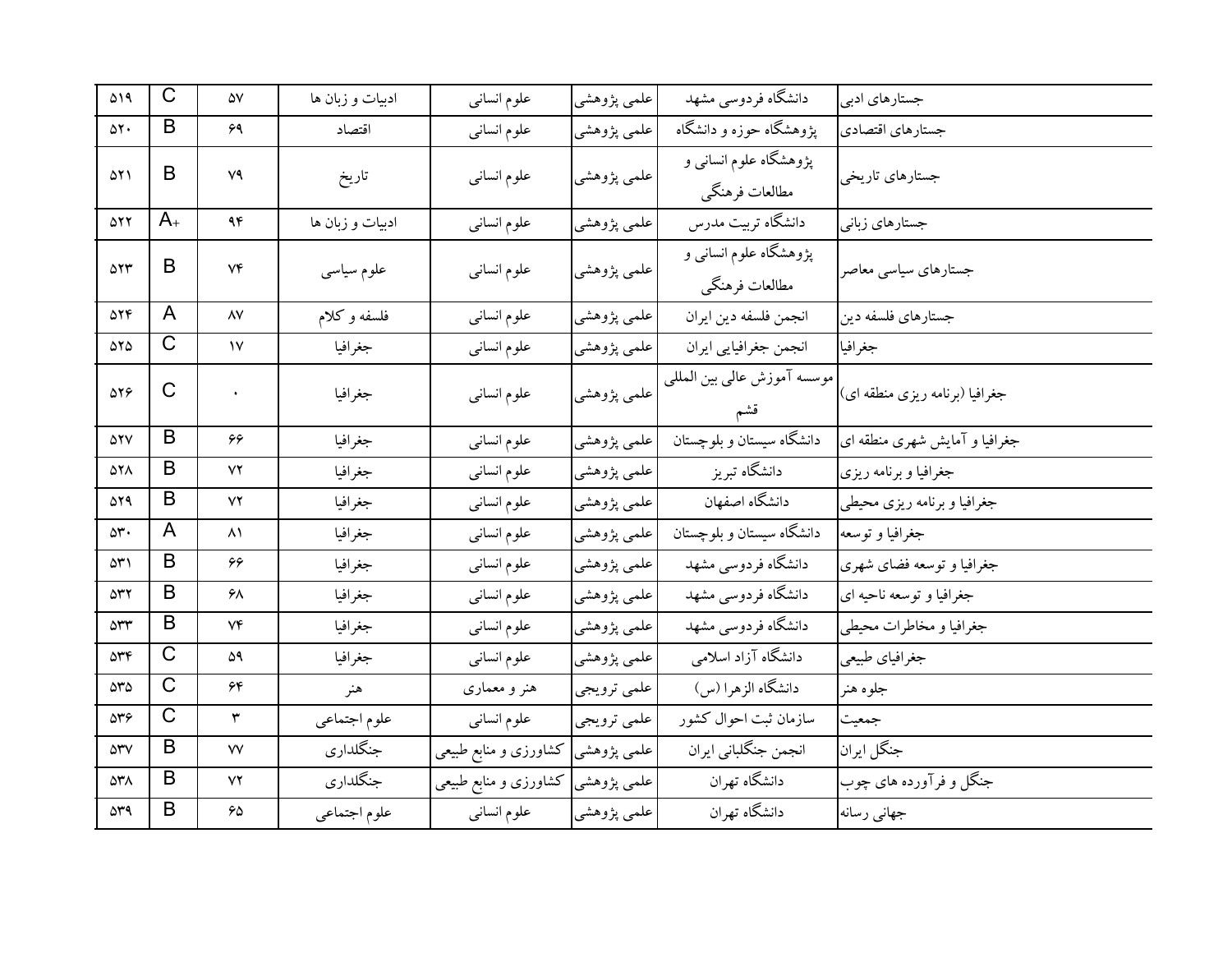| ٥۴.                            | $\mathsf{C}$          | $\bullet$             | علوم تربيتي     | علوم انسانى                        |             | چاپ و نشر  دانشگاه بین المللی امام رضا (ع)  علمی ترویجی |                           |
|--------------------------------|-----------------------|-----------------------|-----------------|------------------------------------|-------------|---------------------------------------------------------|---------------------------|
| ۵۴۱                            | B                     | Vf                    | مديريت          | علوم انسانى                        | علمي پژوهشي | دانشگاه شهید بهشتی                                      | چشم انداز مدیریت بازرگانی |
| 548                            | B                     | ۷۲                    | مديريت          | علوم انسانى                        | علمي پژوهشي | دانشگاه شهید بهشتی                                      | چشم انداز مدیریت دولتی    |
| 544                            | B                     | ۷۱                    | مديريت          | علوم انسانى                        | علمي پژوهشي | دانشگاه شهید بهشتی                                      | چشم انداز مدیریت صنعتی    |
| $\Delta \mathbf{f} \mathbf{f}$ | C                     | ٣٢                    | مالی            | علوم انسانى                        | علمي پژوهشي | دانشگاه شهید بهشتی                                      | چشم انداز مدیریت مالی     |
| $\Delta F \Delta$              | B                     | ٧V                    | زراعت           | علمی پژوهشی  کشاورزی و منابع طبیعی |             | وزارت جهاد كشاورزى                                      | چغندرقند                  |
| $\Delta \mathbf{f} \mathbf{f}$ | B                     | ٧۴                    | علوم قرآن وحديث | علوم انسانى                        | علمي پژوهشي | دانشگاه کاشان                                           | حديث پژوهي                |
| $\Delta \mathbf{f} \mathbf{V}$ | B                     | ٧۴                    | حسابدارى        | علوم انسانى                        | علمي پژوهشي | دانشگاه آزاد اسلامی                                     | حسابداري مالي             |
| ۵۴۸                            | B                     | ٧۶                    | حسابدارى        | علوم انسانى                        | علمي پژوهشي | دانشگاه آزاد اسلامی                                     | حسابداري مديريت           |
| ۵۴۹                            | C                     | ۶۴                    | گیاهپزشکی       | علمی پژوهشی  کشاورزی و منابع طبیعی |             | دانشگاه فردوسی مشهد                                     | حفاظت گياهان              |
| ۵۵۰                            | $\overline{C}$        | ۵۰                    | آب و خاک        | علمی پژوهشی کشاورزی و منابع طبیعی  |             | دانشگاه آزاد اسلامی                                     | حفاظت منابع آب و خاك      |
| ۵۵۱                            | $\mathsf C$           | $\mathcal{N}$         | فقه و حقوق      | علوم انسانى                        | علمي پژوهشي | مرکز آموزش مدیریت دولتبی                                | حقوق ادارى                |
| 557                            | A                     | ۸۰                    | فقه و حقوق      | علوم انسانى                        | علمي پژوهشي | پژوهشگاه فرهنگ و اندیشه<br>اسلامى                       | حقوق اسلامي               |
| $\Delta \Delta \tau$           | A                     | $\lambda V$           | فقه و حقوق      | علوم انساني                        | علمي پژوهشي | دانشگاه مفید                                            | حقوق تطبيقي               |
| 556                            | B                     | 65                    | فقه و حقوق      | علوم انسانى                        | علمي پژوهشي | دانشگاه تهران                                           | حقوق خصوصي                |
| ۵۵۵                            | B                     | ۷۸                    | فقه و حقوق      | علوم انسانى                        | علمي پژوهشي | قوه قضائيه                                              | حقوقبي دادگستري           |
| 556                            | B                     | ۷۲                    | فلسفه وكلام     | علوم انسانى                        | علمي پژوهشي | دانشگاه امام صادق (ع)                                   | حكمت سينوى                |
| $\Delta\Delta\rm{V}$           | B                     | ٧٩                    | فلسفه وكلام     | علوم انسانى                        | علمی پژوهشی | دانشگاه پیام نور                                        | حكمت صدرايي               |
| $\Delta\Delta\Lambda$          | C                     | $\Delta \rm{V}$       | فلسفه وكلام     | علوم انسانى                        | علمي پژوهشي | پژوهشگاه علوم انسانی و<br>مطالعات فرهنگي                | حكمت معاصر                |
| 559                            | $\overline{\text{C}}$ | ۶۲                    | فلسفه وكلام     | علوم انسانى                        | علمي پژوهشي | دانشگاه علامه طباطبائي                                  | حكمت و فلسفه              |
| ۵۶.                            | B                     | $\mathsf{v}\cdot$     | روانشناسبي      | علوم انسانى                        | علمي پژوهشي | دانشگاه شهید بهشتی                                      | خانواده پژوهي             |
| ۵۶۱                            | $\overline{C}$        | $\boldsymbol{\wedge}$ | روانشناسى       | علوم انسانى                        | علمي پژوهشي | وزارت آموزش و پرورش                                     | خانواده و پژوهش           |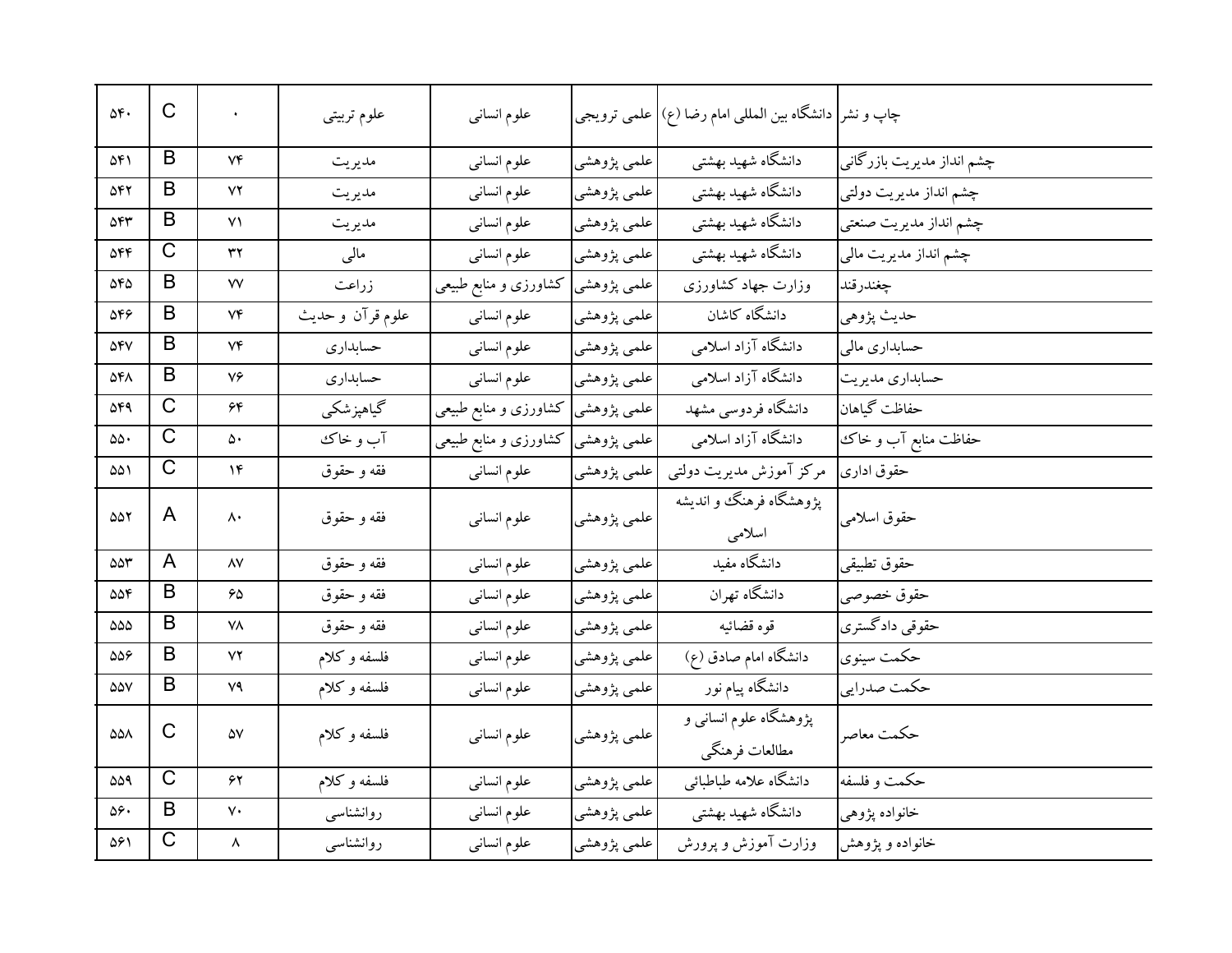| ۵۶۲                    | $\mathsf C$           | ٩                      | فلسفه وكلام      | علوم انساني                        | علمي پژوهشي | بنیاد حکمت اسلامی صدرا               | خردنامه صدرا                      |
|------------------------|-----------------------|------------------------|------------------|------------------------------------|-------------|--------------------------------------|-----------------------------------|
| 594                    | B                     | ٧۵                     | اكولوژى          | علمی پژوهشی کشاورزی و منابع طبیعی  |             | دانشگاه یزد                          | خشكبوم                            |
| ۵۶۴                    | A                     | $\wedge\!\tau$         | دامپزشکی         | دامپزشکی                           | علمي پژوهشي | دانشگاه شهید چمران اهواز             | دامپزشکی ایران                    |
| 565                    | B                     | $\mathsf{v}\mathsf{v}$ | علوم اجتماعي     | علوم انسانى                        | علمي پژوهشي | دانشگاه علوم انتظامی                 | دانش انتظامى                      |
| 566                    | B                     | ٧٩                     | آب و خاک         | علمی پژوهشی کشاورزی و منابع طبیعی  |             | دانشگاه تبریز                        | دانش آب و خاک                     |
| $\Delta \mathcal{F} V$ | C                     | $\mathsf{f}\mathsf{v}$ | گیاهپزشکی        | علمی ترویجی کشاورزی و منابع طبیعی  |             | دانشگاه ياسوج                        | دانش بیماری شناسی گیاهی           |
| ۵۶۸                    | B                     | ۶۶                     | حسابدارى         | علوم انسانى                        | علمي پژوهشي | دانشگاه شهید باهنر کرمان             | دانش حسابداری                     |
| 569                    | $\mathsf{C}$          | $\mathcal{F}\setminus$ | حسابداري         | علوم انسانى                        | علمي پژوهشي | دانشگاه بین المللی امام<br>خميني(ره) | دانش حسابداری مالی                |
| ۵۷۰                    | A                     | ۸۲                     | حسابداري         | علوم انسانبي                       | علمي پژوهشي | انجمن حسابداري مديريت مالي<br>ايران  | دانش حسابداری و حسابرسی مدیریت    |
| ۵۷۱                    | $\mathsf{C}$          | ۵۲                     | حسابداري         | علوم انسانى                        | علمي پژوهشي | ديوان محاسبات كشور                   | دانش حسابرسي                      |
| <b>AVY</b>             | C                     | ۶۰                     | فقه و حقوق       | علوم انسانى                        | علمي پژوهشي | پژوهشکده شورای نگهبان                | دانش حقوق عمومي                   |
| <b>AVT</b>             | C                     | ۶۴                     | فقه و حقوق       | علوم انسانى                        | علمي پژوهشي | دانشگاه پیام نور                     | دانش حقوق مدنبي                   |
| <b>DVF</b>             | A                     | ۸۰                     | مالى             | علوم انسانى                        | علمي پژوهشي | انجمن مهندسي مالي ايران              | دانش سرمايه گذاري                 |
| $\Delta V \Delta$      | B                     | ۷۲                     | علوم سياسى       | علوم انسانى                        | علمي پژوهشي | دانشگاه امام صادق (ع)                | دانش سياسى                        |
| $\Delta V \mathcal{F}$ | C                     | ۵۱                     | زراعت            | علمی پژوهشی  کشاورزی و منابع طبیعی |             | انجمن علوم علف های هرز<br>ايران      | دانش علف های هرز ایران            |
| <b>AVV</b>             | B                     | ۷۱                     | اكولوژي          | علمی پژوهشی کشاورزی و منابع طبیعی  |             | دانشگاه تبریز                        | دانش کشاورزی و تولید پایدار       |
| ۵۷۸                    | B                     | ٧۵                     | گیاهپزشکی        | علمی پژوهشی  کشاورزی و منابع طبیعی |             | دانشگاه تهران                        | دانش گیاه پزشکی ایران             |
| 579                    | A                     | ۸۰                     | مالى             | علوم انسانى                        | علمي پژوهشي | دانشگاه آزاد اسلامی                  | دانش مالی تحلیل اوراق بهادار      |
| ۵۸۰                    | B                     | $\mathsf{Y}\mathsf{Y}$ | روانشناسبي       | علوم انسانى                        | علمي پژوهشي | دانشگاه آزاد اسلامی                  | دانش و پژوهش در روانشناسی کاربردی |
| ۵۸۱                    | B                     | ٧V                     | مكانيك           | فنی مهندسی                         | علمي پژوهشي | دانشگاه صنعتي مالك اشتر              | دانش و فناوری هوافضا              |
| ۵۸۲                    | $\overline{\text{C}}$ | ۶۲                     | فقه و حقوق       | علوم انسانى                        | علمي پژوهشي | دانشگاه فردوسی مشهد                  | دانشنامه حقوق اقتصادى             |
| $\Delta \Lambda \tau$  | $\overline{C}$        | ۴۶                     | ادبیات و زبان ها | علوم انسانى                        | علمي ترويجي | دانشگاه آزاد اسلامی                  | دراسات الادب المعاصر              |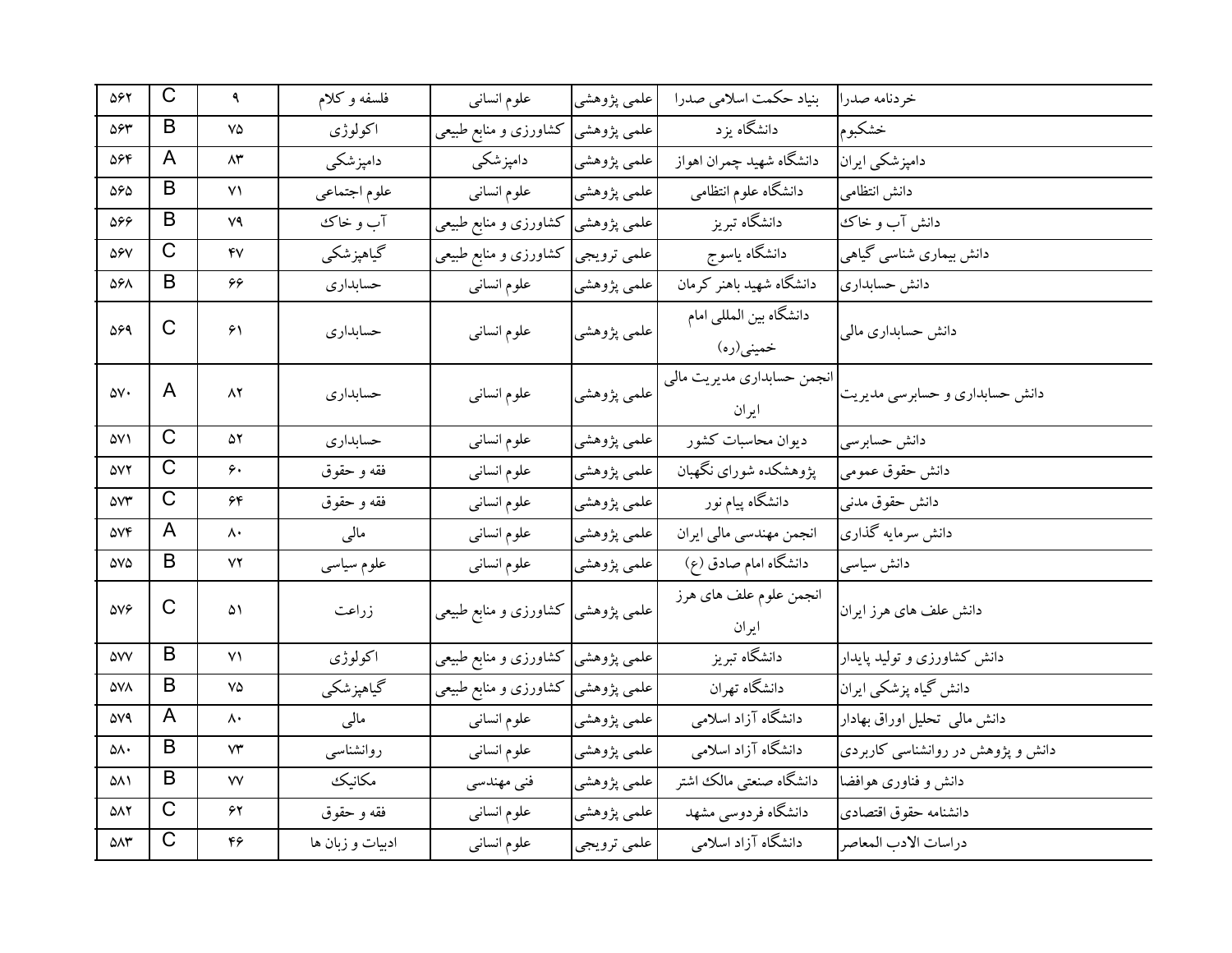| $\Delta \Lambda \mathfrak{F}$ | B                     | Vf                     | ادبیات و زبان ها | علوم انسانى | علمي پژوهشي | دانشگاه تربیت مدرس                    | دراسات في العلوم الانسانيه       |
|-------------------------------|-----------------------|------------------------|------------------|-------------|-------------|---------------------------------------|----------------------------------|
| $\Delta\Lambda\Delta$         | B                     | $\mathsf{v}\cdot$      | ادبیات و زبان ها | علوم انسانى | علمي پژوهشي | دانشگاه سمنان                         | دراسات في اللغة العربية و آدابها |
| $\Delta\Lambda$ ۶             | C                     | ۴۲                     | مهندسی دریا      | فنی مهندسی  | علمي پژوهشي | دانشگاه علوم دریایی امام<br>خمینی(ره) | دريا فنون                        |
| $\Delta \Lambda \rm{V}$       | $\overline{\text{C}}$ | ۵۲                     | روانشناسبي       | علوم انسانى | علمي پژوهشي | دانشگاه شهيد چمران اهواز              | دستاوردهاى روانشناختى            |
| ۵۸۸                           | B                     | 66                     | شيمي             | علوم پايه   | علمي پژوهشي | انجمن نانو فناورى ايران               | دنیای نانو                       |
| ۵۸۹                           | B                     | 66                     | فقه و حقوق       | علوم انسانى | علمي پژوهشي | دانشگاه علوم قضایی و خدمات<br>ادارى   | دیدگاه های حقوق قضایی            |
| ۵۹۰                           | B                     | $\mathsf{V}\mathsf{V}$ | زمین شناسی       | علوم پايه   | علمي پژوهشي | انجمن ديرينه شناسي ايران              | دیرینه شناسی                     |
| ۵۹۱                           | $\mathsf C$           | ۶۱                     | علوم اجتماعي     | علوم انسانى | علمي پژوهشي | دانشگاه امام صادق (ع)                 | دین و ارتباطات                   |
| 592                           | A                     | ۸۰                     | برق و کامپیوتر   | فنی مهندسی  | علمي پژوهشي | دانشگاه جامع امام حسین                | رادار                            |
| 593                           | B                     | ٧٢                     | علوم سياسى       | علوم انسانى | علمي پژوهشي | مجمع تشخيص مصلحت نظام                 | راهبر د                          |
| 594                           | C                     | ۵۹                     | علوم اجتماعي     | علوم انسانى | علمي پژوهشي | مجمع تشخيص مصلحت نظام                 | راهبرد اجتماعي- فرهنگي           |
| ۵۹۵                           | $\mathsf C$           | ٣٣                     | اقتصاد           | علوم انسانى | علمي پژوهشي | مجمع تشخيص مصلحت نظام                 | راهبرد اقتصادي                   |
| $\Delta$ 96                   | $\mathsf C$           | $\bullet$              | اقتصاد           | علوم انسانى | علمي ترويجي | خصوصي                                 | راهبرد توسعه                     |
| <b>DAV</b>                    | C                     | $\mathcal{L}$          | علوم سياسى       | علوم انسانى | علمي پژوهشي | مركز تحقيقات راهبردي دفاعي            | راهبرد دفاعي                     |
| ۵۹۸                           | B                     | $\mathsf{v}\cdot$      | علوم اجتماعي     | علوم انسانى | علمي پژوهشي | شورای عالیی انقلاب فرهنگی             | راهبرد فرهنگك                    |
| 599                           | $\overline{\text{C}}$ | ۶۴                     | مديريت           | علوم انسانى | علمي پژوهشي | دانشگاه شاهد                          | راهبردهاي بازرگاني               |
| 9.1                           | B                     | ۷۲                     | روانشناسبي       | علوم انسانى | علمي پژوهشي | دانشگاه بوعلی سینا                    | راهبردهای شناختی در یادگیری      |
| 9.1                           | C                     | ۵۴                     | علوم اجتماعي     | علوم انسانى | علمي ترويجي | ناجا                                  | راهور                            |
| 9.7                           | $\mathsf{C}$          | ۱۸                     | فناورى اطلاعات   | فنی مهندسی  | علمي پژوهشي | دانشگاه صنعتبي نوشيروان بابل          | رایانش نرم و فناوری اطلاعات      |
| 9.7                           | B                     | ۷۸                     | زمین شناسی       | علوم پايه   | علمي پژوهشي | دانشگاه فردوسی مشهد                   | رخساره هاي رسوبي                 |
| 9.5                           | C                     | 19                     | علوم اجتماعي     | علوم انسانى | علمي ترويجي | مجمع جهاني تقريب بين<br>مذاهب اسلامى  | رساله التقريب                    |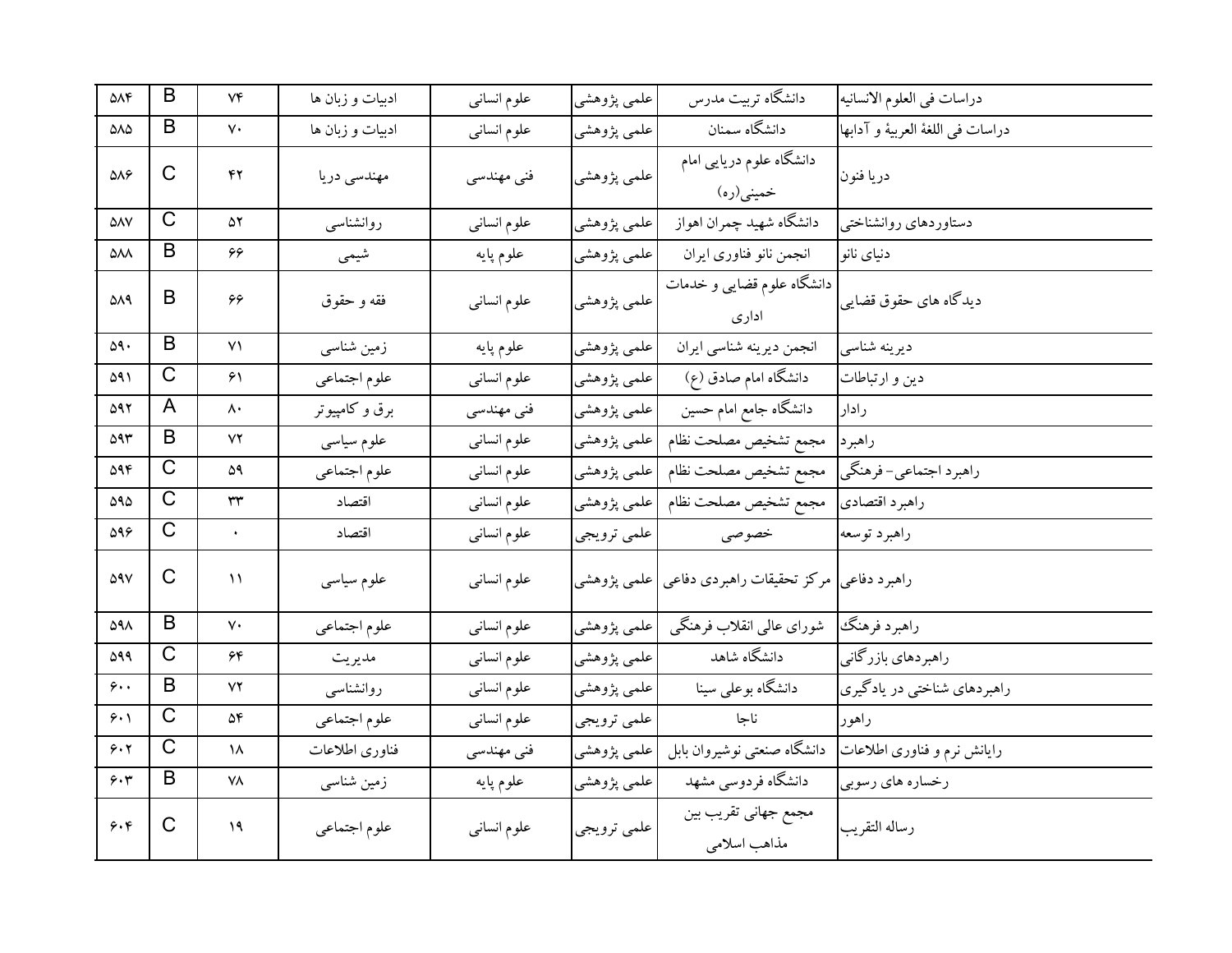| 9.0             | C                          | ۲۴                     | علوم اجتماعي                    | علوم انسانى                       |             | رسانه  وزارت فرهنگ و ارشاد اسلامی علمی ترویجی |                              |
|-----------------|----------------------------|------------------------|---------------------------------|-----------------------------------|-------------|-----------------------------------------------|------------------------------|
| 9.9             | B                          | 50                     | علوم اجتماعي                    | علوم انسانى                       | علمي پژوهشي | پژوهشگاه علوم انسانی و<br>مطالعات فرهنگي      | رسانه و فرهنگ                |
| 9.4             | B                          | ٧۶                     | باغباني                         | علمی پژوهشی کشاورزی و منابع طبیعی |             | موسسه تحقیقات گیاه پزشکی<br>كشور              | رستنيها                      |
| 6.1             | B                          | ٧۶                     | زمین شناسی                      | علوم پايه                         | علمي پژوهشي | دانشگاه بوعلی سینا                            | رسوب شناسي كاربردي           |
| 6.9             | $A_{+}$                    | ۹۲                     | صنايع                           | فني مهندسي                        | علمي ترويجي | جهاد دانشگاهی                                 | رشد فناوری                   |
| $\gamma$        | $\mathsf{C}$               | ۶۱                     | تربيت بدنى                      | علوم انسانى                       | علمي پژوهشي | دانشگاه تهران                                 | رشد و یادگیری حرکتبی – ورزشی |
| 511             | B                          | ٧٨                     | علوم اجتماعي                    | علوم انسانى                       | علمي پژوهشي | دانشگاه علوم بهزيستي                          | رفاهاجتماعي                  |
| 517             | B                          | ٧٨                     | تربيت بدنى                      | علوم انسانى                       | علمي پژوهشي | پژوهشگاه تربیت بدنبی و علوم<br>ورزشى          | رفتار حركتبي                 |
|                 |                            |                        |                                 |                                   |             |                                               |                              |
| 515             | C                          | ۵٨                     | کتابداری، آرشیو و نسخه<br>پژوهي | علوم انسانى                       | علمي ترويجي | مركز تحقيقات سياست علمى<br>كشور               | رهيافت                       |
| 516             | $\mathsf{C}$               | $\gamma$               | علوم سياسى                      | علوم انسانى                       | علمي پژوهشي | خصوصى                                         | رهيافت انقلاب اسلامى         |
| 910             | $\overline{\text{C}}$      | ۵۱                     | علوم سياسى                      | علوم انسانى                       | علمي پژوهشي | دانشگاه شهید بهشتی                            | رهیافتهای سیاسی و بین المللی |
| ۶۱۶             | A                          | ۸۵                     | علوم تربيتي                     | علوم انسانى                       | علمي پژوهشي | دانشگاه آزاد اسلامی                           | رهیافتبی نو در مدیریت آموزشی |
| 51V             | $\overline{\text{C}}$      | ۵۴                     | علوم سياسى                      | علوم انسانى                       | علمي پژوهشي | پژوهشكده تحقيقات راهبردي                      | روابط خارجي                  |
| 51 <sub>A</sub> | C                          | $\bullet$              | روانشناسى                       | علوم انسانى                       | علمي پژوهشي | انجمن ايراني روانشناسي                        | روانشناسبي                   |
| ۶۱۹             | $\mathsf C$                | $\mathsf{f}\mathsf{v}$ | روانشناسبي                      | علوم انسانى                       | علمي پژوهشي | دانشگاه علامه طباطبائي                        | روانشناسی افراد استثنایی     |
| $\gamma$        | C                          | ۵٣                     | روانشناسبي                      | علوم انسانى                       | علمي پژوهشي | دانشگاه سمنان                                 | روانشناسبي بالينبي           |
| ۶۲۱             | B                          | ٧٢                     | روانشناسبي                      | علوم انسانى                       | علمي پژوهشي | دانشگاه شاهد                                  | روانشناسی بالینی و شخصیت     |
| 517             | B<br>$\overline{\text{C}}$ | ٧٩                     | روانشناسبي                      | علوم انسانى                       | علمي پژوهشي | دانشگاه آزاد اسلامی                           | روانشناسی تحولی              |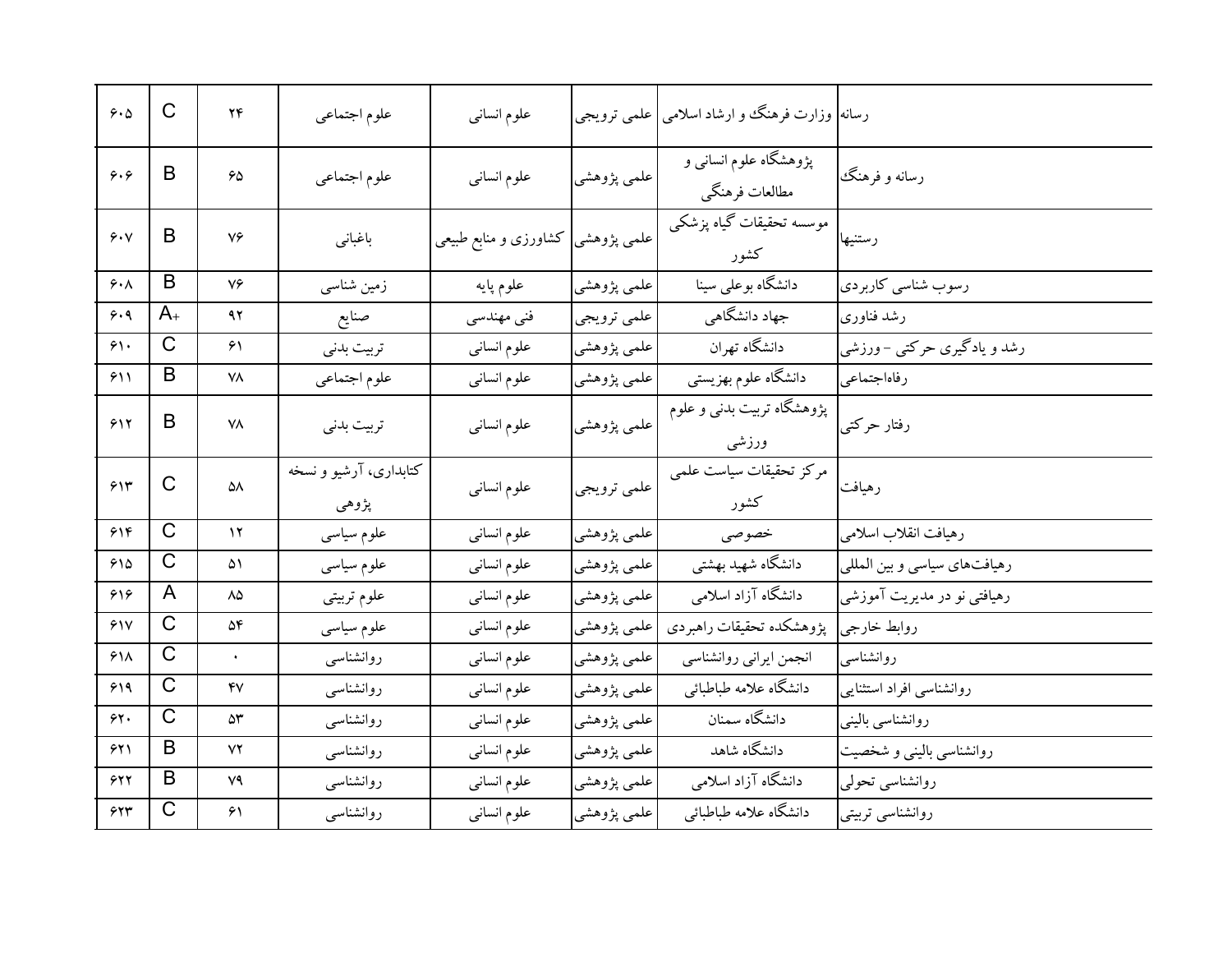| 546               | $\mathsf C$           | ۵۰       | روانشناسبي       | علوم انسانى           |                           | روانشناسی خانواده <mark>  انجمن علمی روانشناسی خانواده  علمی پژوهشی</mark> |                                      |
|-------------------|-----------------------|----------|------------------|-----------------------|---------------------------|----------------------------------------------------------------------------|--------------------------------------|
| 580               | $\overline{\text{C}}$ | ۵٧       | روانشناسى        | علوم انسانى           | علمي پژوهشي               | ۔<br>دانشگاه پیام نور                                                      | روانشناسی سلامت                      |
| 626               | $\mathsf C$           | ۶.       | روانشناسبي       | علوم انسانى           | علمي پژوهشي               | دانشگاه شهید بهشتی                                                         | روانشناسی کاربردی                    |
| <b>677</b>        | B                     | ۶۹       | روانشناسبي       | علوم انسانى           | علمي پژوهشي               | دانشگاه محقق اردبیلی                                                       | روانشناسی مدرسه                      |
| ۶۲۸               | B                     | 65       | روانشناسبي       | علوم انسانى           | علمي پژوهشي               | انحمن روانشناسي ايران                                                      | روانشناسبي معاصر                     |
| 629               | $\mathsf C$           | ۴۵       | روانشناسبي       | علوم انسانى           | علمي پژوهشي               | دانشگاه جامع امام حسین                                                     | روانشناسی نظامی                      |
| ۶۳.               | B                     | ۷۸       | علوم ترويج       | کشاورزی و منابع طبیعی | علمي پژوهشي <mark></mark> | وزارت جهاد كشاورزى                                                         | روستا و توسعه                        |
| ۶۳۱               | A                     | ۸۲       | علوم اجتماعي     | علوم انسانى           | علمي پژوهشي               | یژوهشگاه حوزه و دانشگاه                                                    | روش شناسی علوم انسانی                |
| 632               | $\mathsf C$           | ۶۰       | روانشناسبي       | علوم انسانى           | علمي پژوهشي               | دانشگاه آزاد اسلامی                                                        | روش ها و مدل های روان شناختی         |
| 632               | A                     | ۸۰       | مهندسي معدن      | فنی مهندسی            | علمي پژوهشي               | دانشگاه يز د                                                               | روش های تحلیلی و عددی در مهندسی معدن |
| 636               | $\mathsf C$           | ۶۲       | مكانيك           | فنی مهندسی            | علمي پژوهشي               | دانشگاه صنعتی اصفهان                                                       | روش های عددی در مهندسی (استقلال)     |
| 540               | B                     | ۷۸       | روانشناسبي       | علوم انسانى           | علمي ترويجي               | انجمن روانشناسي باليني<br>کودک و نوجوان                                    | رويش روانشناسي                       |
| ۶۳۶               | $\mathsf C$           | ۶۴       | علوم تربيتي      | علوم انسانى           | علمي پژوهشي               | دانشگاه اصفهان                                                             | رویکردهای نوین آموزشی                |
| 5.5               | B                     | ۶V       | تربيت بدني       | علوم انسانى           | علمی پژوهشی               | انجمن علمي مديريت ورزشي<br>ايران                                           | رویکردهای نوین در مدیریت ورزشی       |
| $54\%$            | $\overline{\text{C}}$ | $\gamma$ | مواد و متالوژی   | فنی مهندسی            | علمي ترويجي               | انجمن ريخته گران ايران                                                     | ربخته گری                            |
| 549               | A                     | ۸۳       | ادبیات و زبان ها | علوم انسانبي          | علمي پژوهشي               | دانشگاه الزهرا (س)                                                         | زبان پژوهي                           |
| $\gamma \gamma$ . | A                     | ۸۲       | ادبیات و زبان ها | علوم انسانى           | علمی پژوهشی               | پژوهشگاه علوم انسانی و<br>مطالعات فرهنگي                                   | زبان شناخت                           |
| ۶۴۱               | B                     | ٧۶       | ادبیات و زبان ها | علوم انسانى           | علمي پژوهشي               | دانشگاه فردوسی مشهد                                                        | زبان شناسی و گویش های خراسان         |
| ۶۴۲               | $\mathsf{C}$          | ۶۲       | ادبیات و زبان ها | علوم انسانى           | علمي پژوهشي               | دانشگاه خوارزمی                                                            | زبان و ادبیات فارسی                  |
| 644               | B                     | ۶۹       | ادبیات و زبان ها | علوم انسانى           | علمي پژوهشي               | دانشگاه تبریز                                                              | زبان و ادب فارسی                     |
| ۶۴۴               | $\overline{\text{C}}$ | ۵۰       | ادبیات و زبان ها | علوم انسانى           | علمي پژوهشي               | دانشگاه فردوسی مشهد                                                        | زبان و ادبیات عربی                   |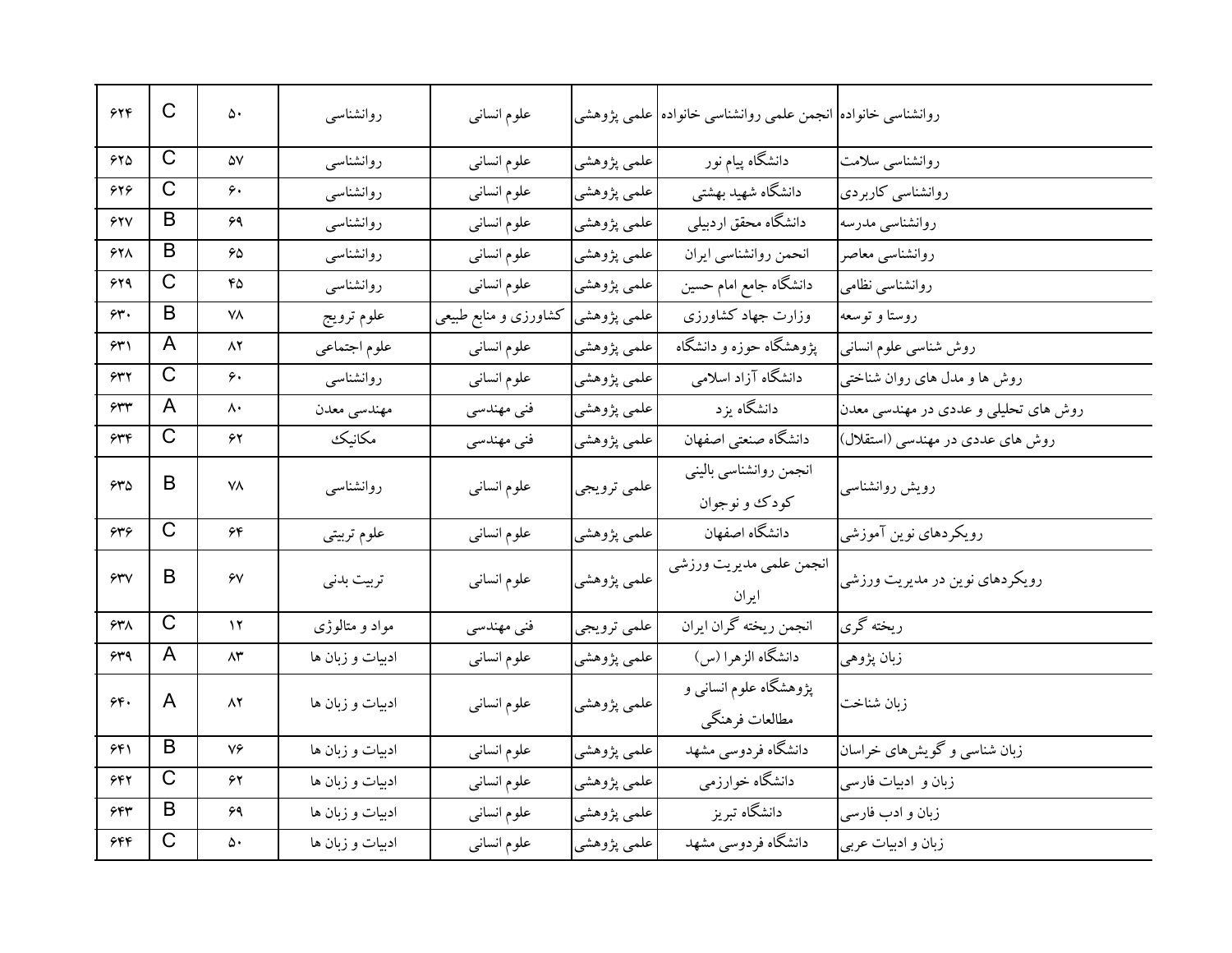| 560 | B            | ۶٧                      | ادبیات و زبان ها | علوم انسانى                        | علمي پژوهشي | انجمن زبانشناسي ايران              | زبان و زبانشناسی                                 |
|-----|--------------|-------------------------|------------------|------------------------------------|-------------|------------------------------------|--------------------------------------------------|
| 556 | B            | ۷۸                      | زراعت            | علمی پژوهشی کشاورزی و منابع طبیعی  |             | وزارت جهاد كشاورزى                 | زراعت                                            |
| 550 | B            | ٧۵                      | زراعت            | علمی پژوهشی  کشاورزی و منابع طبیعی |             | موسسه تحقیقات کشاورزی دیم<br>ايران | زراعت ديم ايران                                  |
| ۶۴۸ | B            | $\vee$                  | زراعت            | كشاورزى و منابع طبيعى              | علمي پژوهشي | دانشگاه تربت حیدریه                | زراعت و فناوري زعفران                            |
| 649 | B            | ٧٣                      | زمین شناسی       | علوم پايه                          | علمي پژوهشي | دانشگاه فردوسی مشهد                | زمین شناسی اقتصادی                               |
| ۶۵۰ | B            | ٧٢                      | زمین شناسی       | علوم پايه                          | علمي پژوهشي | دانشگاه فردوسی مشهد                | زمین شناسی اقتصادی                               |
| ۶۵۱ | B            | ۷۱                      | زمین شناسی       | علوم پايه                          | علمي پژوهشي | جهاد دانشگاهی                      | زمین شناسی ایران                                 |
| 652 | B            | ۶۹                      | زمین شناسی       | علوم پايه                          | علمي پژوهشي | دانشگاه شهيد چمران اهواز           | زمین شناسی کاربردی پیشرفته                       |
| 654 | C            | ۶۴                      | زمین شناسی       | علوم پايه                          | علمي پژوهشي | دانشگاه خوارزمی                    | زمین شناسی مهندسی                                |
| 606 | B            | ۷١                      | مهندسي معدن      | فنی مهندسی                         | علمي پژوهشي | انجمن زمین شناسی مهندسی<br>ايران   | زمین شناسی مهندسی(انجمن مهندسی زمین شناسی ایران) |
| 600 | C            | ۵۸                      | زمین شناسی       | علوم پايه                          | علمي پژوهشي | انجمن زمین شناسی نفت ایران         | زمین شناسی نفت ایران                             |
| 606 | B            | $\mathsf{V}\mathsf{V}$  | علوم اجتماعي     | علوم انسانى                        | علمي پژوهشي | دانشگاه تهران                      | زن در توسعه و سیاست                              |
| 600 | $\mathsf{C}$ | ۶۲                      | علوم اجتماعي     | علوم انسانى                        | علمي پژوهشي | دانشگاه تهران                      | زن در فرهنگ و هنر                                |
| ۶۵۸ | A            | ۸۰                      | علوم اجتماعي     | علوم انسانى                        | علمي پژوهشي | دانشگاه آزاد اسلامی                | زن و جامعه                                       |
| 659 | B            | ۷۲                      | زیست شناسی       | علوم پايه                          | علمي پژوهشي | دانشگاه پیام نور                   | زیست شناسی جانوری تجربی                          |
| ۶۶. | B            | ۶۸                      | آب و خاک         | گشاورزی و منابع طبیعی              | علمي پژوهشي | انجمن علوم خاك ايران               | زیست شناسی خاک                                   |
| ۶۶۱ | C            | ۵۵                      | زیست شناسی       | علوم پايه                          | علمي پژوهشي | دانشگاه آزاد اسلامی                | زیست شناسی دریا                                  |
| 662 | B            | ٧٣                      | زیست شناسی       | علوم پايه                          | علمي پژوهشي | دانشگاه الزهرا (س)                 | زیست شناسی کاربردی                               |
| 994 | B            | ٧۶                      | زیست شناسی       | علوم پايه                          | علمي پژوهشي | دانشگاه اصفهان                     | زیست شناسی گیاهی ایران                           |
| ۶۶۴ | B            | ٧۵                      | زیست شناسی       | علوم پايه                          | علمي پژوهشي | دانشگاه اصفهان                     | زیست شناسی میکروارگانیسم ها                      |
| 669 | A            | $\mathsf{\Lambda}\cdot$ | زیست شناسی       | علوم پايه                          | علمي پژوهشي | دانشگاه تربیت مدرس                 | زيست فناورى                                      |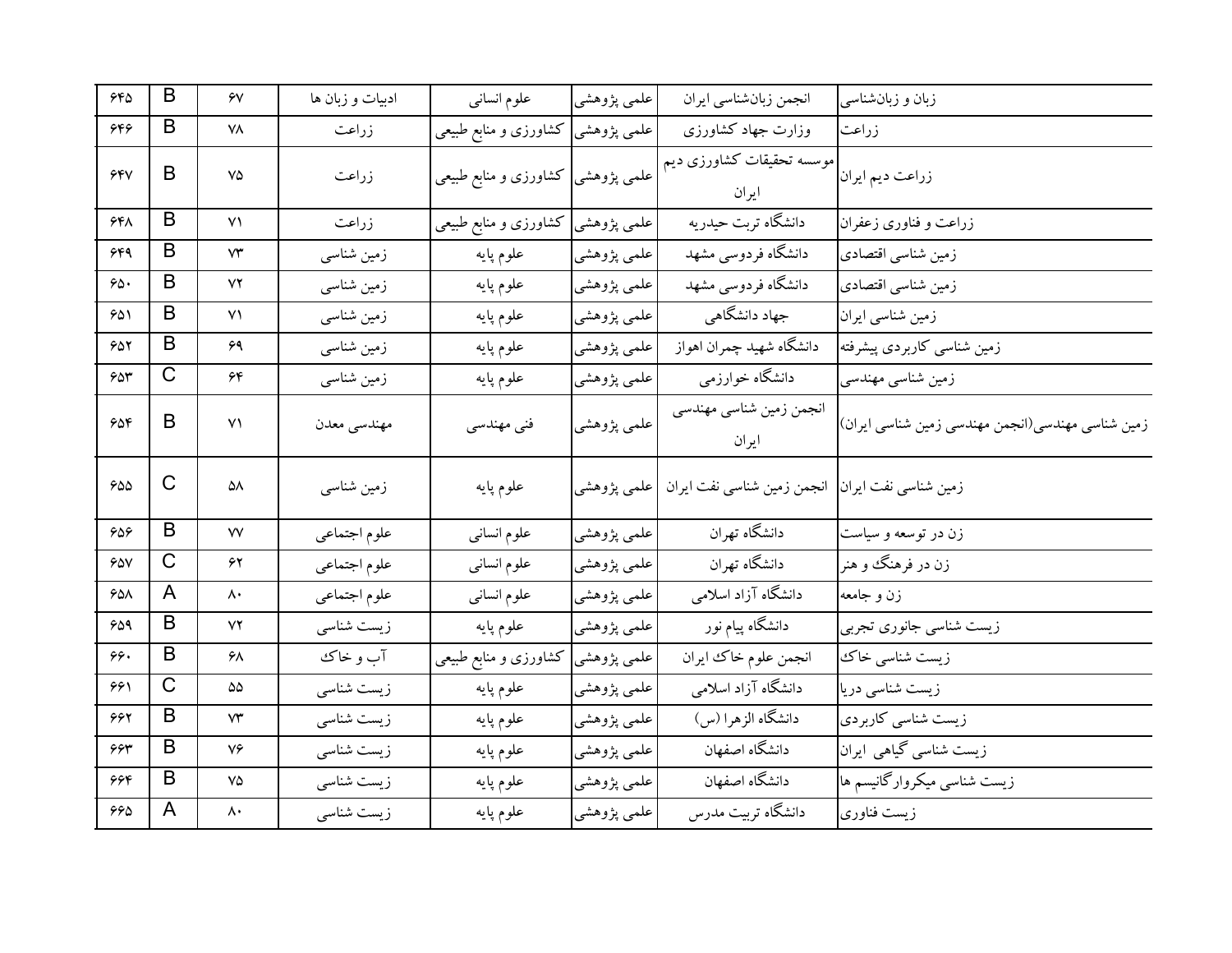| 666             | $\mathsf{C}$            | $\gamma$          | بيوتكنولو‍ ژې و<br>ژنتیک گیاهی        | علمی پژوهشی کشاورزی و منابع طبیعی  |                          | دانشگاه پیام نور                                       | زیست فناوری گیاهان زراعی  |
|-----------------|-------------------------|-------------------|---------------------------------------|------------------------------------|--------------------------|--------------------------------------------------------|---------------------------|
| 99y             | A                       | $\wedge$          | بيوتكنولو‍ ژې و<br>ژنتیک گیاهی        | علمی پژوهشی کشاورزی و منابع طبیعی  |                          | انجمن ژنتيك ايران                                      | ژنتیک نوین                |
| 668             | $\overline{\mathrm{C}}$ | ۶۰                | جغرافيا                               | علوم انسانى                        | علمي پژوهشي <sup>ا</sup> | انجمن ژئوپلتیک ایران                                   | ژئوپلیتیک                 |
| ۶۶۹             | B                       | ٧۴                | زمین شناسی                            | علوم پايه                          | علمي پژوهشي              | انجمن ژئوفیزیک ایران                                   | ژئوفيزيك ايران            |
| $\gamma$        | $\mathsf{C}$            | ۶                 | عمران                                 | فنی مهندسی                         |                          | سازه و فولاد  انجمن سازه های فولادی ایران  علمی پژوهشی |                           |
| $\gamma$        | B                       | $V \mathfrak{F}$  | آبخیزداری، بیابان، محیط<br>زیست، مرتع | علمی ترویجی  کشاورزی و منابع طبیعی |                          | انجمن سیستم های سطوح<br>آبگیر باران ایران              | سامانه سطوح آبگیر باران   |
| $\gamma$        | $\overline{C}$          | ۴۱                | ادبیات و زبان ها                      | علوم انسانى                        | علمي پژوهشي              | موسسه انتشارات اميد مجد                                | سبک شناسی نظم و نثر فارسی |
| $\gamma$        | $\overline{\text{C}}$   | ۶۰                | تاريخ                                 | علوم انسانى                        | علمي ترويجي              | جامعه المصطفى العالميه                                 | سخن تاريخ <mark> </mark>  |
| $\gamma \gamma$ | B                       | ۷۳                | علوم قرآن و حديث                      | علوم انسانى                        | علمي ترويجي              | دانشگاه علامه طباطبائي                                 | سراج منير                 |
| $Y\vee \Delta$  | $\mathsf{C}$            | ۶                 | مواد و متالوژی                        | فنی مهندسی                         | علمي ترويجي              | انجمن سراميك ايران                                     | سرامیک ایران              |
| 609             | B                       | ۶۸                | علوم قرآن و حديث                      | علوم انسانى                        | علمي ترويجي              | موسسه فرهنگى نبأ مبين                                  | سفينه                     |
| $\gamma$        | $\mathsf{C}$            | ۶۳                | زیست شناسی                            | علوم پايه                          | علمي پژوهشي              | دانشگاه اراك                                           | سلول وبافت                |
| $Y^{\prime}$    | C                       | ۴۲                | جغرافيا                               | علوم انسانى                        | علمي پژوهشي              | انجمن سنجش از دور و GIS<br>ايران                       | سنجش از  دور و Gis ایران  |
| 609             | C                       | ۶۳                | فيزيك                                 | علوم پايه                          | علمي پژوهشي              | انجمن حفاظت در برابر اشعه<br>ايران                     | سنجش و ايمني پرتو         |
| ۶۸۰             | A                       | $\wedge\!\tau$    | مكانيك                                | فنی مهندسی                         | علمي پژوهشي              | انجمن احتراق ايران                                     | سوخت و احتراق             |
| ۶۸۱             | B                       | ۷۲                | تربيت بدنى                            | علوم انسانى                        | علمي پژوهشي              | دانشگاه گیلان                                          | سوخت و ساز و فعالیت ورزشی |
| $Y\wedge Y$     | B                       | ٧۴                | علوم سياسى                            | علوم انسانى                        | علمي پژوهشي              | دانشگاه تهران                                          | سياست                     |
| $2\lambda r$    | B                       | $\mathsf{v}\cdot$ | علوم سياسى                            | علوم انسانى                        | علمي پژوهشي              | دانشگاه گیلان                                          | سياست جهاني               |
| ۶۸۴             | A                       | ۸۲                | علوم سياسى                            | علوم انسانبي                       | علمي ترويجي              | وزارت امور خارجه                                       | سیاست خارجی               |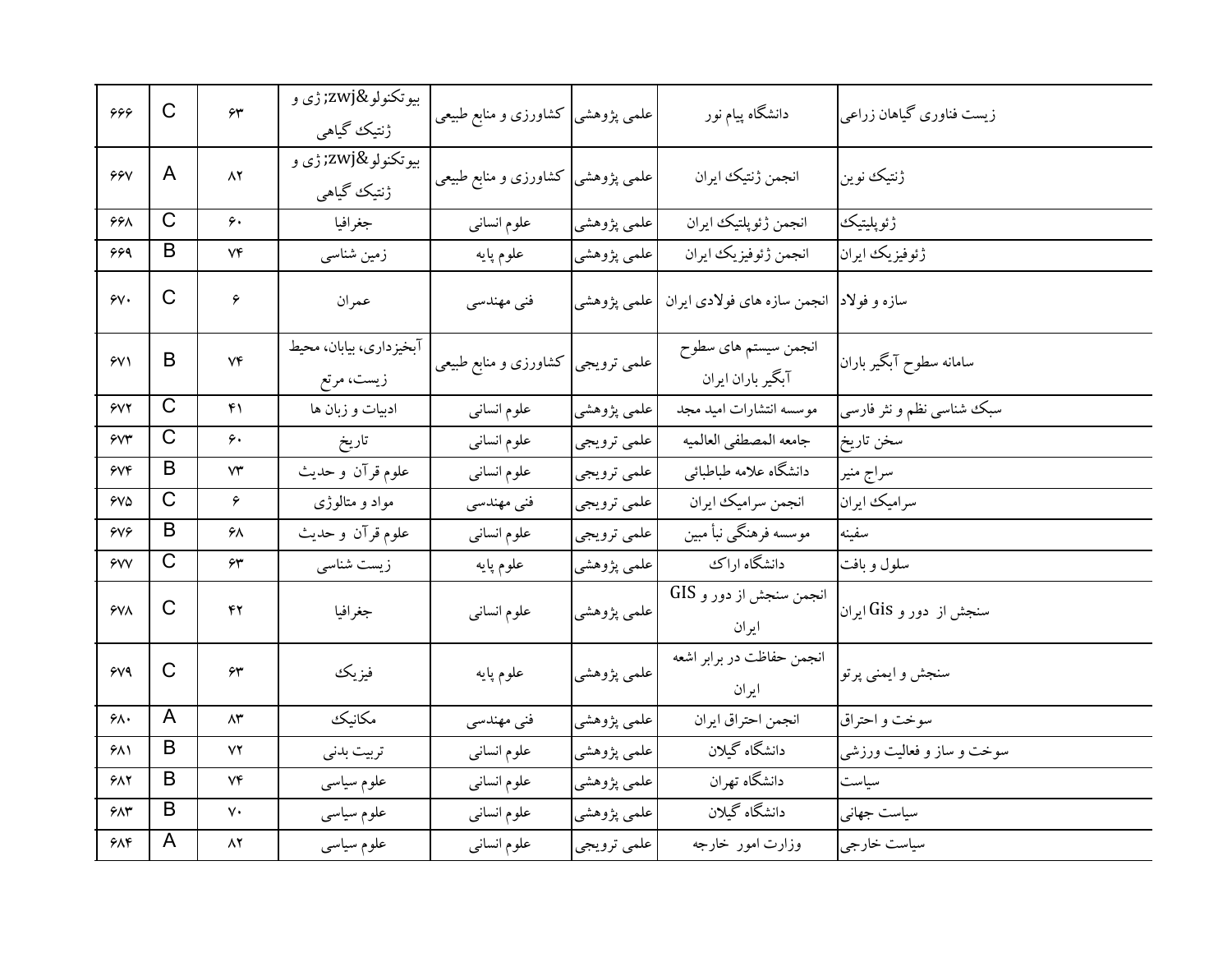| $Y\wedge\Delta$               | $\mathsf{C}$ | ۵۹                           | علوم سياسى                      | علوم انسانى                        | علمي پژوهشي | دانشگاه جامع امام حسین                                           | سياست دفاعي              |
|-------------------------------|--------------|------------------------------|---------------------------------|------------------------------------|-------------|------------------------------------------------------------------|--------------------------|
| ۶۸۶                           | $\mathsf{C}$ | $\mathcal{N}$                | کتابداری، آرشیو و نسخه<br>پژوهي | علوم انسانبي                       | علمي پژوهشي | مركز تحقيقات سياست علمى<br>كشور                                  | سیاست علم و فناوری       |
| YAV                           | B            | ٧۵                           | اقتصاد                          | علوم انسانى                        | علمي پژوهشي | دانشگاه یزد                                                      | سیاست گذاری اقتصادی      |
| $Y\wedge\wedge$               | B            | $\mathsf{V}\mathsf{\Delta}$  | فناوري اطلاعات                  | فني مهندسي                         | علمي ترويجي | دانشگاه صنعتبي شريف                                              | سیاست نامه علم و فناوری  |
| ۶۸۹                           | B            | ۶۶                           | مديريت                          | علوم انسانبي                       | علمي ترويجي | مجمع تشخيص مصلحت نظام                                            | سیاست های راهبردی و کلان |
| ۶۹.                           | B            | $V \mathfrak{F}$             | اقتصاد                          | علوم انسانى                        | علمي ترويجي | سیاست های مال <sub>ی</sub> و اقتصادی وزارت امور اقتصادی و دارایی |                          |
| ۶۹۱                           | A            | $\mathsf{\Lambda}\cdot$      | ادبیات و زبان ها                | علوم انسانى                        | علمي پژوهشي | دانشگاه شیراز                                                    | شعر پژوهي                |
| ۶۹۲                           | $\mathsf{C}$ | ۵۷                           | فلسفه وكلام                     | علوم انسانى                        | علمي پژوهشي | دانشگاه شهید بهشتی                                               | شناخت                    |
| 693                           | B            | ۷۲                           | روانشناسبي                      | علوم انساني                        | علمي پژوهشي | دانشگاه پیام نور                                                 | شناخت اجتماعي            |
| ۶۹۴                           | B            | ۷۲                           | اديان، مذاهب و عرفان            | علوم انسانى                        | علمي پژوهشي | موسسه شيعه شناسي                                                 | شيعه شناسي               |
| 990                           | B            | ۶٧                           | شيلات                           | علمی پژوهشی  کشاورزی و منابع طبیعی |             | دانشگاه تهران                                                    | شيلات                    |
| 696                           | B            | ۷۹                           | شيمي                            | علوم پايه                          | علمي پژوهشي | دانشگاه سمنان                                                    | شیمی کاربردی             |
| 990                           | B            | ۶٧                           | شیمی                            | علوم پايه                          | علمي پژوهشي | جهاد دانشگاهی                                                    | شیمی و مهندسی شیمی ایران |
| $99\lambda$                   | B            | 65                           | معماري                          | هنر و معماری                       | علمي پژوهشي | دانشگاه شهيد بهشتي                                               | صفه                      |
| 999                           | B            | $\hat{\mathsf{y}}\mathsf{V}$ | صنايع چوب و كاغذ                | علمی پژوهشی کشاورزی و منابع طبیعی  |             | انجمن علوم و صنایع چوب و<br>كاغذ ايران                           | صنایع چوب و کاغذ ایران   |
| $v \cdot$                     | B            | $\vee$                       | مهندسي شيمي، نفت، پليمر         | فنی مهندسی                         | علمي ترويجي | شركت مهندسي و تحقيقات<br>صنايع لاستيك                            | صنعت لاستيك              |
| $V \cdot \gamma$              | C            | ٣                            | فناورى اطلاعات                  | فنی مهندسی                         |             | صنعت و توسعه فناوري وزارت صنعت، معدن و تجارت   علمي ترويجي       |                          |
| $V \cdot Y$                   | C            | ٨                            | فناورى اطلاعات                  | فنی مهندسی                         | علمي ترويجي | جمعیت ایرانی پیشبرد ارتباط<br>صنعت و دانشگاه– انجمن              | صنعت و دانشگاه           |
| $\mathsf{v}{\cdot}\mathsf{r}$ | B            | $\mathsf{V}\mathsf{Y}$       | تربيت بدني                      | علوم انسانى                        | علمي پژوهشي | دانشگاه تهران                                                    | طب ورزشي                 |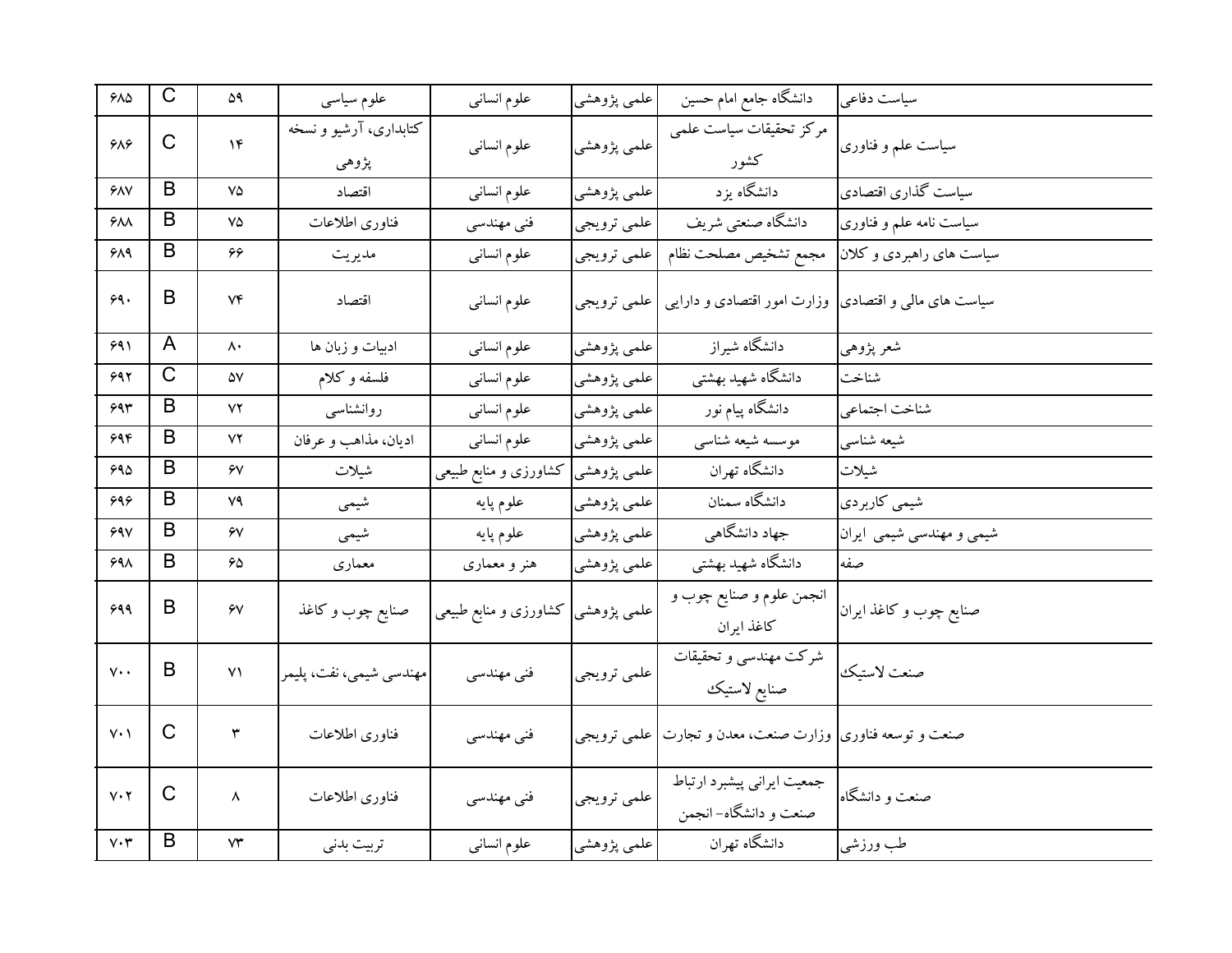| $V \cdot \mathfrak{f}$                   | C           | ۵۶                 | اديان، مذاهب و عرفان | علوم انساني                        | علمي پژوهشي | دانشگاه آزاد اسلامی                        | عرفان اسلامى                      |
|------------------------------------------|-------------|--------------------|----------------------|------------------------------------|-------------|--------------------------------------------|-----------------------------------|
| $V \cdot \Delta$                         | B           | ٧V                 | شيلات                | علمی پژوهشی  کشاورزی و منابع طبیعی |             | موسسه تحقيقات شيلات ايران                  | علمي شيلات ايران                  |
| $v\cdot f$                               | B           | ۷۱                 | علوم اجتماعي         | علوم انسانبي                       | علمی پژوهشی | دانشگاه فردوسی مشهد                        | علوم اجتماعي                      |
| $\mathsf{V}\boldsymbol{\cdot}\mathsf{V}$ | C           | ۵٣                 | آب و خاک             | علمی پژوهشی کشاورزی و منابع طبیعی  |             | دانشگاه صنعتبي اصفهان                      | علوم آب و خاک                     |
| $\mathsf{V}\boldsymbol{\cdot}\mathsf{V}$ | B           | ٧۵                 | باغبانى              | علمی پژوهشی کشاورزی و منابع طبیعی  |             | دانشگاه فردوسی مشهد                        | علوم باغباني                      |
| $V \cdot 9$                              | B           | ۷۸                 | باغباني              | علمی پژوهشی کشاورزی و منابع طبیعی  |             | دانشگاه تهران                              | علوم باغباني ايران                |
| $V\setminus\cdot$                        | B           | ۷۴                 | علوم تربيتي          | علوم انسانى                        | علمي پژوهشي | دانشگاه شهيد چمران اهواز                   | علوم تربيتي                       |
| $Y\setminus\setminus$                    | C           | ۵۵                 | علوم ترويج           | علمی پژوهشی  کشاورزی و منابع طبیعی |             | انجمن ترويج و آموزش<br>كشاورزى             | علوم ترويج و آموزش كشاورزى        |
| $V\setminus Y$                           | B           | $\mathsf{v}\cdot$  | علوم قرآن وحديث      | علوم انسانبي                       | علمی پژوهشی | دانشكده علوم حديث                          | علوم حديث                         |
| $V\Upsilon$                              | C           | ۵۵                 | علوم دامي            | علمی پژوهشی کشاورزی و منابع طبیعی  |             | وزارت جهاد كشاورزى                         | علوم دامي                         |
| VY                                       | A           | $\mathsf{A}$       | علوم دامي            | علمی پژوهشی  کشاورزی و منابع طبیعی |             | دانشگاه تهران                              | علوم دامي ايران                   |
| $V\setminus \Delta$                      | A           | ۸۲                 | دامپزشکی             | دامپزشکی                           | علمی پژوهشی | دانشگاه شهرکرد                             | علوم درمانگاهی دامپزشکی ایران     |
| $V\Omega$                                | $\mathsf C$ | $\mathsf{V}$       | روانشناسبي           | علوم انسانى                        | علمی پژوهشی | خصوصى                                      | علوم روانشناختى                   |
| V <sub>Y</sub>                           | B           | ٧٨                 | زراعت                | علمی پژوهشی  کشاورزی و منابع طبیعی |             | انجمن علوم زراعت و اصلاح<br>نباتات         | علوم زراعي ايران                  |
| $V\Lambda$                               | B           | Vf                 | زمین شناسی           | علوم پايه                          | علمي پژوهشي | سازمان زمین شناسی و<br>اكتشافات معدنى كشور | علوم زمین                         |
| V19                                      | B           | 65                 | تربيت بدنى           | علوم انسانى                        | علمي پژوهشي | دانشگاه تهران                              | علوم زيستى ورزشى                  |
| YY                                       | B           | ٧V                 | علوم قرآن و حديث     | علوم انسانى                        | علمي پژوهشي | دانشگاه فردوسی مشهد                        | علوم قرآن و حديث                  |
| ۷۲۱                                      | B           | 65                 | مكانيك               | فنی مهندسی                         | علمي پژوهشي | دانشگاه فردوسی مشهد                        | علوم کاربردی و محاسباتی در مکانیک |
| YYY                                      | B           | 66                 | زراعت                | علمی پژوهشی کشاورزی و منابع طبیعی  |             | دانشگاه تهران                              | علوم گیاهان زراعی ایران           |
| YYY                                      | B           | ۷۴                 | محيط زيست            | علوم پايه                          | علمی پژوهشی | دانشگاه شهید بهشتی                         | علوم محيطي                        |
| YYF                                      | $\mathsf C$ | ۶۱                 | مديريت               | علوم انسانى                        | علمي پژوهشي | انجمن علوم مديريت ايران                    | علوم مديريت ايران                 |
| $YY\Delta$                               | B           | $\hat{\mathbf{z}}$ | زراعت                | علمی پژوهشی  کشاورزی و منابع طبیعی |             | دانشگاه گیلان                              | علوم و تحقیقات بذر ایران          |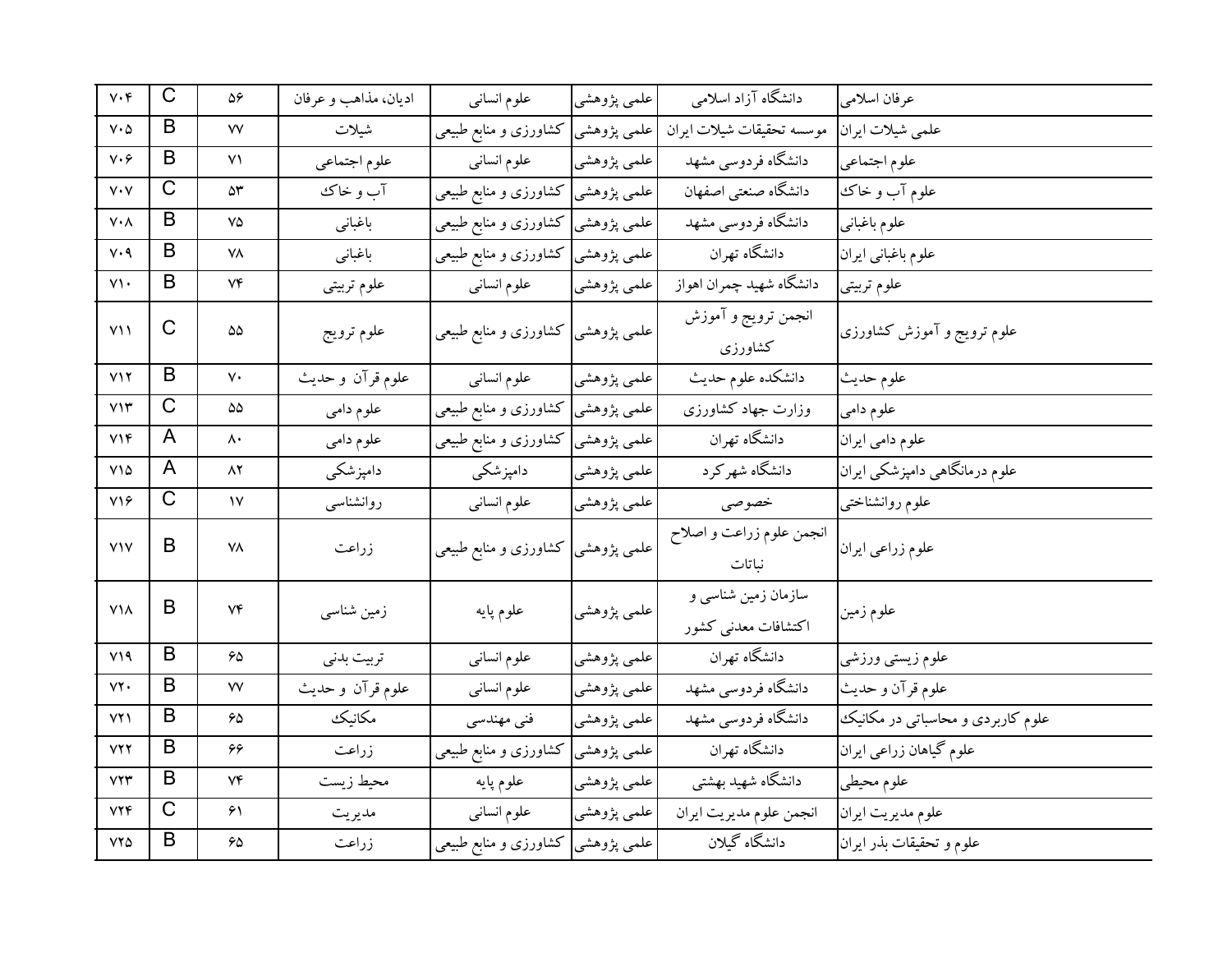| <b>VY9</b>   | A                     | $\wedge\!\tau$              | مهندسي شيمي، نفت، پليمر | فنی مهندسی                         | علمي پژوهشي | پژوهشگاه پلیمر و پتروشیمی<br>ايران           | علوم و تکنولوژی پلیمر         |
|--------------|-----------------------|-----------------------------|-------------------------|------------------------------------|-------------|----------------------------------------------|-------------------------------|
| YYY          | B                     | $\mathsf{V}\mathsf{V}$      | محيط زيست               | علوم پايه                          | علمي پژوهشي | دانشگاه آزاد اسلامی                          | علوم و تکنولوژی محیط زیست     |
| <b>VYA</b>   | B                     | ۶۹                          | صنايع غذايبي            | کشاورزی و منابع طبیعی              | علمي پژوهشي | انجمن علوم و صنایع غذایبی<br>ايران           | علوم و صنایع غذایی ایران      |
| YYQ          | B                     | $\gamma$                    | زراعت                   | علمی پژوهشی کشاورزی و منابع طبیعی  |             | انجمن علمي بذر ايران                         | علوم و فناوری بذر ایران       |
| vr.          | B                     | $\mathsf{Y} \mathsf{Y}$     | مواد و متالوژی          | فنی مهندسی                         | علمي پژوهشي | دانشگاه صنعتي مالك اشتر                      | علوم و فناوری پیشرفته دفاعی   |
| VT           | C                     | $\hat{\gamma}$ ۴            | مهندسي دريا             | فنی مهندسی                         | علمي ترويجي | دانشگاه علوم دریایی امام<br>خمینی(ره)        | علوم و فناوری دریا            |
| VTY          | B                     | $\vee$                      | مهندسي شيمي، نفت، پليمر | فنی مهندسی                         | علمي پژوهشي | موسسه پژوهشی علوم و فناوری<br>رنگ و پوشش     | علوم و فناوری رنگ             |
| $V^{\mu\nu}$ | $\mathsf C$           | ۶۰                          | مكانيك                  | فنی مهندسی                         | علمي پژوهشي | انجمن هوا فضاي ايران                         | علوم و فناوری فضایبی          |
| VTF          | B                     | ۷۸                          | صنايع                   | فني مهندسي                         | علمي ترويجي | موسسه نساجى امروز                            | علوم و فناوری نساجی           |
| <b>V۳۵</b>   | B                     | 66                          | پدافند غير عامل         | فنی مهندسی                         | علمي پژوهشي | دانشگاه جامع امام حسین                       | علوم و فناوری های پدافند نوین |
| vrf          | C                     | ۲                           | باغباني                 | کشاورزی و منابع طبیعی              | علمي پژوهشي | انجمن علوم باغباني ايران                     | علوم و فنون باغبانی ایران     |
| <b>VTV</b>   | C                     | ۴۵                          | زیست شناسی              | علوم پايه                          | علمي پژوهشي | دانشگاه علوم و فنون دریایی<br>خرمشهر         | علوم و فنون دريايي            |
| <b>VYA</b>   | $\overline{\text{C}}$ | ۵۸                          | علوم دامي               | علمی ترویجی  کشاورزی و منابع طبیعی |             | انجمن زنبور عسل ايران                        | علوم و فنون زنبور عسل         |
| v۳۹          | B                     | 66                          | شيلات                   | علمی پژوهشی کشاورزی و منابع طبیعی  |             | دانشگاه تربیت مدرس                           | علوم و فنون شيلات             |
| ٧۴٠          | B                     | ٧٠                          | باغبانى                 | علمی پژوهشی کشاورزی و منابع طبیعی  |             | دانشگاه صنعتی اصفهان                         | علوم و فنون کشت های گلخانه ای |
| Vf           | $\overline{\text{C}}$ | ۴۳                          | جغرافيا                 | علوم انسانى                        | علمي ترويجي | دانشگاه علوم انتظامی                         | علوم و فنون مرزى              |
| VFT          | C                     | ۱۸                          | علوم اجتماعي            | علوم انسانى                        | علمي ترويجي | دانشکده فرماندهی ستاد آجا                    | علوم و فنون نظامی             |
| VFT          | B                     | $\mathsf{V}\mathsf{\Delta}$ | عمران                   | فنی مهندسی                         | علمي پژوهشي | انجمن مهندسی نقشه برداری و<br>ژئوماتیک ایران | علوم و فنون نقشه برداری       |
| VFF          | $\overline{\text{C}}$ | $\hat{\gamma}$              | آب و خاک                | علمی پژوهشی  کشاورزی و منابع طبیعی |             | دانشگاه شهید چمران اهواز                     | علوم و مهندسی آبیاری          |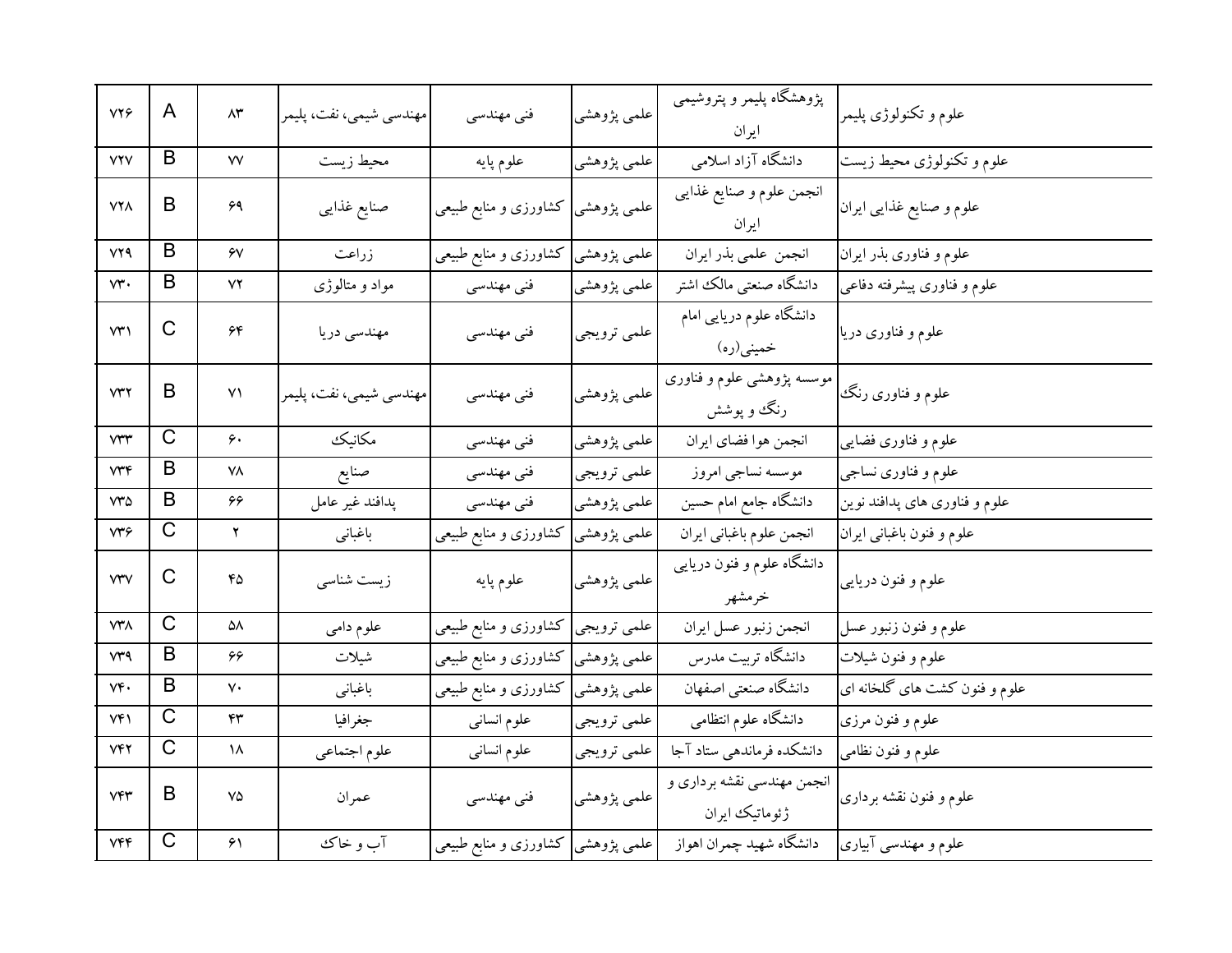| YFA                    | A            | $\Lambda\Delta$ | مهندسي شيمي، نفت، پليمر | فنی مهندسی                        | علمي پژوهشي | دانشگاه شهید باهنر کرمان                              | علوم و مهندسی جداسازی          |
|------------------------|--------------|-----------------|-------------------------|-----------------------------------|-------------|-------------------------------------------------------|--------------------------------|
| VFF                    | A            | ٨۵              | مواد و متالوژی          | فنی مهندسی                        | علمي پژوهشي | انجمن علوم و تکنولوژی سطح<br>ايران                    | علوم و مهندسي سطح ايران        |
| <b>VFV</b>             | A            | ۸۰              | فلسفه وكلام             | علوم انسانى                       | علمي پژوهشي | پژوهشگاه علوم انسانی و<br>مطالعات فرهنگي              | غرب شناسي بنيادي               |
| <b>VFA</b>             | B            | ٧٢              | صنايع غذايبي            | علمی پژوهشی کشاورزی و منابع طبیعی |             | دانشگاه علوم کشاورزی و منابع<br>طبیعی گرگان           | فرآوری و نگهداری مواد غذایی    |
| <b>VF9</b>             | $\mathsf{C}$ | ۵۰              | مديريت                  | علوم انسانى                       | علمی پژوهشی | موسسه عالمی آموزش و پژوهش<br>مدیریت و برنامه ریزی     | فرآیند مدیریت و توسعه          |
| ٧۵٠                    | B            | ٧٠              | مهندسي شيمي، نفت، پليمر | فنی مهندسی                        | علمي ترويجي | شرکت ملي پالايش و پخش<br>فراوردهای نفتی ایران         | فرآيند نو                      |
| ۷۵۱                    | A            | ۸۲              | زیست شناسی              | علوم پايه                         | علمی پژوهشی | انجمن فيزيولوژي گياهي ايران                           | فرآیند و کارکرد گیاهی          |
| 752                    | B            | ۷۴              | مواد و متالوژی          | فنی مهندسی                        | علمي پژوهشي | دانشگاه آزاد اسلامی                                   | فرآیندهای نوین در مهندسی مواد  |
| <b>VST</b>             | B            | ۷۳              | علوم اجتماعي            | علوم انسانبي                      |             | فرهنگ ایلام  وزارت فرهنگ و ارشاد اسلامی   علمی ترویجی |                                |
| $V\Delta \mathfrak{F}$ | A            | ۸۹              | علوم اجتماعي            | علوم انسانى                       | علمي پژوهشي | یژوهشگاه فرهنگ و معارف<br>اسلامى                      | فرهنگ در دانشگاه اسلامی        |
| $V\Delta\Delta$        | $\mathsf C$  | ۱۴              | علوم قرآن و حديث        | علوم انسانبي                      | علمي پژوهشي | بنیاد بین المللی فرهنگی هنری<br>امام رضا              | فرهنگ رضوي                     |
| 756                    | $\mathsf{C}$ | ٣۴              | روانشناسبي              | علوم انسانى                       | علمي پژوهشي | دانشگاه علامه طباطبائي                                | فرهنگ  مشاوره و روان درمانی    |
| VAV                    | B            | ٧۵              | رياضى                   | علوم پايه                         | علمي ترويجي | انجمن رياضي ايران                                     | فرهنگ و اندیشه ریاضی           |
| ۷۵۸                    | $\mathsf C$  | ۵۸              | علوم تربيتي             | علوم انسانى                       | علمي پژوهشي | دانشگاه جامع امام حسین                                | فرهنگی – تربیتی زنان و خانواده |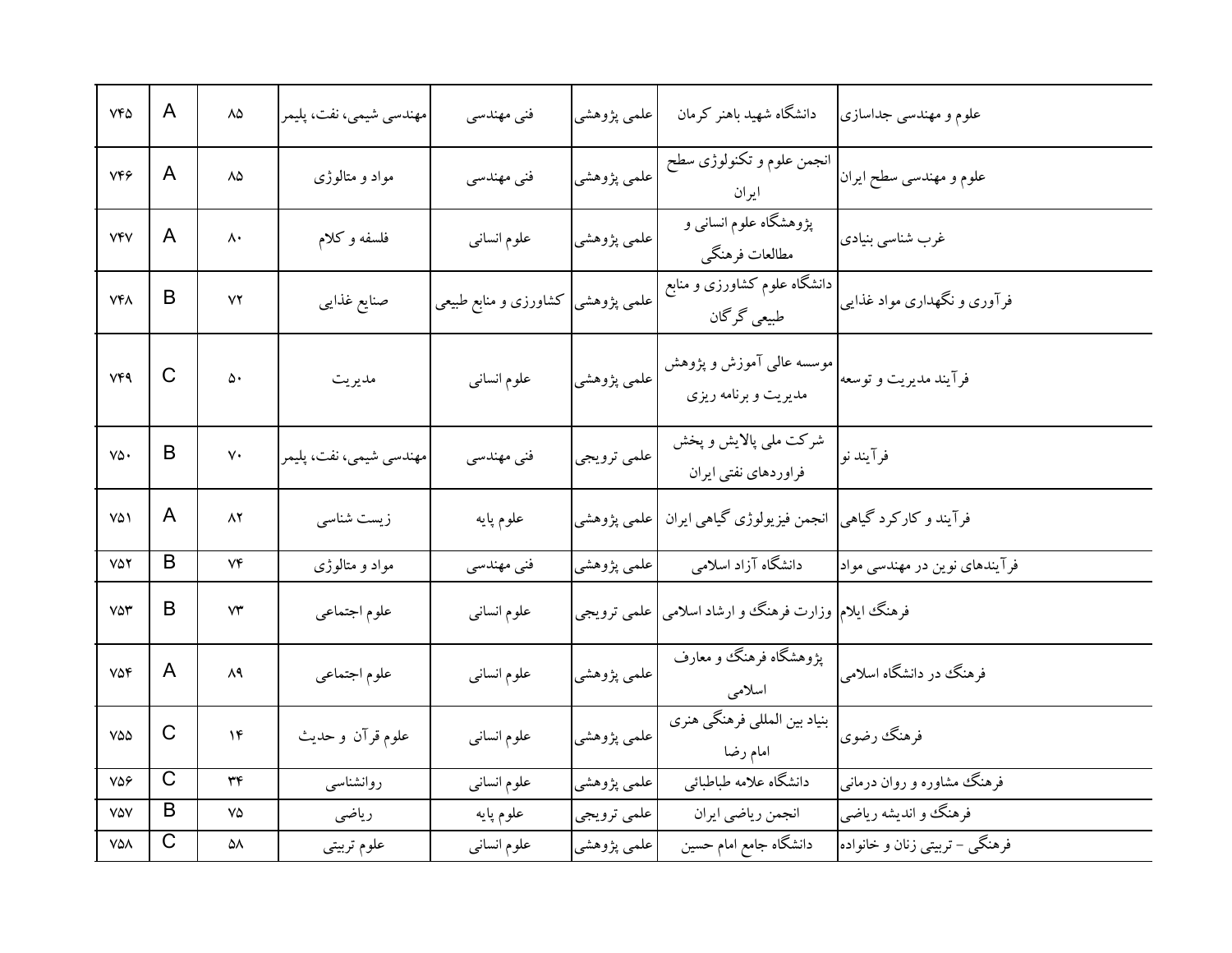| VO9                              | B            | $\hat{\mathbf{z}}$         | علوم اجتماعي     | علوم انساني | علمي پژوهشي | دانشگاه علامه طباطبائبي                                                                 | فصلنامه علوم اجتماعي            |
|----------------------------------|--------------|----------------------------|------------------|-------------|-------------|-----------------------------------------------------------------------------------------|---------------------------------|
| ٧۶.                              | B            | 66                         | جغرافيا          | علوم انسانى | علمي پژوهشي | دانشگاه آزاد اسلامی                                                                     | فضاي جغرافيايي                  |
| ٧۶١                              | B            | ٧V                         | فقه و حقوق       | علوم انسانى | علمي پژوهشي | دانشگاه مذاهب اسلامی                                                                    | فقه مقارن                       |
| VYY                              | B            | $\mathsf{v}\cdot$          | فقه و حقوق       | علوم انسانى | علمي پژوهشي | دانشگاه فردوسی مشهد                                                                     | فقه و اصول                      |
| $V \mathcal{F} \mathcal{F}$      | B            | ۶۹                         | فقه و حقوق       | علوم انسانى | علمي پژوهشي | دانشگاه تبریز                                                                           | فقه و حقوق اسلامی               |
| <b>V۶۴</b>                       | B            | $\mathsf{V}\mathsf{P}$     | فقه و حقوق       | علوم انسانى | علمي ترويجي | دانشگاه امام صادق (ع)                                                                   | فقه و حقوق خانواده              |
| $V^{\varphi}\Delta$              | A            | ۸۹                         | فقه و حقوق       | علوم انسانى | علمي پژوهشي | دانشگاه تهران                                                                           | فقه و مبانی حقوق اسلامی         |
| 766                              | A            | $\mathsf{\Lambda}\cdot$    | فلسفه وكلام      | علوم انسانى | علمي پژوهشي | دانشگاه تهران                                                                           | فلسفه                           |
| VYY                              | B            | ۷۸                         | فلسفه وكلام      | علوم انسانى | علمي پژوهشي | دانشگاه تهران                                                                           | فلسفه دين                       |
| <b>V۶۸</b>                       | B            | ٧۶                         |                  |             |             | پژوهشگاه علوم انسانی و                                                                  |                                 |
|                                  |              |                            | فلسفه وكلام      | علوم انسانى | علمي پژوهشي | مطالعات فرهنگي                                                                          | فلسفه علم                       |
| V99                              | B            | 50                         | فلسفه وكلام      | علوم انسانى | علمي پژوهشي | دانشگاه فردوسی مشهد                                                                     | فلسفه وكلام                     |
| $\forall \forall \cdot$          | A            | ۸۷                         | فلسفه وكلام      | علوم انسانى | علمي پژوهشي | دانشگاه تهران                                                                           | فلسفه و کلام اسلامی             |
| VV                               | B            | $V\mathfrak{F}$            | بيوتكنولو‍ ژې و  |             |             | فن آوری زیستی در کشاورزی  دانشگاه های منطقه غرب کشور علمی پژوهشی  کشاورزی و منابع طبیعی |                                 |
|                                  |              |                            | ژنتیک گیاهی      |             |             |                                                                                         |                                 |
| <b>VVY</b>                       | C            | ٨                          | فناورى اطلاعات   |             | علمي پژوهشي | انجمن فناوری اطلاعات و                                                                  | فناوری اطلاعات و ارتباطات ایران |
|                                  |              |                            |                  | فنی مهندسی  |             | ارتباطات ايران                                                                          |                                 |
| ٧٧٣                              | B            | ۶۶                         | فناوري اطلاعات   | فنی مهندسی  |             | فناوری آموزش <mark> </mark> دانشگاه تربیت دبیر شهید رجایی علمی پژوهشی                   |                                 |
|                                  |              |                            |                  |             |             |                                                                                         |                                 |
| <b>VVF</b>                       | B            | ۷۴                         | زراعت            |             |             | فناوری تولیدات گیاهی  دانشگاه های منطقه غرب کشور   علمی پژوهشی  کشاورزی و منابع طبیعی   |                                 |
|                                  |              |                            |                  |             |             |                                                                                         |                                 |
| $\mathsf{V}\mathsf{V}\mathsf{d}$ | $\mathsf{C}$ | ۵                          | عمران            | فنی مهندسی  | علمي ترويجي | وزارت راه و شهر سازی                                                                    | فناوری حمل و نقل                |
| <b>VVG</b>                       | B            | ۷۸                         | ادبیات و زبان ها | علوم انسانى | علمي پژوهشي | دانشگاه اصفهان                                                                          | فنون ادبي                       |
| <b>VVV</b>                       | B            | ۶۸                         | فيزيك            | علوم پايه   | علمي ترويجي | انجمن فيزيك ايران                                                                       | فيزيك روز                       |
| <b>VVA</b>                       | B            | $\mathsf{v}\mathsf{\cdot}$ | فيزيك            | علوم پايه   | علمي پژوهشي | دانشگاه تهران                                                                           | فيزيك زمين و فضا                |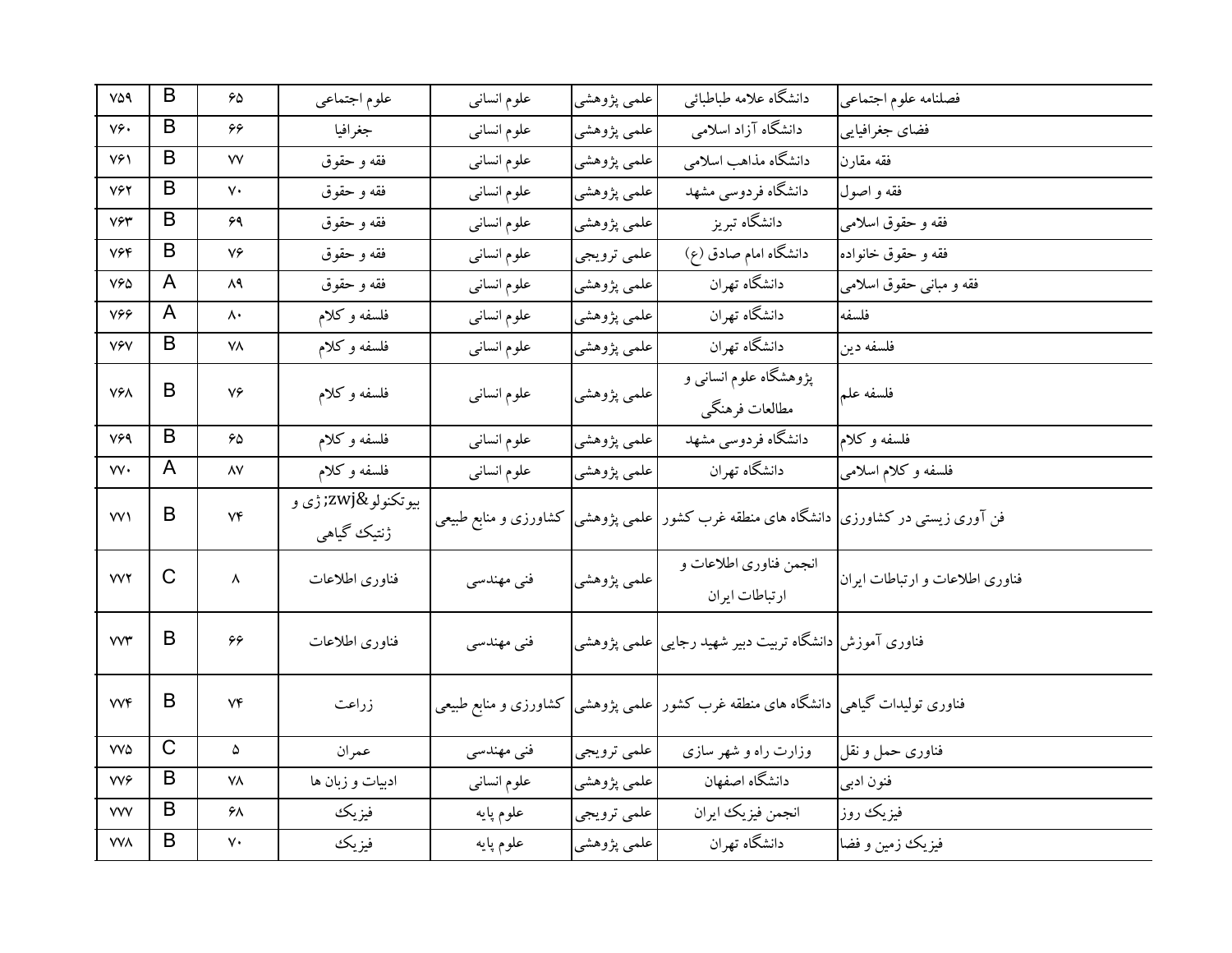| <b>VV9</b>             | $\mathsf{C}$          | ۵۳                       | فيزيك                           | علوم پايه                          | علمي ترويجي                | دانشگاه الزهرا (س)                     | فیزیک کاربردی                          |
|------------------------|-----------------------|--------------------------|---------------------------------|------------------------------------|----------------------------|----------------------------------------|----------------------------------------|
| ٧٨٠                    | $\mathsf C$           | ۵۴                       | زراعت                           | کشاورزی و منابع طبیعی              | علمي پژوهشي <mark>.</mark> | دانشگاه آزاد اسلامی                    | فیزیولوژی گیاهان زراعی                 |
| <b>VA</b>              | C                     | ۴۱                       | زیست شناسی                      | علوم پايه                          | علمي پژوهشي                | دانشگاه آزاد اسلامی                    | فیزیولوژی محیطی گیاهی                  |
| <b>VAY</b>             | $\mathsf C$           | ۶۰                       | زیست شناسی                      | علوم پايه                          | علمي پژوهشي                | دانشگاه گیلان                          | فیزیولوژی و بیوتکنولوژی آبزیان         |
| $V\Lambda \Upsilon$    | B                     | ۶٧                       | زیست شناسی                      | علوم پايه                          | علمي پژوهشي                | دانشگاه آزاد اسلامی                    | فیزیولوژی و تکوین جانوری               |
| <b>VAF</b>             | B                     | ٧V                       | تربيت بدنى                      | علوم انسانى                        | علمي پژوهشي                | پژوهشگاه تربیت بدنی و علوم<br>ورزشى    | فيزيولوژي ورزشي                        |
| $V\Lambda\Delta$       | B                     | YY                       | تربيت بدنى                      | علوم انسانى                        | علمي پژوهشي                | دانشگاه شهید بهشتی                     | فیزیولوژی ورزشی و فعالیت بدنی          |
| $V \wedge \mathcal{G}$ | $\mathsf{C}$          | ۵۷                       | فلسفه و کلام                    | علوم انسانى                        | علمي پژوهشي                | پژوهشگاه فرهنگ و اندیشه<br>اسلامى      | قبسات                                  |
| <b>VAV</b>             | B                     | 50                       | علوم قرآن و حديث                | علوم انساني                        | علمي ترويجي                | جامعه المصطفى العالميه                 | قرآن پژوهی خاورشناسان                  |
| <b>YAA</b>             | B                     | $5\lambda$               | علوم قرآن وحديث                 | علوم انسانى                        | علمي ترويجي                | جامعه المصطفى العالميه                 | قرآن و علم                             |
| <b>VA9</b>             | C                     | ٣                        | میان رشته ای                    | فنی مهندسی                         | علمي ترويجي                | دانشگاه فنی و حرفه ای                  | كارافن                                 |
| ٧٩٠                    | B                     | ٧V                       | علوم اجتماعي                    | علوم انسانى                        | علمي ترويجي                | ناجا                                   | كار آگاه                               |
| Y41                    | $\overline{\text{C}}$ | ۵۷                       | ادبیات و زبان ها                | علوم انسانى                        | علمي پژوهشي                | دانشگاه رازی کرمانشاه                  | كاوش نامه ادبيات تطبيقي                |
| $Y$ ۹۲                 | B                     | 65                       | ادبیات و زبان ها                | علوم انسانى                        | علمي پژوهشي                | دانشگاه يزد                            | كاوش نامه زبان و ادبیات فارسی          |
| V4r                    | B                     | ۷۲                       | مديريت                          | علوم انسانى                        | علمي پژوهشي                | دانشگاه يزد                            | کاوش های مدیریت بازرگانی               |
| $V$ ۹۴                 | $\mathsf C$           | ۶۰                       | علوم قرآن وحديث                 | علوم انسانى                        | علمي پژوهشي                | دانشگاه يزد                            | كتاب قيم                               |
| V40                    | $\mathsf{C}$          | $\hat{\mathbf{y}}$       | کتابداری، آرشیو و نسخه<br>پژوهي | علوم انسانى                        | علمي پژوهشي                | آستان قدس رضوى                         | کتابداری و اطلاع رسانی                 |
| V99                    | B                     | ۷۲                       | اكولوژي                         | علمی پژوهشی  کشاورزی و منابع طبیعی |                            | انجمن علمی کشاورزی بوم<br>شناختي ايران | كشاورزى بوم شناختى                     |
| <b>VAV</b>             | B                     | ۷۲                       | اكولوژى                         | علمی پژوهشی  کشاورزی و منابع طبیعی |                            | انجمن علمی کشاورزی بوم<br>شناختي ايران | كشاورزى بوم شناختبى                    |
| $V4\Lambda$            | B                     | $\mathcal{S}\mathcal{Q}$ | گیاهپزشکی                       | علمی پژوهشی کشاورزی و منابع طبیعی  |                            | دانشگاه تهران                          | کنترل بیولوژیک آفات و بیماری های گیاهی |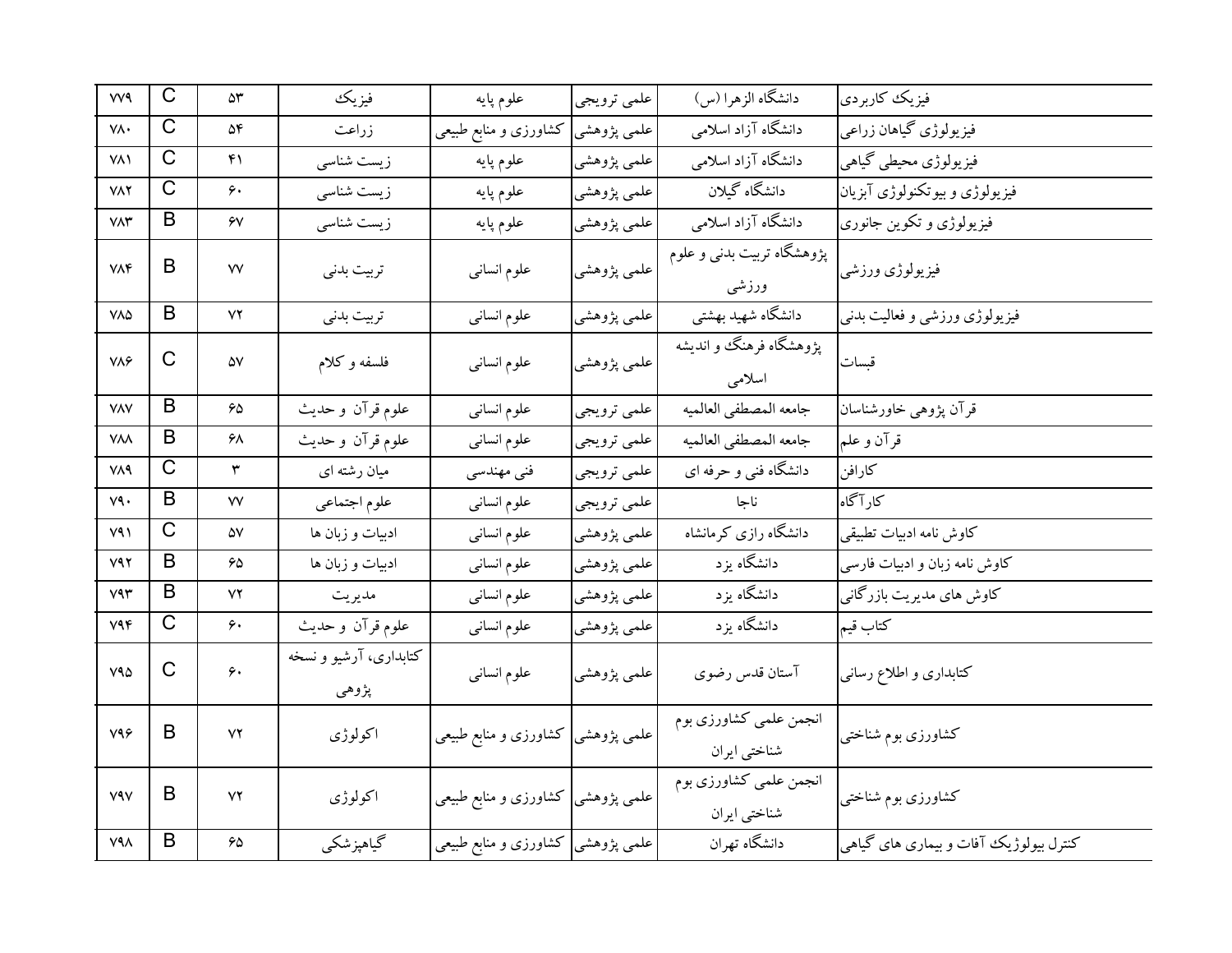| V99                                            | C            | ۵۸           | ادبیات و زبان ها                | علوم انسانبى          | علمي پژوهشي | پژوهشگاه علوم انسانی و<br>مطالعات فرهنگي | كهن نامه ادب پارسى                |
|------------------------------------------------|--------------|--------------|---------------------------------|-----------------------|-------------|------------------------------------------|-----------------------------------|
| $\Lambda \cdot \cdot$                          | $\mathsf{C}$ | ۶            | علوم تربيتي                     | علوم انسانى           | علمي پژوهشي | وزارت آموزش و پرورش                      | كودكان استثنايي                   |
| $\lambda \cdot \lambda$                        | $\mathsf{C}$ | $\bullet$    | آب و خاک                        | کشاورزی و منابع طبیعی | علمي پژوهشي | دانشگاه تهران                            | كيفيت خاك و محيط زيست             |
| $\Lambda \cdot \Upsilon$                       | B            | ۷۹           | صنايع                           | فنی مهندسی            | علمي پژوهشي | انجمن مهندسي بهره وري<br>صنعت برق ايران  | کیفیت و بهره وری صنعت برق ایران   |
| $\Lambda\cdot\mathbf{r}$                       | B            | Vf           | هنر                             | هنر و معماری          | علمي پژوهشي | يژوهشكده هنر                             | كيمياي هنر                        |
| $\Lambda\cdot \mathfrak{f}$                    | C            | ۱۸           | هنر                             | هنر و معماری          | علمي پژوهشي | انحمن علمي فرش ايران                     | كلجام                             |
| $\Lambda \cdot \Delta$                         | B            | ۶۸           | کتابداری، آرشیو و نسخه<br>پژوهي | علوم انسانى           | علمي پژوهشي | سازمان اسناد وكتابخانه ملي<br>ج.ا.ا      | گنجینه اسناد                      |
| $\boldsymbol{\wedge}\cdot\boldsymbol{\varphi}$ | C            | ۶۰           | گیاهپزشکی                       | کشاورزی و منابع طبیعی | علمی پژوهشی | دانشگاه شهید چمران اهواز                 | گیاه پزشکی                        |
| $\Lambda \cdot \mathrm{V}$                     | B            | ٧٠           | ادبيات و زبان ها                | علوم انسانى           | علمي پژوهشي | دانشگاه بین المللی امام<br>خميني(ره)     | لسان مبين                         |
| $\lambda \cdot \lambda$                        | B            | ٧٠           | مكانيزاسيون كشاورزى             | کشاورزی و منابع طبیعی | علمی پژوهشی | دانشگاه فردوسی مشهد                      | ماشین های کشاورزی                 |
| $\Lambda \cdot \mathcal{A}$                    | B            | ۷۷           | فلسفه وكلام                     | علوم انسانى           | علمي پژوهشي | دانشگاه اصفهان                           | متافيزيك                          |
| $\lambda \setminus \cdot$                      | A            | ۸۰           | ادبیات و زبان ها                | علوم انسانى           | علمي پژوهشي | دانشگاه علامه طباطبائي                   | متن پژوهي ادبي                    |
| ۸۱۱                                            | A            | ۸۰           | ادبیات و زبان ها                | علوم انسانى           | علمي پژوهشي | دانشگاه اصفهان                           | متن شناسي ادب فارسي               |
| $\lambda$                                      | C            | $\mathbf{y}$ | علوم اجتماعي                    | علوم انسانى           | علمي پژوهشي | پژوهشکده امام خمینی (ره)                 | متین (امام خمینی و انقلاب اسلامی) |
| $\Lambda$                                      | B            | ٧۶           | علوم سياسى                      | علوم انسانبي          | علمي پژوهشي | مرکز پژوهشهای مجلس<br>جمهوري اسلامي      | مجلس و راهبرد                     |
| $\Lambda$                                      | A            | ۸۸           | فقه و حقوق                      | علوم انسانى           | علمي پژوهشي | رياست جمهوري                             | مجله حقوقي بين المللي             |
| $\lambda\lambda$                               | A            | ۸۳           | آمار                            | علوم پايه             | علمي پژوهشي | انجمن آمار ايران                         | مجله علوم آماري                   |
| $\lambda$ ١۶                                   | B            | ۷۴           | فقه و حقوق                      | علوم انسانى           | علمي پژوهشي | دانشگاه تهران                            | مجله مطالعات حقوق تطبيقي          |
| $\lambda$                                      | B            | ٧٠           | برق و کامپیوتر                  | فنی مهندسی            | علمي ترويجي | دانشگاه کاشان                            | محاسبات نرم                       |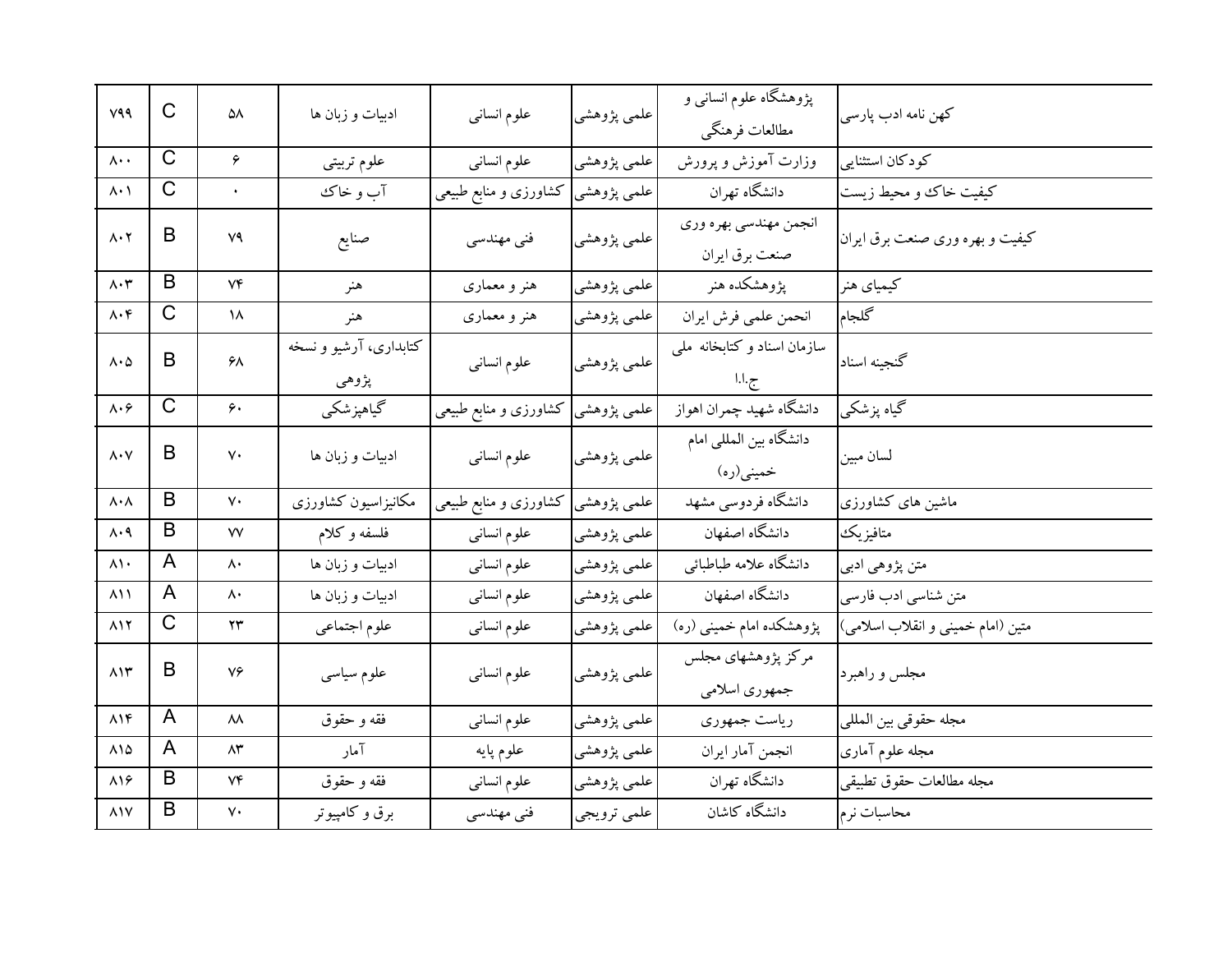| $\lambda\lambda$                | $\mathsf C$  | $\mathsf{f}\mathsf{v}$ | محيط زيست                             | علوم پايه                         | علمي پژوهشي | شرکت مهندسین مشاور شیل<br>آمايش                                   | محيط زيست جانوري                   |
|---------------------------------|--------------|------------------------|---------------------------------------|-----------------------------------|-------------|-------------------------------------------------------------------|------------------------------------|
| $\Lambda$ 19                    | B            | $\mathsf{v}\cdot$      | آبخیزداری، بیابان، محیط<br>زیست، مرتع | علمی پژوهشی کشاورزی و منابع طبیعی |             | دانشگاه تهران                                                     | محيط زيست طبيعي                    |
| $\Lambda$ Y.                    | C            | ۱۵                     | محيط زيست                             | علوم پايه                         | علمي ترويجي | انجمن ارزيابي محيط زيست<br>ايران                                  | محیط زیست و توسعه                  |
| $\Lambda$ $\uparrow$ $\uparrow$ | B            | ٧٧                     | محيط زيست                             | علوم پايه                         | علمي پژوهشي | دانشگاه تهران                                                     | محيط شناسى                         |
| 827                             | B            | ۷۹                     | اقتصاد                                | علوم انسانى                       | علمي پژوهشي | دانشگاه آزاد اسلامی                                               | مدلسازي اقتصادي                    |
| 823                             | B            | ۷۸                     | رياضى                                 | علوم پايه                         | علمي پژوهشي | دانشگاه شهيد چمران اهواز                                          | مدلسازي پيشرفته رياضي              |
| $\Lambda Y \mathfrak{F}$        | B            | ۶۸                     | تربيت بدني                            | علوم انسانبي                      | علمي ترويجي | دانشگاه پیام نور                                                  | مدیریت ارتباطات در رسانه های ورزشی |
| $\lambda Y \Delta$              | $\mathsf C$  | $\bullet$              | مديريت                                | علوم انسانى                       | علمي ترويجي | موسسه آموزشی و تحقیقاتی<br>صنايع دفاعى                            | مدیریت استاندارد و کیفیت           |
| $\lambda Y$ ۶                   | B            | ۶V                     | مديريت                                | علوم انسانى                       | علمي پژوهشي | دانشگاه جامع امام حسین                                            | مديريت اسلامي                      |
| <b>AYV</b>                      | C            | $\mathsf{V}$           | آب و خاک                              | كشاورزى و منابع طبيعي             | علمي ترويجي | انجمن آبیاری و زهکشی ایران                                        | مدیریت آب در کشاورزی               |
| $\Lambda$                       | $\mathsf C$  | $\Delta \mathsf{r}$    | آب و خاک                              | علمی پژوهشی کشاورزی و منابع طبیعی |             | دانشگاه تهران                                                     | مدیریت آب و آبیاری                 |
| 829                             | B            | $\mathsf{v}\cdot$      | مديريت                                | علوم انسانى                       | علمي پژوهشي | دانشگاه تهران                                                     | مدیریت بازرگانی                    |
| $\Lambda$ ۳.                    | A            | $\lambda$              | مديريت                                | علوم انسانى                       | علمي پژوهشي | دانشگاه صنعتي مالك اشتر                                           | مديريت بحران                       |
| $\Lambda$ ۳۱                    | $\mathsf C$  | ۴۳                     | مديريت                                | علوم انسانى                       | علمي ترويجي | ناجا                                                              | مدیریت بر آموزش انتظامی            |
| $\Lambda$ ۳۲                    | A            | ۸۰                     | علوم تربيتي                           | علوم انسانى                       | علمي پژوهشي | مدیریت برآموزش سازمان ها <mark>) انجمن مدیریت آموزشی ایران</mark> |                                    |
| $\Lambda$ ۳۳                    | $\mathsf{C}$ | ۶۰                     | مديريت                                | علوم انسانى                       | علمي پژوهشي | دانشگاه آزاد اسلامی                                               | مديريت بهره وري                    |
| $\Lambda$ ۳۴                    | C            | ۶۲                     | آبخيزداري، بيابان، محيط<br>زیست، مرتع | گشاورزی و منابع طبیعی             | علمي پژوهشي | انجمن علمي مديريت وكنترل<br>بیابانی ایران                         | مديريت بيابان                      |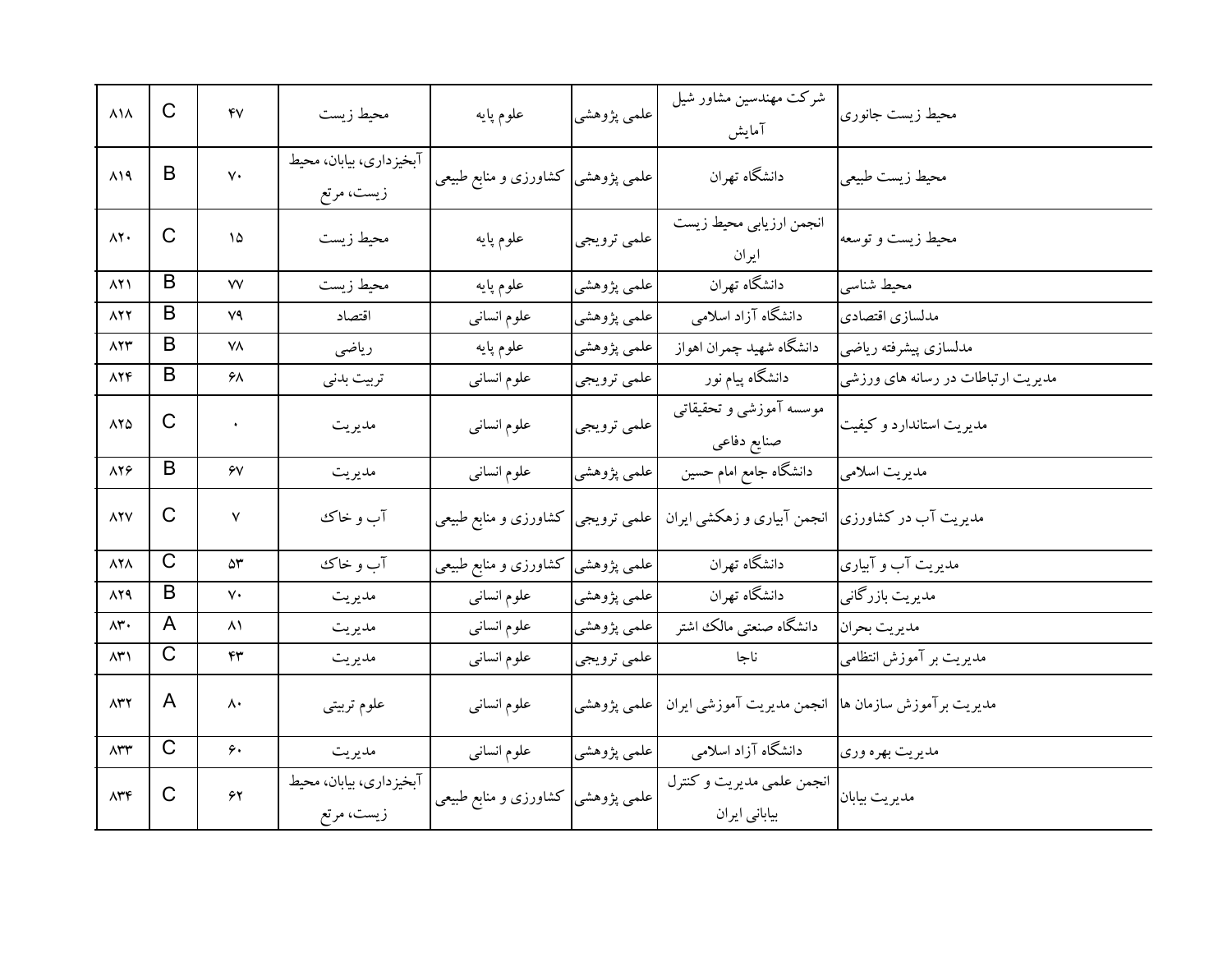| $\Lambda$ ۳۵           | B                     | ۷١                  | مديريت      | علوم انسانى           | علمي پژوهشي | سازمان پژوهش های علمی و<br>صنعتي ايران           | مديريت توسعه فناورى                     |
|------------------------|-----------------------|---------------------|-------------|-----------------------|-------------|--------------------------------------------------|-----------------------------------------|
| $\Lambda$ ۳۶           | A                     | $\Lambda\mathrm{V}$ | مديريت      | علوم انسانى           | علمي پژوهشي | دانشگاه اصفهان                                   | مديريت توليد و عمليات                   |
| $\Lambda$ ۳ $\lor$     | B                     | 65                  | آب و خاک    | کشاورزی و منابع طبیعی | علمي پژوهشي | ۔<br>دانشگاه علوم کشاورزی و منابع<br>طبیعی گرگان | مدیریت خاک و تولید پایدار <sup>ا</sup>  |
| <b>ATA</b>             | B                     | ۶۶                  | مالى        | علوم انسانى           | علمي پژوهشي | دانشگاه اصفهان                                   | مدیریت دارایی و تأمین مالی              |
| ۸۳۹                    | $\mathsf C$           | ۵۰                  | مديريت      | علوم انسانبي          | علمي پژوهشي | پژوهشگاه فرهنگ و معارف<br>اسلامى                 | مدیریت در دانشگاه اسلامی                |
| $\Lambda f$ .          | B                     | $\mathsf{v}\cdot$   | مديريت      | علوم انسانى           | علمي پژوهشي | دانشگاه تهران                                    | مديريت دولتي                            |
| $\Lambda$ ۴۱           | $\overline{\text{C}}$ | ۶۰                  | صنايع       | فنی مهندسی            | علمي ترويجي | دانشگاه جامع امام حسین                           | مديريت زنجيره تأمين                     |
| ۸۴۲                    | B                     | ۷۲                  | مديريت      | علوم انسانبي          | علمي پژوهشي | دانشگاه پیام نور                                 | مدیریت سازمان های دولتی                 |
| 84                     | B                     | 66                  | معماري      | هنر و معماری          | علمي پژوهشي | یژوهشکده مطالعات شهری و<br>روستایبی              | مديريت شهري                             |
| $\Lambda$ ۴۴           | A                     | ۸۰                  | مديريت      | علوم انسانى           | علمي پژوهشي | دانشگاه تهران                                    | مديريت صنعتي                            |
| $\Lambda$ ۴۵           | $\mathsf{C}$          | ۳۸                  | مديريت      | علوم انسانى           | علمي پژوهشي | خصوصى                                            | مديريت فردا                             |
| ۸۴۶                    | B                     | 66                  | مديريت      | علوم انسانى           | علمي پژوهشي | دانشگاه تهران                                    | مديريت فرهنگ سازماني                    |
| $\Lambda$ ۴۷           | A                     | ۸۵                  | مديريت      | علوم انسانبي          | علمي پژوهشي | دانشگاه تهران                                    | مديريت فناوري اطلاعات                   |
| $\Lambda f \Lambda$    | $\mathsf{C}$          | ¥                   | مديريت      | علوم انسانى           | علمي پژوهشي | موسسه مطالعات بين المللي<br>انرژی                | مدیریت منابع انسانی در صنعت نفت         |
| 84                     | B                     | ٧٩                  | تربيت بدنى  | علوم انسانى           | علمي پژوهشي | دانشگاه صنعتبي شاهرود                            | مدیریت منابع انسانی در ورزش             |
| ۸۵۰                    | $\mathsf C$           | ۶۲                  | مديريت      | علوم انسانى           | علمي پژوهشي | دانشگاه علوم انتظامی                             | مدیریت منابع در نیروی انتظامی           |
| ۸۵۱                    | $\mathsf{C}$          | 56                  | مديريت      | علوم انسانبي          | علمي پژوهشي | دانشگاه افسری امام علمی                          | مديريت نظامي                            |
| $\Lambda \Delta Y$     | C                     | ۲٨                  | مديريت      | علوم انسانى           | علمي پژوهشي | موسسه آموزشی و تحقیقاتی<br>صنايع دفاعي           | مديريت نوآوري                           |
| $\wedge \wedge \wedge$ | $\overline{C}$        | ۵۸                  | علوم تربيتي | علوم انسانى           | علمي پژوهشي | دانشگاه شهید بهشتی                               | مدیریت و برنامه ریزی در نظام های آموزشی |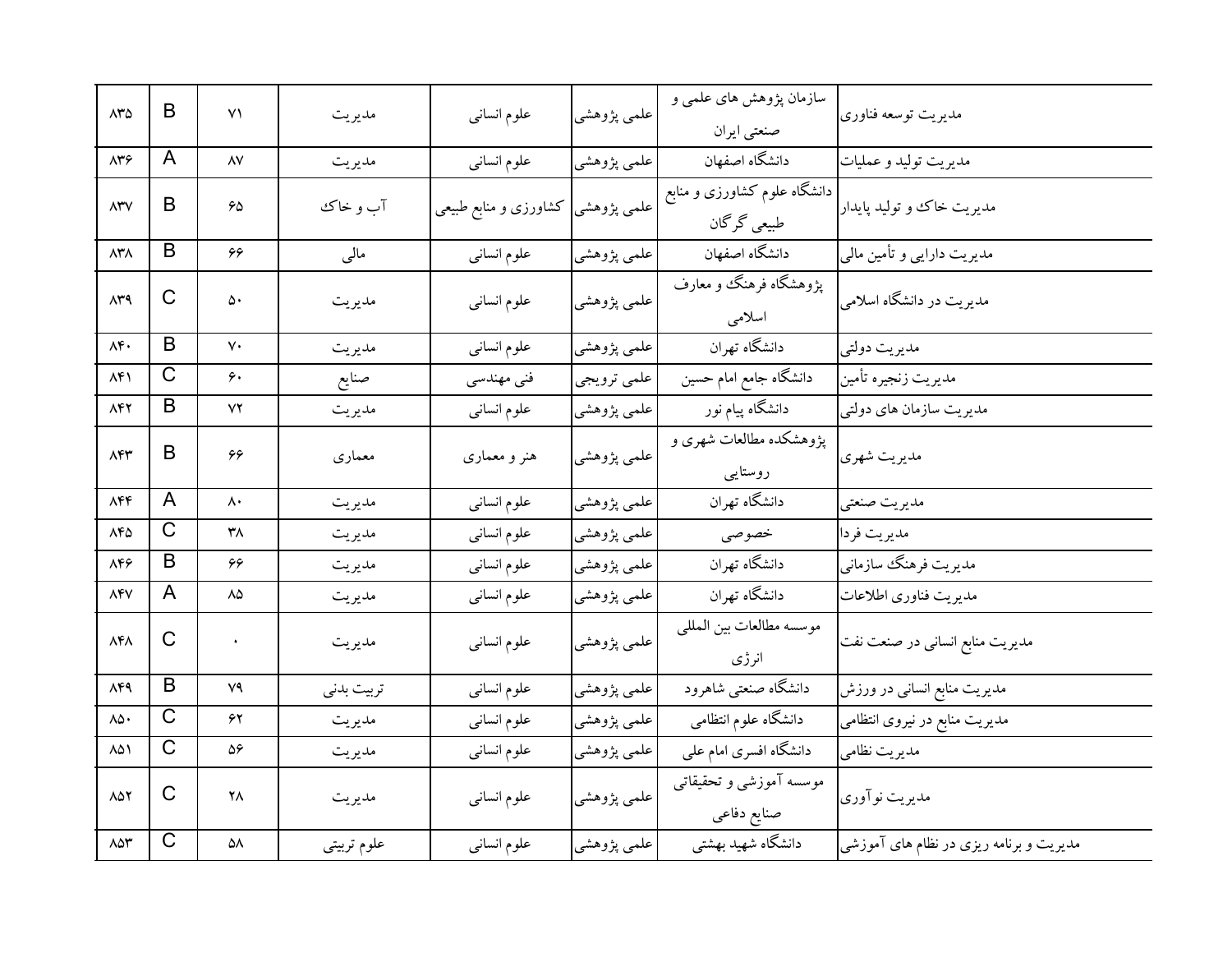| $\lambda \Delta \mathfrak{F}$ | $\mathsf{C}$   | ۵۹                      | مديريت                                | علوم انسانى                        | علمي ترويجي | دانشگاه جامع امام حسین                     | مدیریت و پژوهش های دفاعی          |
|-------------------------------|----------------|-------------------------|---------------------------------------|------------------------------------|-------------|--------------------------------------------|-----------------------------------|
| 858                           | $\mathsf{C}$   |                         | مديريت                                | علوم انسانى                        | علمي ترويجي | موسسه تحقیقات و آموزش<br>مديريت وزارت نيرو | مديريت و توسعه                    |
| $\lambda \Delta \varphi$      | $\mathsf C$    | ۶۳                      | تربيت بدنى                            | علوم انسانى                        | علمي پژوهشي | دانشگاه گیلان                              | مديريت و توسعه ورزش               |
| $\lambda\Delta\rm{V}$         | B              | ۶۸                      | تربيت بدنى                            | علوم انسانى                        | علمي پژوهشي | دانشگاه تهران                              | مديريت ورزشي                      |
| 858                           | B              | ٧V                      | آبخیزداری، بیابان، محیط<br>زيست، مرتع | علمی پژوهشی  کشاورزی و منابع طبیعی |             | انجمن مرتعداري ايران                       | مرتع                              |
| 848                           | B              | $\mathsf{Y}\mathsf{Y}$  | آبخيزداري، بيابان، محيط<br>زيست، مرتع | علمی پژوهشی کشاورزی و منابع طبیعی  |             | دانشگاه تهران                              | مرتع و آبخیزداری                  |
| ۸۶.                           | $\mathsf C$    | ۶۰                      | معماري                                | هنر و معماری                       | علمي پژوهشي | دانشگاه هنر اصفهان                         | مرمت و معماري ايران               |
| ۸۶۱                           | B              | ٧۶                      | علوم اجتماعي                          | علوم انسانى                        | علمي پژوهشي | دانشگاه خوارزمي                            | مسائل اجتماعي ايران               |
| ۸۶۲                           | B              | $\mathsf{V}\mathsf{V}$  | معماري                                | هنر و معماری                       | علمي پژوهشي | بنياد مسكن انقلاب اسلامى                   | مسكن و محيط روستا                 |
| $\lambda$ ۶۳                  | $\mathsf C$    | ۴۵                      | روانشناسبي                            | علوم انسانى                        | علمي پژوهشي | دانشگاه شهید بهشتی                         | مشاوره شغلبی و سازمانبی           |
| ۸۶۴                           | $\mathsf{C}$   | ۴۷                      | روانشناسى                             | علوم انسانى                        | علمي پژوهشي | دانشگاه شهيد چمران اهواز                   | مشاوره کاربردی                    |
| $\lambda\mathcal{S}\Delta$    | $\mathsf C$    | ۵۴                      | روانشناسبي                            | علوم انسانى                        | علمي پژوهشي | دانشگاه کردستان                            | مشاوره و روان درمانی خانواده      |
| 868                           | $\overline{C}$ | ۱۴                      | علوم قرآن وحديث                       | علوم انسانى                        | علمي ترويجي | آستان قدس رضوي                             | مشکو ہ                            |
| ۸۶۷                           | B              | ٧۵                      | علوم اجتماعي                          | علوم انسانى                        | علمي پژوهشي | دانشگاه الزهرا (س)                         | مطالعات اجتماعي - روانشناختي زنان |
| $\lambda$ ۶ $\lambda$         | B              | ۶۵                      | علوم اجتماعي                          | علوم انسانى                        | علمي پژوهشي | انجمن جامعهشناسي ايران                     | مطالعات اجتماعي ايران             |
| 898                           | C              | ۵۲                      | ادبیات و زبان ها                      | علوم انسانى                        | علمي ترويجي | دانشگاه آزاد اسلامی                        | مطالعات ادبيات تطبيقي             |
| $\mathsf{A}\mathsf{V}\cdot$   | B              | ٧V                      | ادبیات و زبان ها                      | علوم انسانى                        | علمي پژوهشي | دانشگاه شیراز                              | مطالعات ادبيات كودك               |
| ۸۷۱                           | $\mathsf C$    | ۶۴                      | اقتصاد                                | علوم انسانى                        | علمي پژوهشي | دانشگاه امام صادق (ع)                      | مطالعات اقتصاد اسلامى             |
| <b>AVY</b>                    | C              | ۶۰                      | اقتصاد                                | علوم انسانى                        | علمي پژوهشي | موسسه مطالعات بين المللي<br>انرژی          | مطالعات اقتصاد انرژى              |
| $\wedge \vee \Upsilon$        | A              | $\mathsf{\Lambda}\cdot$ | اقتصاد                                | علوم انسانى                        | علمي پژوهشي | دانشگاه بوعلی سینا                         | مطالعات اقتصادي كاربردي ايران     |
| $\Lambda V \mathfrak{F}$      | B              | ٧۶                      | علوم اجتماعي                          | علوم انسانى                        | علمي پژوهشي | ناجا                                       | مطالعات امنيت اجتماعي             |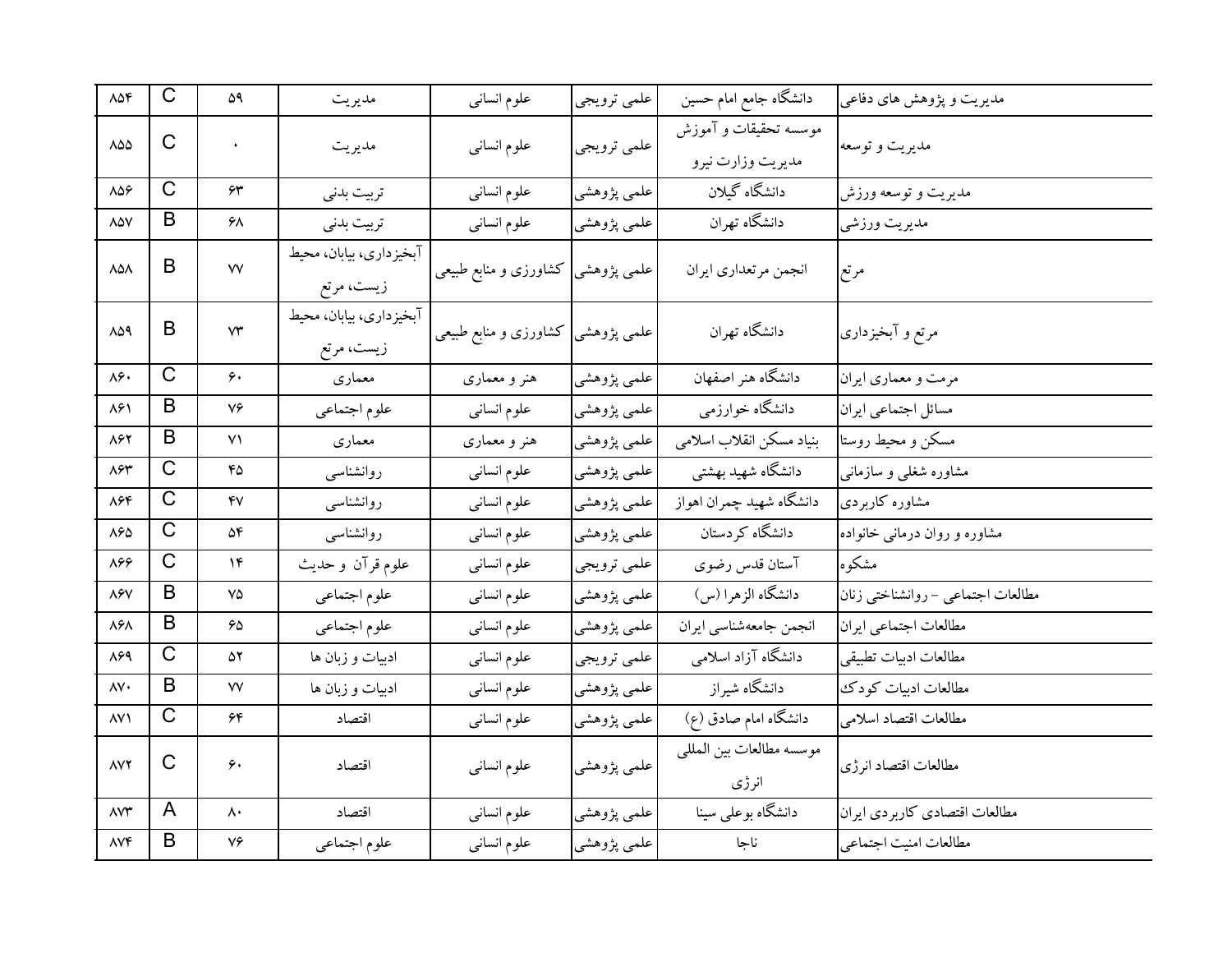| $\triangle V \triangle$ | B                     | ۶۸        | علوم تربيتي      | علوم انسانى  |             |                                                | مطالعات اندازه گیری و ارزشیابی آموزشی سازمان سنجش و آموزش کشور علمی پژوهشی |
|-------------------------|-----------------------|-----------|------------------|--------------|-------------|------------------------------------------------|----------------------------------------------------------------------------|
| $\Delta V$              | B                     | ٧۴        | علوم سیاسی       | علوم انسانبي | علمي پژوهشي | نهاد نمایندگی مقام معظم<br>رهبری در دانشگاه ها | مطالعات انقلاب اسلامي                                                      |
| <b>AVV</b>              | B                     | ۷۴        | علوم سياسى       | علوم انساني  | علمي پژوهشي | دانشگاه تهران                                  | مطالعات اوراسیای مرکزی                                                     |
| <b>AVA</b>              | B                     | ٧٩        | ادبیات و زبان ها | علوم انسانى  | علمي ترويجي | دانشگاه شهید باهنر کرمان                       | مطالعات ايراني                                                             |
| <b>AVA</b>              | $\mathsf C$           | ۶۴        | علوم سياسى       | علوم انسانى  | علمي پژوهشي | وزارت امور خارجه                               | مطالعات آسیای مرکزی و قفقاز                                                |
| ۸۸۰                     | $\mathsf{C}$          | ۶۰        | علوم تربيتي      | علوم انسانى  | علمي پژوهشي | دانشگاه شیراز                                  | مطالعات آموزش و یادگیری                                                    |
| <b>AA1</b>              | $\mathsf{C}$          | $\bullet$ | علوم تربيتي      | علوم انسانى  | علمي پژوهشي | دانشگاه فرهنگيان                               | مطالعات آموزشی و آموزشگاهی                                                 |
| <b>AAY</b>              | A                     | ۸۸        | تاريخ            | علوم انسانى  | علمي پژوهشي | دانشگاه تهران                                  | مطالعات باستان شناسي                                                       |
| $MN^*$                  | $\mathsf{C}$          | $\bullet$ | علوم تربيتي      | علوم انسانى  | علمي پژوهشي | انجمن مطالعات برنامه درسي<br>ايران             | مطالعات برنامه درسي                                                        |
| MNF                     | C                     | ۴۸        | علوم تربيتي      | علوم انسانى  | علمي پژوهشي | انجمن مطالعات برنامه درسي<br>ايران             | مطالعات برنامه درسی آموزش عالمی                                            |
| 888                     | $\overline{C}$        | ۳۹        | علوم تربيتي      | علوم انساني  | علمي پژوهشي | دانشگاه مازندران                               | مطالعات برنامه ريزي آموزشي                                                 |
| ۸۸۶                     | $\overline{\text{C}}$ | ۴۶        | علوم سياسى       | علوم انسانى  | علمي ترويجي | سازمان بسيج اساتيد                             | مطالعات بيداري اسلامى                                                      |
| $\lambda\lambda V$      | $\overline{C}$        | ۱۲        | علوم سياسى       | علوم انسانى  | علمي ترويجي | خصوصى                                          | مطالعات بين المللي                                                         |
| ᄊ                       | B                     | ۷۴        | علوم اجتماعي     | علوم انسانى  | علمي ترويجي | ناجا                                           | مطالعات بين المللي يليس                                                    |
| ۸۸۹                     | B                     | ٧٠        | علوم سياسى       | علوم انسانى  | علمي پژوهشي | دانشگاه عالی دفاع ملی                          | مطالعات بین رشته ای دانش راهبردی                                           |
| $\lambda$ 9.            | $\overline{C}$        | ۴۷        | علوم اجتماعي     | علوم انسانى  | علمي پژوهشي | ناجا                                           | مطالعات پژوهشي راهور                                                       |
| ۸۹۱                     | B                     | ۶٧        | علوم اجتماعي     | علوم انسانى  | علمي ترويجي | ناجا                                           | مطالعات پیشگیری از جرم                                                     |
| 898                     | $\overline{C}$        | ١٧        | تاريخ            | علوم انسانى  | علمي پژوهشي | پژوهشکده تاریخ اسلام                           | مطالعات تاريخ اسلام                                                        |
| 893                     | B                     | ٧۵        | تاريخ            | علوم انسانى  | علمي پژوهشي | انجمن ايراني تاريخ                             | مطالعات تاريخ فرهنگي                                                       |
| $\Lambda$ ۹۴            | B                     | ۷۴        | تاريخ            | علوم انسانى  | علمي پژوهشي | جامعه المصطفى العالميه                         | مطالعات تاريخي جهان اسلام                                                  |
| $\Lambda$ ۹۵            | B                     | ۶٧        | حسابدارى         | علوم انسانى  | علمي پژوهشي | دانشگاه علامه طباطبائي                         | مطالعات تجربي حسابداري مالي                                                |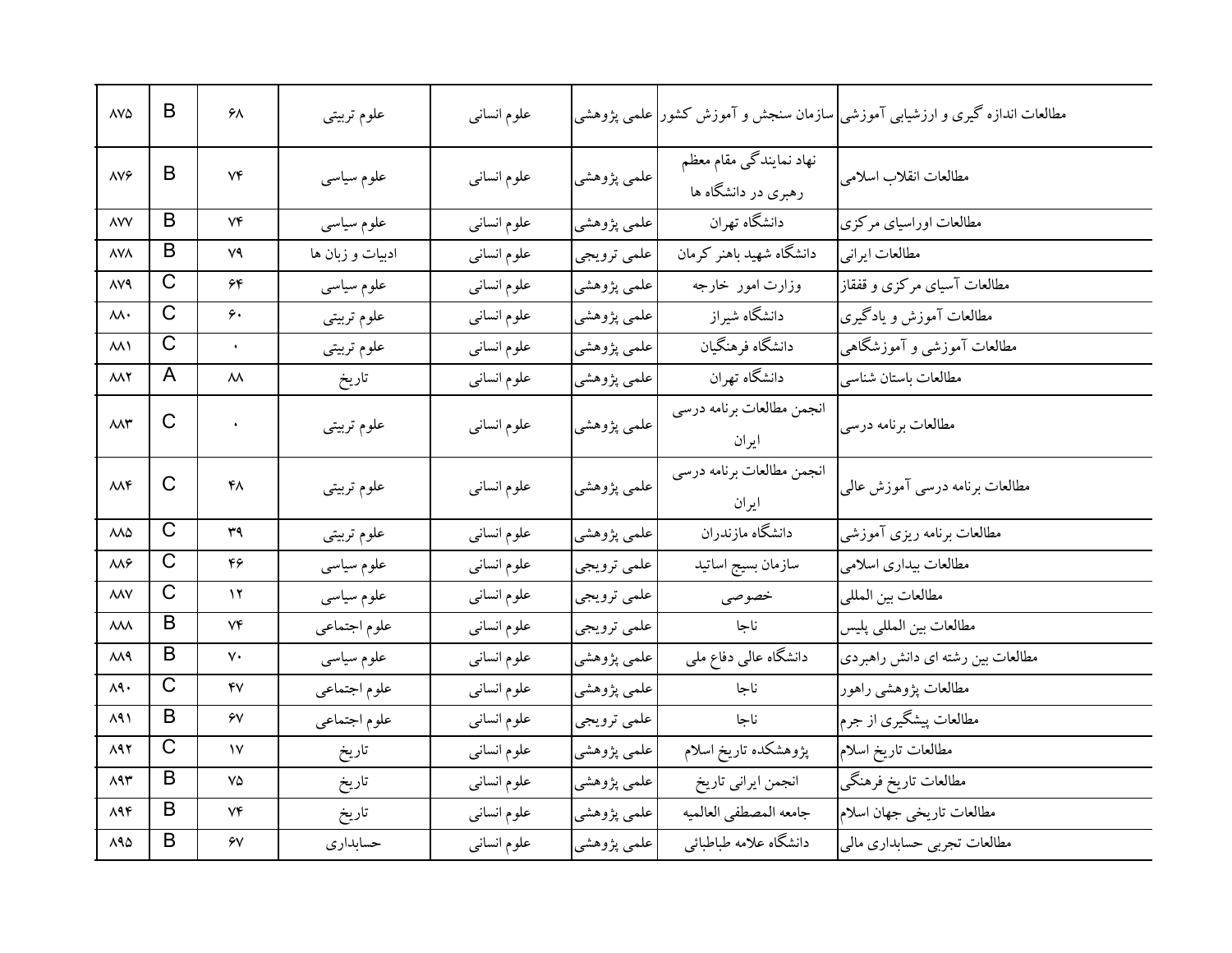| $\lambda$ ٩۶          | $\mathsf C$  | ۱۹                     | ادبیات و زبان ها        | علوم انساني  | علمي پژوهشي | خصوصى                                    | مطالعات ترجمه                  |
|-----------------------|--------------|------------------------|-------------------------|--------------|-------------|------------------------------------------|--------------------------------|
| <b>ARV</b>            | B            | ٧۵                     | هنر                     | هنر و معماری | علمي پژوهشي | دانشگاه هنر اصفهان                       | مطالعات تطبيقي هنر             |
| $\lambda$ ۹ $\lambda$ | A            | ۸۵                     | علوم قرآن و حديث        | علوم انسانى  | علمي پژوهشي | دانشگاه معارف اسلامی                     | مطالعات تفسيري                 |
| 898                   | B            | ٧۵                     | اديان، مذاهب و عرفان    | علوم انسانى  | علمي ترويجي | دانشگاه مذاهب اسلامی                     | مطالعات تقريبي مذاهب اسلامي    |
| ٩.,                   | A            | ۸۳                     | علوم اجتماعي            | علوم انسانى  | علمي پژوهشي | موسسه آموزش عالىي سبز                    | مطالعات توسعه اجتماعي – فرهنگي |
| ۹۰۱                   | A            | ۸۰                     | علوم اجتماعي            | علوم انسانى  | علمي پژوهشي | دانشگاه آزاد اسلامی                      | مطالعات توسعه اجتماعي ايران    |
| 9.7                   | B            | ۷۸                     | علوم اجتماعي            | علوم انسانى  | علمي پژوهشي | دانشگاه تهران                            | مطالعات جامعه شناختبي          |
| 9.7                   | B            | ۷۱                     | علوم اجتماعي            | علوم انسانى  | علمي پژوهشي | دانشگاه آزاد اسلامی                      | مطالعات جامعه شناختبي شهري     |
| 9.6                   | $\mathsf C$  | ۵۱                     | جغرافيا                 | علوم انسانى  | علمي پژوهشي | دانشگاه حکیم سبزواری                     | مطالعات جغرافياي مناطق خشك     |
| 9.0                   | $\mathsf C$  | ٣۵                     | حسابداري                | علوم انسانى  | علمي ترويجي | انجمن حسابداري ايران                     | مطالعات حسابداري و حسابرسي     |
| 9.9                   | B            | ۷۲                     | علوم سياسى              | علوم انسانى  | علمي ترويجي | ناجا                                     | مطالعات حفاظت و امنیت انتظامی  |
| 4.5                   | $\mathsf{C}$ | ٣۵                     | فقه و حقوق              | علوم انسانى  | علمي ترويجي | سازمان بسيج اساتيد                       | مطالعات حقوق بشر اسلامي        |
| ۹۰۸                   | B            | ٧٠                     | فقه و حقوق              | علوم انسانى  | علمي پژوهشي | دانشگاه تهران                            | مطالعات حقوق خصوصي             |
| 9.9                   | B            | 65                     | فقه و حقوق              | علوم انسانى  | علمي پژوهشي | دانشگاه شیراز                            | مطالعات حقوقي                  |
| ۹۱۰                   | B            | $\mathsf{V}\mathsf{V}$ | مهندسي شيمي، نفت، پليمر | فنی مهندسی   | علمي ترويجي | موسسه پژوهشی علوم و فناوری<br>رنگ و پوشش | مطالعات در دنیای رنگ           |
| 411                   | B            | 69                     | علوم سياسي              | علوم انسانى  | علمي پژوهشي | دانشگاه عالی دفاع ملی                    | مطالعات دفاعي استراتژيك        |
| 917                   | $\mathsf{C}$ | ۴۵                     | علوم سیاسی              | علوم انسانى  | علمي پژوهشي | يؤوهشكده مطالعات راهبردي                 | مطالعات راهبر دي               |
| 915                   | $\mathsf{C}$ | ۶۰                     | علوم سياسى              | علوم انسانى  | علمي پژوهشي | پژوهشکده مطالعات و تحقیقات<br>بسيج       | مطالعات راهبردي بسيج           |
| 916                   | $\mathsf{C}$ | ۶۱                     | علوم اجتماعي            | علوم انسانى  | علمي پژوهشي | شوراي فرهنگي اجتماعي زنان                | مطالعات راهبردي زنان           |
| 910                   | $\mathsf{C}$ | $\ddot{\mathbf{a}}$    | تربيت بدني              | علوم انسانى  | علمي پژوهشي | وزارت ورزش و جوانان                      | مطالعات راهبردی ورزش و جوانان  |
| 919                   | B            | ٧۵                     | مديريت                  | علوم انسانى  | علمي پژوهشي | انجمن علمي مديريت رفتار<br>سازمانى       | مطالعات رفتار سازماني          |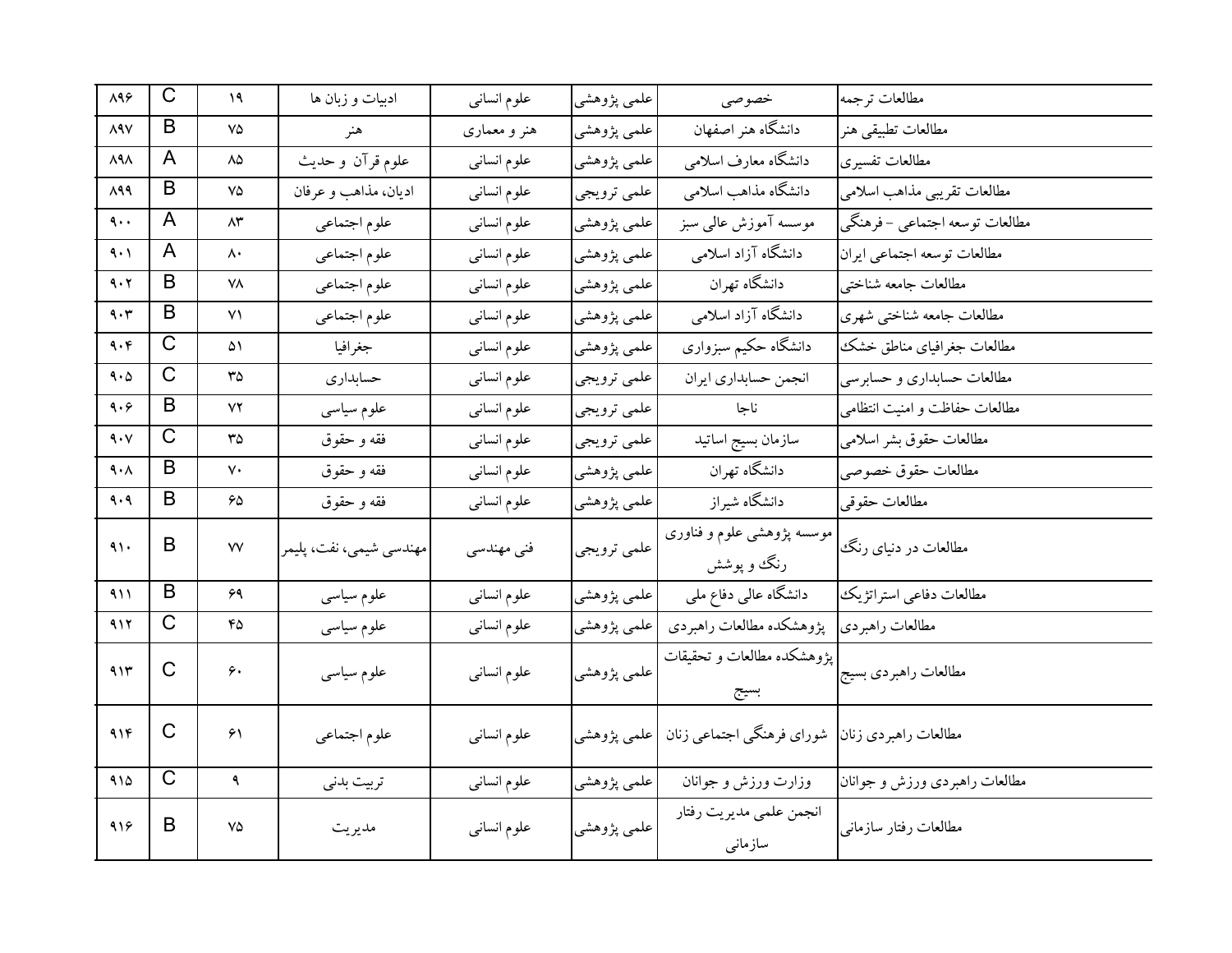| 41V             | $\mathsf{C}$          | ۶۲                          | علوم سياسى           | علوم انساني  | علمي پژوهشي | دانشگاه آزاد اسلامی                       | مطالعات روابط بين الملل                                                  |
|-----------------|-----------------------|-----------------------------|----------------------|--------------|-------------|-------------------------------------------|--------------------------------------------------------------------------|
| 41 <sub>A</sub> | B                     | ۷۲                          | روانشناسبي           | علوم انسانى  | علمي پژوهشي | دانشگاه الزهرا (س)                        | مطالعات روان شناختبي                                                     |
| 919             | C                     | ۶۰                          | روانشناسبي           | علوم انسانى  | علمي پژوهشي | دانشگاه علامه طباطبائي                    | مطالعات روانشناسبي بالينبي                                               |
| ۹۲.             | $\mathsf C$           | ۵۴                          | روانشناسبي           | علوم انسانى  | علمي پژوهشي | دانشگاه سیستان و بلوچستان                 | مطالعات روانشناسي تربيتي                                                 |
| 921             | B                     | ۶۸                          | تربيت بدنى           | علوم انسانى  | علمي پژوهشي | یژوهشگاه تربیت بدنی و علوم<br>ورزشى       | مطالعات روانشناسي ورزشي                                                  |
| 922             | B                     | ٧۶                          | ادبیات و زبان ها     | علوم انساني  | علمي پژوهشي | دانشگاه اصفهان                            | مطالعات زبان فرانسه                                                      |
| ۹۲۳             | B                     | ٧٨                          | ادبیات و زبان ها     | علوم انسانى  | علمي پژوهشي | دانشگاه شهيد چمران اهواز                  | مطالعات زبان و ادبیات فرانسه                                             |
| 974             | A                     | ۸۱                          | ادبیات و زبان ها     | علوم انسانى  | علمي پژوهشي | دانشگاه فردوسی مشهد                       | مطالعات زبان و ترجمه                                                     |
| ۹۲۵             | $\overline{\text{C}}$ | ۶۰                          | علوم اجتماعي         | علوم انسانى  | علمي پژوهشي | دانشگاه الزهرا (س)                        | مطالعات زن و خانواده                                                     |
| 928             | A                     | ۸۱                          | علوم سیاسی           | علوم انسانى  | علمي پژوهشي | دانشگاه بین المللی امام<br>خمینی(ره)      | مطالعات سياسي جهان اسلام                                                 |
| 47V             | B                     | ۷۴                          | ادبیات و زبان ها     | علوم انسانى  | علمي پژوهشي | دانشگاه سیستان و بلوچستان                 | مطالعات شبه قاره                                                         |
| 978             | $\overline{\text{C}}$ | ۵۵                          | معماري               | هنر و معماری | علمي پژوهشي | جهاد دانشگاهی                             | مطالعات شهر ايراني -اسلامي                                               |
| 929             | C                     | ۶۲                          | معمارى               | هنر و معماری | علمي پژوهشي | دانشگاه کر دستان                          | مطالعات شهري                                                             |
| 4r.             | B                     | ٧٠                          | تربيت بدنى           | علوم انسانى  | علمي پژوهشي | پژوهشگاه تربیت بدنی و علوم<br>ورزشى       | مطالعات طب ورزشي                                                         |
| ۹۳۱             | B                     | 69                          | اديان، مذاهب و عرفان | علوم انسانى  | علمي پژوهشي | دانشگاه کاشان                             | مطالعات عرفاني                                                           |
| ۹۳۲             | A                     | ٨٠                          | علوم اجتماعي         | علوم انسانى  | علمي پژوهشي | پژوهشگاه فرهنگ، هنر و<br>ارتباطات         | مطالعات فر هنگك – ارتباطات                                               |
| $4 + 4$         | $\mathsf{C}$          | $\mathsf{Y}\mathsf{V}$      | علوم اجتماعي         | علوم انسانى  | علمي ترويجي |                                           | مطالعات فرهنگی-اجتماعی خراسان <mark> </mark> وزارت فرهنگ وو ارشاد اسلامی |
| 446             | A                     | $\lambda$                   | علوم اجتماعي         | علوم انسانى  | علمي پژوهشي | انجمن ايراني مطالعات فرهنگي<br>و ارتباطات | مطالعات فرهنگي و ارتباطات                                                |
| $4r\Delta$      | B                     | $\mathsf{V}\mathsf{\Delta}$ | فقه و حقوق           | علوم انسانى  | علمي پژوهشي | دانشگاه سمنان                             | مطالعات فقه و حقوق اسلامي                                                |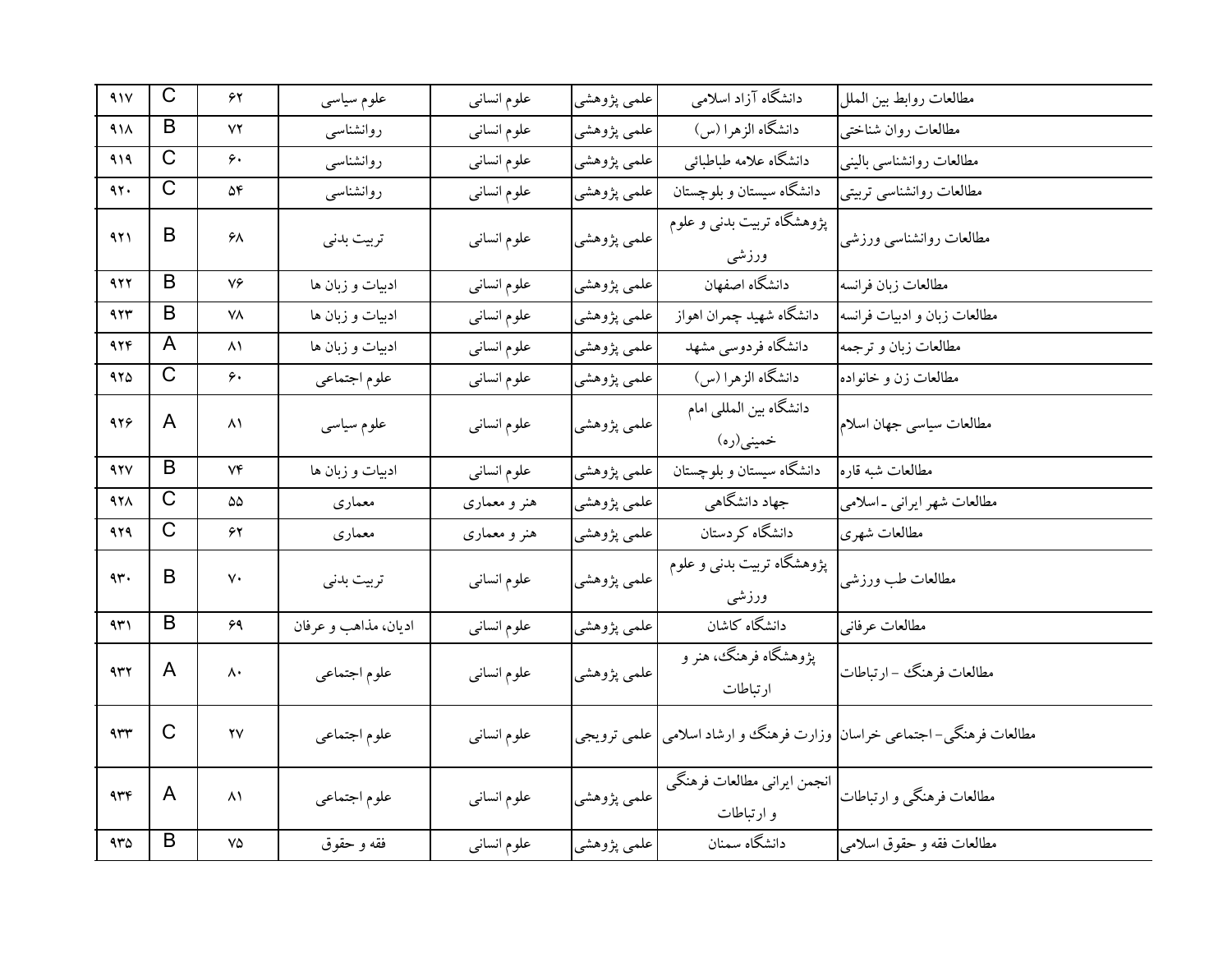| 449    | C                       | ۵۹        | علوم سیاسی                      | علوم انساني  | علمي پژوهشي | سازمان بسيج اساتيد                                | مطالعات قدرت نرم                         |
|--------|-------------------------|-----------|---------------------------------|--------------|-------------|---------------------------------------------------|------------------------------------------|
| $44\%$ | B                       | ٧V        | علوم قرآن وحديث                 | علوم انسانى  | علمي پژوهشي | دانشگاه امام صادق (ع)                             | مطالعات قرآن و حديث                      |
| 938    | B                       | ٧۵        | علوم قرآن و حديث                | علوم انسانى  | علمي ترويجي | دانشگاه آزاد اسلامی                               | مطالعات قرآني                            |
| 939    | B                       | ۶۸        | کتابداری، آرشیو و نسخه<br>پژوهي | علوم انسانى  | علمي پژوهشي | دانشگاه شهید چمران اهواز                          | مطالعات كتابدارى و علم اطلاعات           |
| 96.    | $\overline{\mathrm{C}}$ | ۶۰        | مديريت                          | علوم انسانى  | علمي پژوهشي | دانشگاه علوم انتظامی                              | مطالعات مديريت انتظامى                   |
| ۹۴۱    | B                       | 65        | مديريت                          | علوم انسانى  | علمي پژوهشي | دانشگاه علامه طباطبائي                            | مطالعات مديريت بهبود وتحول               |
| 942    | B                       | ۷۸        | مديريت                          | علوم انسانى  | علمي ترويجي | دانشگاه علوم انتظامی                              | مطالعات مديريت ترافيك                    |
| 455    | C                       | ۴۴        | مديريت                          | علوم انسانى  | علمي پژوهشي | انجمن مديريت راهبردي ايران                        | مطالعات مديريت راهبردي                   |
| ۹۴۴    | B                       | ٧۵        | مديريت                          | علوم انسانى  | علمي پژوهشي | دانشگاه علامه طباطبائي                            | مطالعات مديريت صنعتي                     |
| ۹۴۵    | B                       | ۶۵        | مديريت                          | علوم انسانى  | علمي پژوهشي | دانشگاه علامه طباطبائي                            | مطالعات مديريت گردشگري                   |
| 956    | B                       | ٧V        | تربيت بدني                      | علوم انسانى  | علمي پژوهشي | پژوهشگاه تربیت بدنی و علوم<br>ورزشى               | مطالعات مديريت ورزشي                     |
| 94V    | C                       | ۶۰        | فلسفه وكلام                     | علوم انسانى  | علمي پژوهشي | یژوهشگاه فرهنگ و معارف<br>اسلامى                  | مطالعات معرفتبي در دانشگاه اسلامي        |
| 948    | $\overline{\text{C}}$   | ۶۴        | معماري                          | هنر و معماری | علمي پژوهشي | دانشگاه کاشان                                     | مطالعات معماري ايران                     |
| 949    | A                       | ۸۸        | علوم سياسى                      | علوم انسانى  | علمي پژوهشي | موسسه مطالعات ملي                                 | مطالعات ملي                              |
| 90.    | A                       | ۸۵        | کتابداری، آرشیو و نسخه<br>پژوهي | علوم انسانى  | علمي پژوهشي | سازمان اسناد وكتابخانه ملي<br>جمهوري اسلامي ايران | مطالعات ملي كتابداري و سازماندهي اطلاعات |
| ۹۵۱    | $\mathsf{C}$            | $\bullet$ | مديريت                          | علوم انسانى  | علمي ترويجي | دانشگاه علوم و فنون هوایی<br>شهید ستاری           | مطالعات منابع انسانبي                    |
| 952    | A                       | ۸۰        | علوم اجتماعي                    | علوم انسانى  | علمي پژوهشي | پژوهشکده مطالعات فرهنگی و<br>اجتماعي              | مطالعات میان رشتهای در علوم انسانی       |
| 90r    | $\mathsf C$             | ۴۶        | علوم اجتماعي                    | علوم انسانى  | علمي پژوهشي | دانشگاه آزاد اسلامی                               | مطالعات ميان فرهنگي                      |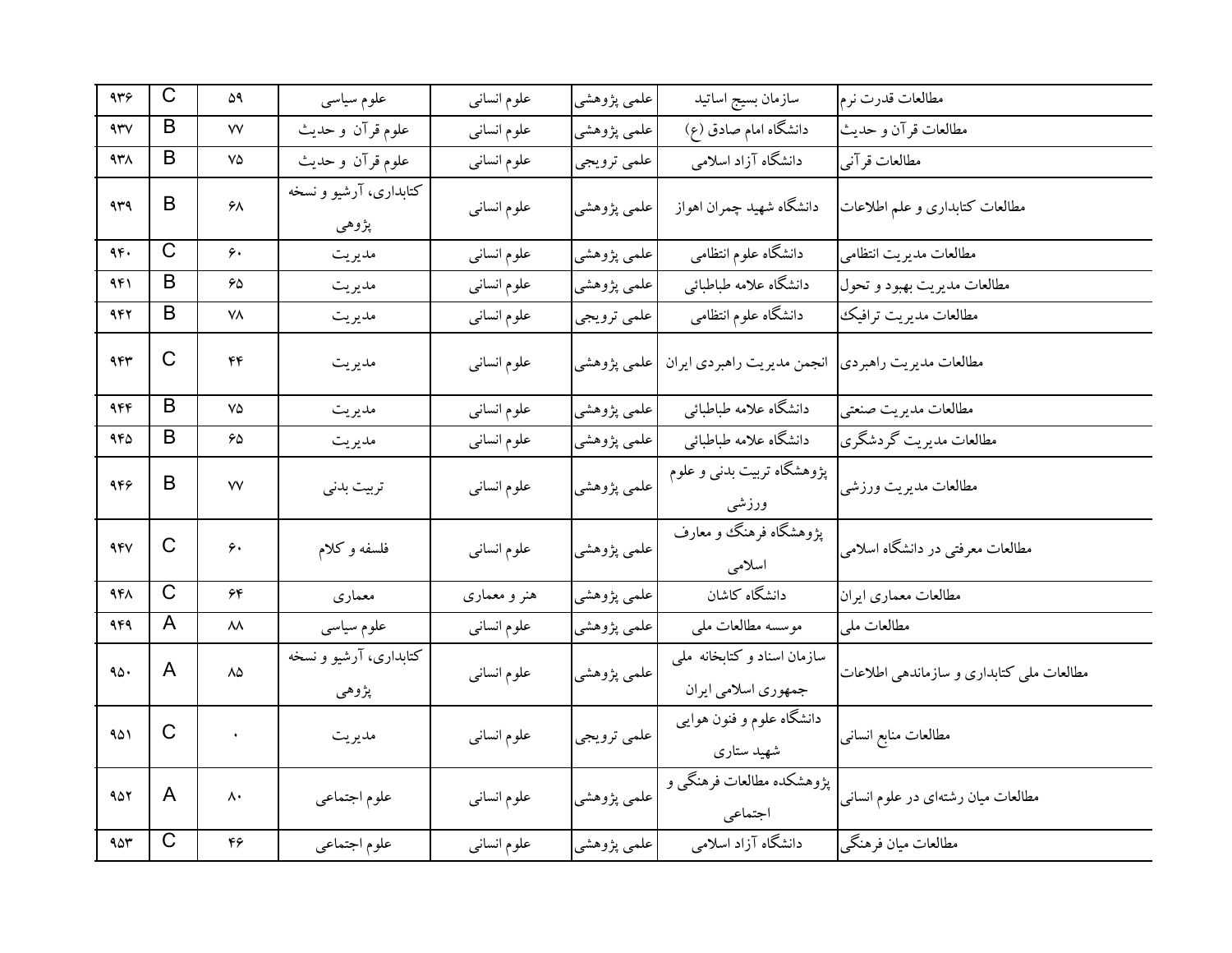| 906             | $\overline{C}$ | ٣٢                     | هنر                  | هنر و معماری | علمي پژوهشي | موسسه مطالعات هنر اسلامي                  | مطالعات هنر اسلامي                  |
|-----------------|----------------|------------------------|----------------------|--------------|-------------|-------------------------------------------|-------------------------------------|
| 900             | C              | ۶١                     | جغرافيا              | علوم انسانى  | علمي پژوهشي | دانشگاه اصفهان                            | مطالعات و پژوهش های شهری – منطقه ای |
| 909             | A              | ۸۷                     | علوم اجتماعي         | علوم انسانى  | علمي پژوهشي | دانشگاه تهران                             | مطالعات وتحقيقات اجتماعي ايران      |
| 90V             | C              | ۶۲                     | اقتصاد               | علوم انسانى  | علمي پژوهشي | دانشگاه مفید                              | مطالعات و سیاست های اقتصادی         |
| 40 <sub>A</sub> | B              | ٧٠                     | فلسفه وكلام          | علوم انسانى  | علمي ترويجي | موسسه آموزشی و پژوهشی امام<br>خمینی (ره)  | معرفت                               |
| ۹۵۹             | A              | ۸۰                     | اديان، مذاهب و عرفان | علوم انسانى  | علمي پژوهشي | موسسه آموزشی و پژوهشی امام<br>خمینی (ره)  | معرفت اديان                         |
| ۹۶.             | $\mathsf{C}$   | ۳۹                     | اقتصاد               | علوم انسانى  | علمي پژوهشي | موسسه آموزشی و پژوهشی امام<br>خمینی (ره)  | معرفت اقتصاد اسلامى                 |
| ۹۶۱             | A              | ۸۰                     | فلسفه و کلام         | علوم انسانى  | علمي پژوهشي | موسسه آموزشی و پژوهشی امام<br>خمینی (ره)  | معرفت فلسفى                         |
| 962             | B              | 66                     | فلسفه و کلام         | علوم انسانى  | علمي پژوهشي | موسسه آموزشی و پژوهشی امام<br>خمینی (ره)  | معرفت كلامى                         |
| 984             | $\mathsf{C}$   | ۵۵                     | معمارى               | هنر و معماری | علمي پژوهشي | انجمن علمي معماري و شهر<br>سازى ايران     | معماری و شهر سازی ایران             |
| ۹۶۴             | A              | ۸۰                     | معمارى               | هنر و معماری | علمي پژوهشي | دانشگاه تهران                             | معماری و شهرسازی                    |
| 980             | B              | ٧۵                     | معماري               | هنر و معماری | علمي پژوهشي | شرکت مهندسین مشاور آرمان<br>شهر           | معماری و شهرسازی آرمانشهر           |
| 966             | $\mathsf{C}$   | ۶۲                     | مكانيك               | فنی مهندسی   | علمي پژوهشي | دانشگاه صنعتبی شاهرود                     | مکانیک سازه ها و شاره ها            |
| 98V             | B              | 66                     | مكانيك               | فنی مهندسی   | علمي پژوهشي | دانشگاه جامع امام حسین                    | مکانیک سیالات و آیرودینامیک         |
| 968             | $\mathsf{C}$   | ۴۶                     | مديريت               | علوم انسانبي | علمي ترويجي | ناجا                                      | منابع انسانی ناجا                   |
| 969             | B              | $\mathsf{v}\mathsf{v}$ | فلسفه وكلام          | علوم انسانى  | علمي پژوهشي | پژوهشگاه علوم انسانبی و<br>مطالعات فرهنگي | منطق پژوهی                          |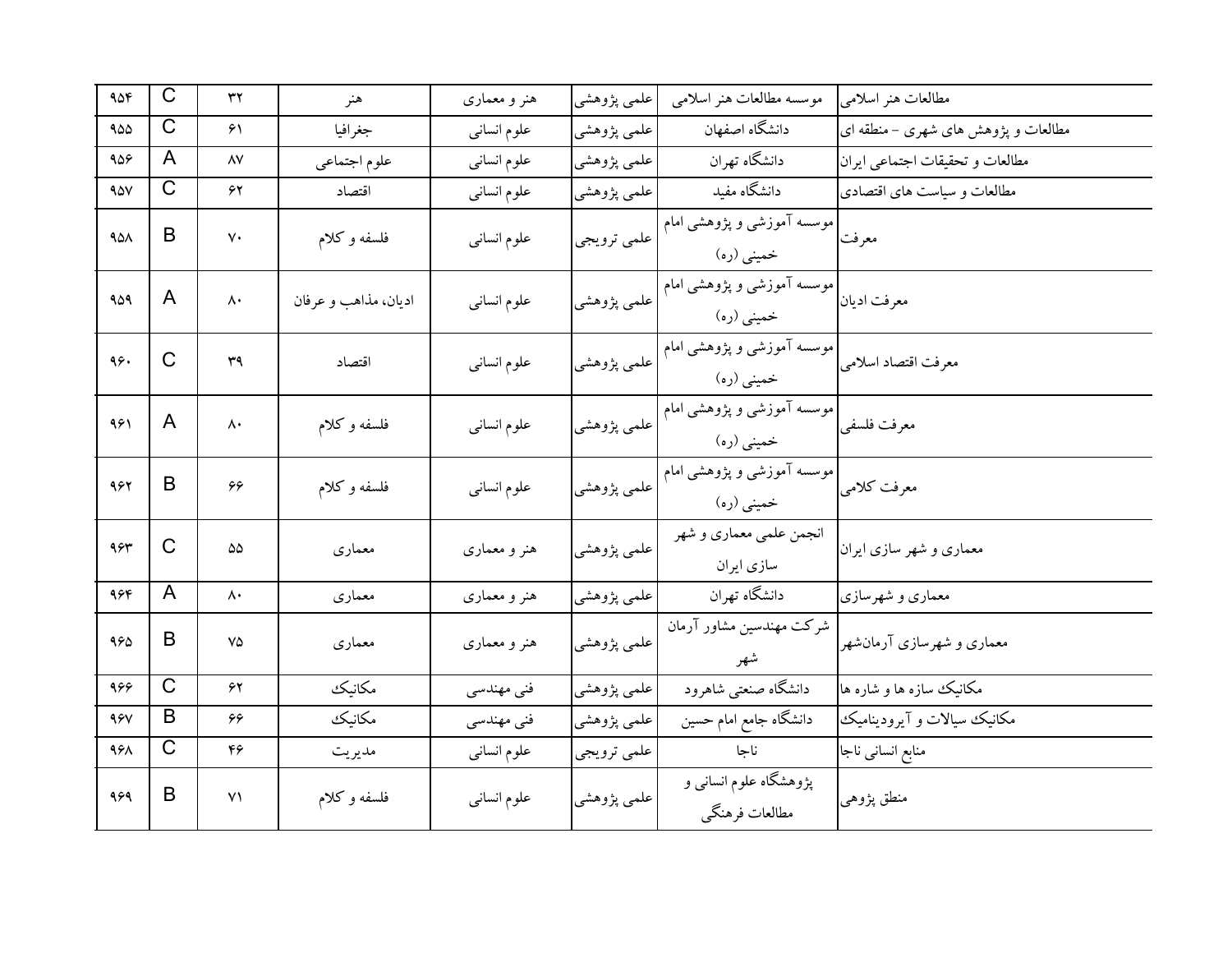| $\gamma$ .       | $\overline{C}$ | ۵٧                          | معماري                         | هنر و معماری                       | علمي ترويجي              | مرکز پژوهشی هنر، معماری و<br>شهرسازي نظر | منظر                               |
|------------------|----------------|-----------------------------|--------------------------------|------------------------------------|--------------------------|------------------------------------------|------------------------------------|
| 4V1              | C              | ۶۰                          | گیاهپزشکی                      | علمی پژوهشی کشاورزی و منابع طبیعی  |                          | موسسه تحقیقات گیاه یزشکی<br>كشور         | مهار زیستی در گیاه پزشکی           |
| 972              | B              | ۷۹                          | علوم تربيتي                    | علوم انسانى                        | علمي ترويجي              | سازمان آموزش فني و حرفه اي<br>كشور       | مهارت آموزی                        |
| 4V <sub>r</sub>  | $\mathsf C$    | ۳۸                          | آب و خاک                       | علمی پژوهشی  کشاورزی و منابع طبیعی |                          | انجمن مهندسی آبیاری و آب<br>ايران        | مهندسی آبیاری و آب ایران           |
| 4Vf              | A              | $\Lambda\Delta$             | برق و کامپیوتر                 | فنی مهندسی                         | علمي پژوهشي              | دانشگاه تبریز                            | مهندسی برق دانشگاه تبریز           |
| $4V\Delta$       | $\mathsf C$    | ۵                           | برق و کامپیوتر                 | فنی مهندسی                         | علمي پژوهشي              | دانشگاه تربیت مدرس                       | مهندسي برق مدرس                    |
| 909              | C              | ۶۰                          | برق و کامپیوتر                 | فنی مهندسی                         | علمي پژوهشي              | انجمن مهندسين برق و<br>الكترونيك ايران   | مهندسي برق و الكترونيك ايران       |
| <b>AVV</b>       | B              | ٧۶                          | برق و کامپیوتر                 | فنی مهندسی                         | علمي پژوهشي              | جهاد دانشگاهی                            | مهندسی برق و مهندسی کامپیوتر ایران |
| 988              | B              | ۷۸                          | مكانيزاسيون كشاورزى            | علمی پژوهشی کشاورزی و منابع طبیعی  |                          | دانشگاه تهران                            | مهندسي بيوسيستم ايران              |
| 979              | A              | ۸۲                          | مهندسي پزشكي                   | فنی مهندسی                         | علمي پژوهشي              | انجمن مهندسي پزشكي ايران                 | مهندسي پزشكي زيستي                 |
| $4\wedge$        | C              | ۴                           | عمران                          | فنی مهندسی                         | علمي ترويجي              | سازمان حمل و نقل و ترافیک<br>تهران       | مهندسي ترافيك                      |
| ۹۸۱              | B              | 50                          | عمران                          | فنی مهندسی                         | علمي پژوهشي <sup>ا</sup> | دانشگاه صنعتبی شاهرود                    | مهندسی تونل و فضاهای زیر زمینی     |
| 982              | B              | ۶٧                          | مهندسي دريا                    | فنی مهندسی                         | علمي پژوهشي              | انجمن مهندسي دريايي ايران                | مهندسي دريا                        |
| 983              | B              | ٧۶                          | مكانيزاسيون كشاورزى            | علمی پژوهشی کشاورزی و منابع طبیعی  |                          | دانشگاه شهید چمران اهواز                 | مهندسی زراعی                       |
| $4\Lambda$ ۴     | $\mathsf C$    | $\mathbf{v}^{\pm}$          | بيوتكنولو‍ ژې و<br>ژنتېك گياهي | علمی پژوهشی کشاورزی و منابع طبیعی  |                          | انجمن ايمني زيستي ايران                  | مهندسی ژنتیک و ایمنی زیستی         |
| $9\lambda\Delta$ | B              | $\mathsf{V}\mathsf{\Delta}$ | مهندسي شيمي، نفت، پليمر        | فنی مهندسی                         | علمي ترويجي              | انجمن مهندسي شيمي ايران                  | مهندسي شيمي ايران                  |
| $4\lambda$ ۶     | B              | $\mathsf{V}\mathsf{Y}$      | صنايع                          | فنی مهندسی                         | علمي پژوهشي              | دانشگاه تهران                            | مهندسي صنايع                       |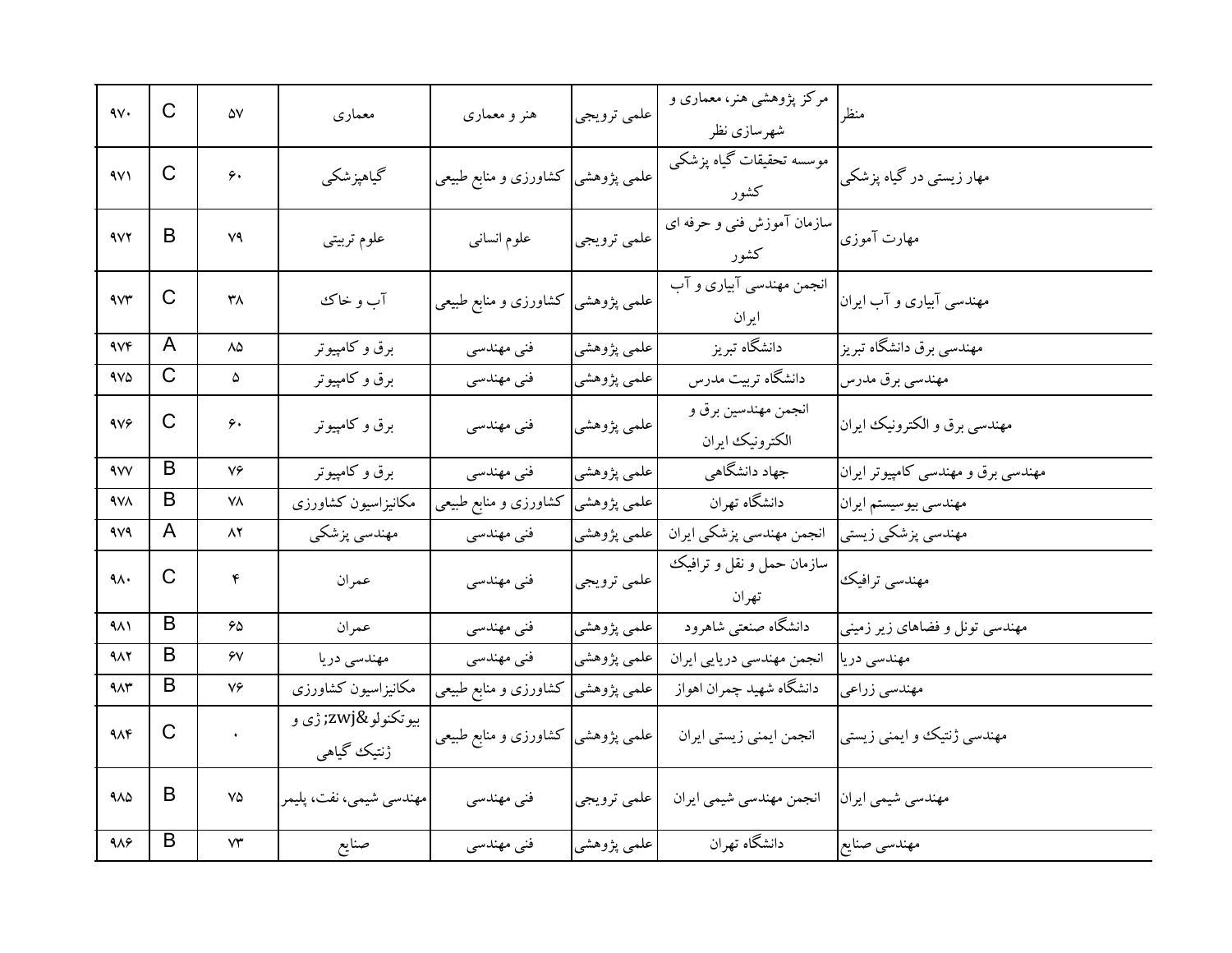| $4\lambda V$                  | $\mathsf{C}$ | ۶۰              | صنايع                   | فنی مهندسی            | علمي پژوهشي | دانشگاه صنعتبي شريف                          | مهندسی صنایع و مدیریت                  |
|-------------------------------|--------------|-----------------|-------------------------|-----------------------|-------------|----------------------------------------------|----------------------------------------|
| ٩٨٨                           | A            | ۸۰              | عمران                   | فنی مهندسی            | علمي پژوهشي | دانشگاه صنعتی شریف                           | مهندسي عمران شريف                      |
| 919                           | B            | ٧۴              | عمران                   | فنی مهندسی            | علمي پژوهشي | دانشگاه فردوسی مشهد                          | مهندسي عمران فردوسي                    |
| ۹۹۰                           | B            | ۷۱              | عمران                   | فنی مهندسی            | علمي پژوهشي | دانشگاه تربیت مدرس                           | مهندسي عمران مدرس                      |
| ۹۹۱                           | A            | ۸۰              | عمران                   | فنی مهندسی            | علمي پژوهشي | دانشگاه صنعتی امیر کبیر                      | مهندسی عمران و محیط زیست امیرکبیر      |
| 992                           | B            | ۷۲              | عمران                   | فنی مهندسی            | علمي پژوهشي | دانشگاه تبریز                                | مهندسی عمران و محیط زیست دانشگاه تبریز |
| 995                           | B            | ٧۶              | عمران                   | فنی مهندسی            | علمي پژوهشي | دانشگاه خواجه نصير الدين<br>طوسى             | مهندسي فناوري اطلاعات مكانى            |
| ۹۹۴                           | $\mathsf{C}$ | ۶               | مهندسی شیمی، نفت، پلیمر | فنی مهندسی            | علمي ترويجي | انجمن مهندسي گاز ايران                       | مهندسی گاز ایران                       |
| ۹۹۵                           | A            | $\lambda$       | مالى                    | علوم انسانى           | علمي پژوهشي | دانشگاه آزاد اسلامی                          | مهندسی مالی و مدیریت اوراق بهادار      |
| 999                           | B            | ۷۱              | مواد و متالوژی          | فنی مهندسی            | علمي پژوهشي | مهندسی متالورژی انجمن مهندسین متالورژی ایران |                                        |
| 99V                           | B            | ۷۳              | مواد و متالوژی          | فنی مهندسی            | علمي پژوهشي | دانشگاه فردوسی مشهد                          | مهندسی متالورژی و مواد                 |
| 998                           | B            | ٧٩              | مهندسي معدن             | فني مهندسي            | علمي پژوهشي | انجمن مهندسي معدن ايران                      | مهندسي معدن                            |
| 999                           | C            | ۴               | مكانيك                  | فنی مهندسی            | علمي ترويجي | انجمن مهندسان مكانيك ايران                   | مهندسی مکانیک                          |
| $\cdots$                      | B            | $V\mathfrak{F}$ | مكانيك                  | فنی مهندسی            | علمي پژوهشي | دانشگاه صنعتی امیر کبیر                      | مهندسي مكانيك اميركبير                 |
| $\cdots$                      | $\mathsf{C}$ | ٣               | مكانيك                  | فني مهندسي            | علمی پژوهشی | انجمن مهندسان مكانيك ايران                   | مهندسی مکانیک ایران                    |
| 1.7                           | $\mathsf{C}$ | ۴۵              | مكانيك                  | فنی مهندسی            | علمي پژوهشي | دانشگاه تبریز                                | مهندسی مکانیک دانشگاه تبریز            |
| $\mathbf{y} \cdot \mathbf{y}$ | B            | ۷۸              | مكانيك                  | فنی مهندسی            | علمي پژوهشي | دانشگاه صنعتبي شريف                          | مهندسي مكانيك شريف                     |
| $1 \cdot \cdot \mathfrak{r}$  | A            | ٨٠              | مكانيك                  | فنی مهندسی            | علمي پژوهشي | دانشگاه تربیت مدرس                           | مهندسي مكانيك مدرس                     |
| $\cdots$                      | B            | ۶٧              | آب و خاک                | کشاورزی و منابع طبیعی | علمی پژوهشی | دانشگاه آزاد اسلامی                          | مهندسی منابع آب                        |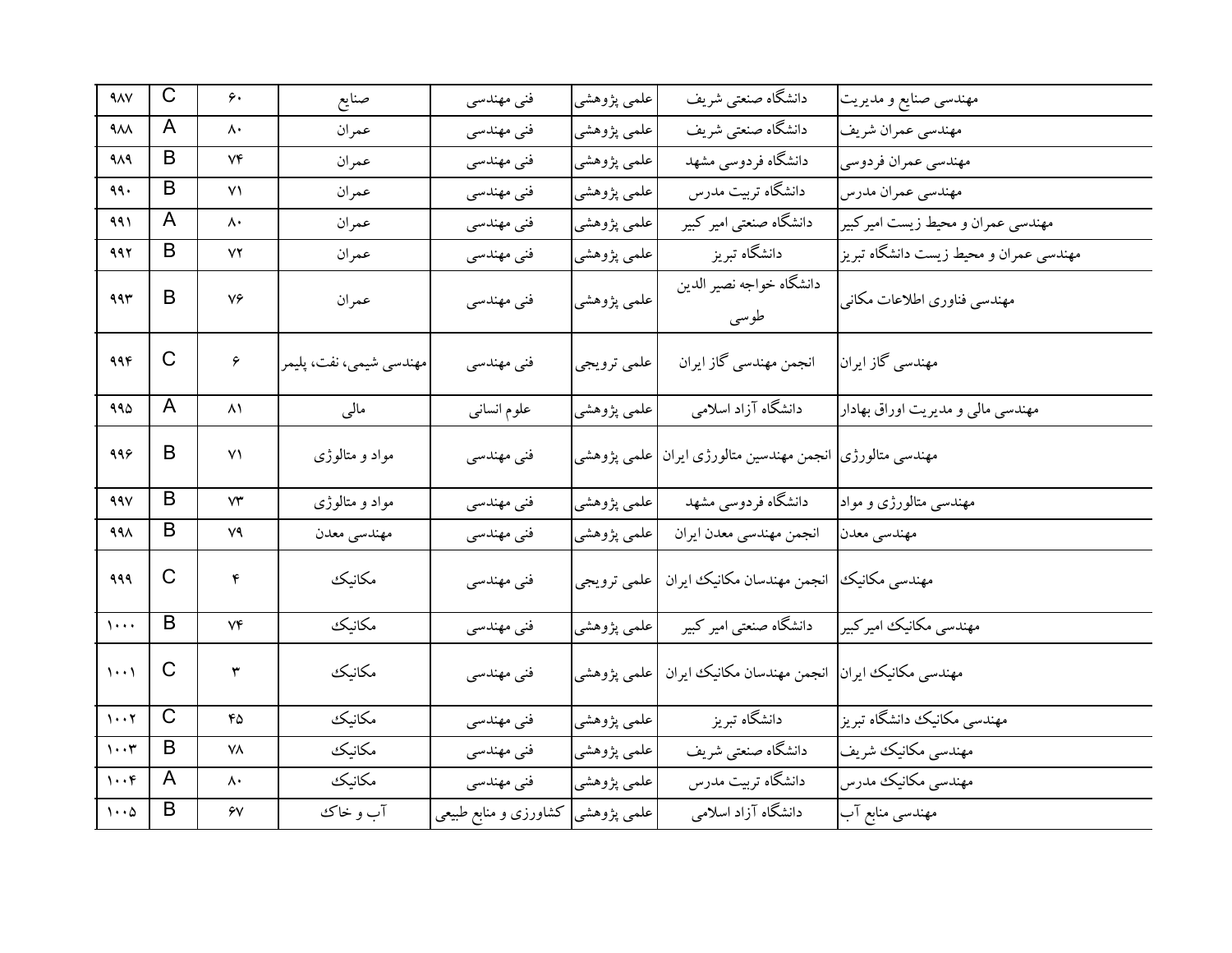| 1.7                             | B            | ۷۴ | عمران                                 | فنی مهندسی                         | علمي ترويجي | انجمن مهندسی نقشه برداری و<br>ژئوماتیک ایران                         | مهندسی نقشه برداری و اطلاعات مکانی |
|---------------------------------|--------------|----|---------------------------------------|------------------------------------|-------------|----------------------------------------------------------------------|------------------------------------|
| $\mathbf{y} \cdot \mathbf{y}$   | $\mathsf{C}$ | ۴  | مكانيك                                | فنی مهندسی                         | علمي پژوهشي | دانشگاه علوم و فنون هوایی<br>شهید ستاری                              | مهندسي هوانوردي                    |
| $\mathbf{1} \cdot \mathbf{1}$   | B            | ۶۵ | برق و کامپیوتر                        | فنی مهندسی                         | علمي پژوهشي | دانشگاه کاشان                                                        | مهندسي و مديريت انرژي              |
| 1.4                             | B            | ۷۸ | آبخیزداری، بیابان، محیط<br>زیست، مرتع | علمی پژوهشی  کشاورزی و منابع طبیعی |             | پژوهشکده حفاظت خاک و<br>آبخيزداري                                    | مهندسي و مديريت آبخيز              |
| $\{\cdot\}$                     | $\mathsf C$  | ۵۹ | صنايع                                 | فنی مهندسی                         | علمي پژوهشي | مرکز تحقیقات کیفیت و بهره<br>وری پارسیان                             | مهندسی و مدیریت کیفیت              |
| $1 - 11$                        | B            | ٧۵ | مواد و متالوژی                        | فني مهندسي                         | علمي پژوهشي | انجمن مواد پر انرژی                                                  | مواد پرانرژی                       |
| 1.11                            | B            | ٧٠ | مواد و متالوژی                        | فنی مهندسی                         | علمي پژوهشي | دانشگاه صنعتبي اصفهان                                                | مواد پیشرفته در مهندسی (استقلال)   |
| 1.15                            | C            | ۱۳ | مواد و متالوژی                        | فنی مهندسی                         |             | مواد پیشرفته و پوششهای نوین  انجمن علمی صنایع رنگ ایران  علمی پژوهشی |                                    |
| 1.19                            | B            | ٧۵ | مواد و متالوژی                        | فني مهندسي                         | علمي پژوهشي | دانشگاه آزاد اسلامی                                                  | مواد نوين                          |
| 1.10                            | B            | 65 | مواد و متالوژی                        | فنی مهندسی                         | علمي پژوهشي | پژوهشگاه مواد و انرژی                                                | مواد و فناوریهای پیشرفته           |
| 1.19                            | A            | ۸۸ | دامپزشکی                              | دامپزشکی                           | علمي پژوهشي | دانشگاه آزاد اسلامی                                                  | میکروبیولوژي دامپزشکي              |
| 1.1V                            | $\mathsf{C}$ | ۶۳ | علوم تربيتي                           | علوم انسانى                        | علمي پژوهشي | دانشگاه محقق اردبیلی                                                 | ناتوانی های یادگیری                |
| $\lambda \cdot \lambda$         | $\mathsf C$  | ٣  | علوم اجتماعي                          | علوم انسانى                        | علمي پژوهشي | انجمن جمعيت شناسي ايران                                              | نامه انجمن جمعيت شناسي             |
| 1.19                            | B            | ۷۴ | گياهپزشكي                             | کشاورزی و منابع طبیعی              | علمي پژوهشي | انجمن حشره شناسي ايران                                               | نامه انجمن حشره شناسي ايران        |
| 1.7.                            | C            | ۴٧ | علوم تربيتي                           | علوم انسانى                        | علمي ترويجي | موسسه پژوهش و برنامه ریزی<br>آموزش عالمی                             | نامه آموزش عالبي                   |
| $\mathcal{N}(\mathcal{X})$      | C            | ٣  | ادبیات و زبان ها                      | علوم انسانى                        | علمي پژوهشي | نامه فرهنگستان  فرهنگستان زبان و ادب فارسی                           |                                    |
| $\mathcal{N} \cdot \mathcal{N}$ | B            | ٧٩ | معماري                                | هنر و معماری                       | علمي پژوهشي | دانشگاه هنر                                                          | نامه معماری و شهرسازی              |
| $\mathcal{N} \cdot \mathcal{Y}$ | $\mathsf C$  | ۶۴ | هنر                                   | هنر و معماری                       | علمي پژوهشي | دانشگاه هنر                                                          | نامه هنرهای تجسمی و کاربردی        |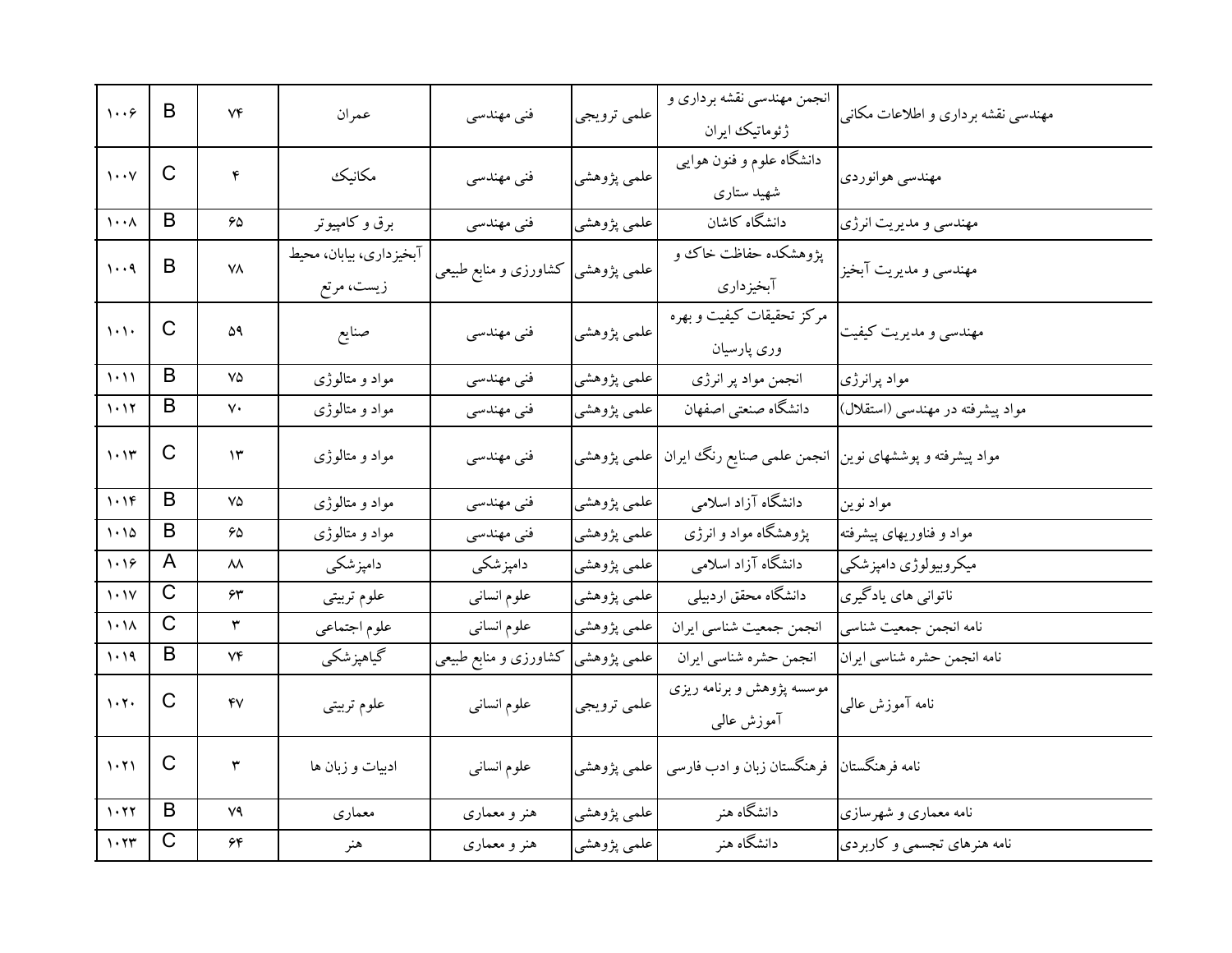| 1.79                                        | B                       | ٧٨                     | هنر              | هنر و معماری          | علمي پژوهشي | دانشگاه هنر                                                                  | نامه هنرهای نمایشی و موسیقی                                   |
|---------------------------------------------|-------------------------|------------------------|------------------|-----------------------|-------------|------------------------------------------------------------------------------|---------------------------------------------------------------|
| 1.70                                        | B                       | ۷۳                     | شيمى             | علوم پايه             | علمي پژوهشي | انجمن نانو فناورى ايران                                                      | نانو مقياس                                                    |
| 1.79                                        | $\mathsf C$             | ۵۸                     | مواد و متالوژی   | فني مهندسي            | علمي پژوهشي | دانشگاه آزاد اسلامی                                                          | نانو مواد                                                     |
| $\mathcal{N} \cdot \mathcal{N}$             | B                       | ۷۴                     | ادبیات و زبان ها | علوم انسانى           | علمي پژوهشي | دانشگاه شهید باهنر کرمان                                                     | نثر پژوهي ادب فارسي                                           |
| $\mathcal{N} \cdot \mathcal{N}$             | B                       | ۶۸                     | علوم             | علوم پايه             |             | نشاء علم <mark>,</mark> بنیاد پیشبرد علم و فناوری ایران <b> </b> علمی ترویجی |                                                               |
| 1.79                                        | $\overline{\mathrm{C}}$ | ۶۰                     | مديريت           | علوم انسانى           | علمي ترويجي | ناجا                                                                         | نظارت و بازرسی                                                |
| $\mathcal{N}$                               | A                       | ۸۰                     | علوم اجتماعي     | علوم انساني           | علمي پژوهشي | دانشگاه تهران                                                                | نظريه هاى اجتماعي متفكران مسلمان                              |
| 1.51                                        | B                       | 65                     | ادبیات و زبان ها | علوم انسانى           | علمي پژوهشي | دانشگاه یزد                                                                  | نقد ادب معاصر عربي                                            |
| $\mathcal{N}$                               | B                       | $\mathsf{V}\mathsf{Y}$ | ادبیات و زبان ها | علوم انساني           | علمي پژوهشي | دانشگاه تربیت مدرس                                                           | نقد ادبی                                                      |
| $\eta \cdot \tau \tau$                      | B                       | ٧V                     | ادبيات و زبان ها | علوم انسانى           | علمي پژوهشي | دانشگاه شهید بهشتی                                                           | نقد زبان و ادبیات خارجی                                       |
| $\mathcal{W}$                               | B                       | ٧V                     | معماري           | هنر و معماری          | علمي پژوهشي | دانشگاه تربیت مدرس                                                           | نقش جهان – مطالعات نظری و فناوری های نوین معماری<br>و شهرسازی |
| 1.70                                        | $\mathsf C$             | ٣٧                     | جغرافيا          | علوم انسانى           | علمي پژوهشي | دانشگاه آزاد اسلامی                                                          | نگرش های نو در جغرافیای انسانبی                               |
| $\mathcal{N} \cdot \mathcal{R}$             | $\overline{C}$          | ۶۳                     | هنر              | هنر و معماری          | علمي پژوهشي | دانشگاه شاهد                                                                 | نگر ه                                                         |
| $\mathcal{N} \cdot \mathcal{N}$             | $\mathsf{C}$            | ۵۴                     | صنايع غذايبي     | كشاورزى و منابع طبيعي | علمی پژوهشی | دانشگاه آزاد اسلامی                                                          | نوآوری در علوم و فناوری غذایی                                 |
| $\mathcal{N} \cdot \mathcal{N}$             | B                       | $60^{\circ}$           | علوم تربيتي      | علوم انسانى           | علمي پژوهشي | سازمان های پژوهش و برنامه<br>ریزی آموزشی                                     | نوآوری های آموزشی                                             |
| 1.49                                        | $\mathsf{C}$            | ۶۴                     | علوم تربيتي      | علوم انسانى           | علمي پژوهشي | جمعیت ایرانی پیشبرد ارتباط<br>صنعت و دانشگاه– انجمن                          | نوآوری و ارزش آفرینی                                          |
| $\mathcal{N}$                               | B                       | ۶٧                     | هوا شناسبي       | علوم پايه             | علمي ترويجي | سازمان هواشناسی کشور                                                         | نيوار                                                         |
| 1.51                                        | B                       | ۶۸                     | فلسفه و کلام     | علوم انسانى           | علمي پژوهشي | دانشگاه مفید                                                                 | هستي و شناخت                                                  |
| $\mathcal{N}$                               | B                       | $\mathsf{Y}\mathsf{Y}$ | هنر              | هنر و معماری          | علمي پژوهشي | دانشگاه تهران                                                                | هنرهاي تجسمي                                                  |
| $\mathcal{N} \cdot \mathcal{F} \mathcal{Y}$ | B                       | 66                     | هنر              | هنر و معماری          | علمي پژوهشي | دانشگاه تهران                                                                | هنرهای نمایش و موسیقی                                         |